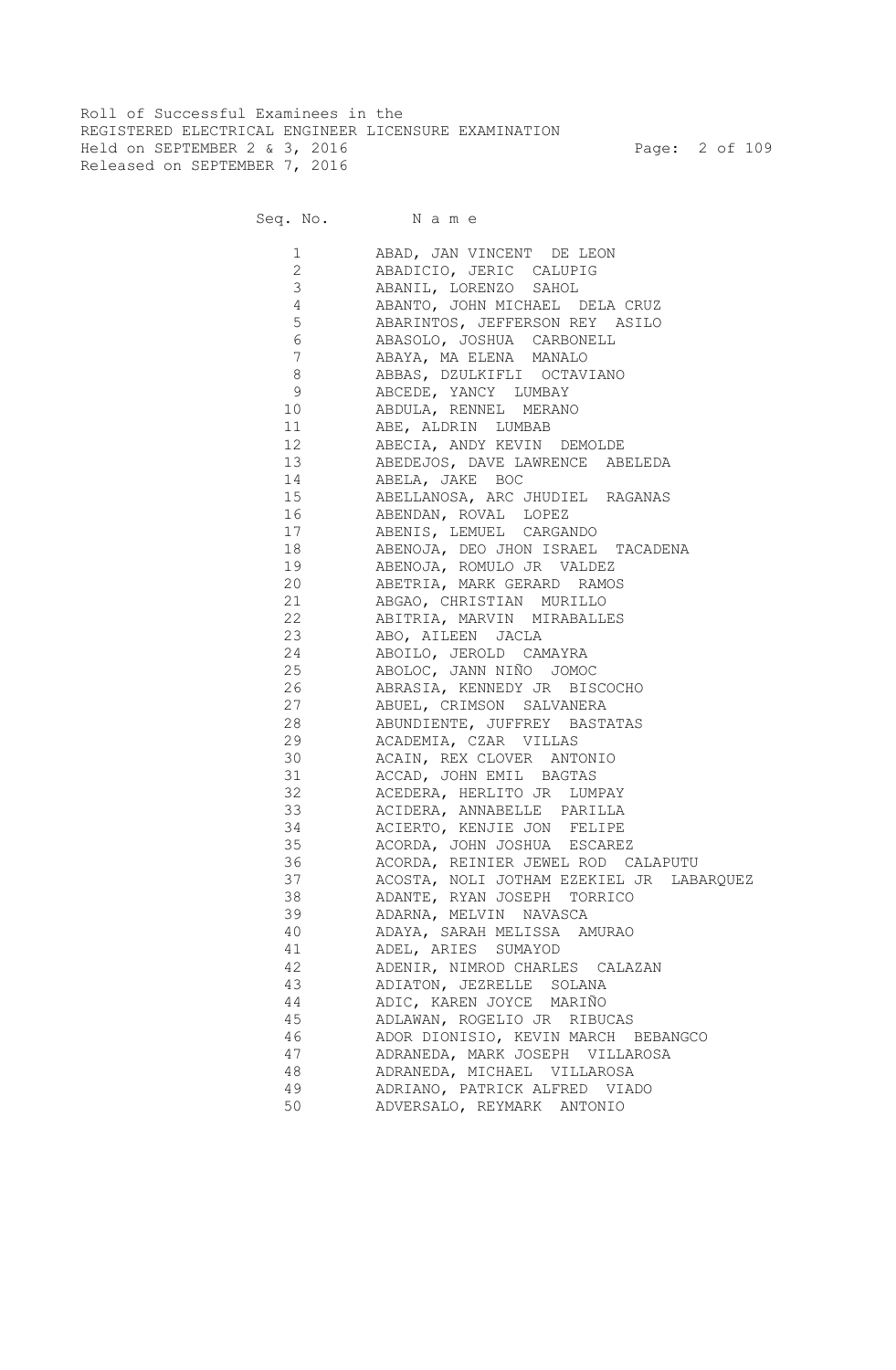Roll of Successful Examinees in the REGISTERED ELECTRICAL ENGINEER LICENSURE EXAMINATION Held on SEPTEMBER 2 & 3, 2016 Page: 3 of 109 Released on SEPTEMBER 7, 2016

| 51                                                                                                                                                                                                                              | AGACAN, JASON PHILIP MADROÑERO                            |
|---------------------------------------------------------------------------------------------------------------------------------------------------------------------------------------------------------------------------------|-----------------------------------------------------------|
| 52                                                                                                                                                                                                                              | AGBANLOG, HEZEKIAH CASTILLO                               |
| 53                                                                                                                                                                                                                              | AGBUYA, JOHN MARLO COMPETENTE                             |
| 54                                                                                                                                                                                                                              | AGIR, JERUS VINCENT ENCINARES                             |
| 55                                                                                                                                                                                                                              | AGLIONES, SHERYL BEGINO                                   |
| 56                                                                                                                                                                                                                              | AGNO, WILOR CORDOVA                                       |
| 57                                                                                                                                                                                                                              | AGRAVANTE, LENY BETH VELASCO                              |
| 58                                                                                                                                                                                                                              | AGSINAO, MIKE JESSON AMOLONG                              |
| 59 30                                                                                                                                                                                                                           | AGUDELO, JOSHUA BARENG                                    |
| 60 — 100 — 100 — 100 — 100 — 100 — 100 — 100 — 100 — 100 — 100 — 100 — 100 — 100 — 100 — 100 — 100 — 100 — 100 — 100 — 100 — 100 — 100 — 100 — 100 — 100 — 100 — 100 — 100 — 100 — 100 — 100 — 100 — 100 — 100 — 100 — 100 — 10 | AGUILAR, ALLAN GEOFFREY DE LEON                           |
| 61 — 10                                                                                                                                                                                                                         | AGUILAR, CEDRICK BAGSIC                                   |
| 62 7                                                                                                                                                                                                                            | AGUILAR, JOHN MARTIN ANGELES                              |
|                                                                                                                                                                                                                                 | 63 AGUILAR, RAYMONDO JR BERMUNDO                          |
|                                                                                                                                                                                                                                 | 64 AGUILAR, RICHMAR MATTHEWS LARON                        |
|                                                                                                                                                                                                                                 | 65 AGUILOS, JOHN RAYMOND                                  |
|                                                                                                                                                                                                                                 |                                                           |
|                                                                                                                                                                                                                                 |                                                           |
|                                                                                                                                                                                                                                 | 68 AGULLANA, ROLLY JR DE PERALTA                          |
| 69 — 10                                                                                                                                                                                                                         |                                                           |
|                                                                                                                                                                                                                                 | AGUSTIN, BRYAN PAUL QUINES                                |
| 70 — 20                                                                                                                                                                                                                         | AGUSTIN, DELISEO ADRIATICO                                |
| 71 — 200                                                                                                                                                                                                                        | AGUSTIN, JOEFFREY MARQUEZ                                 |
| 72 and $\overline{a}$                                                                                                                                                                                                           | AGUSTIN, JOHN VERGARA FRANCISCO                           |
| 73 — 173 — 174 — 175 — 175 — 175 — 175 — 175 — 175 — 175 — 175 — 175 — 175 — 175 — 175 — 175 — 175 — 175 — 17                                                                                                                   | AJO, ALFRED ISAAC RONDINA                                 |
| 74<br>75 — 175 — 176 — 176 — 176 — 176 — 177 — 178 — 179 — 179 — 179 — 179 — 179 — 179 — 179 — 179 — 179 — 179 — 17                                                                                                             | ALAMEDA, OLIVER JR FERNANDEZ                              |
|                                                                                                                                                                                                                                 | ALATA, LEONIDA ORTEA                                      |
| 76 76 76 77                                                                                                                                                                                                                     | ALBA, ARVIN KRISTIAN RABUT                                |
| 77                                                                                                                                                                                                                              | ALBARICO, CHARLIE TRAYA                                   |
| 78 78 79<br>79                                                                                                                                                                                                                  | ALBERTO, DONALD MEDEL                                     |
|                                                                                                                                                                                                                                 | ALBINO, JOVIT SUSUSCO                                     |
| 80 30 30 31 32 33 40 33 40 41 33 41 42 43 44 5                                                                                                                                                                                  | ALBOR, ARIEL GRADIOLA                                     |
|                                                                                                                                                                                                                                 | ALBRANDO, ALLAIN GABRIEL                                  |
| 82 82                                                                                                                                                                                                                           | ALCALDE, KIM LLOYD SEBIAL                                 |
| 83                                                                                                                                                                                                                              | ALCANTARA, DARWIN BERNARDINO                              |
| 84                                                                                                                                                                                                                              | ALCANTARA, MARK ANTHONY GAYETA                            |
|                                                                                                                                                                                                                                 | ALCANTARA, SARAH JANE PALOMADO                            |
| 86<br>87                                                                                                                                                                                                                        | ALCONABA, ANTHONY BUSANTE                                 |
| 88                                                                                                                                                                                                                              | ALDAVE, JHOANALYN CABANELA<br>ALEGADO, PETER JOHN CORNEL  |
| 89                                                                                                                                                                                                                              |                                                           |
| 90                                                                                                                                                                                                                              | ALEGRE, JOHN CARLO MAHUSAY                                |
| 91                                                                                                                                                                                                                              | ALEGROS, DWIGHT SWAYNE URMA<br>ALEJANDRO, ARVIN DEL MUNDO |
| 92                                                                                                                                                                                                                              |                                                           |
|                                                                                                                                                                                                                                 | ALEJO, RENANTE PERICON                                    |
| 93<br>94                                                                                                                                                                                                                        | ALFONSO, JONNIE LOPEZ                                     |
|                                                                                                                                                                                                                                 | ALFONSO, REX ALFRED CRUZ                                  |
| 95                                                                                                                                                                                                                              | ALGABRE, ALBERTO JR<br>FAJARDO                            |
| 96<br>97                                                                                                                                                                                                                        | ALI, RAYAN MUDAG<br>ALIC, RUDERICK ALIBANGO               |
|                                                                                                                                                                                                                                 |                                                           |
| 98                                                                                                                                                                                                                              | ALICAYOS, KLEFFORD ALGABRE                                |
| 99                                                                                                                                                                                                                              | ALIGANGA, JESELLE BARTOLABAC                              |
| 100                                                                                                                                                                                                                             | ALIM, BRYLE KENNEATTE<br>ESPERIDA                         |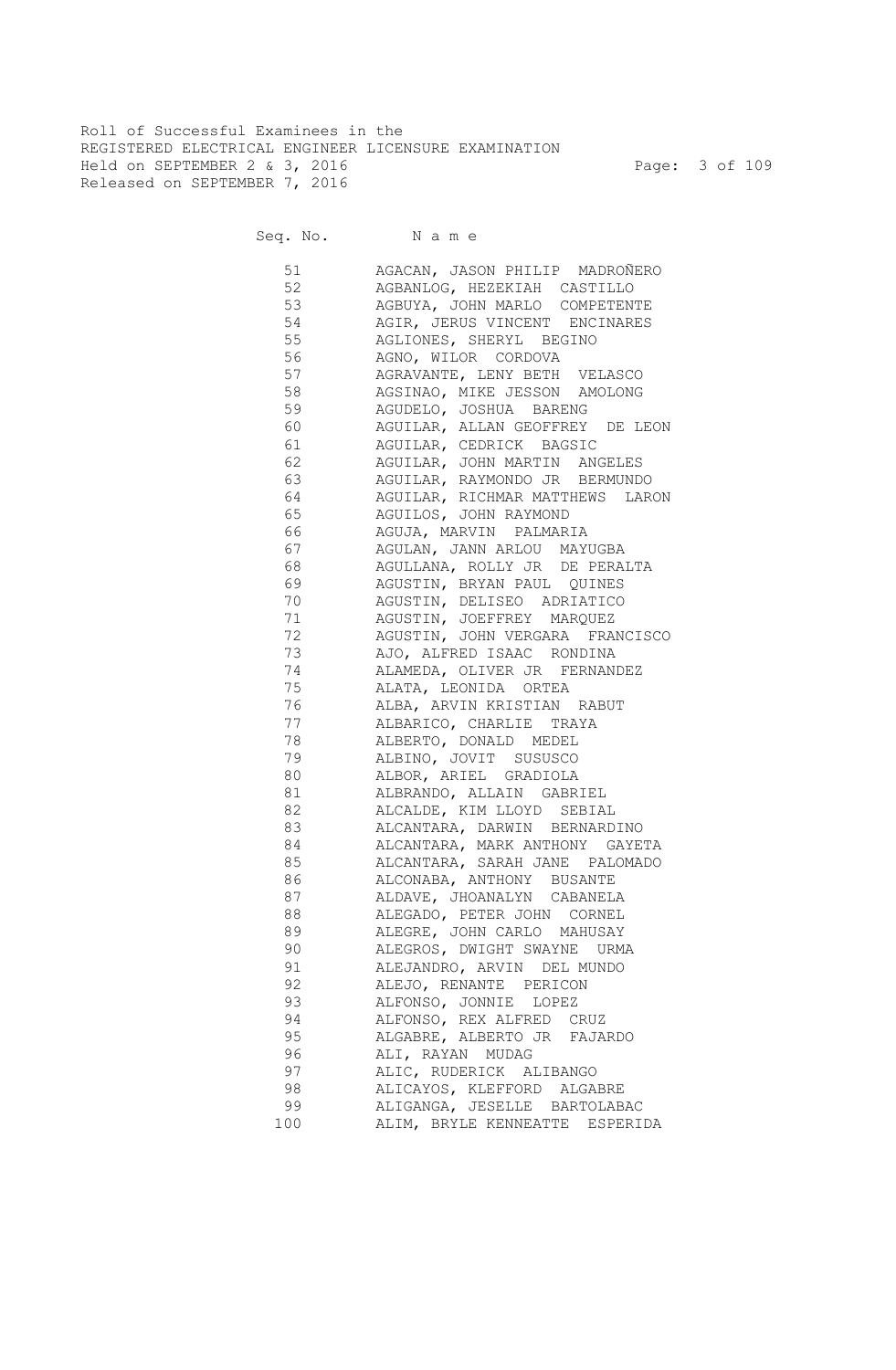Roll of Successful Examinees in the REGISTERED ELECTRICAL ENGINEER LICENSURE EXAMINATION Held on SEPTEMBER 2 & 3, 2016 Page: 4 of 109 Released on SEPTEMBER 7, 2016

| 101 | ALIMENTO, JERWY DOMINGO                |
|-----|----------------------------------------|
| 102 | ALINSONORIN, KENT SHYRELL RAMOS        |
|     | 103 ALIPAR, BON JOVI RACAL             |
|     | 104 ALIPIO, JANSSEN CALUGAN            |
|     | 105 ALIPOYO, JAN ALEC FRESNOSA         |
| 106 | ALLER, GIL ANGELO GENERAL              |
| 107 | ALMADRONES, ERIC TONDO                 |
| 108 | ALMAREZ, MELGOSES RAVEN GAOGAO         |
| 109 | ALMAZAN, DENISE SOLANIA                |
|     | 110 ALMAZAN, ROSEMARIE MANALO          |
|     | 111 ALMEDA, RAMON IV GENIL             |
| 112 | ALMODIENTE, JINO DALIPE                |
|     | 113 ALQUIZAR, JAMES CAMANGYAN          |
|     | 114 ALUNDAY, JOHN CARLO AZURIN         |
|     | 115 ALVAIRA, JOHN LESTER MERCADO       |
| 116 | ALVARADO, BYRON DALE DE GUZMAN         |
| 117 | ALVAREZ, ALDY JR VALDEZ                |
| 118 |                                        |
| 119 | ALVAREZ, BERNARD JOHN OCTIVA           |
|     | ALVAREZ, DARWIN DAQUIL                 |
| 120 | ALVAREZ, JAMES PAUL FERNANDEZ          |
| 121 | ALVAREZ, LENNOX ALLEN JARQUE           |
| 122 | AMADOR, ADRIAN AQUINO                  |
| 123 | AMADOR, JERVIN VILLALON                |
| 124 | AMANTE, ERWIN TOLENTINO                |
| 125 | AMARTE, MARK NIKKO DECRETALES          |
| 126 | AMBA, HARBY KHEEM PLANTERAS            |
| 127 | AMBITO, FATIMA JOY MARANAN             |
| 128 | AMBOS, JAMES ALMASIN                   |
| 129 | AMBOY, MARVIN JOEY QUILICOL            |
| 130 | AMGAO, DEXTER CRISTOBAL                |
| 131 | AMIDA, ALEX GALLA                      |
| 132 | AMIDA, MIKE JERSON ABELLA              |
| 133 | AMISTOSO, AYSHEEN MAE LABUAN           |
| 134 | AMOLAT, BRAYLLE MACOLE LABRAGUE        |
| 135 | AMON, TED GIAAN BRAGA                  |
| 136 | AMOR, KEVIN ARTHUR FUENTES             |
| 137 | AMPARO, BRYAN PENASO                   |
| 138 | AMPONG, ADRIAN HERNANDEZ               |
| 139 | ANACLETO, MARK ANDREW RIVERA           |
| 140 | ANCHETA, ERROL QUILATES                |
| 141 | ANCHETA, JEFFREY GALINATO              |
| 142 | ANDAYA, REYCO JHE DE ASIS              |
| 143 | ANDICOY, RENE RAY ALCALDE              |
| 144 | ANDRADA, ALFRED NECOLE                 |
| 145 | TERUEL<br>ANDRADA, MA CHRISELDA BLANDO |
|     |                                        |
| 146 | ANDRES, ARA MAE ROLDAN                 |
| 147 | ANDRES, ZOREN LAUS                     |
| 148 | ANERO, JHONEL IAN ALER                 |
| 149 | ANG, ANGELICA GAWARAN                  |
| 150 | ANG, PAUL LIAN CACALDA                 |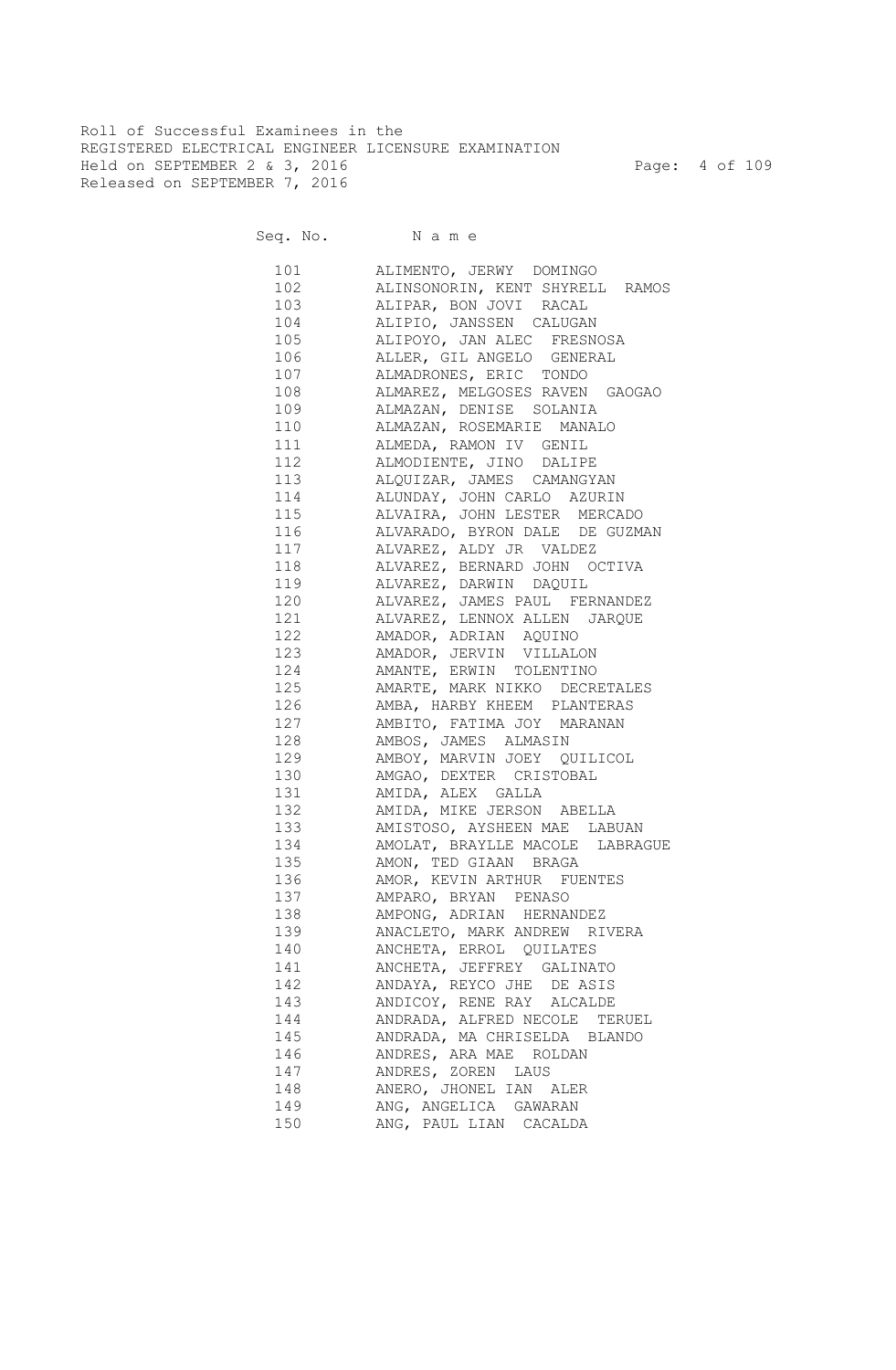Roll of Successful Examinees in the REGISTERED ELECTRICAL ENGINEER LICENSURE EXAMINATION Held on SEPTEMBER 2 & 3, 2016 Page: 5 of 109 Released on SEPTEMBER 7, 2016

| 151 | ANGADOL, CHARLES DARYL CALUZA        |
|-----|--------------------------------------|
| 152 | ANGADOL, GLISTER WADWADAN            |
| 153 | ANGELES, KARL JUDD VILLAFLOR         |
| 154 | ANGELES, MARK KHAEL PASTOR           |
| 155 | ANGELES, ROWELL PANINGBATAN          |
| 156 | ANGELES, VIDAL CARL JOSEPH MALLARI   |
| 157 | ANGSIOCO, EDRICK PAGSALIGAN          |
| 158 | ANGWAY, GEOFFER KELLIAN BOSAING      |
| 159 | ANSALE, CARLITO JR BAGDOC            |
| 160 | ANTIPORDA, ROSAN JAY POLICARPIO      |
| 161 | APA, ARCHIE AUGUSTO                  |
| 162 | APIL, RAFFY AGTINA                   |
| 163 | APOLINARIO, SANTIAGO JR MENOR        |
| 164 | APOSTOL, JASELLE JAN ORACION         |
| 165 | AQUINO, ASHTON RAMIR ALBUERA         |
| 166 | AQUINO, CHARLIE MICAH TRAJE          |
| 167 | AQUINO, CHRISTOPHER RIMAS            |
| 168 | AQUINO, MATTHEW ALLEN OCAMPO         |
| 169 | AQUINO, PATRICK FUENTES              |
| 170 | AQUINO, ROMMEL JOAQUIN               |
| 171 | ARACO, MELODY MAE BALDOMERO          |
| 172 | ARAGONES, KEVIN ROY POLICARPIO       |
| 173 | ARANCON, JEDIDIAH DAVID RENE CABALLO |
| 174 | ARBUSO, ROBERT JOHN CUNANAN          |
| 175 | ARCAYNA, DANILO PIAMONTE             |
| 176 | ARCAYNA, JONES NAVAJA                |
| 177 | ARCEGA, RENANTE JR VALDEZ            |
| 178 | ARCEGA, RODNEY BARRETTO              |
| 179 | ARCENAS, JONAH JED MONTEJO           |
| 180 | ARCIBAL, PAUL JEROME ARZADON         |
| 181 | ARDEÑO, JOVETH ACERON                |
| 182 | ARDIENTE, JUSTINE TRESVALLES         |
| 183 | ARELLANO, ULYSES JR SABADO           |
| 184 | AREVALO, AILEEN AERA MANIPON         |
| 185 | AREVALO, CHRISTINE JOY SANDOVAL      |
| 186 | ARGAÑOSA, DANICA BREGANZA            |
| 187 | ARGETE, JHON CARLO BITICON           |
| 188 | ARIMBUYOTEN, FRANK LOUIE PUGAT       |
| 189 | ARIOLA, EUGENE BARRY JAMIN           |
| 190 | ARISOLA, DIONISIO JR TIMA            |
| 191 | ARIZALA, CHARLO LAURIO               |
| 192 | ARIÑO, TEODEVER JOSHUA OCHOCO        |
| 193 | ARJONA, MARK GERALD LOVINO           |
| 194 | ARNADO, AXEL FRANZ TULABING          |
| 195 | ARNAIZ, BRAIAN IHALAS                |
| 196 | ARNAIZ, EARL BENEDICT CULLETA        |
| 197 | ARROYO, ALVIN TINA                   |
| 198 | ARROYO, MARK DAVE BARES              |
| 199 | ARUTA, TROY JOHN FERRERAS            |
| 200 | ARZAGA, GERIEL ELLO                  |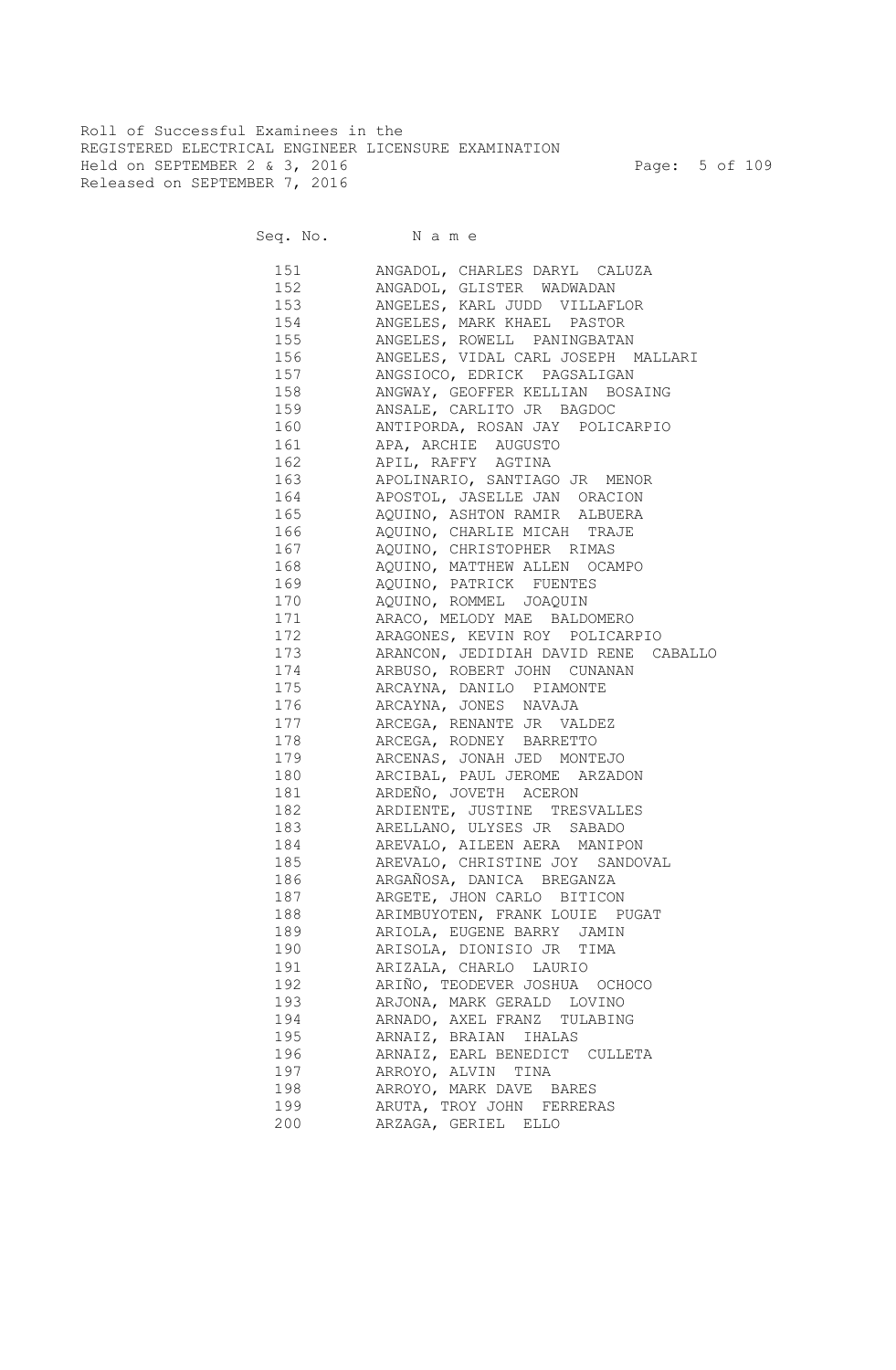Roll of Successful Examinees in the REGISTERED ELECTRICAL ENGINEER LICENSURE EXAMINATION Held on SEPTEMBER 2 & 3, 2016 Page: 6 of 109 Released on SEPTEMBER 7, 2016

| 201    | ASCAÑO, RODEL JUMAO-AS               |
|--------|--------------------------------------|
| 202    | ASENIERO, JOHN MELVIN JAVATE         |
| 203    | ASENSI, FRANCIS BALTAZAR TUTOR       |
|        | 204 ASIA, KEVIN IGNACIO              |
|        | 205 ASONG, JOHN CYRIL DUNTON         |
| 206    | ASPACIO, JOHANNA JALBO               |
| 207    | ASUNCION, ERICK BARRIENTOS           |
| 208 20 | ASUNCION, GIAN KARLO ANCLOTE         |
| 209    | ASUNCION, JULIUS MERCADO             |
| 210    | ATIBAGOS, MAJ CASTOR                 |
| 211    | ATIENZA, JOHN RAY CUETO              |
| 212    | ATIENZA, MA FATIMA ARCETA            |
| 213    | AUDIJE, JOHN LESTER BASILIO          |
| 214    | AUGUSTO, ALLAN KRISTOPHER AGUILAR    |
| 215    | AUSTRIA, JIM LLOYD ROSALES           |
| 216    | AUSTRIA, JOMARI SAN JUAN             |
| 217    | AUSTRIA, KIRSTEN ANNE MENDOZA        |
| 218    | AUSTRIA, REYMOND CABRERA             |
| 219    | AUSTRIA, ROMEO JR CUEVAS             |
| 220    | AVENA, PATRICK DANIEL CALANGI        |
| 221    | AVENIDO, DARYL REMIGIO               |
| 222    | AWAYAN, TOYONORI MANAYAN             |
| 223    | AYING, JUNE FRANCES ACERO            |
| 224    | AYSON, RAYMOND ULANDAY               |
| 225    |                                      |
|        | AYUBAN, BENLONITO DACOYLO            |
| 226    | AYUSTE, JOHN JACOB SIASAT            |
| 227    | AÑON, CHRISTIAN MIRANDILLA           |
| 228    | AÑONUEVO, JOVELITO JR MERCADO        |
| 229    | BABAAN, GENE PATRICK MACALAGAY       |
| 230    | BABAO, DANNY ANDRINO                 |
| 231    | BABASA, ANGEL JOHN EJE               |
| 232    | BABASA, MA JONALYN BUSTAMANTE        |
| 233    | BABIDA, EARVIN GUTIERREZ             |
| 234    | BACALA, JOMER BUENO                  |
| 235    | BACALA, LEOPOLDO JR RAL              |
| 236    | BACALSO, MARK JELLICOE MEDRANO       |
| 237    | BACANI, CARL ANGELO ASUNCION         |
| 238    | BACCAY, JED PAOLO ATIENZA            |
| 239    | BACLIG, DARWIN TAGARUMA              |
| 240    | BACNIS, BILLY VALENTINO              |
| 241    | BACO, JESY LERDON                    |
| 242    | BACUS, JAKE VILLARMIA                |
| 243    | BACUS, JOMAR BOOC                    |
| 244    | BADAL, JUDE DAVID TULIN              |
| 245    | BADDU, MARK DAVE MADRIAGA            |
| 246    | BADILES, RAMIELLE CHRISTENSEN GUZMAN |
| 247    | BADUA, JAVLIN DOMAOAN                |
| 248    | BADUA, JOHN ALFRED MONTON            |
| 249    | BAFLOR, ROMEL DIAMANTE               |
| 250    | BAGAFORO, ASHER SAMULDE              |
|        |                                      |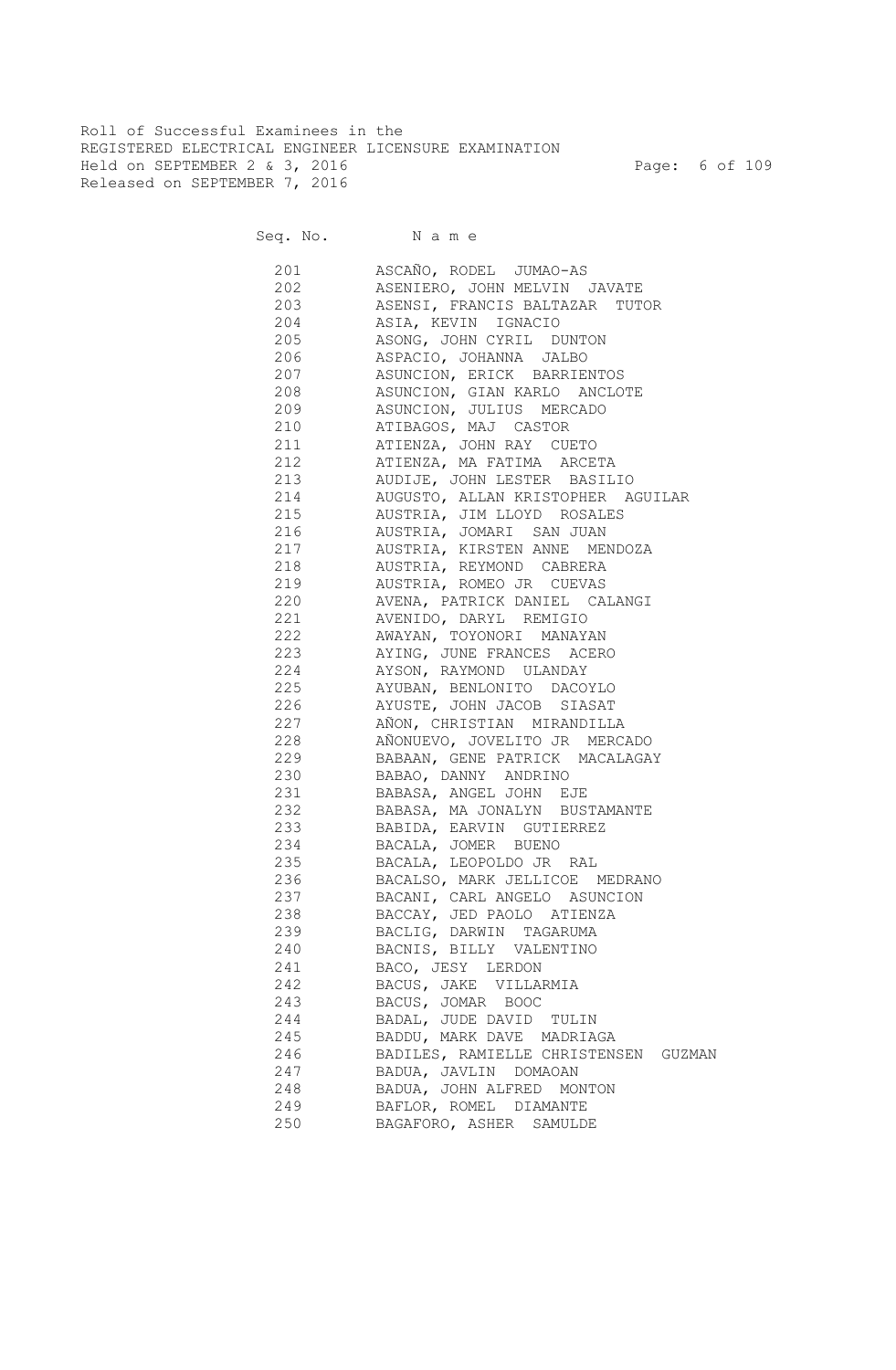Roll of Successful Examinees in the REGISTERED ELECTRICAL ENGINEER LICENSURE EXAMINATION Held on SEPTEMBER 2 & 3, 2016 Page: 7 of 109 Released on SEPTEMBER 7, 2016

Seq. No. Name

 251 BAGALAY, RALPH LAUREN YASAY 252 BAGANGAN, PETER JR BANGNAN 253 BAGOMBARAN, ABDUL JABBAR RASCAL 254 BAGON, JERICK CAESAR MARASIGAN 255 BAGUIO, ALMARK BICOS 256 BAGUIO, WENCESLAO JR OGAHAYON 257 BAILLO, ROGELIO JR AGNES 258 BAISA, RACHELLE GALANG 259 BAJENTING, BAMBIE GAVIOLA 260 BAL-UT, KELVIN LOZANO 261 BALABA, EDGAR JR BITANCOR 262 BALADAD, ADRIEL LOPEZ 263 BALADHAY, VIEL ROBBY GEGRIMAL 264 BALAGOSA, LYSTER JHON SALVAN 265 BALAGTAS, ROGELIO III SICUANA 266 BALAHADIA, LAURENCE MIRANDA 267 BALANA, ERNESTO JR AGNAS 268 BALANZA, KENNETH MARK ABEL 269 BALAONG, MONICA ONG 270 BALAS, WELDON OLIVER QUINTO 271 BALAYO, VANESA JONES PAVO 272 BALBIN, JASON RABOSA 273 BALBIN, JENNILYN BIRON 274 BALBIN, REYMOND ARAGON 275 BALCE, ALVIN MANIMTIM 276 BALCOS, LESLEY JOY ACACIO 277 BALDERAS, NIKKO CIELO 278 BALENDO, JOBELLE OBLENA 279 BALEROS, FREDERICK ESPINOZA 280 BALICANTE, MARK JULIUS SALVACION 281 BALIGAD, HARVEY RAQUIZA 282 BALILU, ARCIES QUILALA 283 BALINAS, MAROSE SESBINO 284 BALINGIT, REYMOND ANGELES 285 BALINO, EDEMAY ANN GADAINGAN 286 BALISI, DARLENE CALINAWAN 287 BALLESTEROS, DEXTER TUAZON 288 BALLESTEROS, LOREN MAGDAONG 289 BALLOLONG, JAYVEE GAVAN 290 BALLUNGAY, CHRISTIAN LEE BALISACAN 291 BALMORES, BENEDICT BALTAZAR 292 BALUARTE, DAVE JOHN DECIO 293 BALUCOS, MARK ANTHONY BACTAT 294 BALUYUT, GILBERT OLALIA 295 BALZA, JUNIEL TAPAYA 296 BANAAG, JERVY CAPISTRANO 297 BANAG, CHARLES LOUIE GABRIEL 298 BANAÑA, BENIE PEREZ 299 BANCA, YVES ARLLAN CIRIACO 300 BANCORO, PAUL JOHN PUNGYAN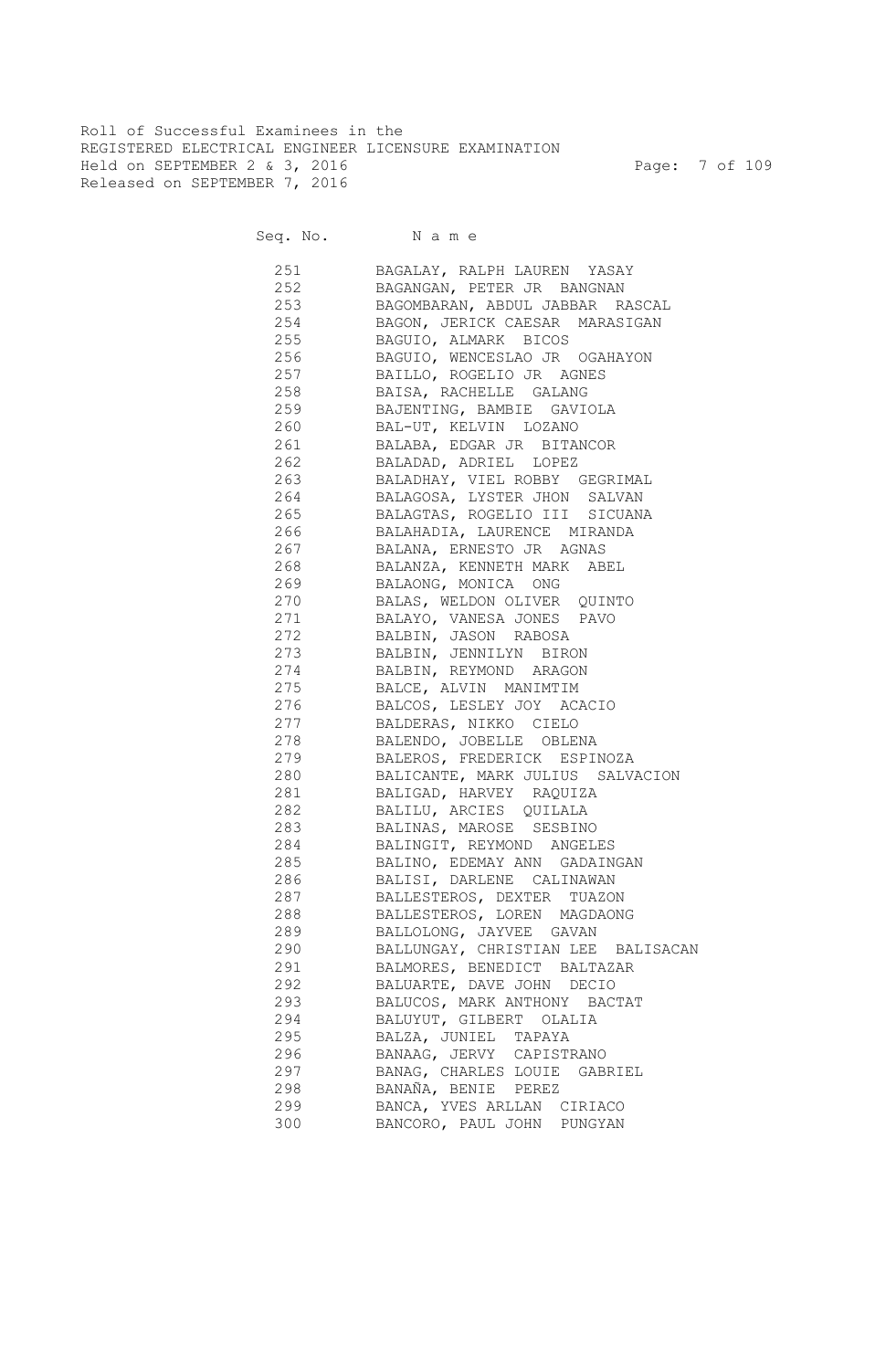Roll of Successful Examinees in the REGISTERED ELECTRICAL ENGINEER LICENSURE EXAMINATION Held on SEPTEMBER 2 & 3, 2016 Page: 8 of 109 Released on SEPTEMBER 7, 2016

Seq. No. Name

 301 BANDAL, JINKY AFUNDAR 302 BANDALA, RJ REZEILE PARAZ 303 BANGLOY, MARK FERDINAND ROMERO<br>304 BANOG, ANTONIO JR BOMBASE BANOG, ANTONIO JR BOMBASE 305 BANOGBANOG, JERIC CASAPAO 306 BANTANOS, JAN-MICHAEL RYAN BEGONIA 307 BANTUGAN, LLOYD ALLAN DILIG 308 BANTUGON, MARY JOYCE TATCO 309 BAOC, FREDDIE BINWOG 310 BAQUIAL, RAY ANTHONY BELDENIZA 311 BAQUING, HARLEY JR MARIMLA 312 BARAOIDAN, CHRISTER JAMES TRINIDAD 313 BARBACENA, JOHN REY LUNA 314 BARBOLINO, JEYMAR RAMA 315 BARCELONA, GLEEN VONIE DIVA 316 BARCELONA, MARC ANDISON GESITE 317 BARCENAS, ROXANNE ROSALES 318 BARIA, CHRISTIAN MENDOZA 319 BARLAAN, DANIEL NICHOLLO HOYLAR 320 BAROTAS, ALEJANDRO JR BALACASE 321 BARRA, JOEL BENEDICK MALIGAYA 322 BARRION, JOHN VINCENT MORALES 323 BARROS, ARJAY SERRAN 324 BARTOCILLO, MARK ANTHONY BARABAT 325 BARTOLAY, GERALD GARDUCE 326 BARTOLOME, JHON LESTER SANGHILAN 327 BASALO, BRENDEN NEIL BOOC 328 BASCO, JHUN-JHUN BLANQUEZA 329 BASCO, JUDE PHILLIP BAYATAN 330 BASILAN, ZALDY UBALDO 331 BASILIO, JASPER CONSTANTINO 332 BASTASA, JASPER SEVILLA 333 BATA, LITO ROMANO 334 BATAAN, RAY ALLAN JOSEPH ESTRADA 335 BATAC, CESAR MERCADO 336 BATAC, JOHN ALI SUÑER 337 BATAC, REYMOND SANCHEZ 338 BATALLA, AMESYL HINLO 339 BATARA, JEFFREY TADEO 340 BATARA, RAY PHILIP RAMOS 341 BATE, KENNETH MANUEL 342 BATHAN, JOHN PATRICK GAMBOA 343 BATISLA-ON, ALFRED CEBALLOS 344 BATO, CHRISTIAN CACHO 345 BATO, MICHAEL BANGSAL 346 BATOY, MARC JOSEPH IYOG 347 BAUAN, JYNO CHRISTIAN ANDREI COMO 348 BAUTISTA, ALDRIN LOMONGO 349 BAUTISTA, ARJON MACABADBAD 350 BAUTISTA, CHRIS ANDREW HERNANDEZ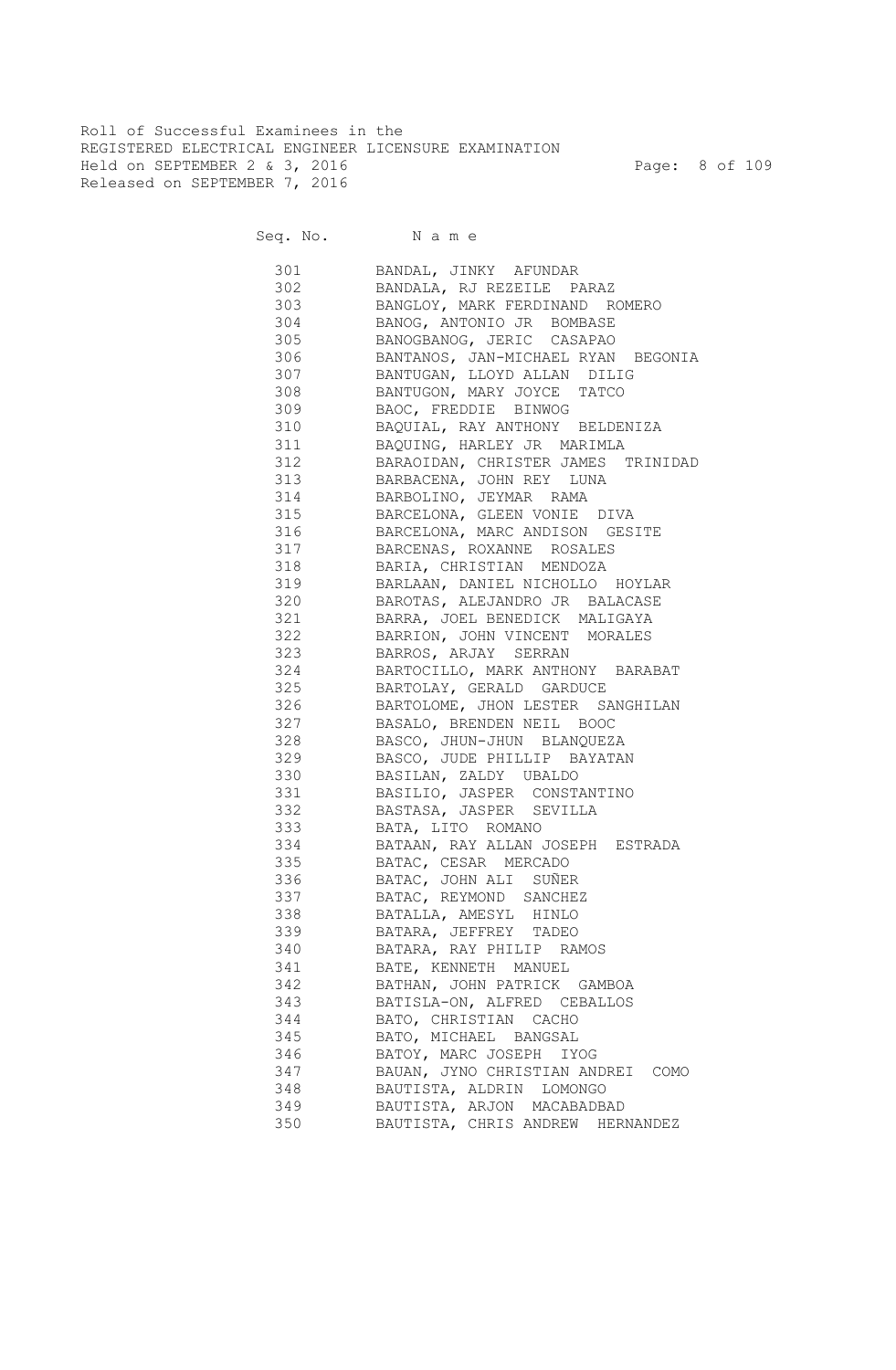Roll of Successful Examinees in the REGISTERED ELECTRICAL ENGINEER LICENSURE EXAMINATION Held on SEPTEMBER 2 & 3, 2016 Page: 9 of 109 Released on SEPTEMBER 7, 2016

| 351       | BAUTISTA, DANIEL JR CUENCA        |
|-----------|-----------------------------------|
| 352       | BAUTISTA, EMMANUEL JR ANTARAN     |
| 353       | BAUTISTA, HARR JIAN LADORES       |
| 354       | BAUTISTA, IAN JOHN ULATAN         |
| 355       | BAUTISTA, JOHN HERBERT DEGALA     |
| 356       | BAUTISTA, JOHN MERICK BAES        |
| 357       | BAUTISTA, JULIUS MICHAEL CUBE     |
| 358       | BAUTISTA, LEONARD RAY AQUINO      |
| 359       | BAUTISTA, PAUL ADRIANNE TRIÑO     |
| 360       | BAUTISTA, TERESA JEAN LOFRANCO    |
| 361       | BAUTISTA, WELLA JOY BUCOG         |
| 362       | BAUZON, ANTHONY AGUILA            |
| 363       | BAYACAL, ANJACE LANETH POON       |
| 364       | BAYLON, GAYNNA JED LEGARA         |
| 365       | BAYLON, JAMES KARLO FELICIANO     |
| 366       | BAYSA, MARVIN SORIANO             |
|           | 367 BAYUBAY, GLEN MARK MONDOY     |
|           | 368 BEATISULA, MARIEBETH GANZON   |
|           | 369 BEBIT, ERIC POLIQUIT          |
|           | 370 BEDIS, AL BAUTISTA            |
|           | 371 BEJEC, ANEANO JR LONZAGA      |
|           | 372 BEJINO, ANGELO COPLA          |
| 373 — 100 | BEJO, KIM VERGARA                 |
|           | 374 BEJOSANO, JOHN MARCO SORIANO  |
|           | 375 BELCHEZ, JOSHUA NEPOMUCENO    |
|           |                                   |
|           | 376 BELLEN, JHONNEL TADURAN       |
|           | 377 BELLEN, MARC CHRISTIAN ZANTUA |
|           | 378 BELLEZA, GERALD PEDRIGOZA     |
|           | 379 BELLEZA, MARLON GARCIA        |
|           | 380 BELTRAN, JAN ERIC BARRIOS     |
|           | 381 BELTRAN, JON CARLO SEDILLO    |
|           | 382 BELTRAN, LESTER GRATE         |
|           | 383 BENAVENTE, KEENO PRESORES     |
|           | 384 BENEDICTO, JOANNE ALVAREZ     |
|           | 385 BENGUILLO, VAL ERNEST TUMALON |
|           | 386 BENIGNO, DEVIN-R DAGURO       |
|           | 387 BENITEZ, BILL CLINT JULIAN    |
| 388 38    | BENITEZ, CYRIL DENILA             |
| 389       | BENITEZ, JOHN GILBERT ORIS        |
| 390       | BENOTAPA, JHANLY BLANCAFLOR       |
| 391       | BERIDO, ROBERTO JR SAGA           |
| 392       | BERIÑA, JEAUS ERROL ABINA         |
| 393       | BERIÑA, TRISTAN GRANZORE          |
| 394       | BERMIDO, PHIL JAY SALUYA          |
| 395       | BERMILLO, CELESTINO JR NAGRAMPA   |
| 396       | BERMUDO, MIKEL ABE SAN JOSE       |
| 397       | BERNABE, ABEGAIL ESCALONA         |
| 398       | BERNABE, DAVE REYNOLD GARCIA      |
| 399       | BERNARDINO, ANTHONY CALUAG        |
| 400       | BERNARDINO, BENIGNO JR QUINTOS    |
|           |                                   |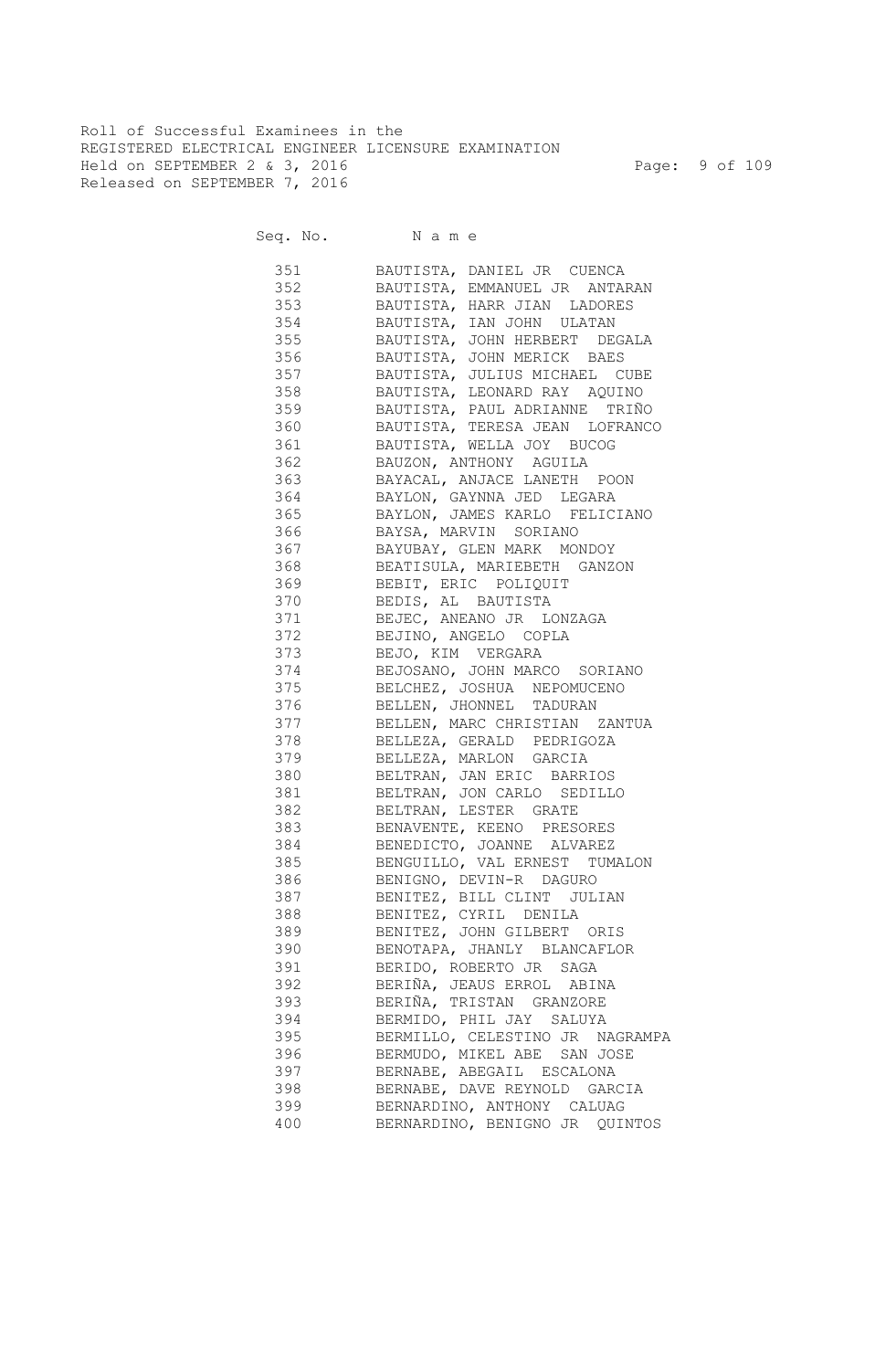Roll of Successful Examinees in the REGISTERED ELECTRICAL ENGINEER LICENSURE EXAMINATION Held on SEPTEMBER 2 & 3, 2016 Page: 10 of 109 Released on SEPTEMBER 7, 2016

| 401 | BERNARDINO, DARYLL DOCTOLERO         |
|-----|--------------------------------------|
|     | 402 BERNARDO, GARY GAMULAO           |
|     | 403 BERTES, REMIEL TOLIBAS           |
|     | 404 BERTOLDO, JERVEN BATOY           |
|     | 405 BESENIO, RESLY BILAN             |
|     | 406 BETIO, KURT VINCENT HERNANDEZ    |
|     | 407 BIBAR, MARK JUNER MANALO         |
|     | 408 BIBE, ALAINE MARIE RABANG        |
|     | 409 BIBOSO, EARLIN HAZEL BACASNOT    |
|     | 410 BICALDO, MICHAEL GIL VOLANTE     |
|     | 411 BIGAY, ROMEO JR MERZA            |
|     | 412 BIIG, JOVIE SOLMERANO            |
|     | 413 BILLONES, PAUL ANTHONY ESTRELLAN |
|     | 414 BILLONES, RODJIE VILLAMOR        |
|     | 415 BILOG, JOVY CARLO VENICO         |
|     | 416 BINARAO, HENRY BRAGAS            |
|     | 417 BLANCAVER, EMMANUEL CAMPO        |
|     | 418 BLANCO, FARA LOU LELIS           |
|     | 419 BLANZA, RHEE JOHN ZID VADIL      |
|     | 420 BLAS, LEAN LORENZO FILOTEO       |
|     | 421 BLASE, IAN VINCE BONTOC          |
|     | 422 BOADO, RITCHELL MADELA           |
|     | 423 BOCALA, TOM OLIVER SUEDE         |
|     | 424 BOJOS, DANIEL MONGE              |
| 425 | BOKO, JOSHUA BILBAO                  |
| 426 | BOLASCO, JEOFFREY LAGUNA             |
| 427 | BOLAÑO, DARWIN MICHAEL YAP           |
| 428 | BOLIBOL, MARVIN RAE PASCUAL          |
| 429 | BOLIBOL, SHIELA ANOTA                |
| 430 | BOLO, DOMINIC PROTACIO               |
| 431 | BOLOCON, LINDEN MITCHI CORNELO       |
| 432 |                                      |
|     | BOLOR, DAREN NIEVA                   |
| 433 | BONAGUA, RAMIL BRIZO                 |
| 434 | BONAJOS, JAYSON BUTAD                |
| 435 | BONCALES, MICHAEL JAMES LO-OC        |
| 436 | BONDOC, CHARLENE MAE BISMARK         |
| 437 | BONDOC, KEMPEE MAGBANUA              |
| 438 | BONGAIS, ERIC PRESTADO               |
| 439 | BONGHANOY, PAOLO JOSE MORENO         |
| 440 | BONGLAY, ELJOHN APUS                 |
| 441 | BONIOR, REX GAVIOLA                  |
| 442 | BONTILAO, JHEILORD AMBID             |
| 443 | BOQUIREN, ARK NICO EVANGELISTA       |
| 444 | BORBOR, ARLENE CLERIGO               |
| 445 | BORGOÑOS, IVAN ORENCIANA             |
| 446 | BORJA, CEDRIC SAN JUAN               |
| 447 | BORJE, JUSTIN MARC LAIGO             |
| 448 | BORJE, KIMBERLY SALAYO               |
| 449 | BORREO, DARWIN BAUTISTA              |
| 450 | BORROMEO, JOSHUA MANAOIS             |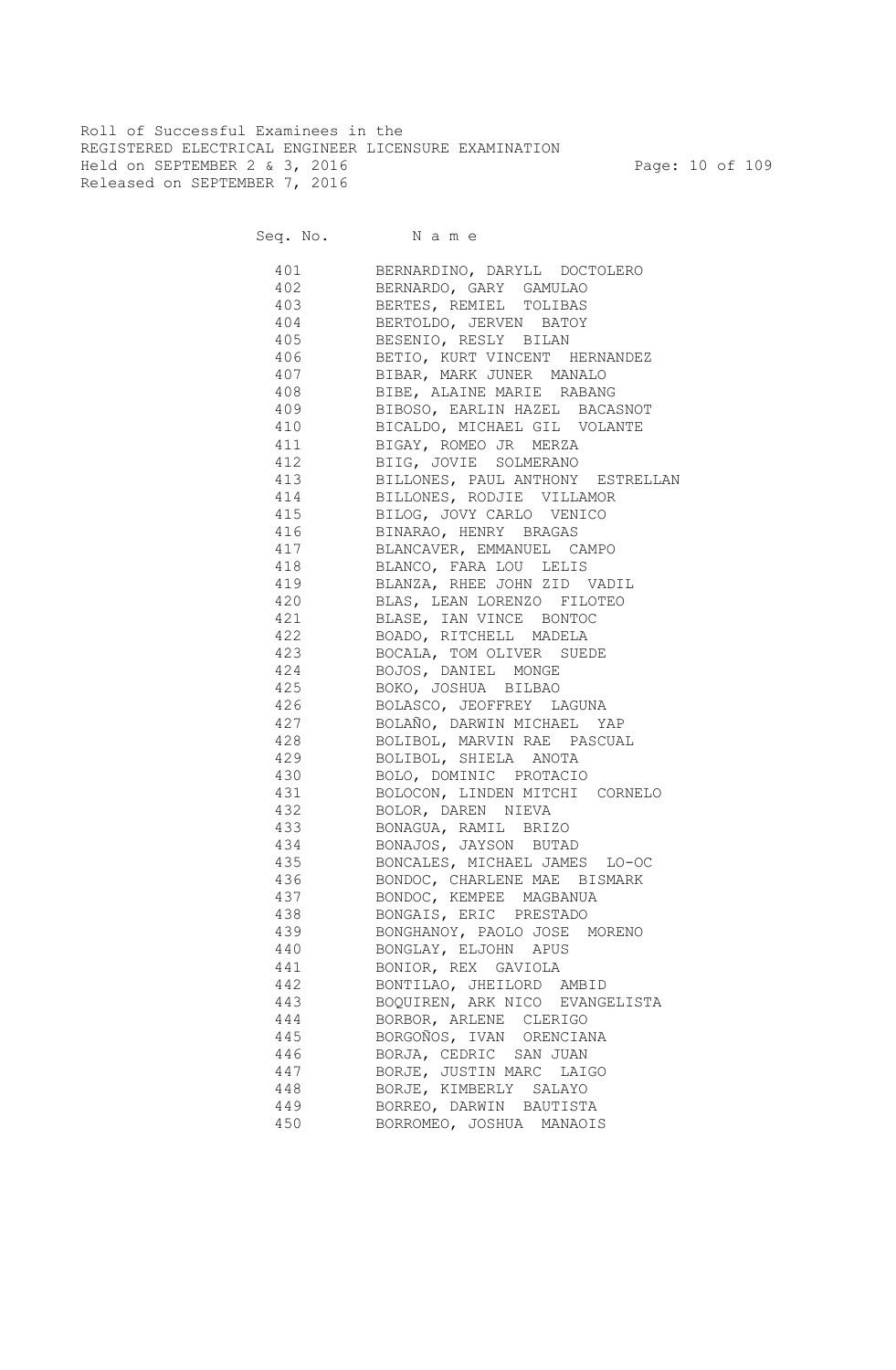Roll of Successful Examinees in the REGISTERED ELECTRICAL ENGINEER LICENSURE EXAMINATION Held on SEPTEMBER 2 & 3, 2016 Page: 11 of 109 Released on SEPTEMBER 7, 2016

Seq. No. Name

 451 BORROMEO, NEIL BRYAN BRISTOL 452 BRILLIANTES, ERICSON PABLEO 453 BRIONES, ALLEN MACASAET 454 BRIONES, JOHN ROBERT GARCIA 455 BRIONES, RESSEL TIPONES 456 BRITON, JOHN ROMEO BENSAN 457 BRONDIAL, LIL JUANA FELIZA MATRIZ 458 BRUAL, GODOFREDO IV SANDOVAL 459 BUAQUEN, LIZARDO PINEDA 460 BUCAD, JOHN PAULO LUGO 461 BUENA, JEROME SUBIAGAN 462 BUENAFE, STEPHANIE MAPALO 463 BUENAOBRA, RENATO JR AVILA 464 BUENAVISTA, BABYLYN GAA 465 BUENDIA, PAULO JOSE 466 BUENO, MARK KEVIN BAGAOISAN 467 BUGARIN, JOVELYN FERRER 468 BUGIA, MEY FELIX ARNEL BUO 469 BUGTAI, CLEO UGHOC 470 BUGTAI, NOJUA ALEGRIA 471 BUGTONG, MARK JAYSON BLASTIQUE 472 BUHIA, RANULFO JR CARMELOTES 473 BUHISAN, LESTER DELOSTRICO 474 BUHONG, FERMIN GUINILING 475 BUISEL, OTSENER RENZ CANONIGO 476 BULANDOS, WENDY LUNA 477 BULFA, PHIL CHRISTIAN PAVILLAR 478 BULING, RICO PONTERES 479 BULLO, GILBERT PANTI 480 BULURAN, ANNA CORAZON LACSA 481 BUMANGLAG, JOHN NABOR 482 BUMANGLAG, KAYCEBEL RAMOS 483 BUMANGLAG, VINCENT MAMUAD 484 BUNGAY, BERNIE CASTRO 485 BUNTAG, CHRIS BULI 486 BUO, REYNALD JOHN DALISAY 487 BUQUID, CECILLE CLEOFE 488 BURCE, DARYL JOHN ARCIGA 489 BURERES, THOMAS JOHN CONOS 490 BURGOS, FREDLLANE LOUISE HERRERA 491 BURGOS, NATHANIEL BALACCUA 492 BUTA, VIC JR BUSTAMANTE 493 BUTASLAC, CHRISTOPHER DONGALLO 494 CA-ANG, RIC LLOYD VIBAR 495 CABAHUG, REUBEN BALDEMOR 496 CABAIS, BENJAMIN JR BORDONADA 497 CABALLERO, ERIC DERECHO 498 CABALLERO, VON ALEXIS VILLONO 499 CABALLES, HONEY LETTE DOMINGO 500 CABALLIES, JOSEPH MOGOL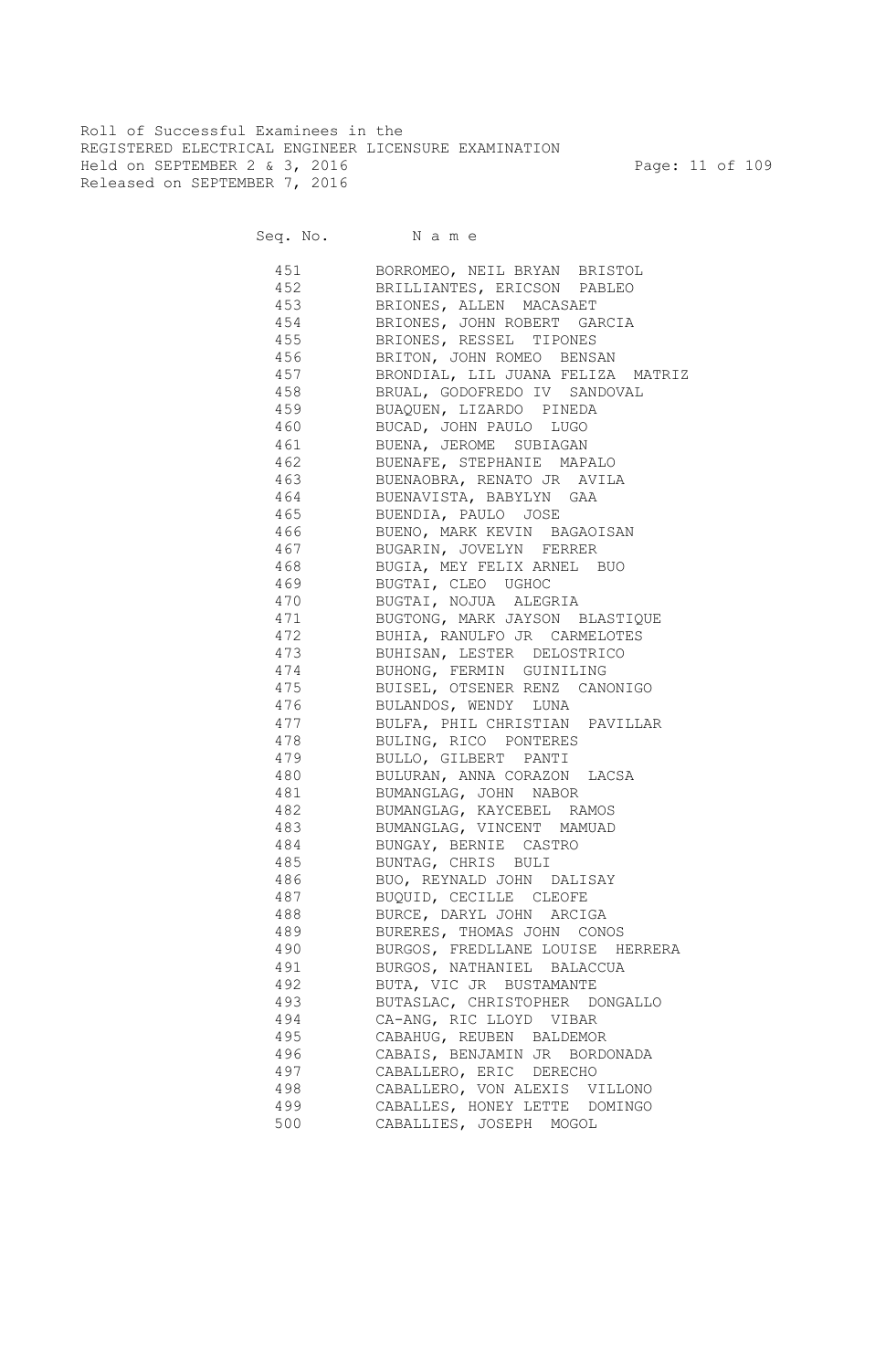Roll of Successful Examinees in the REGISTERED ELECTRICAL ENGINEER LICENSURE EXAMINATION Held on SEPTEMBER 2 & 3, 2016 Page: 12 of 109 Released on SEPTEMBER 7, 2016

Seq. No. Name

 501 CABALONGA, JOSEPH PATRICK VERANO 502 CABALTERA, ARMAN NOORA 503 CABANBAN, JAYVEE BALCITA<br>504 CABANGON, RYAN FLORES CABANGON, RYAN FLORES 505 CABANTE, KEVIN TEVES 506 CABAONG, JEROMAR PASAOA 507 CABATUAN, JHOY GOLPE 508 CABAÑA, JESSICA VILLANUEVA 509 CABIGON, ALVIN ELLAO 510 CABIGON, ANTHONY JR LAYAR 511 CABIL, JOSEPH BANTAY 512 CABILITASAN, DAVE ANDREW CHARLES 513 CABLAO, JON GERARD PANGANIBAN 514 CABONUAN, MYRON COLOMA 515 CABRAL, RUEGENE TIAUZON 516 CABREJAS, JOHN MARK SOLIDOR 517 CABRERA, ADRENALINE JAY AGUSTIN 518 CABRERA, JAY ANTHONY BAGAYAS 519 CABRERA, JAY CHRISTOPHER BUÑO 520 CABRERA, JOSE EMMANUEL PAREL 521 CABUCOS, EDISON BICAR 522 CABUNDOCAN, JOHN ALFON PANGANIBAN 523 CACHERO, BRYN COSTALES 524 CACHERO, KRISTOFFER FABRO 525 CACHERO, LEOPOLDO JR CENON 526 CACHILA, RALF INEL LACHICA 527 CACHO, EDMOND MARCO 528 CADA, JOEBERT SOTERIO 529 CADALIN, RONNIE AMOYAN 530 CADDAUAN, JERAMIL SALOSO 531 CADELIÑA, LEXTER GARIN 532 CADEVIDA, JED CARLO ELCA 533 CADIENTE, JOE-NIXON MARCELO 534 CADIOGAN, LEANDER LEYTE 535 CAGALAWAN, REYMART VILLASE 536 CAGAMPANG, FUDENE GAY CABREZOS 537 CAGUIOA, JESUS TENEPERE 538 CAILIAN, ALVIN JOHN CUENCA 539 CAJAYON, PAOLO GUMPAL 540 CAJES, PATRICK TAGUBA 541 CAJIMAT, JEROME BULAN 542 CAJUDAY, MARC BRYAN GINEZ 543 CAL, JOHN ADRIAN PADAS 544 CALAGO, NHEYEN TRESANA 545 CALAPIZ, DONALD MARK BAGONGON 546 CALATA, ROBERT MABUTI 547 CALATERO, JAKE LLOYD TUAZON 548 CALAÑAS, CARL JOHN CASTILLO 549 CALBAN, JAY MANIQUEZ 550 CALDERON, JOHN LESTER PATIGAYON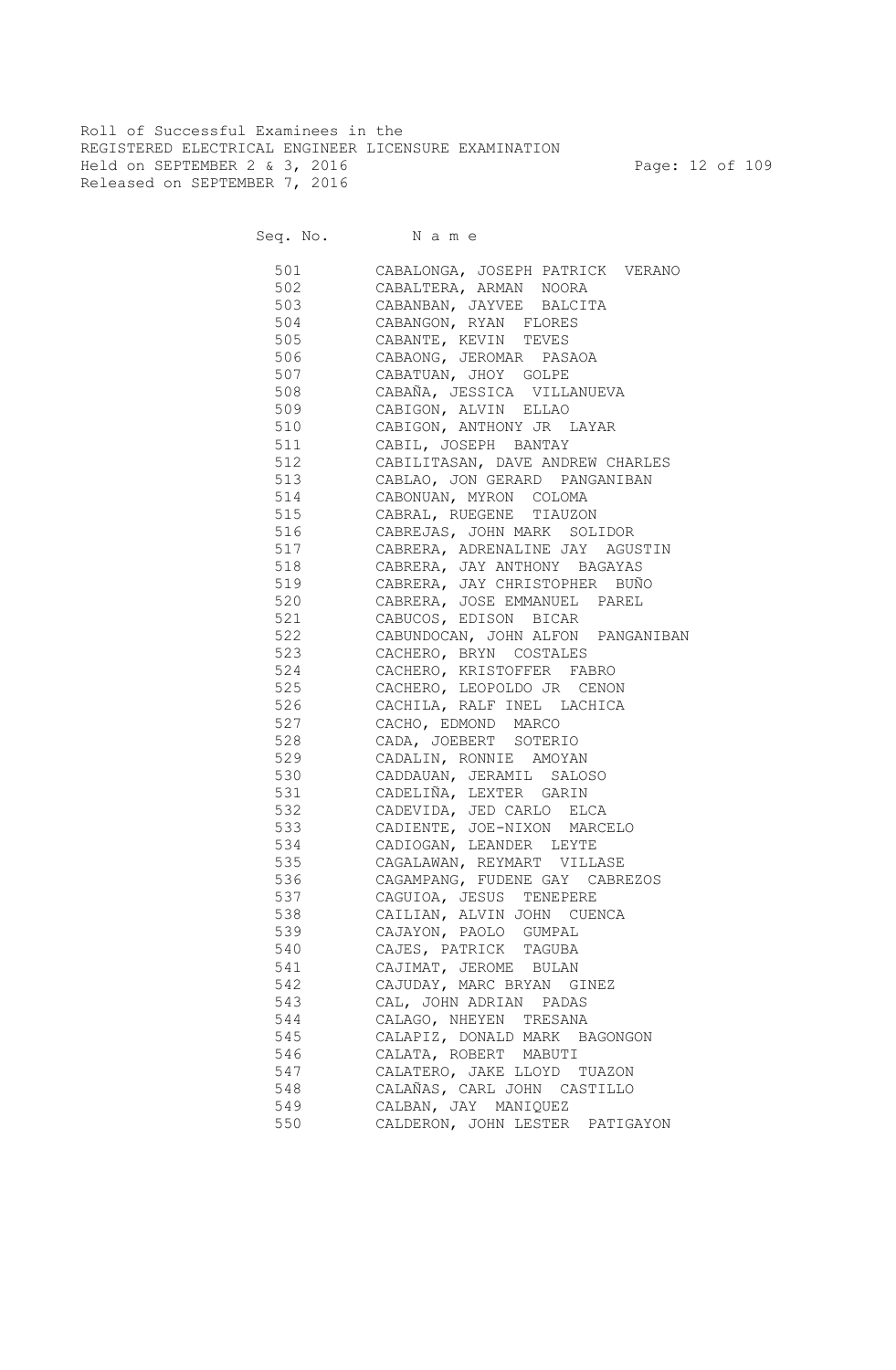Roll of Successful Examinees in the REGISTERED ELECTRICAL ENGINEER LICENSURE EXAMINATION Held on SEPTEMBER 2 & 3, 2016 Page: 13 of 109 Released on SEPTEMBER 7, 2016

| 551 | CALICA, ROMEL MENESES             |
|-----|-----------------------------------|
| 552 | CALISING, MARIVIC TAC-AN          |
| 553 | CALLEDO, DANIEL CARL MATUGAS      |
| 554 | CALLOS, RICKY VILLANUEVA          |
| 555 | CALMA, BRYAN BIDAYAN              |
| 556 | CALMA, DANNIEL JAY MORIEL         |
| 557 | CALMA, ERIC ROBIN BAIS            |
| 558 | CALMA, MON ANJO MANINANG          |
| 559 | CALO, MARK JAYSON BALES           |
| 560 | CALONGE, CHRISTIAN JAY NAPALLATAN |
| 561 | CALONGE, EZRA PAUL GENETA         |
| 562 | CALOPE, WILFRED ALTEJAR           |
| 563 | CALSADO, KENNETH PEREZ            |
| 564 | CALSO, JUSTINE MAY CABALLES       |
| 565 | CALUSCUSAO, JONNA MAY BALDADO     |
| 566 | CALUSOR, JOHN SANDIE DALISAY      |
| 567 | CALZADA, NEIL FRANCIS GASMEN      |
| 568 | CAMANSE, KIETH DAVID LOPEZ        |
| 569 | CAMBA, EDGAR ALLAN CORPUZ         |
| 570 | CAMBAS, LIDDY LOUTER MAGSINO      |
| 571 | CAMBRONERO, JERICK CONSTANTINO    |
| 572 | CAMINO, ALWYN BERMEJO             |
| 573 | CAMPILIT, CLOYD MADDAWAT          |
| 574 | CAMPOS, DAN ALVIN VILLAR          |
| 575 | CAMPOS, GILBERT RUBICO            |
| 576 | CAMUS, RAYMART EDUARD TORRES      |
| 577 | CANA, ALVIN GALSIM                |
| 578 | CANCERAN, PABLITO JR PARAS        |
| 579 | CANDELARIA, JESSICA PORMOCILLE    |
| 580 | CANDIA, LORIE LYN JOY JUANICO     |
| 581 | CANDIA, RAPHAEL SUAREZ            |
| 582 | CANLAS, LUIS MARTIN LINATOC       |
| 583 | CANO, DYRHIL BANGTIN              |
| 584 | CANONERO, CHARLES MENDY DAVID     |
| 585 | CANONIGO, DAVEN LAPAZ             |
| 586 | CANONIGO, JAMES LUPERT RAYA       |
| 587 | CANONIZADO, RALPH VINCENT REYES   |
| 588 | CANONOY, JHUNYL CRIS LASPIÑAS     |
| 589 | CANOY, SAMUEL BACONG              |
| 590 | CANTARA, LEO REMO                 |
| 591 | CANTERO, KENNETH PAMATIAN         |
| 592 | CANTOR, ARDELYN ALVARADO          |
| 593 | CANTORIA, JAMES PAUL ALBOR        |
| 594 | CANUBAS, KEVIN ROI BENDANILLO     |
| 595 | CAO, SHERWIN BELERA               |
| 596 | CAPARANGA, MARK LARGOSA           |
| 597 | CAPARRO, GENARD LLOYD SALLOMAN    |
| 598 | CAPILITAN, REGGIE NOEL SEMBRANO   |
| 599 | CAPINDING, ROSEMARIE LOPEZ        |
| 600 | CAPISTRANO, JOSE CARLOS IBARROLA  |
|     |                                   |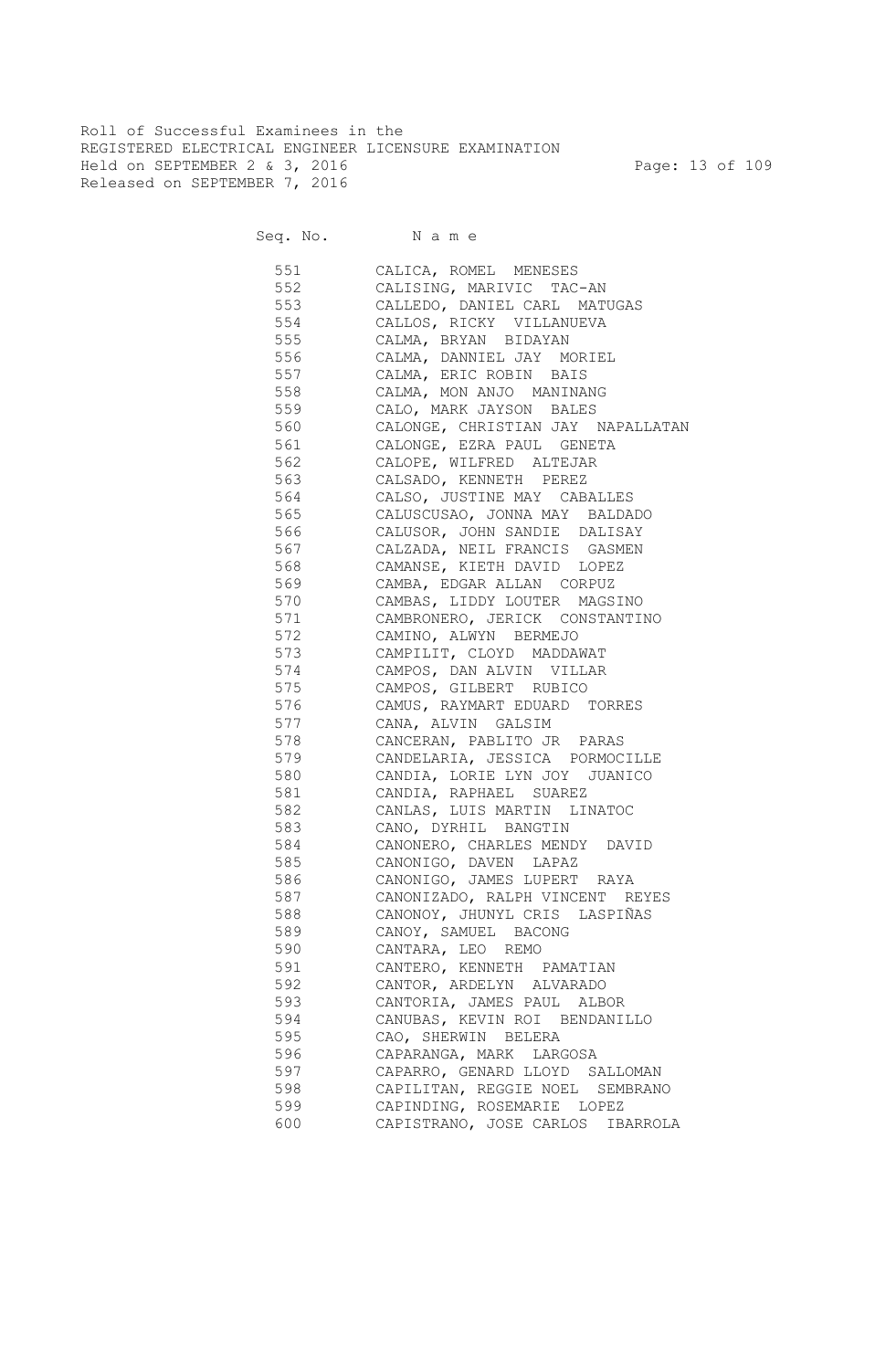Roll of Successful Examinees in the REGISTERED ELECTRICAL ENGINEER LICENSURE EXAMINATION Held on SEPTEMBER 2 & 3, 2016 Page: 14 of 109 Released on SEPTEMBER 7, 2016

Seq. No. Name

 601 CAPISTRANO, LAARNIE BARCELA 602 CAPISTRANO, VIENJOH PARADERO 603 CAPONES, JAYSON BEROS 604 CAPOQUIAN, MA JAYCEL CASARINO 605 CAQUILALA, ONOFRE JR TURBANOS 606 CARA, JEFFERSON FORTES 607 CARALIPIO, ED KIM LICLICAN 608 CARANZO, MARIA MELISSA GOLAS 609 CARBA, XAVIERY SYBIL DUMOGHO 610 CARCUEVA, TOM CEIDRICK DUMAGUIT 611 CARDAÑO, CRIS ANGELO OPEÑA 612 CARIAGA, ANGELO JOSE PARAS 613 CARILLO, JOHN MICAH LORCA 614 CARINGAL, MARIBEL DALISAY 615 CARIÑO, ELBERT BALLESTRA 616 CARIÑO, KEVIN PAUL DACUMOS 617 CARLOS, ARISTOTLE JOSEPH ARCEO 618 CARMEN, DIAMY DICK SANTOS 619 CARNATE, JEFFREY MATA 620 CAROLINO, ARJIE PONGASE 621 CARPIO, ANDREA LYN PABELLANO 622 CARPIO, JUN CARL RICO 623 CARRANCEJA, RAINIEL MARC CRUZ 624 CARRANZA, PILAR PUNO 625 CARREON, PAULO NIKO BANDIOLA 626 CARRILLO, ILDJOHN CYDRICK HERNANDEZ 627 CARTAGO, JOHN ALFRED ARANETA 628 CARUBANGA, MARK JOSEPH EREJE 629 CARUMBA, BRYAN ALLA CAMPO 630 CAS, FREDERICK MADAMESILA 631 CASABAR, DEXTER CASERO 632 CASALME, CHARLES MIKEL BARRION 633 CASAMIS, JERWIN BACOLOR 634 CASAYAS, HENLY JADE SULANO 635 CASIPONG, ROLDAN LAÑOJAN 636 CASLANGEN, KENNETH MANDIGMA 637 CASOPLE, MARC GERARD MAÑEBO 638 CASTAÑOS, MARK JOE ESCONDE 639 CASTIL, JEFFERSON LEGION 640 CASTILLEJOS, CHRISTIAN JAY DIAN 641 CASTILLO, ANGELITO JR DALIT 642 CASTILLO, ARMANDO MENDAROS 643 CASTILLO, FERNANDO JR SORIANO 644 CASTILLO, MARK BRYAN TAMAYO 645 CASTILLO, RAMIL JR STA RITA 646 CASTILLON, JOHCON BUENA-ORO 647 CASTILLON, SCHERRAINE KHRYS GALLENO 648 CASTOR, IAN JOSEPH BALLADARES 649 CASTRO, CLARK KENT PINGOL 650 CASTRO, DAMASINO JR CATAAG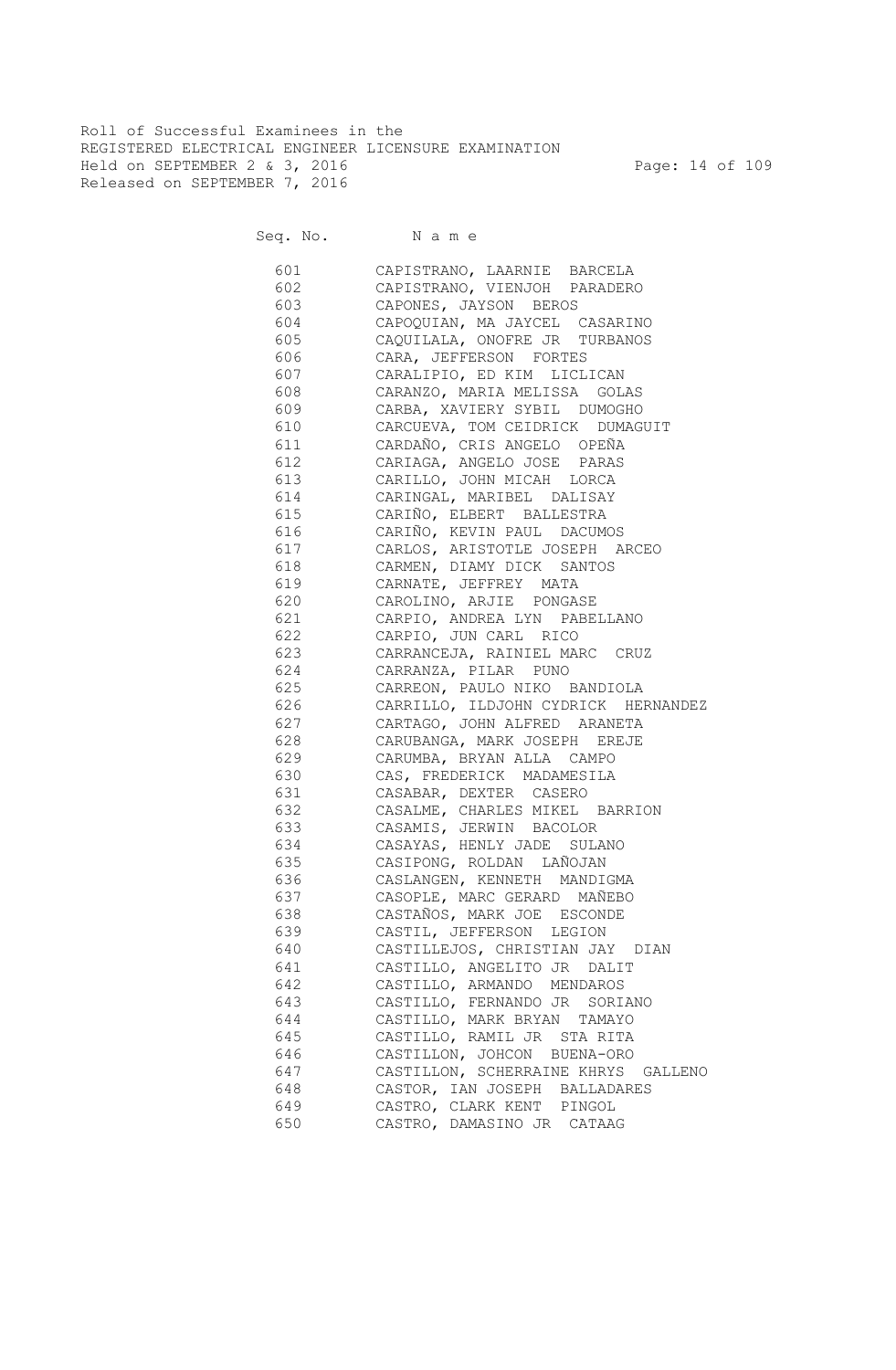Roll of Successful Examinees in the REGISTERED ELECTRICAL ENGINEER LICENSURE EXAMINATION Held on SEPTEMBER 2 & 3, 2016 Page: 15 of 109 Released on SEPTEMBER 7, 2016

Seq. No. Name

 651 CASTRO, DONDON LEANDRO BELTRAN 652 CASTRO, LOUIS NIKKO MARIANO 653 CASUGA, ROLAND JR BELLEZA 654 CASUNDO, LOREN HANNAH MARIE SILVA 655 CATACUTAN, DEN LLOYD OLESCO 656 CATALAN, AIKA SABUG 657 CATALAN, NELSON DAVILA 658 CATANGUI, GLYZZA YVONE SUAREZ 659 CATAOID, CLEM OBRA 660 CATAY, CLINTON SEQUIHOD 661 CATERIAL, CHURCHILL MAGHANOY 662 CATIIS, BRIAN ALVAREZ 663 CATINAN, ROBERTO JR PADERNILLA 664 CATINDIG, JOHN VINCENT PASCO 665 CAYAGA, MARC JOSEPH MURCIANO 666 CAYME, CHRISTINE CORPUZ 667 CAZAR, JOHN VINCENT ALCANTARA 668 CAÑAVERAL, REN-IAN COCJIN 669 CEDEÑO, BRYAN DANIEL BIHAG 670 CEDRE, ALDRIN ELEAZAR 671 CELESTE, GENDA VICA II ALMONIA 672 CELESTIAL, MIRASOL ARAGONCILLO 673 CELESTIAL, PAUL MANLAPAS 674 CELIS, JUNDEL SUMAYO 675 CELLS, JEFFREY CIELO 676 CELOZA, ANTONIO JR PLOCIOS 677 CENA, CARL HARLEY MANGUIAT 678 CENIZAL, RICK JOHN 679 CENTENO, FHAERY JEM SARENO 680 CERCADO, BLESS CARMAN 681 CERVANTES, RAYMUND CAPUA 682 CHAN, IAN BENEDICT GANIBAN 683 CHIU, KYM TROY LUCERO 684 CHIU, NORVEL HEZ PINGKIAN 685 CIERVA, MEI RIZELL ENRIQUEZ 686 CION, BENEDICT MERWIL ARBIOL 687 CIRERA, RYAN BATAYCAN 688 CIRIACO, CEDRIC SIMPLINA 689 CIRIACO, CHRISTIAN HERNANDEZ 690 CIÑO, JIO CZARIO GARCIA 691 CLARIDAD, VON MARK SORVIDA 692 CLAVERIA, CHRISTIAN LIZARDO 693 CLAVERIA, VANESSA KRIS DIFUNTORUM 694 CLEMENO, JOHN KEVIN RADOVAN 695 CLEMENO, MARVIN MINURIA 696 CLEMENTE, DEXTER TUMACLAS 697 CLERIGO, CLINT PENTINIO 698 CLERIGO, JENICA ARIANE COLIAT 699 CLIMACO, JOMAR CAUDILLA 700 COBILLA, CHRISTIAN SAGANA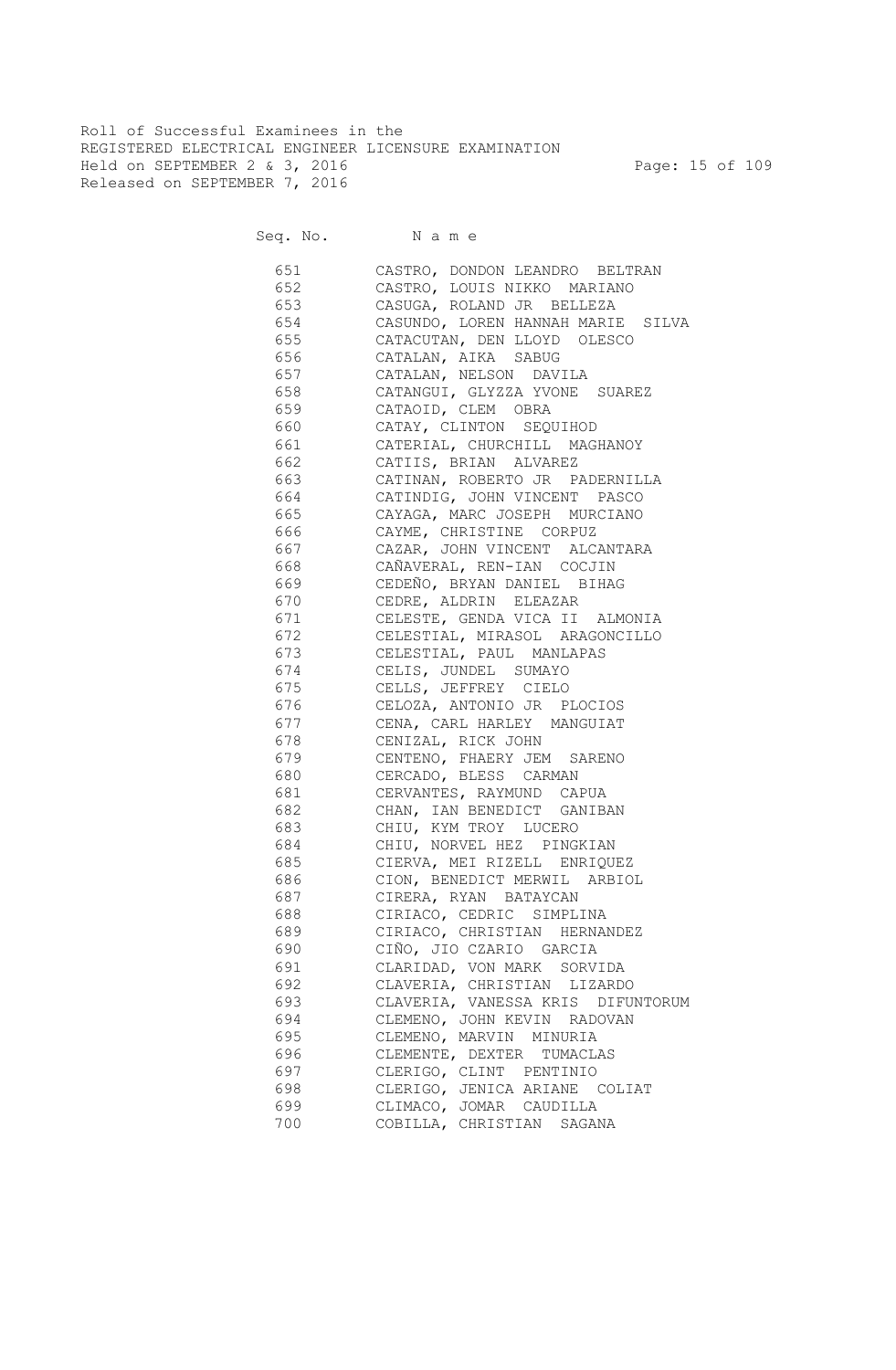Roll of Successful Examinees in the REGISTERED ELECTRICAL ENGINEER LICENSURE EXAMINATION Held on SEPTEMBER 2 & 3, 2016 Page: 16 of 109 Released on SEPTEMBER 7, 2016

Seq. No. Name

 701 COBILLA, DARLYN CULTIVO 702 COLASO, REUS ALPHONZE PAGILAGAN 703 COLLADO, ANTONIO JR ELMAGA 704 COLOLOT, MYLENE GUINITA 705 COLOMA, BRYNE MARC AQUINO 706 COLUMNA, NOEL COLUMNA 707 COMABIG, ROCHE ESTAFIA 708 COMADIZO, KING KARLO OCZON 709 COMANDAO, KHRIZA ANNE ANGELES 710 COMENDADOR, JOEL MARCO DANGAZO 711 COMIA, JOEY ASETRE 712 COMO, JIMBOOH PACQUIAO 713 COMPAÑERO, ALLAN CARBON 714 COMPAÑERO, CHARLES AMERIGO PALASIN 715 CONCEPCION, JAD RAVE VILLABESA 716 CONDE, WILSOMME KENNETH VITOBINA 717 CONGCARDAS, ERWIN BETON 718 CONSTANTINO, WARLO QUIMORA 719 CONTRERAS, JEROME MICHAEL VALENCIA 720 COPE, REGIE DACUYA 721 CORAL, JEWELYN PINKY CABANGON 722 CORALDE, DON JEATZ CONSULTA 723 CORALES, EDWIN MARK JR LAGMAY 724 CORCUERA, JONATHAN JARON 725 CORDOVA, HENRY PANGAN 726 CORIAG, RONNIE POMEGAS 727 CORONADO, DAN PAUL PASCUAL 728 CORONADO, JONATHAN IVEN ENDOZO 729 CORONADO, RICHARD BITUIN 730 CORPORAL, FATIMA AIKA ALTAMIRA 731 CORPUZ, DOMINICK CANTOR 732 CORPUZ, MARK ANTHONY RENON 733 CORPUZ, VEN JULIENE MERALLES 734 CORTEZ, JOHN CHRISTOPHER QUITO 735 CORTEZ, JOHN MARK MAYORES 736 COSARE, JHON REY CAPEÑA 737 COSTACIO, ELGIE PEÑAFLOR 738 COYAM, THERESA MAE ILAGAN 739 CREDO, MARK FREDERICK CAÑONEO 740 CRISOSTOMO, HARVEY TIAGA 741 CRISOSTOMO, LLORIEN MARIE RAMOS 742 CRUZ, DARYL HARVEY LACSA 743 CRUZ, EDERLINE MUYO 744 CRUZ, HENRICKSON POLICARPIO 745 CRUZ, JAN ERWIN MARCELO 746 CRUZ, JOMARI DELEON 747 CRUZ, MARK ANTHONY FLORES<br>748 CRUZ, RONALDO JR ELPEDES CRUZ, RONALDO JR ELPEDES 749 CRUZ, TED GABRIELL CAUZON 750 CRUZ, TURIANO III CAPAROSO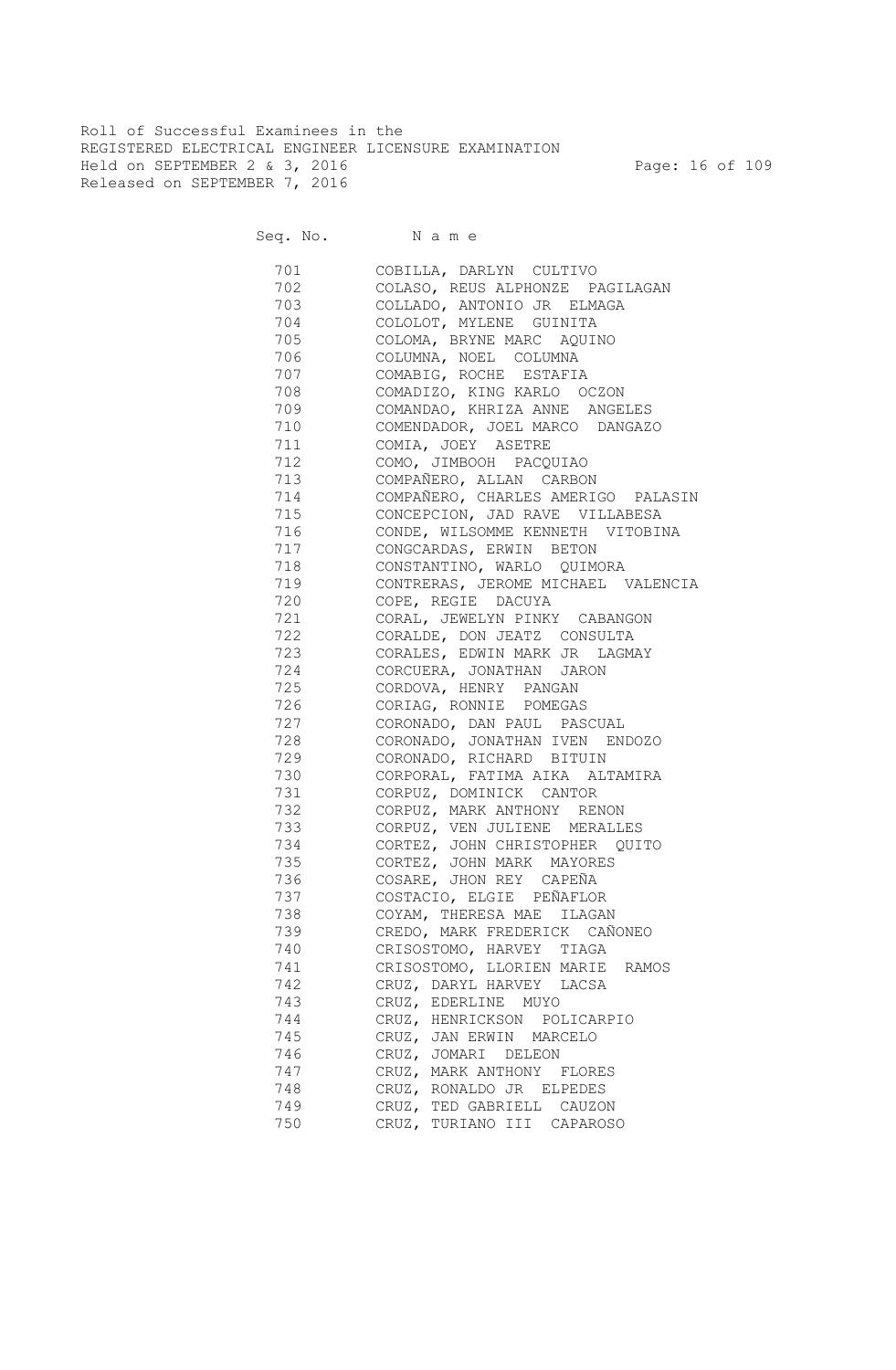Roll of Successful Examinees in the REGISTERED ELECTRICAL ENGINEER LICENSURE EXAMINATION Held on SEPTEMBER 2 & 3, 2016 Page: 17 of 109 Released on SEPTEMBER 7, 2016

Seq. No. Name

 751 CRUZADO, DENN ALDRIN MACATO 752 CUADERES, JOHN LAWRENCE SABRINE 753 CUADLA, AGOSTO MADAY-A 754 CUARTE, RAZEF DENAGA 755 CUARTEROS, THOMAS ALLAN OBSINA 756 CUATON, IVEN VINCENT RULONA 757 CUBANGBANG, MICHAEL JOSEPH DEYL SORIANO 758 CUBANGBANG, MONREY REYES 759 CUBELO, WILMET ORLAN VALENZUELA 760 CUBETA, MARK JOSEPH LOSBAÑOS 761 CUDIAMAT, CHRISTER SON CONCORDIA 762 CUDIAMAT, JOEL MELENDEZ 763 CUENCA, ANNE PRINCESS CASTILLO 764 CUENCA, GIANNE CZARINA FERNANDEZ 765 CUENCO, DEA MECHELLE SUMPAY 766 CUEVAS, JERRY VALENCIA 767 CUEVAS, MA THERESA 768 CULANAG, JAYMAR MARIANO 769 CURA, JACKNER AFRICA 770 CURAZA, ZUGIE CORDERO 771 CUSTODIO, JERICO ANDREW DE GUZMAN 772 CUSTODIO, WILLIAM ST JOHN JR VERACRUZ 773 DAAYATA, NORMAN GANOB 774 DACAL, BIENVENIDO GEMINO 775 DACANAY, JUANITO JR MALAPIT 776 DACIBAR, MARK ALLAN GARCIA 777 DACILLO, NIEL MOLINA 778 DACION, EMERSON DE GUZMAN 779 DACUMOS, JAMAECA VILORIA 780 DADIZ, FRANK-IAN PACLEB 781 DAENOS, KARL ANGELO RALLETA 782 DAGAWASAN, ERIKSONN UMALA 783 DAGOHOY, CARLO BARUESO 784 DAGOT, ARVIN KARL BUNGALSO 785 DAGOTDOT, NOEL JR DEVORA 786 DAGOY, LOURENCE ALFRED OMAMBAC 787 DAGSAAN, EDUARDO 788 DAHIL, DEBBIE ANNE CAILING 789 DALAGAN, JAMES KENNETH BERBAL 790 DALAGON, JERSON OTADOY 791 DALDE, JERALD JAKE TABURA 792 DALISAY, ALVIN ERMITA 793 DALUMPINES, JOHN LEE DIMPASO 794 DALUPANG, BOTZ PARIL 795 DAMASCO, JEON PAOLO MENDEZ 796 DAMASEN, ABELLE JOSEPH ANCHETA 797 DANAO, JOHN DEL AREVALO 798 DANCIL, KERBY PALMITOS 799 DANDAYAN, JEFFREY RASONABLE 800 DANGANAN, JOHN GABRIEL GUEVARRA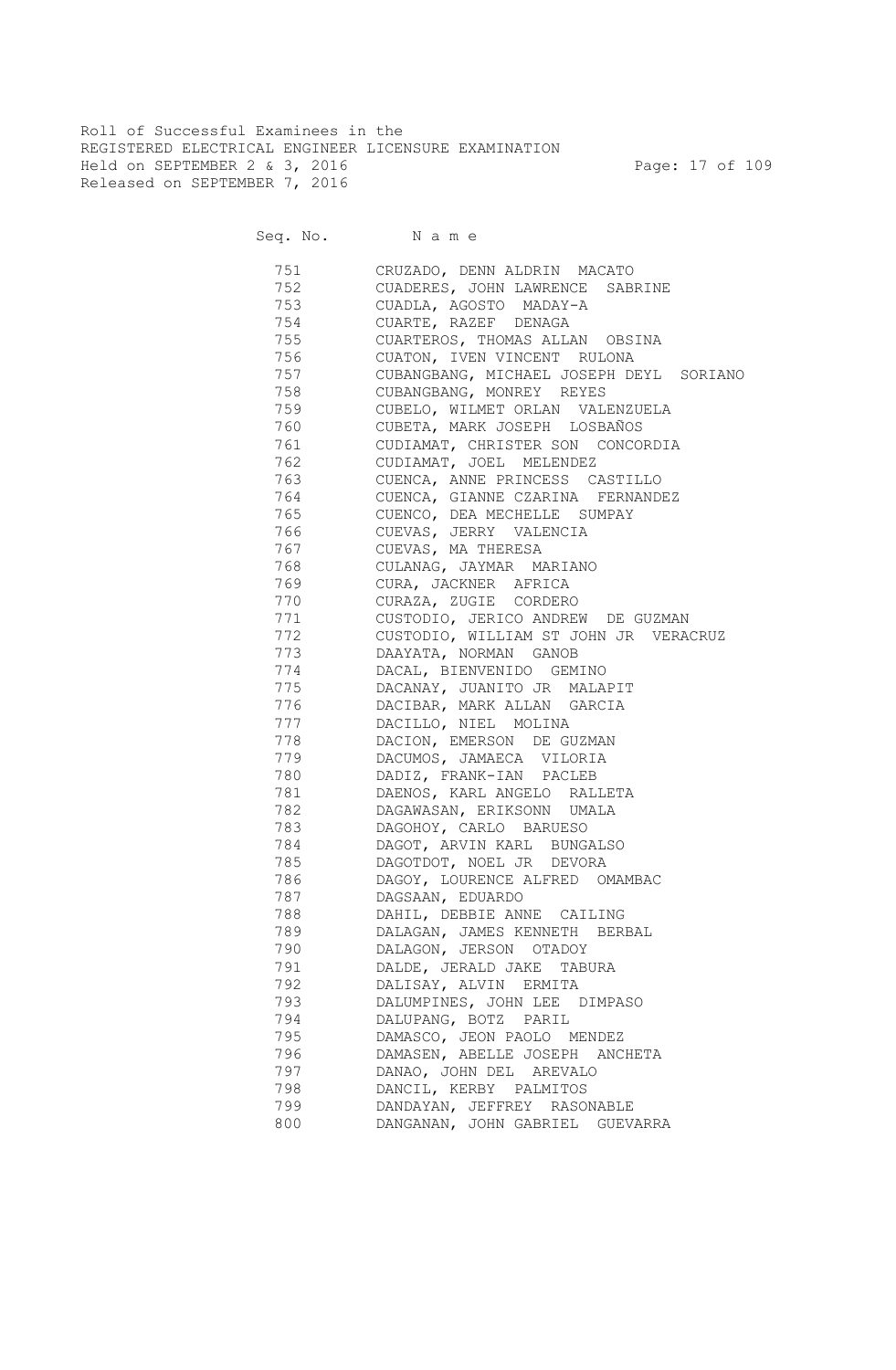Roll of Successful Examinees in the REGISTERED ELECTRICAL ENGINEER LICENSURE EXAMINATION Held on SEPTEMBER 2 & 3, 2016 Page: 18 of 109 Released on SEPTEMBER 7, 2016

| 801 — 100 | DANJALA, JUAN NATHANIEL GABASA          |
|-----------|-----------------------------------------|
|           | 802 DAPAL, JAMIE DAISYLETTE SAJOL       |
|           | DARUCA, CATALINO JR IREMEDIO            |
|           | 804 DAVID, JEAN LAWRENCE LEONARDO       |
|           | 805 DAVID, KENNEDY JORGE ESGUERRA       |
|           | 806 DAVID, KEVIN BUMAL-O                |
|           | 807 DAVID, ROBIN ULANGCA                |
|           | 808 DAYAAN, ALNOR INDAR                 |
|           | 809 DAYADAY, RODNEY LUGAS               |
|           | 810 DAYAG, JERICO MARTE                 |
|           | 811 DAYAO, JOHN KEVIN VALENZUELA        |
|           | 812 DAYRIT, ARBEL RALPH IRY TIMBOL      |
|           | 813 DAÑO, RENATO JR ALAO                |
|           | 814 DE CASTRO, AARON JOHN CARAIG        |
|           | 815 DE CASTRO, CHRISTIAN LEYNES         |
|           | 816 DE CASTRO, CHRISTIAN PAUL MENDOZA   |
|           | 817 DE CASTRO, FRANZ ADRIAN PAJARILLAGA |
|           | 818 DE CHAVEZ, JENALYN MANUBA           |
| 819       | DE GUIA, OSCAR III GARZON               |
| 820       | DE GUZMAN, ABBY CATE DE GUZMAN          |
| 821       | DE GUZMAN, ARIES GONZALES               |
| 822       | DE GUZMAN, CZARMAIGNE MINA              |
| 823       | DE GUZMAN, DAIMLER WARD RASCO DEL MAR   |
| 824       | DE GUZMAN, FREDERIC GALANG              |
| 825       | DE GUZMAN, REINHEART JASON RIVERA       |
| 826       | DE JESUS, ARJUNEL ALLEN FILOTEO         |
| 827       | DE JOSE, EDUARDO JR DE VERA             |
| 828       | DE LA CRUZ, BERNADETH TERRE             |
| 829       | DE LA CRUZ, JITHER DOROMAL              |
| 830       | DE LA PAZ, TRISTAN LACAY                |
| 831       | DE LA PEÑA, MARK REY ANGULO             |
| 832       | DE LA RAMA, NHAEL PATRICK SAPORTIZA     |
| 833       | DE LA TORRE, MARK ANTHONY AGUINEA       |
| 834       | DE LEON, ADRIAN PITIL                   |
| 835       | DE LEON, ARNOLD JOHN CHIPO              |
| 836       | DE LEON, MA CARLA AGTARAP               |
| 837       | DE LEON, PATRICK IAN SITCHON            |
| 838       | DE LEON, REX ESPINA                     |
| 839       | DE LOS REYES, NATHANIEL DOLORES         |
| 840       | DE LOS SANTOS, ISAAC BERME              |
| 841       | DE LOS SANTOS, KENNETH LUCENA           |
| 842       | DE LOS SANTOS, KEVIN LLOYD CULOT        |
| 843       | DE LUMBAN, KURTH CARLO MIGUEL           |
| 844       | DE LUMBAN, WILLIAM HOMER YALUNG         |
| 845       | DE PALMA, ARIEL ROSETE                  |
| 846       | DE ROCA, JOENILE RHEY LLOBRERA          |
| 847       | DE SAGUN, FRENDT CHOY MENDOZA           |
| 848       | DE SAGUN, JERIC MARANAN                 |
| 849       | DE VERA, GERALD GENCIANA                |
| 850       | DE VERA, JABEL JULIAN CANUTO            |
|           |                                         |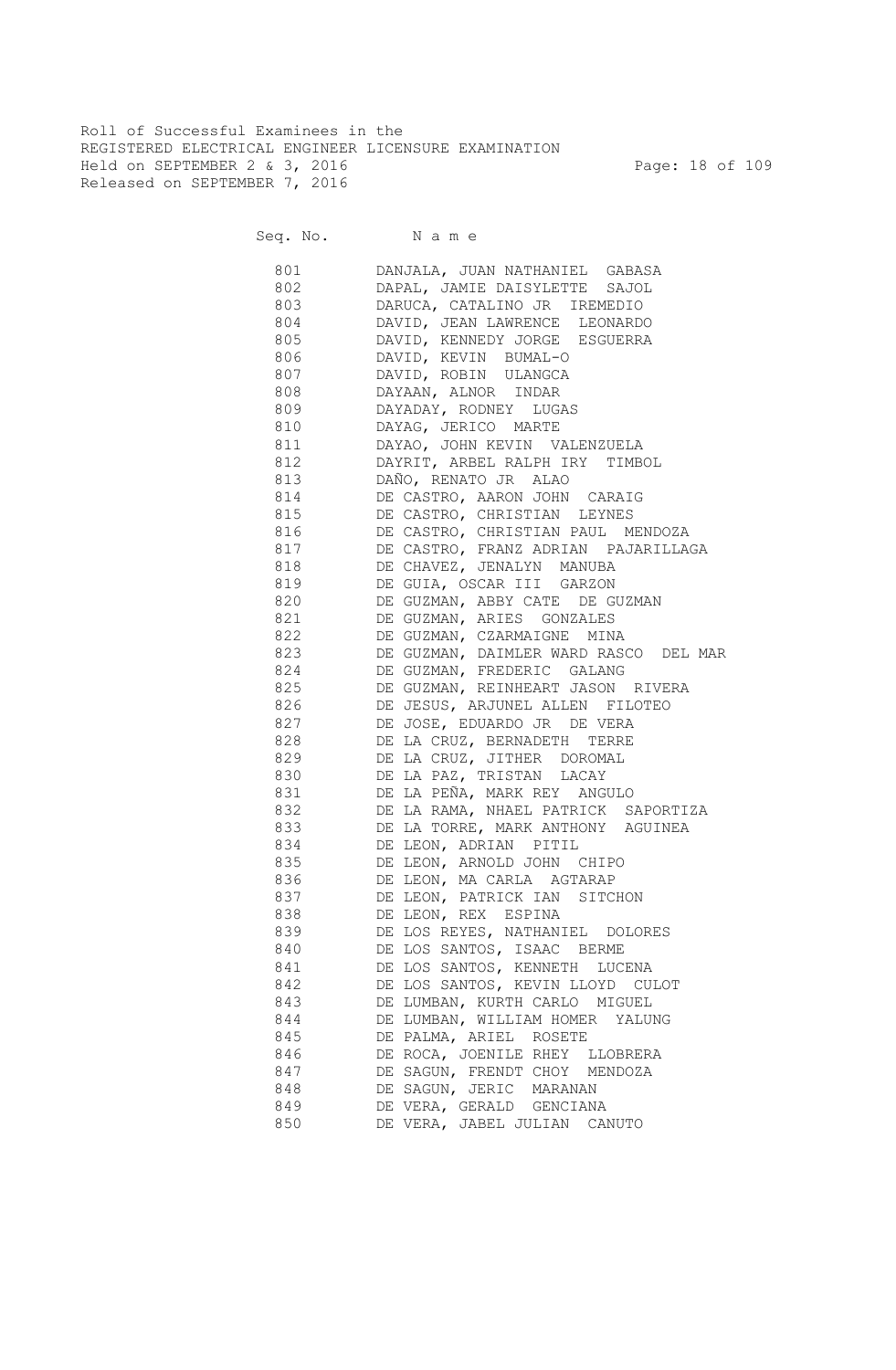Roll of Successful Examinees in the REGISTERED ELECTRICAL ENGINEER LICENSURE EXAMINATION Held on SEPTEMBER 2 & 3, 2016 Page: 19 of 109 Released on SEPTEMBER 7, 2016

|     | 851 DE VERA, JOHN ZOREN NAYAT                                                    |
|-----|----------------------------------------------------------------------------------|
|     | 852 DE VERA, JORDAN MAMARADLO                                                    |
|     | 853 DE VERA, MARK JERICO BIASURA                                                 |
|     | 854 DEATRAS, JOB DELA BANDA                                                      |
|     | 855 DECENA, JO JUSTIN SADILI                                                     |
|     | 856 DEE, EMMANUEL CAÑA                                                           |
|     | 857 DEGAMO, ALLYN PAUL MONTERO                                                   |
|     | 858 DEGRACIA, MARK VERTOCIO                                                      |
|     | 859 DEJAMO, MARETONIE DELA PEÑA                                                  |
|     | 860 DEL CAMPO, EDWIN SOTOMAYOR                                                   |
|     | 861 DEL MUNDO, EMAR CASUPANAN                                                    |
|     | 862 DEL ROSARIO, JOYSEM KURT                                                     |
|     | 863 DELA CRUZ, BERNIE PABLO                                                      |
|     | 864 DELA CRUZ, CLAYDER DE LARA                                                   |
|     | 865 DELA CRUZ, CYRUS CHESTER CONDE                                               |
|     | 866 DELA CRUZ, ERNEST FRONDA                                                     |
|     | 867 DELA CRUZ, EVANDER SIMON                                                     |
|     | 868 DELA CRUZ, FERNANDO JR DELA CRUZ                                             |
|     | 869 DELA CRUZ, GERALD CRUZ                                                       |
|     | 870 DELA CRUZ, JAIME JR DELA CRUZ                                                |
|     | 871 DELA CRUZ, JONATHAN VENTURA                                                  |
|     | 872 DELA CRUZ, MARK ANTHONY CABANAYAN                                            |
|     | 873 DELA CRUZ, MARK ANTHONY MODESTO                                              |
|     | 874 DELA CRUZ, RODNICK APOCAY                                                    |
|     | 875 DELA MERCED, ARJAY POBLETE                                                   |
|     | 876 DELA PAZ, JEROME YU                                                          |
| 877 | DELA PAZ, THERESE MARIE NACUA                                                    |
| 878 | DELA PEÑA, MARCEL NHIXON MANAOIS                                                 |
| 879 | DELA ROSA, LESTER NICOLE MAGPAYO                                                 |
| 880 | DELA SIERRA, FRANCISCO III SOGUILON                                              |
| 881 | DELA TORRE, LADY JOELLE CABUNGCAL                                                |
| 882 | DELA VEGA, MARC JIM ROCERO                                                       |
| 883 | DELAPEÑA, EMELYN EMORICHA                                                        |
| 884 | DELAS ALAS, JOHN PAUL ALBERT FERNANDEZ                                           |
| 885 |                                                                                  |
| 886 | DELGADO, JOHN MARC BAYLON<br>DELIGUER, NHOWINLIE MONTAÑO<br>DELINA, JHERROL AUSA |
| 887 |                                                                                  |
| 888 | DELIZO, BEN CALICA                                                               |
| 889 | DELOLA, ADRIAN MEL BADILLA                                                       |
| 890 | DELOS REYES, KENNETH JAY PIMENTEL                                                |
| 891 | DELOS REYES, MELVIN ROQUE                                                        |
| 892 | DELOS SANTOS, CYREX FLORES                                                       |
| 893 | DELOS SANTOS, JULIUS PAUL PANGILINAN                                             |
| 894 | DELOS SANTOS, RANDELL PADUA                                                      |
| 895 | DELOS SANTOS, RICHARD LADIA                                                      |
| 896 | DEMAPE, JESHUA CAYAO                                                             |
| 897 | DEMETERIO, KIER ANGELO LIZADA                                                    |
| 898 | DEMOL, JESSA RIVERO                                                              |
| 899 | DEMONTEVERDE, JOCYL MARIZ NERI                                                   |
| 900 | DEOCAMPO, LESTER JOHN ANGELO DELAGENTE                                           |
|     |                                                                                  |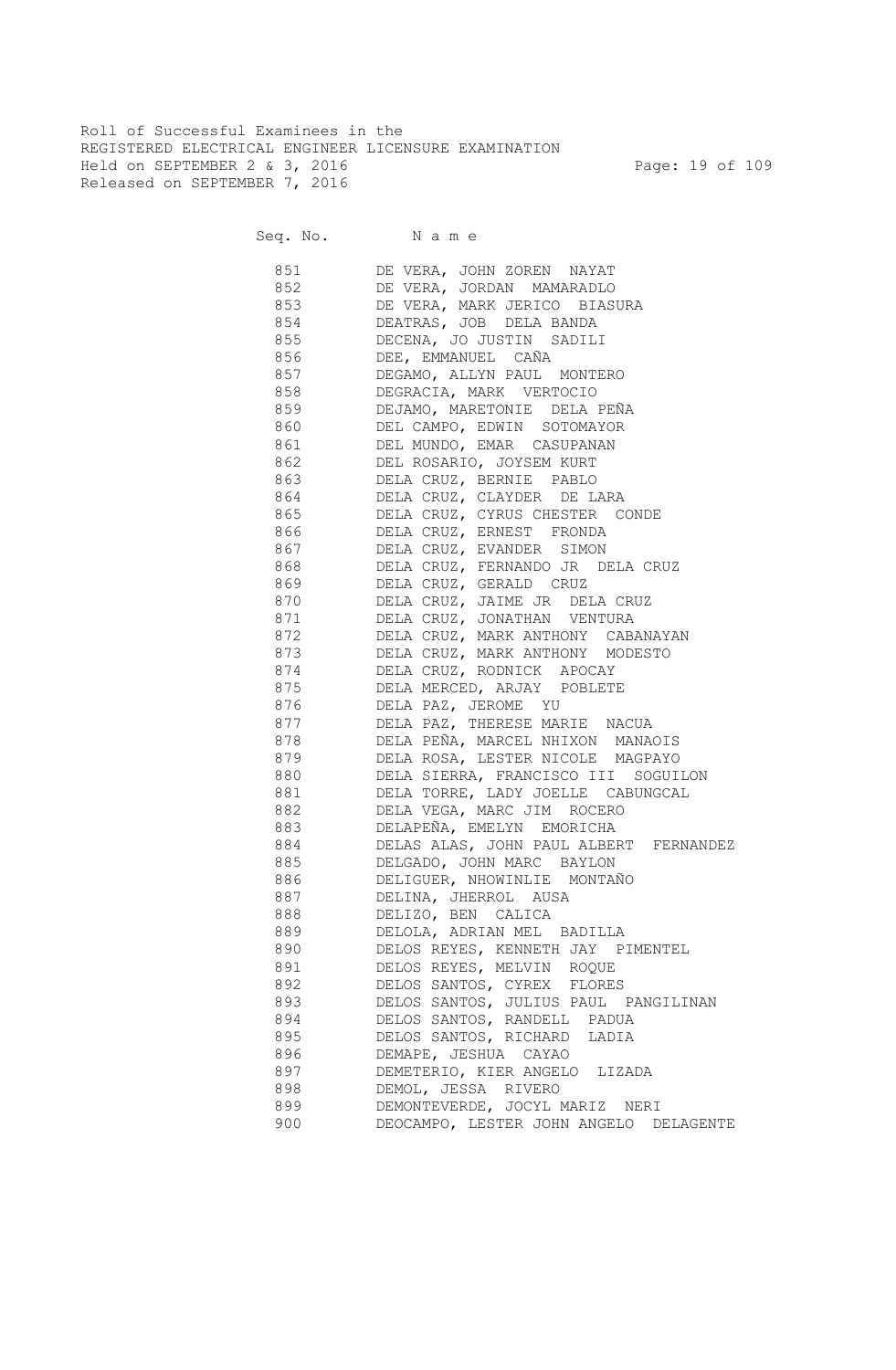Roll of Successful Examinees in the REGISTERED ELECTRICAL ENGINEER LICENSURE EXAMINATION Held on SEPTEMBER 2 & 3, 2016 Page: 20 of 109 Released on SEPTEMBER 7, 2016

| 901                       | DEOCOS, BERNAN CATALAN                 |
|---------------------------|----------------------------------------|
| 902                       | DEPUTADO, ADRIAN ROI DELA CRUZ         |
|                           | 903 DEQUILLA, ROJON DHYRELL LANTACON   |
|                           | 904 DESPUIG, BRYAN CARILLO             |
|                           | 905 DEVIBAR, NAJASON JR TULABING       |
|                           | 906 DIANA, MICHAEL TUBAN               |
|                           | 907 DIANO, HARRY ANIÑON                |
|                           | 908 DIAZ, ANTONIO JR VILLASOTO         |
|                           | 909 DIAZ, DANIEL JR PADERES            |
|                           | 910 DIAZ, JASPHER LOUI MANIAGO         |
|                           | 911 DIAZ, MARAH ANGELA ESPIRITU        |
|                           | 912 DIAZ, PAUL NIKKO VIESCA            |
|                           | 913 DIAZ, RON ARCHIE MOSQUEDA          |
|                           | 914 DIENTE, JONAS MAR RIMANDO          |
|                           | 915 DIEZ, EUGENE JOULES ALFON          |
|                           | 916 DIEZMA, JOHN JASON JALANDONI       |
|                           | 917 DIFUNTORUM, DESIREE MAE ARIMBOANGA |
|                           | 918 DIMAANO, MICAH JETHRO ABEL         |
| 919 — 10                  | DIMACULANGAN, JOVEN JR RODRIGO         |
| 920                       | DIMAIYACAN, PAUL ANGELO BUISAN         |
| 921 000                   | DIMALIBOT, ROSEMAY LUCERO              |
| 922 and the set of $\sim$ | DIMAYUGA, BRYAN BRIX DEGRAS            |
| 923                       | DINCO, MARA DEMUHINA                   |
| 924                       | DINEROS, JAYSON FUNA                   |
| 925                       | DINGLASAN, AXEL DE TORRES              |
| 926                       | DINOPOL, LITO ZULUETA                  |
| 927                       | DIOLOLA, JEFFREY POMIDA                |
| 928                       |                                        |
| 929                       | DIOMAMPO, CHRIZEL GARCIA               |
|                           | DIONIO, CHRISTIAN PAUL PENIONES        |
| 930                       | DIONISIO, RICHE BATULA                 |
| 931                       | DIOQUINO, SHARA DIMAANO                |
| 932                       | DISCAYA, ROLLY POLINAG                 |
| 933                       | DIVINAGRACIA, JAN DARREL DUREMDES      |
| 934                       | DIVINAGRACIA, JAREV DECLARADOR         |
| 935                       | DIVINO, PATRICK ADRIAN GUERRERO        |
| 936                       | DIZON, EDMAR NUQUI                     |
| 937                       | DIZON, JOHN JEROME GARCELA             |
| 938                       | DIÑA, KARLO ANTONIO III FELIZARDO      |
| 939                       | DOGNIDON, ERIKA DETRAS                 |
| 940                       | DOLIENTE, RONALD SUMAGANDAY            |
| 941                       | DOLOG, DARWIN OLITA                    |
| 942                       | DOLORICON, CARL MOISES MOLAY           |
| 943                       | DOLOSO, RAY ANTHONY CASUGBO            |
| 944                       | DOLOT, JOHN REY REBITE                 |
| 945                       | DOLZ, DANES DYRREL CABRIA              |
| 946                       | DOMINGO, JOHN PAUL RESPICIO            |
| 947                       | DOMINGO, KEEN AQUINO                   |
| 948                       | DOMINGO, MARK JIMUEL FELICIANO         |
| 949                       | DOMINGO, MAX MARON DIMACULANGAN        |
| 950                       | DOMINGO, RANDY BAYANI                  |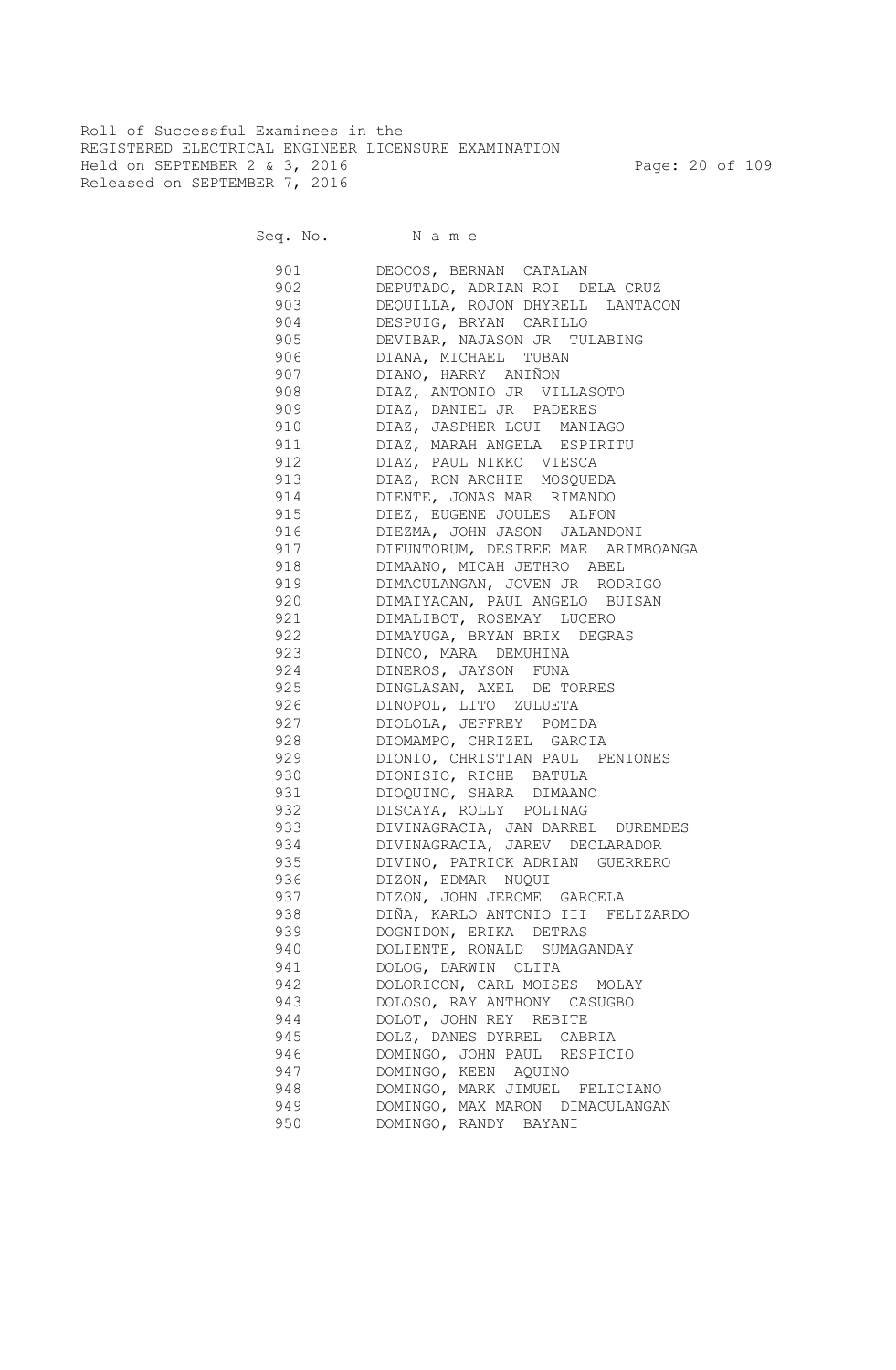Roll of Successful Examinees in the REGISTERED ELECTRICAL ENGINEER LICENSURE EXAMINATION Held on SEPTEMBER 2 & 3, 2016 Page: 21 of 109 Released on SEPTEMBER 7, 2016

Seq. No. Name

 951 DOMINGO, ROMAN JAY CAUSO 952 DOMINGUEZ, ALDRIN JOHN ESMA 953 DOMONDON, KLYNT CHESTER ESTIGOY 954 DORDAS, BONMARK IGLESIA 955 DOYAOEN, CARLOS MAMARIL 956 DUBAL, DEXTER MONGCUPA 957 DUE, EPHRAIM JOHN PAULE 958 DUHAYLUNGSOD, EDCEL LIBRETO 959 DUKA, EDWARD HUET 960 DULAY, MARK LOUIE MANUNDO 961 DULDULAO, GLEN FORD JHAY PAGUD 962 DULGUIME, JOHNYRAY NAVARRO 963 DULNUAN, ALRENZ BUNOAN 964 DUMDOM, JAY MARK BESINGA 965 DUMPIT, IRWIN VALENZUELA 966 DURAN, JULIUS JAMES SUMAMPONG 967 DURANTE, JAMES TOPERT LAGMAY 968 DY, DUNN MAYER GOCHENG 969 DYSUANGCO, CYRIL IVAN NONAY 970 EBREO, JONATHAN CABATAY 971 EBRIEGA, CRYSTAL VILLAR 972 EBUENGA, MARC JOHN GARCIA 973 ECALAN, JOJO MOJECA 974 ECHAVEZ, PAUL WILLIAM TIAMSON 975 EDEJER, RENZ NICOLE MANABAT 976 EDWARD, JAYSON JAMISOLA 977 EGE, FRANCIS EDWARD GABO 978 EGTIC, JOHN EMAN LOBERIANO 979 EISMA, ELIZABETH PANEDA 980 EJORCADAS, JR PAAT 981 ELARDO, RAMON JR ELUMBA 982 ELCHICO, CHRISTIAN PAUL SIBAL 983 ELEMOS, JUAN MIGUEL ACUPAN 984 ELLAÑA, RENDEL OSORNO 985 ELLO, NEIL VINCENT BALIGASA 986 ELPEDES, RENATO JR REGASPI 987 ELTANAL, LIEZL ANNE NUIQUE 988 ELUMBARING, CELSO JR CALASANG 989 EMBATE, REYMARK MADRIGALEJOS 990 EMPAN, AL-JAMIE GRAJO 991 EMPERADO, ROMEO JR BACURIN 992 EMPERADOR, JOEY DORADO 993 EMPIO, VICTOR HUGH YBIAS 994 EMPLEYO, JENNY GREGORIO 995 ENCANTO, LAIREEN OLIVEROS 996 ENCARGUEZ, MARK ANTHONY PLEÑOS 997 ENCISO, ANTHONY AMARO 998 ENCISO, MICHAEL ANGELO GACOTT 999 ENDRIANO, ARIEL HORDISTA 1000 ENGLE, JAN ROBERTO AGANON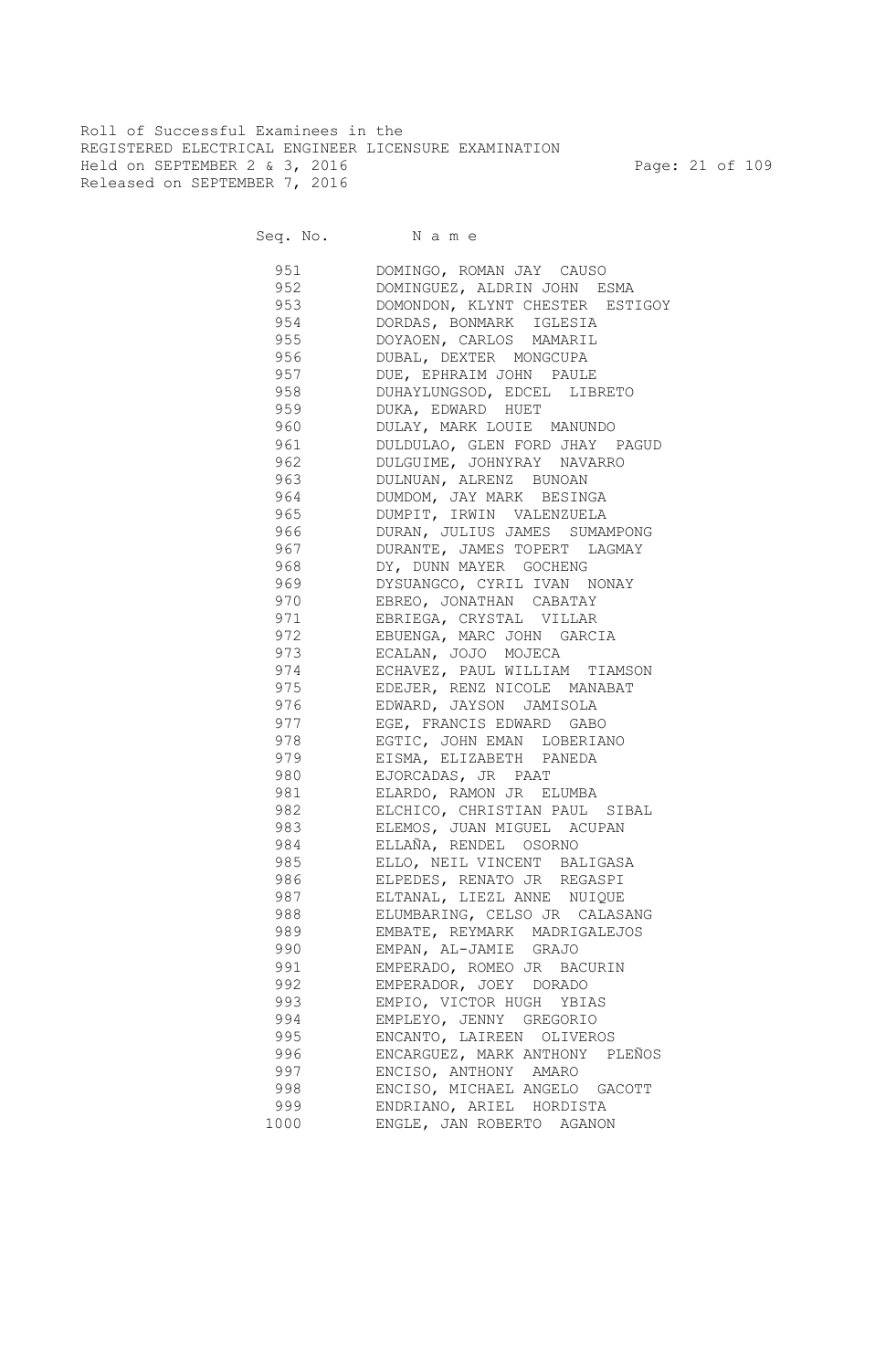Roll of Successful Examinees in the REGISTERED ELECTRICAL ENGINEER LICENSURE EXAMINATION Held on SEPTEMBER 2 & 3, 2016 Page: 22 of 109 Released on SEPTEMBER 7, 2016

|      | 1001 ENGLIS, JOHN RENIEL SURATOS            |
|------|---------------------------------------------|
|      | 1002 ENGNAN, MARK JAMES DE ALA              |
|      | 1003 ENOPIA, RALPH JOHN SAMONTE             |
|      | 1004 ENTICE, FELICIANO VILLACORTA           |
|      | 1005 ERANDIO, DOGIE BRIAN PEREZ             |
|      | 1006 ERASMO, IAN CARLO CERIÑO               |
|      | 1007 ERLANO, MICHAEL ESTORNINOS             |
|      | 1008 ERRASQUIN, HARRY ALAN PANIS            |
|      | 1009 ESCALA, JOHN JACOB OMANDAC             |
|      | 1010 ESCALONA, ALJOHN PAUL BEJASA           |
|      | 1011 ESCALONA, EMMANUEL MATIRA              |
|      | 1012 ESCALONA, RYAN RAUL ESPELITA           |
|      | 1013 ESCARLAN, GEMEN GREG ELBANBUENA        |
|      | 1014 ESCORO, ISRAEL SORIAO                  |
|      | 1015 ESCORPION, ALEXANDER CHRISTIAN DEJINO  |
|      | 1016 ESCOSURA, CEDRICK CAPONPON             |
|      | 1017 ESCOTO, ROSEN DOMINIC GLIPO            |
|      | 1018 ESCRITOR, JOVEN MAÑALAC                |
|      | 1019 ESGUERRA, BENIGNO III JAPITANA         |
|      | 1020 ESGUERRA, MARK KEVIN SUGIAN            |
|      | 1021 ESO, MICHAEL CAMIT                     |
|      | 1022 ESPANIO, GENESIS GABION                |
|      | 1023 ESPANTO, ROMMEL LUCAS                  |
|      | 1024 ESPAÑOLA, ROSTUM GENSON                |
|      | 1025 ESPEDIDO, JOHN JERICK NARVAEZ          |
|      | 1026 ESPINAS, JOHN MATTHEW ZAPATA           |
|      | 1027 ESPINO, JAMIL SANTIAGO                 |
|      | 1028 ESPINO, JULIUS DIZON                   |
|      | 1029 ESPINOSA, GLENN ELORDE                 |
|      | 1030 ESPINOZA, CHRISTIAN JAY VINUYA         |
|      | 1031 ESPINUEVA, EDMAR JR DE VERA            |
|      | 1032 ESPIRITU, CHARLES EDUARD CARAMAT       |
|      | 1033 ESPIRITU, MARY JAZEL LOUISE ESPARAGOZA |
|      | 1034 ESTANQUE, JENNIFER MARTINEZ            |
|      | 1035 ESTARIJA, HENRY ARENAJO                |
| 1036 | ESTEBAN, MARK OLIQUINO                      |
| 1037 | ESTENOR, ADDAM BARTOLINI                    |
| 1038 | ESTIMO, CHRISTIAN DAVE ALQUIZOLA            |
| 1039 | ESTOCADO, CRISTIAN TAN                      |
| 1040 | ESTONANTO, GIO JERICO SUBARAN               |
| 1041 | ESTORGIO, ARMANDO VILLAMOR                  |
| 1042 | ESTRABO, PERCIVAL MIA                       |
| 1043 | ESTRADA, JAN EVON PASION                    |
| 1044 | ESTRADA, MARK ARIEL RAMOS                   |
| 1045 | ESTRAZA, MARK ANTHONY LACANDULA             |
| 1046 | ESTRELLA, JOHN KARLO ESTACIO                |
| 1047 | ESTRELLA, JOMARI RODEL DASCO                |
| 1048 | EUGENIO, PERCI JANSSEN MARZAN               |
| 1049 | EVANGELIO, NIKKIE BOY TABORETE              |
| 1050 | EVANGELISTA, HOMER SENADOS                  |
|      |                                             |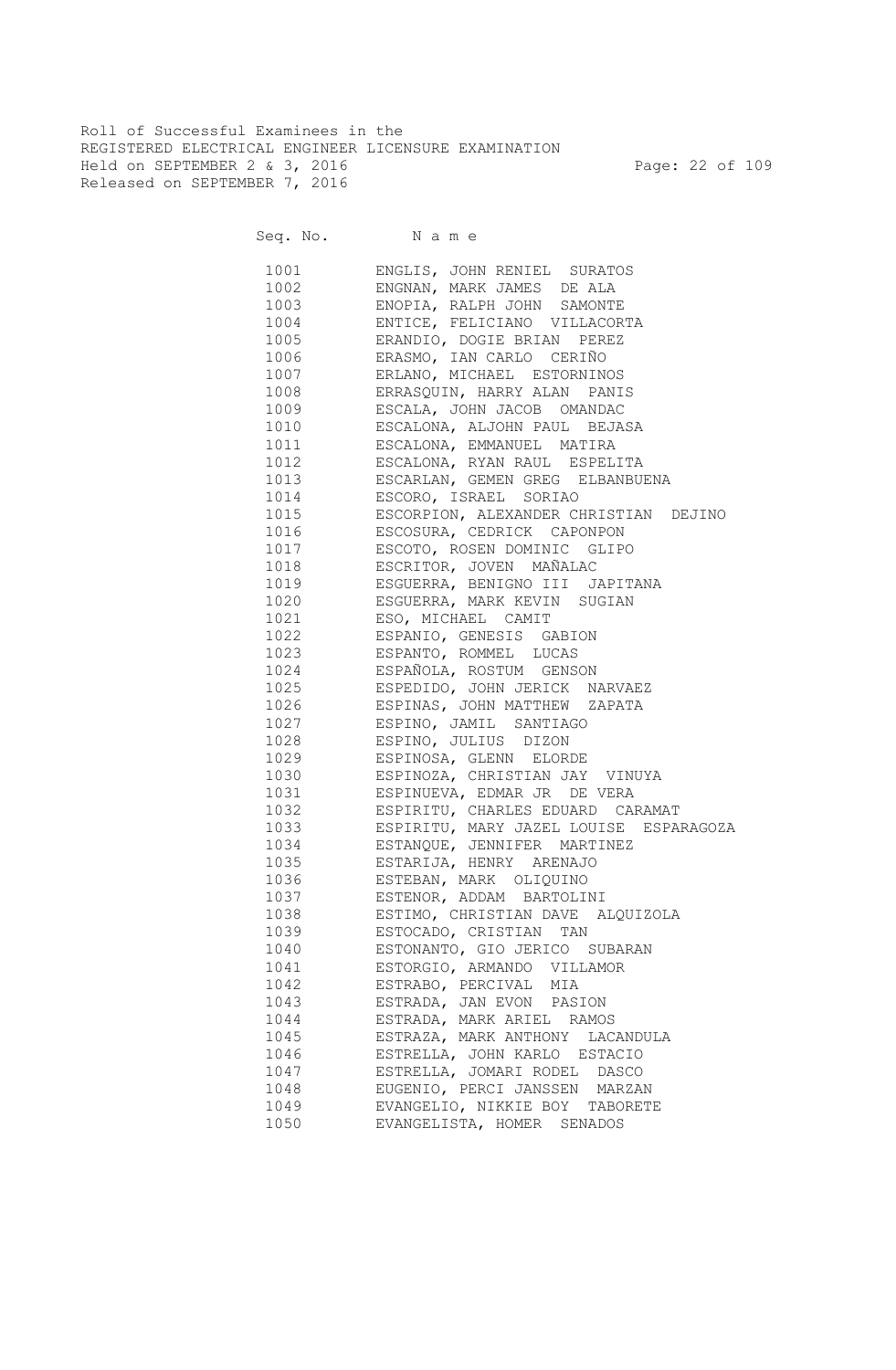Roll of Successful Examinees in the REGISTERED ELECTRICAL ENGINEER LICENSURE EXAMINATION Held on SEPTEMBER 2 & 3, 2016 Page: 23 of 109 Released on SEPTEMBER 7, 2016

Seq. No. Name

 1051 EVANGELISTA, MARK THIMOTY BINAY 1052 EVARISTO, MART WILLIAM COCJIN 1053 EYANA, ENGELE BUHAWE 1054 FABRE, FRANCIS CHARLES YOUNG 1055 FABREGAS, JOSEPH LINDLE LORENZO 1056 FABRIGAS, BEVERLY YUMOL 1057 FABUNA, REYMOND BULACLAC 1058 FACTOR, JOEL GRIEGO 1059 FAELDONEA, JOHN ANTHONY FAMA 1060 FAJARDO, AMIEL JOHN CAPINPIN 1061 FAJARDO, EMELITA SUEMITH 1062 FAJARDO, MARC QUINN MERCADO 1063 FALLORINA, JED ALSTON MABUTE 1064 FALSADO, JIM PAUL FALAMIG 1065 FAMADULAN, HERNAN GALACAN 1066 FAMINIALAGAO, SHERYL MUTIA 1067 FAMULARCANO, NIKKO MEDINA 1068 FANTILANAN, MARK KLEENE PROPALDE 1069 FARAON, IRIS CHARLOT COMIA 1070 FARONG-EY, FORAWIT PANGKET 1071 FAURA, CHYNARD JOHN VIDA 1072 FAUSTINO, CHARLENE ABALOS 1073 FAUSTINO, KEVIN FERNANDEZ 1074 FAUSTO, JOHN-LOURICO DALIT 1075 FAVA, MICHAEL JOHN DAYOC 1076 FEDILES, JOPET CAHINDO 1077 FELICIA, RICHARD JAY BERNAL 1078 FELICIO, BERNARD GARCIA 1079 FELIX, ALLEN GLENN GODOY 1080 FELIX, ROZZ CATIPON 1081 FELIZARDO, TRINALY NAZOL 1082 FERMANO, JERICK JAMES LAGO 1083 FERMO, VON ELDREDGE FALCATAN 1084 FERNANDEZ, GERARD ANGELO BARILLA 1085 FERNANDEZ, JAY-R CASPE 1086 FERNANDEZ, JELORD SABIO 1087 FERNANDEZ, JESUS TAGUINOD 1088 FERNANDEZ, LALEÑA RICARTE 1089 FERNANDEZ, NEO DAVID 1090 FERNANDEZ, RAF CAMELA DIMAANDAL 1091 FERNANDEZ, RALPH LAUREN FLORES 1092 FERRER, JOHN MARLON MAGSALIN 1093 FERRER, JUAN DAVID REGUA 1094 FERRER, ROLAND RUSSEL CHUA 1095 FERRER, RUSTAN REI CHRISTIAN CARANDANG 1096 FERRY, DAFF JORDAN 1097 FIEDALAN, JAMESON JR BAUTISTA 1098 FIESTA, LYON ALEC ANTE 1099 FIGUEROA, DANDRIFT ANICAS 1100 FIGURA, ELUNISA JANE OTE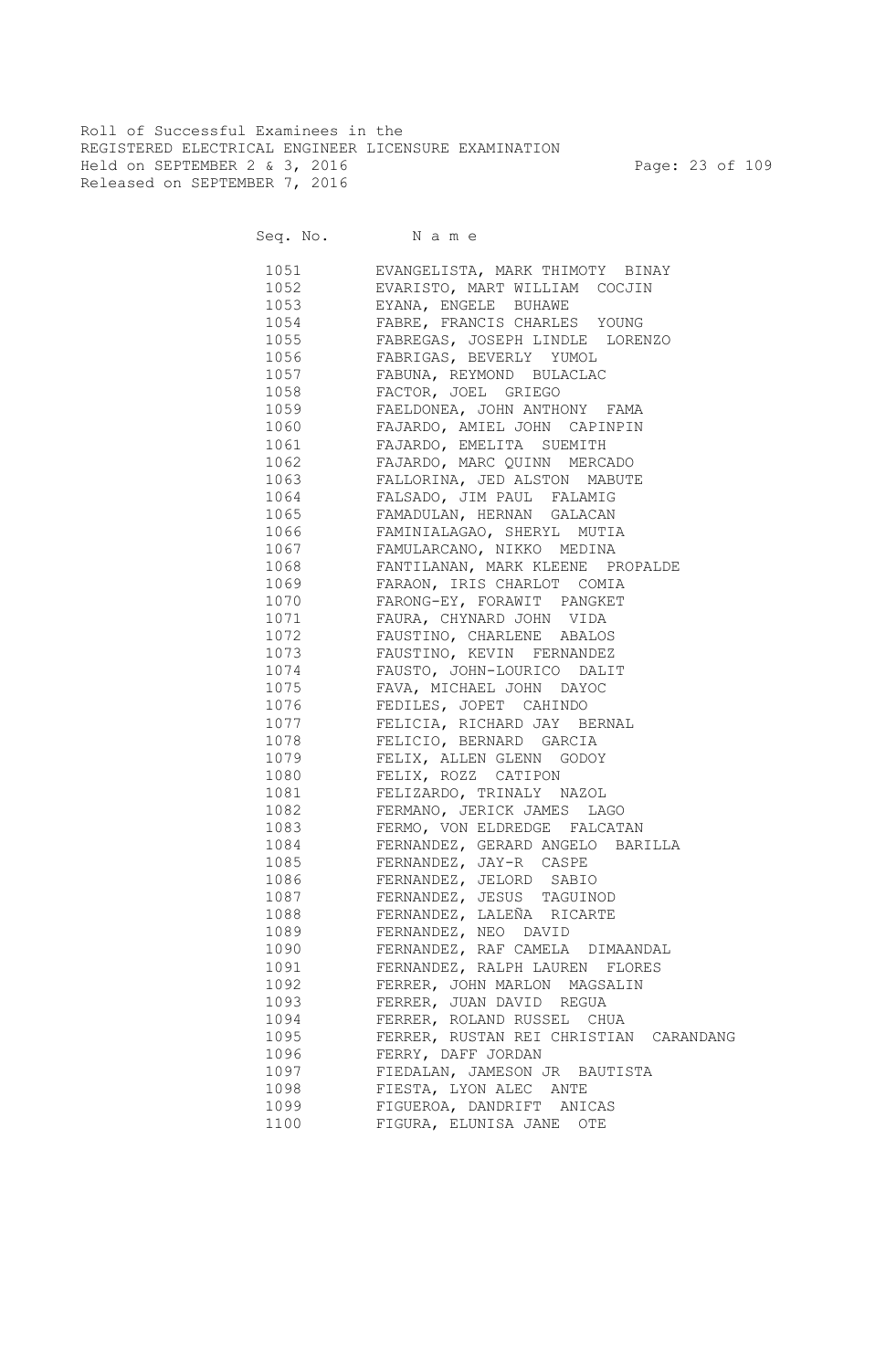Roll of Successful Examinees in the REGISTERED ELECTRICAL ENGINEER LICENSURE EXAMINATION Held on SEPTEMBER 2 & 3, 2016 Page: 24 of 109 Released on SEPTEMBER 7, 2016

Seq. No. Name

 1101 FIGURACION, RENIER RANILE 1102 FILIPINAS, JOHN DALE DAGARAGA 1103 FLAVIANO, JUDIE ANN JULIANO 1104 FLAVIER, JULIUS EYMARD MISON 1105 FLORES, CHARLES JUSTIN PANGHULAN 1106 FLORES, CHRISTIAN JAMES CARILLO 1107 FLORES, ERRA FRITZ PUYAWAN 1108 FLORES, JESS ANDREI FABIA 1109 FLORES, JOEL REY LEGASPINA 1110 FLORES, KARL INNO TONO 1111 FLORES, MARJORIE ANN MOSTER 1112 FLORES, PAULO NICOLAS DERAMA 1113 FLORES, REYCART TUAZON 1114 FLORES, RICHARD JAVIER 1115 FLORES, ROMAR VIRAY 1116 FONTE, JAN KERBY FABABEIR 1117 FORINAS, RHEIL PATULIN 1118 FORMANES, JUN CHRISTOPHER LASTIMOSA 1119 FRAGATA, JOHN PAUL TABUYAN 1120 FRANCISCO, BIANCA JEZERENE CARREON 1121 FRANCISCO, CHRISTIAN MATIAS 1122 FRANCISCO, GERALD OLIVAR 1123 FRANCISCO, RUBEN III BONILLO 1124 FRANI, CARMELA JEANEIL GARCIA 1125 FRIAS, MARK JEFFERSON NATAL 1126 FRUYLAN, CARL LOUIE PINTUAN 1127 FUERTES, JONAS NUQUE 1128 FUNDAL, BRYAN ED BARRAMEDA 1129 FUTOL, VAL ANDREW TINTERO 1130 GABIA, JAN KENNETH EBORA 1131 GABIANA, JAMES CLYDE CIMAFRANCA 1132 GABIOTA, JOHN HARLEY JALLORES 1133 GABRIEL, GABRIELLE JAY ANACAYA 1134 GABRIEL, PAOLO CONTRERAS 1135 GABRIEL, RAYMART CORREA 1136 GACAD, MARK MELVIN SAGALON 1137 GACUTAN, BON-BON AGGARAO 1138 GACUTAN, ERVIN SOLOMON 1139 GAGALAC, JAYSON JOSEPH BAUTISTA 1140 GALABIT, GERMAN NUEVO 1141 GALAGATE, ALLYSA RAE BONDOC 1142 GALAGATE, JAY FOJAS 1143 GALANG, CHRISTINE JOY GUEVARRA 1144 GALANG, JOAN ERNESSA PORNEBO 1145 GALANG, RAYMOND TENGSON 1146 GALAY, JOHN PHILIP JUMADIAO 1147 GALIAN, JENSEN ATIYENG 1148 GALIDO, JAY NIÑO DEÑEGA 1149 GALLARDO, STEPHENSON EJORCADAS 1150 GALLEGO, RAINIER FERENAL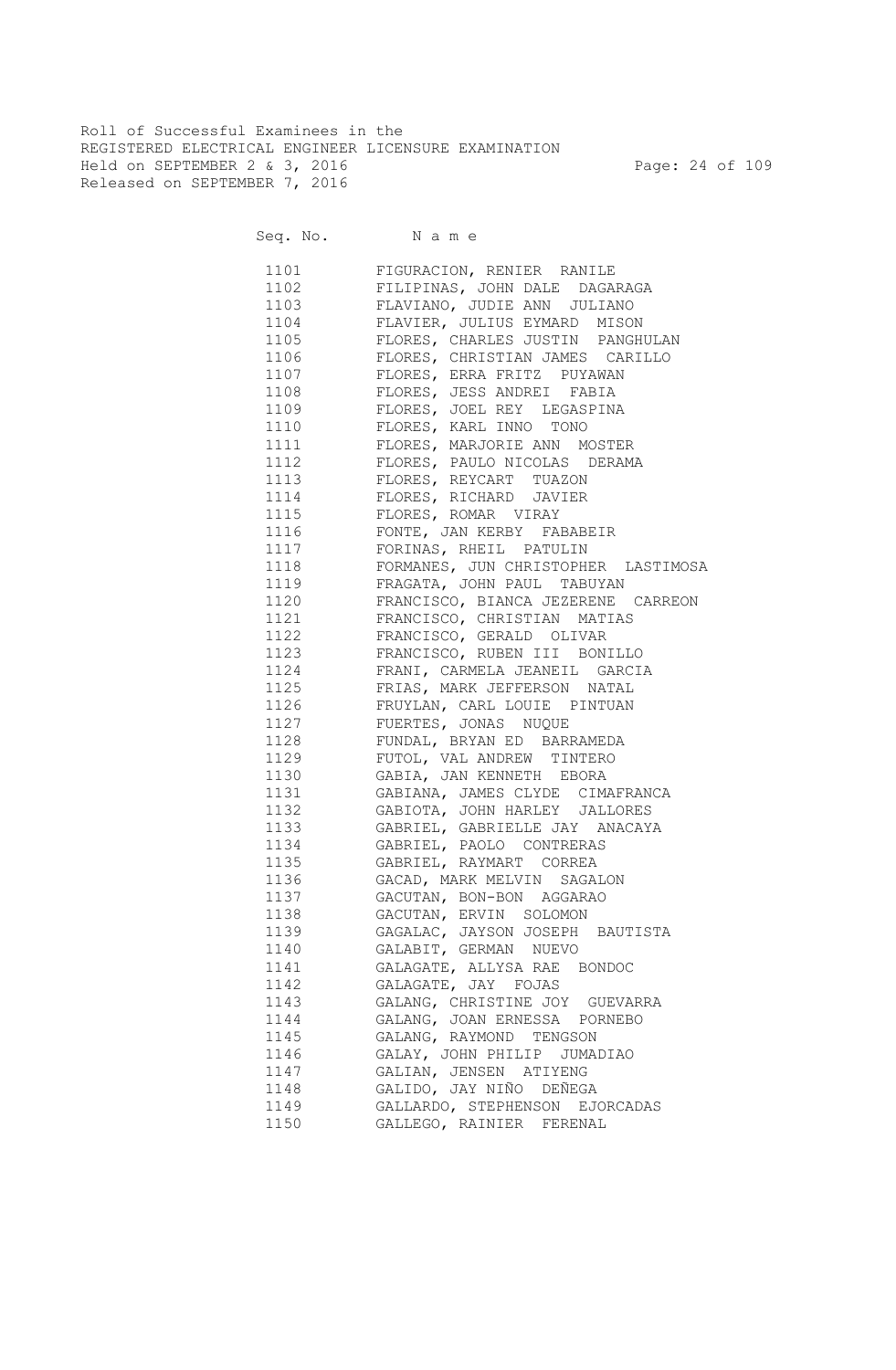Roll of Successful Examinees in the REGISTERED ELECTRICAL ENGINEER LICENSURE EXAMINATION Held on SEPTEMBER 2 & 3, 2016 Page: 25 of 109 Released on SEPTEMBER 7, 2016

| 1151          | GALLENTES, MYLA PAULINE FERRAZ     |
|---------------|------------------------------------|
| 1152          | GALLO, ELMAR MIRANDA               |
| 1153 and 1153 | GALLO, MARLO KIEL ATILANO          |
| 1154          | GALMAN, JOHNSON PAUL PASCUA        |
| 1155          | GALON, CHRIZELLE JOYCE TUYOR       |
| 1156 11       | GALONG, ALADIN PAN-OY              |
|               | GALVEZ, JEFFEL ALIPIO              |
| 1158 31       | GAMAYON, IAN PAUL TAPUT            |
| 1159          | GAMAYOT, ARIES NEIL GAMUS          |
|               | 1160 GAMBOA, JERRY CURIOSA         |
|               | 1161 GAMBOA, MICHAEL DAN VILLAWANA |
|               | 1162 GANADEN, NIKKO GODOY          |
|               | 1163 GANAS, JOSE ARMIN FUERTES     |
|               | 1164 GANCIÑA, CHRIS ESCALANIA      |
|               | 1165 GANDOZA, MARK JOSEPH RILLON   |
|               | 1166 GANGE, MARJON CATIDAS         |
|               | 1167 GANIT, NYMPHA FLORA           |
|               | 1168 GANTAS, HENZEL CHANGPAS       |
|               | 1169 GAPUZ, CHARLYN MAY AMBASA     |
|               | 1170 GARA, WINSTON AMASCUAL        |
|               | 1171 GARBINO, STANLEE ESPEJA       |
| 1172          | GARCIA, ALFRED MARX SIAPNO         |
| 1173          | GARCIA, ALJON DOOMA                |
| 1174          | GARCIA, ERROL FLYNN SERDENIA       |
| 1175          | GARCIA, FELICIANO JR MARTINEZ      |
| 1176          | GARCIA, GERLEN CASTILLO            |
| 1177          | GARCIA, GIOVANI LAUDIT             |
| 1178          | GARCIA, JOHN PAUL ARLANTE          |
| 1179          | GARCIA, JOHN RAYE GALINATO         |
| 1180          | GARCIA, JONAF PADILLA              |
| 1181          | GARCIA, JOSELITO GARCIA            |
| 1182          | GARCIA, JUENNA MARECE GERMAN       |
| 1183          | GARCIA, KRISTA MICHELLE MILLENDEZ  |
| 1184          | GARCIA, PERRY PEEJAY PANTINO       |
| 1185          | GARCIA, RODOLFO JR SALGADO         |
| 1186          | GARCING, REYNER SAPAYLA            |
| 1187          | GARDONES, JERSON PRISCO            |
| 1188          | GARFIN, MARK JHOLAN BADATO         |
| 1189          | GARGANZA, DANIEL CAÑETE            |
| 1190          | GARON, JOHN RUSSEL GUZMAN          |
| 1191          | GASANG, KENNETH ALINSOG            |
| 1192          | GASATAN, JENINE BALASICO           |
| 1193          | GASATAN, MICKAEL BALASICO          |
| 1194          | GASO, LORETO JR POLICHER           |
| 1195          | GASPAR, MA RACHEL PEREZ            |
| 1196          | GATDULA, ROCHELLE SEVILLA          |
| 1197          | GATUS, MARK GIGS MAGPANTAY         |
| 1198          | GAUDIA, CHRISTIAN CASTILLO         |
| 1199          | GAUDIA, CHRISTIAN MARK MALIJANA    |
| 1200          | GAURAN, MELENCIO<br>SOLEMINIO      |
|               |                                    |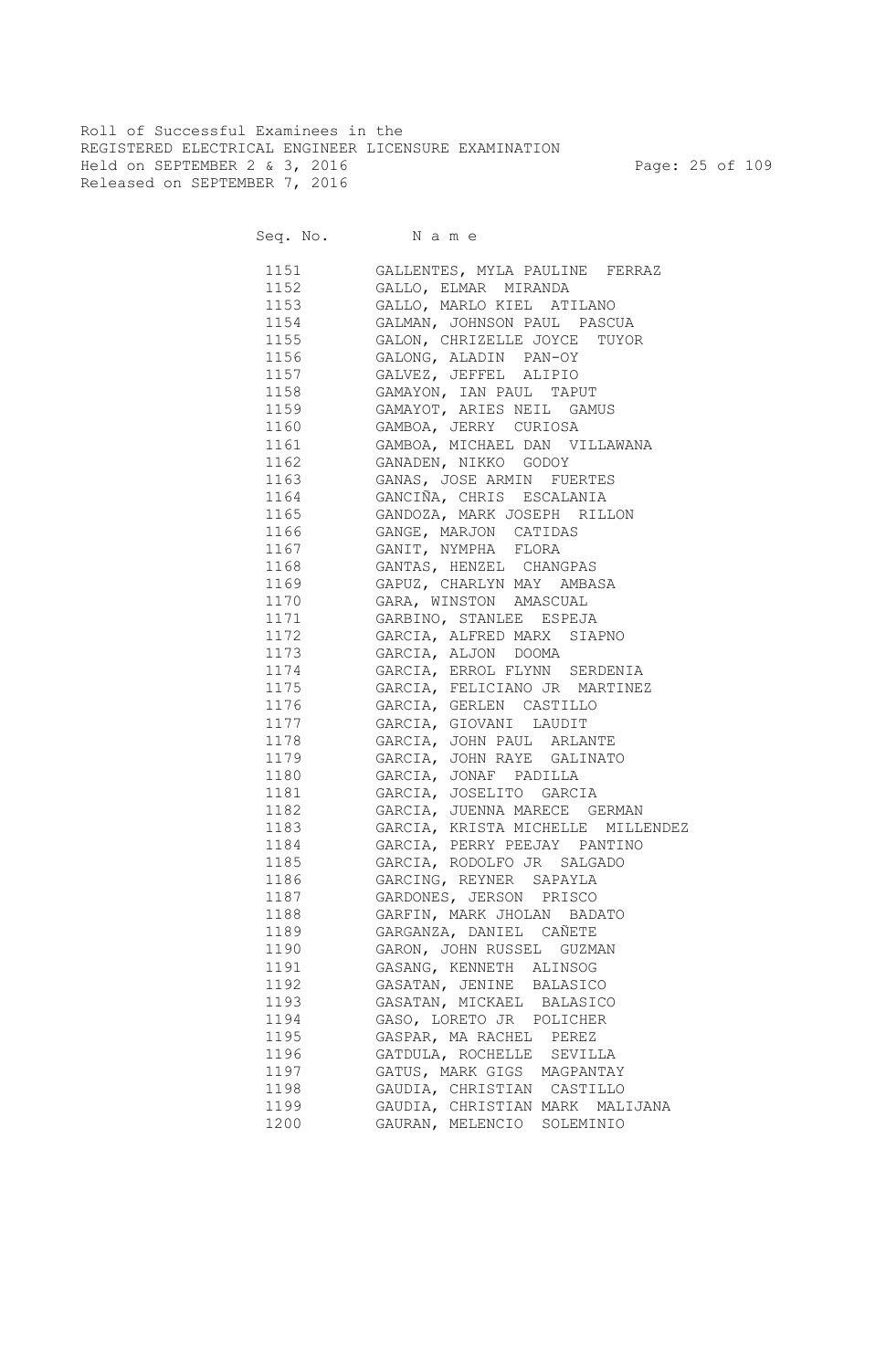Roll of Successful Examinees in the REGISTERED ELECTRICAL ENGINEER LICENSURE EXAMINATION Held on SEPTEMBER 2 & 3, 2016 Page: 26 of 109 Released on SEPTEMBER 7, 2016

Seq. No. Name

 1201 GAWAT, MARY GRACE PABLO 1202 GAYONA, RACHEL ANN NAVEZAGA 1203 GAYTANO, GERALD FLORES 1204 GAÑA, JOHN RAFAEL COSTES 1205 GEALON, PHILLIP JOHN CAUSING 1206 GEBILAGUIN, JOHN JAY REFEREZA 1207 GECALE, JOHN MARC SAQUEZ 1208 GEDA, ANNA JOY PLAMIO 1209 GELIG, IAN EMMANUEL CLARITO 1210 GELILANG, ERNIE PAUL MILLADO 1211 GENABE, RAYAN JOVELLANOS 1212 GENEROSO, GREBEN LORETO BACAL 1213 GERARDO, CHRISTIAN GIMENEZ 1214 GERIO, REY MICHAEL FRANCISCO 1215 GERODIAS, JOART ROMERO 1216 GERONIMO, JHEROME APACIBLE 1217 GIACAO, EDUARD COOP 1218 GIMALAY, ROSECHELL BISNAR 1219 GIMARINO, NIGEL OLIVER LEGARE 1220 GIMENA, DARWIN BALE 1221 GIMPAYAN, JESTONI SIOSE 1222 GINES, LAIMAR ALMAZAN 1223 GINEZ, ROMEO JAY TAN 1224 GIRON, KEVIN SANCHEZ 1225 GIRVAN, RAYSHA REVILLA 1226 GITGANO, JOEY CORBO 1227 GLICO, JEFFREY SALILI 1228 GO, HANS BRIAN WONG 1229 GO, NELSON JR ARISTOZA 1230 GODMALIN, KENT BERNARD MEDINA 1231 GOMESERIA, RONIELE JARCIA 1232 GOMEZ, JEFFERSON 1233 GONESTO, MARK LOUIE JAMEN 1234 GONESTO, RONALD ARDITA 1235 GONGONA, KEITH JOHN MANALO 1236 GONZALES, AINA TORRECAMPO 1237 GONZALES, ALDRIN JAMES VELASCO 1238 GONZALES, ALVIN PERCIL 1239 GONZALES, BRENT LAWRENCE ASPECTO 1240 GONZALES, CHERMHEEN MAE VASQUEZ 1241 GONZALES, FREDERICK ANTON MORANTE 1242 GONZALES, JILLIAN ROSE LUCILA 1243 GONZALES, JOMER MANGILIT 1244 GONZALES, LUVEMIN ABELLA 1245 GONZALES, PHILIP DON CARREON 1246 GONZALVO, JOVIE GONZALES 1247 GORDILLO, NOVA VIA IBARRA 1248 GORDUIZ, STEPHEN LOUIS NIER 1249 GOROSPE, MARION CACATIAN 1250 GOROSPE, VINCENT BENEDICT DE LEON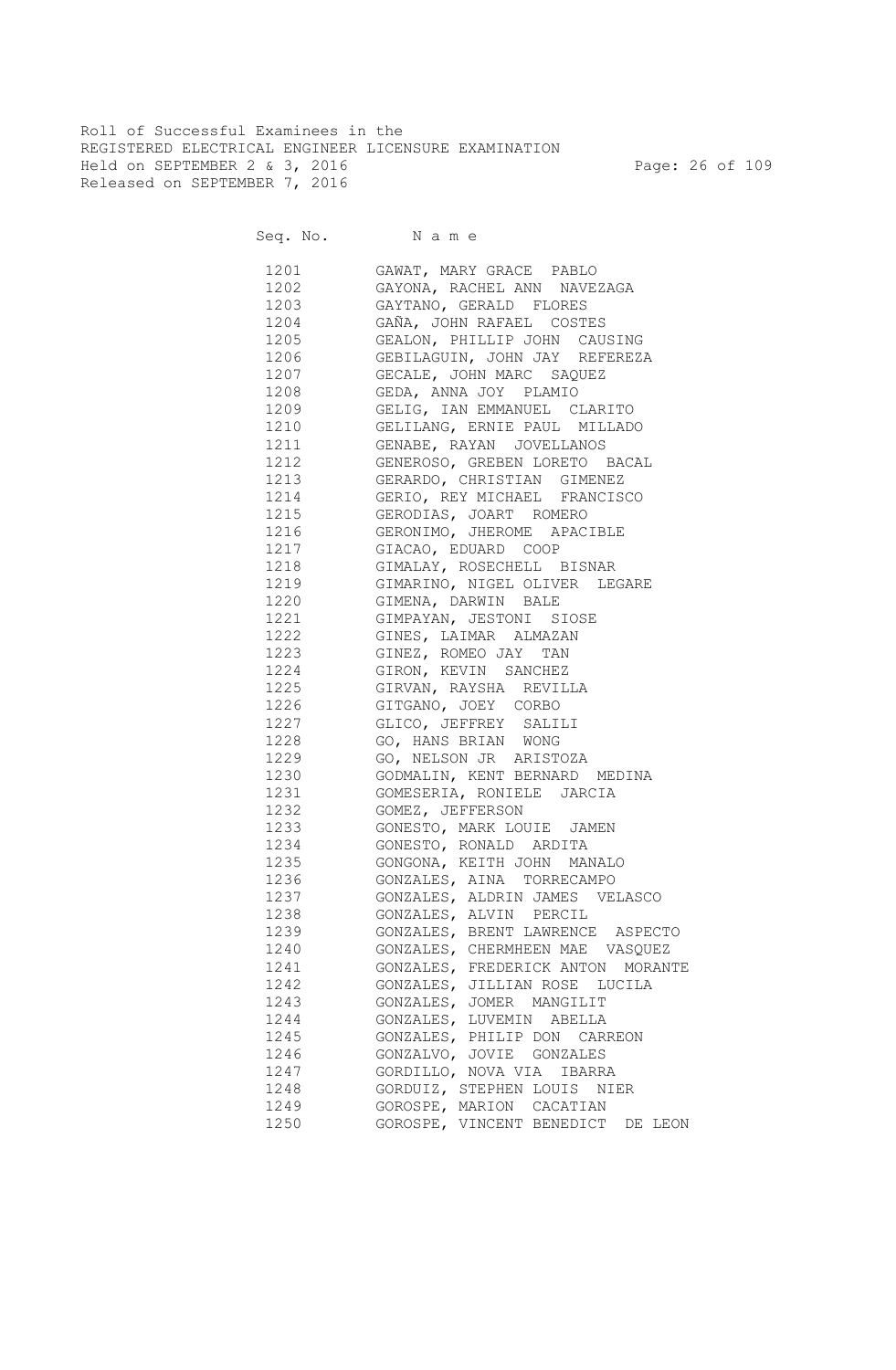Roll of Successful Examinees in the REGISTERED ELECTRICAL ENGINEER LICENSURE EXAMINATION Held on SEPTEMBER 2 & 3, 2016 Page: 27 of 109 Released on SEPTEMBER 7, 2016

Seq. No. Name

 1251 GOSADAN, ELLIS CHAN DACWAG 1252 GRANADA, TEM JOHN MANGARON 1253 GRANADILLOS, GENEVIE LOREMIA 1254 GRANADO, KEDAN SOPSOP 1255 GRANTOZA, RONALD ALLAN MAGBOO 1256 GRASPARIL, MA RHIZA ANOBA 1257 GREFALDIA, MARK JOSEPH VISTAS 1258 GREGAS, MELANIE JOYCE LLAMOSO 1259 GRIMALDO, JUN JUN INCELA 1260 GUANGCO, JUNJIE REMASOG 1261 GUANZON, FRANCIS ALLAN EVANGELISTA 1262 GUARDIANO, JOHNNELLE SUGALA 1263 GUARINO, TRISTAN GERONILLA 1264 GUBAN, ELY GURAY 1265 GUERRA, KEVIN PIANO 1266 GUERRERO, CARL LEE LAROZA 1267 GUIBONE, RANDY DAGONDON 1268 GUICO, MELWIN MONTILLANO 1269 GUILLENA, MARWIN TESIORNA 1270 GUILLERMO, JAYSON REY TACPAL 1271 GUINGAB, ALEXANDER PALMERO 1272 GUINOCOR, REYSON BALDOS 1273 GUINTO, JAN LEO SAN MATEO 1274 GUIRA, JAN LENON ESTAÑO 1275 GULLOD, ELDRIN MONTECLARO 1276 GULMATICO, ARJAY REVILLA 1277 GUMA, OSCAR KARLO VERANO 1278 GUMAPAC, JOHN LEOFEL CURATO 1279 GUMBAO, JANNEN CARREON 1280 GUMPAL, ROCHELLE VILLANUEVA 1281 GUNDAN, JAYLORD IGLESIA 1282 GURTIZA, ZSARINA SALVACION 1283 GUTIEREZ, CHRISTIAN MARK RODRIGUEZ 1284 HABAGAT, BREN JOHN BANTUGAN 1285 HABANA, RAYMART VERDEJO 1286 HADCAN, ERNIE HIDAMA 1287 HALABASO, JAN BORRIS LICLICAN 1288 HALILI, MA CHRISTINA BALAHAY 1289 HAMBUNAN, JERBSON EYAS 1290 HARA, CHERRY ANN BEBELONE 1291 HENERA, MELVIN REYES 1292 HEREDERO, ERNESTO JR ALIPOON 1293 HEREZO, JOHN REY ABIADO 1294 HERMINO, ROMEDES JOY DEMA-ALA 1295 HERMONES, JANICE SAING 1296 HERMOSA, ENRIQUE LEO LLANES 1297 HERMOSO, JEROME MANGALA 1298 HERNAEZ, FRENZ ROMER BARNUEVO 1299 HERNANDEZ, CHRISTIAN MAGNO 1300 HERNANDEZ, DANICA CALIGAYAHAN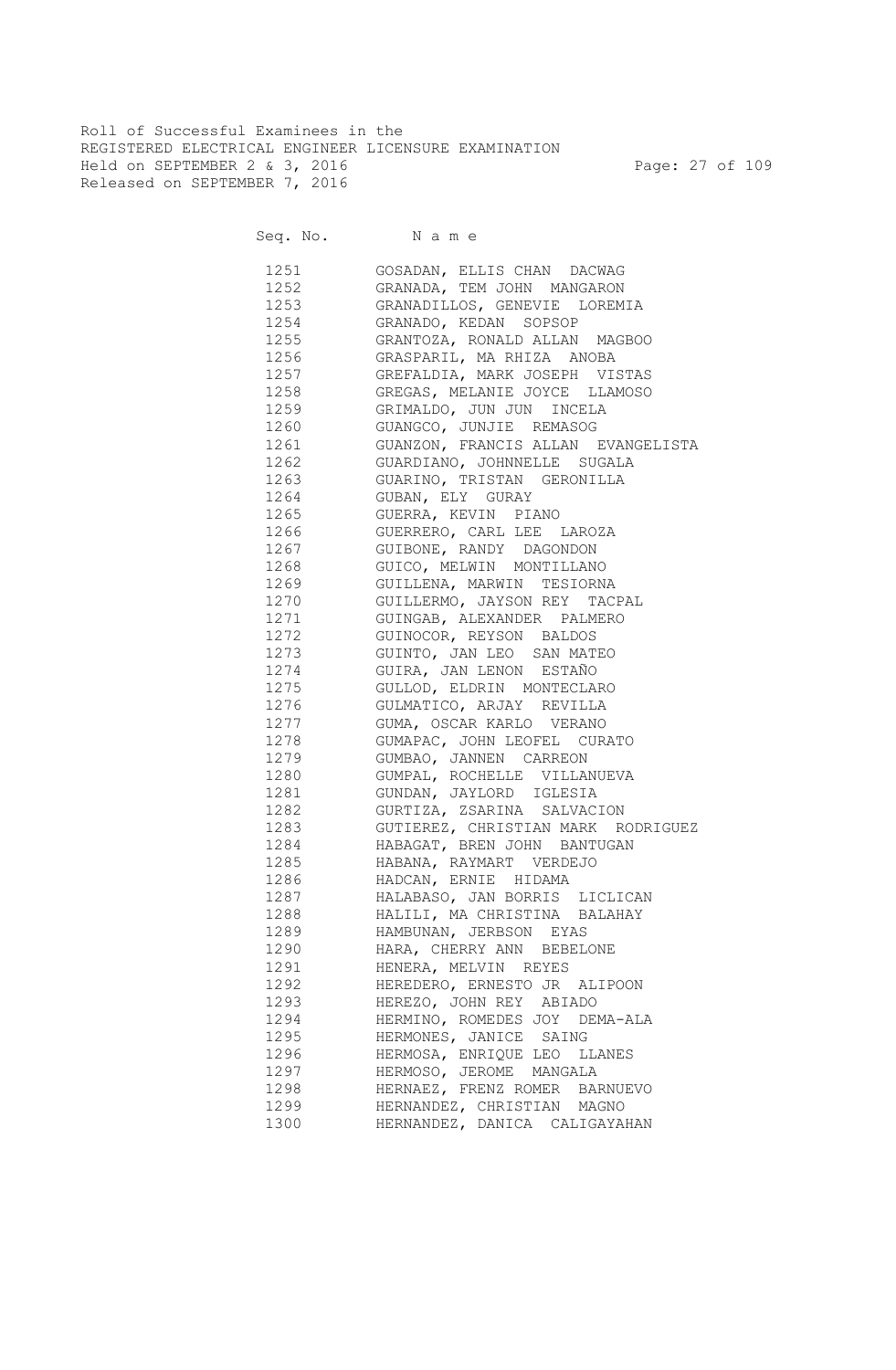Roll of Successful Examinees in the REGISTERED ELECTRICAL ENGINEER LICENSURE EXAMINATION Held on SEPTEMBER 2 & 3, 2016 Page: 28 of 109 Released on SEPTEMBER 7, 2016

|      | HERNANDEZ, IAN JASPER FERNANDO             |
|------|--------------------------------------------|
| 1302 | HERNANDEZ, JOEL ADARLO                     |
| 1303 | HERNANDEZ, KENNETH RUSSEL FERNANDO         |
|      | 1304 HERNANDEZ, LEOPOLDO JR MANALO         |
|      | 1305 HERNANDEZ, MARIZ CASTOR               |
| 1306 | HERNANDEZ, RYAN JAMES MARALIT              |
| 1307 | HERNANDO, MARYJEANE LOMOCSO                |
| 1308 | HERNANDO, VIC JEFFERSON VILLENA            |
|      | 1309 HERRERA, CHRISTIAN GENISIS PENTINIO   |
|      | 1310 HIDALGO, JAMES EDWARD DIVINA          |
| 1311 | HILARIO, JANIELLE FACTOR                   |
| 1312 | HINGPIT, JOHN REY                          |
| 1313 | HIPOLITO, DARREN ESPIRITU                  |
| 1314 | HISONA, JEFREY CORTADO                     |
| 1315 | HITI-AYON, RHYS JOHN ALLADO                |
| 1316 | HOLARES, REGIE CORILLO                     |
| 1317 | HOLLANES, MARC FRANCIS REPORIAL            |
| 1318 | HORCA, REDEN AFABLE                        |
| 1319 | HORTILLOSA, CHRIS MICHAEL JAMERO           |
| 1320 | HUERTO, ALDRICK ODIAMAN                    |
| 1321 | HULIGANGA, BENNY BALITON                   |
| 1322 | HUMARANG, RONALD JAIMEER CORO              |
| 1323 | HUMILDE, MICHAEL ORTILLO                   |
| 1324 | HUYONG, MARK JAMIEL EDEJER                 |
| 1325 | IBARRA, ANGEL MARION RAMILO                |
| 1326 | IBARRA, RANJAMES ADORA                     |
| 1327 | IBAKKA, ININALIA<br>IBASCO, GENREV SARTEZA |
| 1328 | IBASE, JHELO DENEROS                       |
| 1329 | IBAY, IRENE MANANSALA                      |
| 1330 | IBAÑEZ, JESSA ALESNA                       |
| 1331 | IBIS, JOHN ERIK CANARIA                    |
| 1332 | ICAL, MARK LAWRENCE GAAC                   |
| 1333 | IDOS, JEREMY PALAGANAS                     |
| 1334 | IGLORIA, JESPER GAY                        |
| 1335 | IGNACIO, ROXZYD NOVENO                     |
| 1336 | IGNILAN, CRISTAL JANE DELA TORRE           |
| 1337 | ILAGAN, JOHN PATRICK TOLENTINO             |
| 1338 | ILAGAN, TRISHIA MARIE MAGPANTAY            |
| 1339 | ILAO, JAY MENDOZA                          |
| 1340 | ILARDE, JOHN FRANCIS SALAMERO              |
| 1341 | ILDEFONSO, MIKO ANDREI BENITO              |
| 1342 | ILETO, STEPHEN IBARDOLASA                  |
| 1343 | IMPERIAL, GEROM BARRA                      |
| 1344 | IMPERIO, JEREMY ARGOSINO                   |
| 1345 | INCIPIDO, JULIUS ALMANOCHE                 |
| 1346 | INFANTE, STEVE PAUL PABELIÑA               |
| 1347 | INGUITO, MA JOANNAH AGOR                   |
| 1348 | INOVERO, JAIRO BESAS                       |
| 1349 | IRORITA, JEROME SAOPAN                     |
| 1350 | ISIDORO, JOHN JERIC CANACAN                |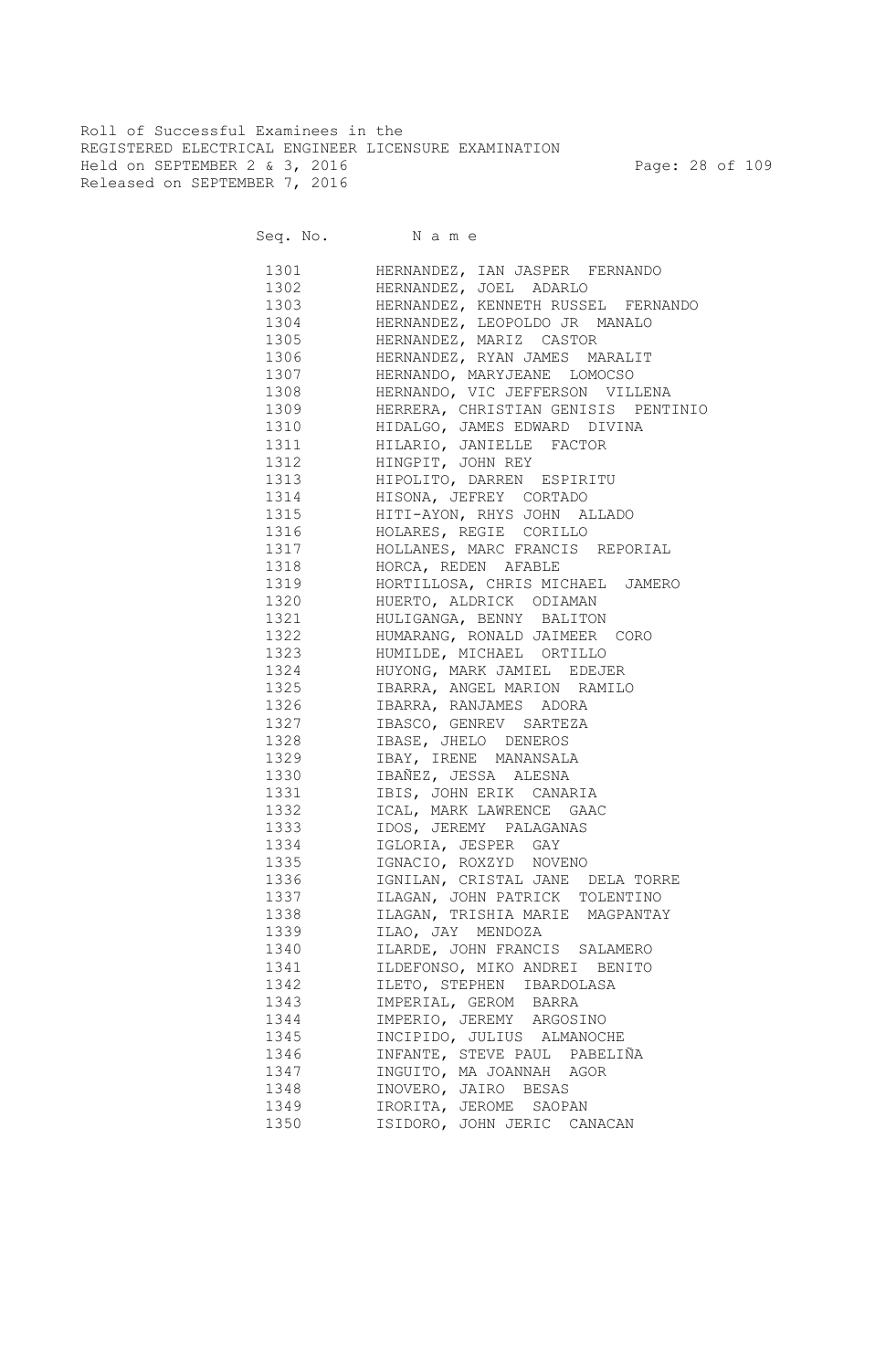Roll of Successful Examinees in the REGISTERED ELECTRICAL ENGINEER LICENSURE EXAMINATION Held on SEPTEMBER 2 & 3, 2016 Page: 29 of 109 Released on SEPTEMBER 7, 2016

Seq. No. Name

 1351 ISIDRO, JHUNELL RENZ SALON 1352 ISLA, JOHN IAN KRISTOFFER BRUCAL 1353 ISLETA, ABRAHAM RYAN SAPITULA 1354 ISON, OIRZHO MANALO 1355 IÑIGO, JEMSON LOWELL CANDELARIO 1356 JABIGUERO, MELANIE BIANCA GELANI 1357 JADULCO, NIÑA SHYNE NOBE 1358 JAEN, PAUL ANGELO BRIONES 1359 JAJI, JEDILYN DIAZ 1360 JALE, REOHSAM CLERIGO 1361 JALMASCO, STEPHEN WENDELL LUMACTOD 1362 JAMERO, JASPER ECUBEN 1363 JAMON, KATHRYN NIGOZA 1364 JANORAS, JENELLE JALMASCO 1365 JAPA, RENZ XENON TINGZON 1366 JAPSON, NOEL DE GUZMAN 1367 JARANA, DARYL JAMES CESAR 1368 JARAVATA, JERICHO PUZON 1369 JARDIN, BRYAN ELLA 1370 JARITO, CARLO DEJITO 1371 JAVA, SEDRIC DIZON 1372 JAVAN, GEBREAN FRANCEL PUHAWAN 1373 JAVAREZ, MARK BRYAN TABINGA 1374 JAVIER, ALFONSOJEEN MALABUYOC 1375 JAVIER, KENNETH AUTOS 1376 JAVIER, KEVIN JOSEPH MANINGAS 1377 JAVIER, MARK JERVIS CARCAMO 1378 JAVIER, PEE JAY REY 1379 JAYECTIN, MARIANIE TABACON 1380 JAYME, REYNA MAE GALA 1381 JAZMIN, REYNELE DURIAN 1382 JISON, ZANDRO GARRET GONZALES 1383 JOAQUIN, JHUN DOMINGO ROLLON 1384 JOLEJOLE, JOHN VONN CASTILLO 1385 JOSE, ABRAHAM AGATEP 1386 JOSE, JAHARA JOVITO 1387 JOVEN, JOHN PATRICK PONELES 1388 JOVEN, MARLO TANDOC 1389 JUAN, JHON HAROLD MERCADO 1390 JUAN, JUREN DREX QUIBUYEN 1391 JUANICO, RODEL DESBARO 1392 JUATON, MARRY ANN MANREAL 1393 JUBAY, REY GERVISE 1394 JUGAN, ISRAEL ROSELL 1395 JULIAN, EDUARD RELLOSO 1396 JUMALON, AMERY PERFECTSON CAMUS 1397 JUMAO-AS, JOHN LEVIN LOFRANCO 1398 JUMARANG, JAN ZYRON VELASQUEZ 1399 JUMAWAN, ALVIN POROL 1400 JUNCO, GILBERT JR JAPITANA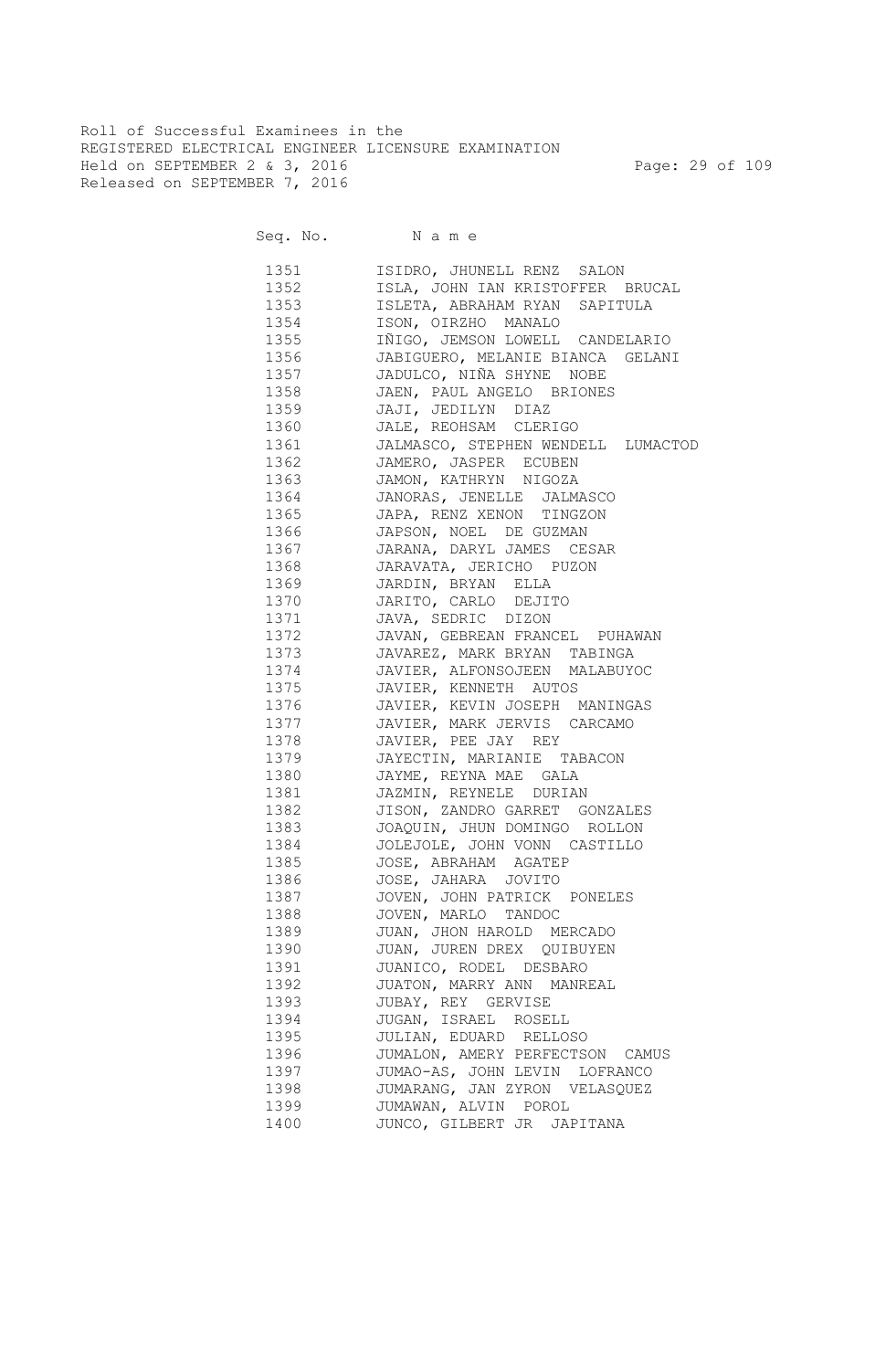Roll of Successful Examinees in the REGISTERED ELECTRICAL ENGINEER LICENSURE EXAMINATION Held on SEPTEMBER 2 & 3, 2016 Page: 30 of 109 Released on SEPTEMBER 7, 2016

Seq. No. Name

 1401 JUNIO, NEIL ANTHONY PAZ 1402 JUSTO, KELVIN OWEN LEANDER 1403 JUTA, VICTOR LAWRENZ CORTEZ 1404 KABAMALAN, KYRUS DE LEON 1405 KAMANTIGUE, RAMYR DELA CRUZ 1406 KEMPIS, REA MAE LAGARTO 1407 KENG, WENDELL VINCENT ALERTA 1408 KILME, MARK ANTHONY PANEBIO 1409 KINDICA, RYAN JOSE BLANCO 1410 KISHIMOTO, RYUICHI TABANAO 1411 KWEK, LAURENCE EDWIN BARZ 1412 KWEK, NATHANIEL REQUINA 1413 LABAGUIS, MILBERT MANSIA 1414 LABAWAN, MARK DELFIN JR SARANGANI 1415 LABISTRE, EDNA CANALES 1416 LABONG, GESTER CELEDONIO 1417 LABRADA, KERT BENJ' ABAÑO 1418 LABRADOR, EROL GAMAYAO 1419 LABUGUEN, JHONAS BALLESTEROS 1420 LACBAY, CHRISTIAN DE PAZ 1421 LACERONA, MARIA DOLORES GUERTA 1422 LACHICA, JERWIN GARCIA 1423 LACHICA, MICHAEL JOHN LABRADOR 1424 LACSON, IVAN PINEDA 1425 LACSON, JEFFERSON DE JESUS 1426 LACSON, MELAIZA JEAN CALDERON 1427 LACUATA, JERALD CACAO 1428 LADIANA, JAN ALDWIN MALIGALIG 1429 LADIANA, MARK WILSON ARELLANO 1430 LADIO, FLORJOHN BACAGAN 1431 LADROMA, MARK LEEVIN ALABATA 1432 LAGAN, BONIFACIO DELA CRUZ 1433 LAGAN, CONRADO JR GUMAWA 1434 LAGAT, KENT HOMER GABUTAN 1435 LAGBAS, NEIL ROY DIZON 1436 LAGLARIO, HERALD CALDITO 1437 LAGO, JOHN RENE REGALADO 1438 LAGROSA, JONARD OYANGORIN 1439 LAGUADOR, JAYSON LORAYO 1440 LAJERA, JOHN LLOYD QUIÑO 1441 LAMAR, JHONSEN MANSIA 1442 LAMBINICIO, RAF DONALD JOSE 1443 LAMORENA, LEMUEL LORICA 1444 LAMPA, ROLAND AUSTERO 1445 LANDICHO, JENELYN BANGCOLITA 1446 LANGITAN, SARAH JEAN REDONARIO 1447 LANGUIDO, RICHARD FERNANDEZ 1448 LANIC, JEREMY CHRISTIAN DENORTE 1449 LANOY, HARRY JAY DAGALEA 1450 LANSANG, CLARK EAUEN CUENCO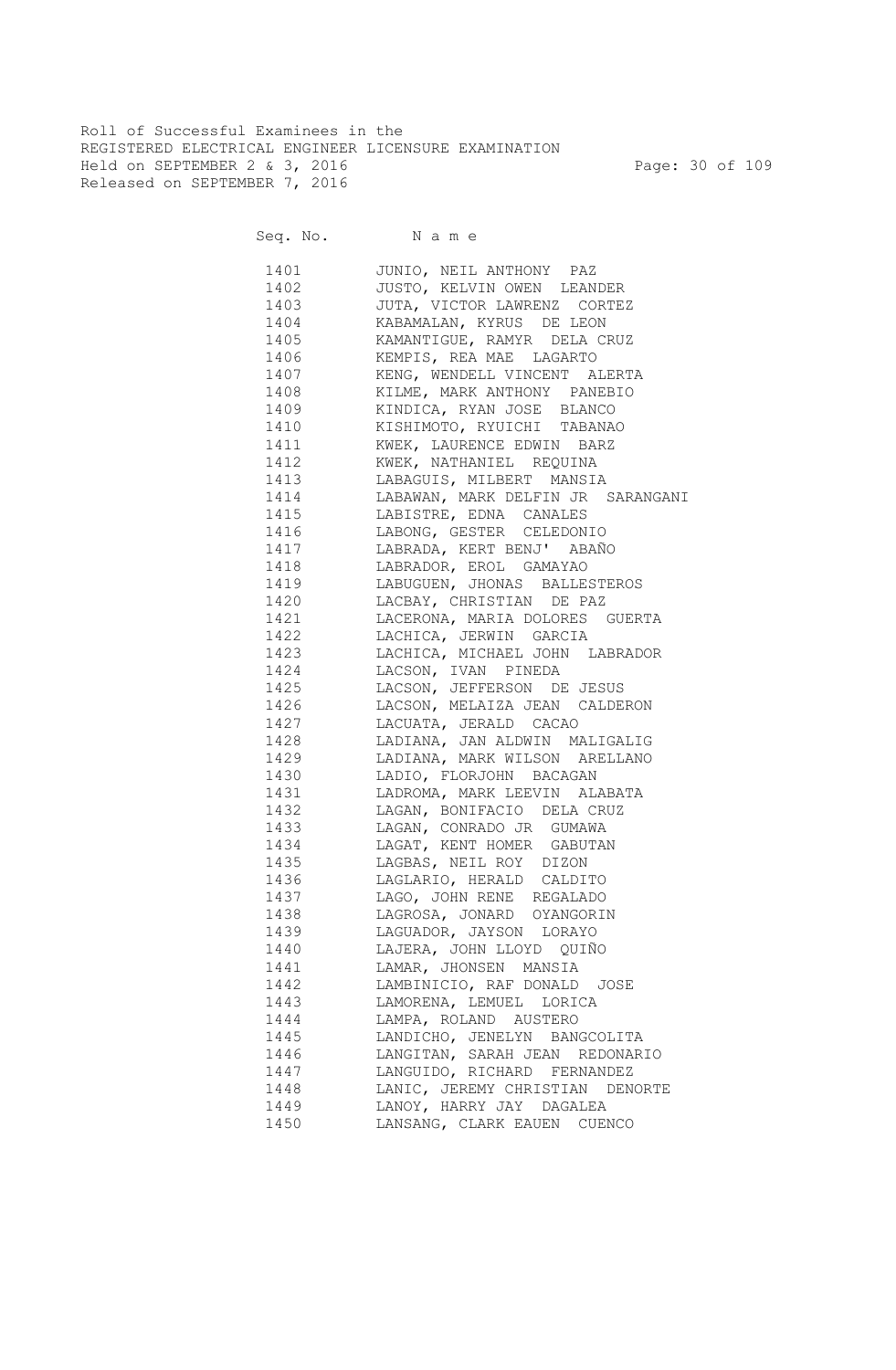Roll of Successful Examinees in the REGISTERED ELECTRICAL ENGINEER LICENSURE EXAMINATION Held on SEPTEMBER 2 & 3, 2016 Page: 31 of 109 Released on SEPTEMBER 7, 2016

Seq. No. Name

 1451 LANTOD, JAMALIA AMPA 1452 LAO, TYRONE JEREMY GO 1453 LAODENIO, ROSEMARIE PICARDAL 1454 LAPASCUA, JOSEPH NIÑO LEONARDO 1455 LAPAZ, AILEEN PROVEDENCIA 1456 LAPE, ALFRETCH RAGUING 1457 LAPEÑAS, CARL TRISTAN MACARAIG 1458 LAPID, JOHN RAPHAEL HERNANDO 1459 LAPID, RUZZELLE JOHN RAGADIO 1460 LAPIZ, CALVIN JACOB SUMIRAN 1461 LAPORE, GIVEN LACSON 1462 LAPPAY, DAN JAYSON FORMOSO 1463 LAPUZ, KEVIN CHRISTOPHER SUNGA 1464 LARAYA, ROI VINCENT BUENAVENTURA 1465 LARDIZABAL, LIONEL ROI GERONIMO 1466 LARDIZABAL, MALVIN SANTOS 1467 LAREZA, BERNABE JUGUE 1468 LARGADO, WILLIE GADIANE 1469 LARGODIZIMO, JERICO GRANADILLOS 1470 LARGUEZA, JEFFREY FAMADICO 1471 LARONA, CHARLES BRAYAN ALTAMARINO 1472 LAT, IVAN JOSEPH GUERRERO 1473 LAT, KEVIN ADREE WAGAN 1474 LAUDE, ALJERIC ROJAS 1475 LAXAMANA, ANGELO CAYSIDO 1476 LAYGO, MIGUEL ANGELO UMALI 1477 LAÑOJAN, ARGIE LOU CERENEO 1478 LEBANAN, ABRIL MA ARCE 1479 LECCIO, ZHAUNABI UY 1480 LEE, JONATHAN RAMACHO 1481 LEGASPI, JAY LORD ARTISTA 1482 LEGITIMAS, RIEL JOHN NACORDA 1483 LEGO, LYL IAN CABAZARES 1484 LELIS, KARL DANIELLE ANG 1485 LENOA, MARK ALFRED DUMANACAL 1486 LEODER, KAREN MAGALONA 1487 LEONOR, CHRISTIAN GLORIA 1488 LEVANTINO, ARJAY DEFEO 1489 LEYRITANA, CLARK BLANCA 1490 LEYSON, AUGUSTUS JOHN DATOR 1491 LEYTE, PERELCID JAN ALIDANI 1492 LI, JAMES ALBUS 1493 LIBALIB, RODOLFO JR BIHA-AN 1494 LIBARDO, ANGELO JOHN BALORIA 1495 LIBARDO, JAY NADZ GENETIANO 1496 LIBOT, NORMAN CELO NIETES 1497 LIBRON, JOHN LESTER CABILES 1498 LICLICAN, EMMANUEL VILLAR 1499 LICUANAN, MICHAEL ANGELO CUENCA 1500 LIGAYA, R VEE GALANG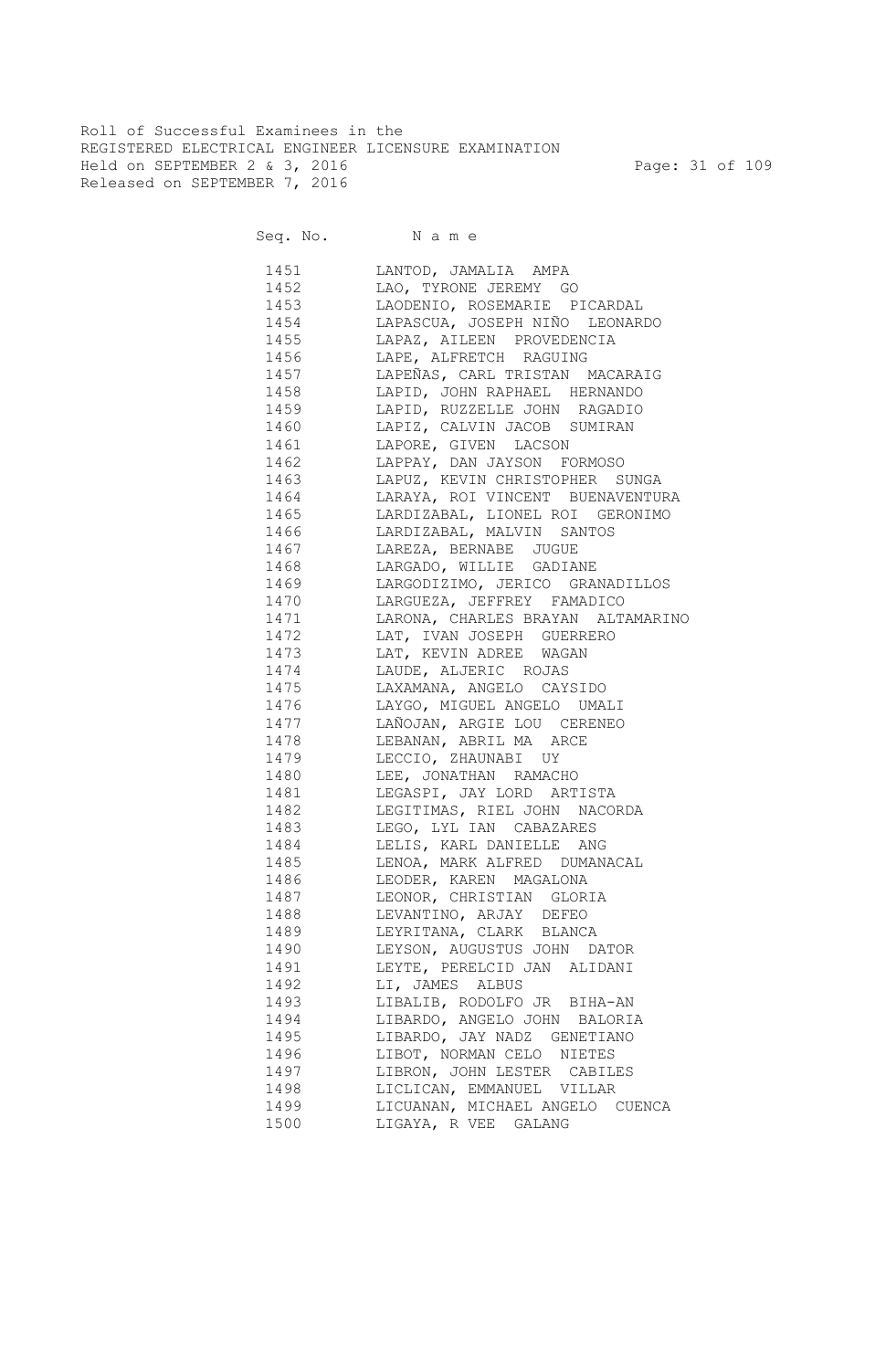Roll of Successful Examinees in the REGISTERED ELECTRICAL ENGINEER LICENSURE EXAMINATION Held on SEPTEMBER 2 & 3, 2016 Page: 32 of 109 Released on SEPTEMBER 7, 2016

|      | 1501 LIIS, RUDYLINA TA-AWAN             |
|------|-----------------------------------------|
|      | 1502 LIM, AZYTET VERCYKIE LEE           |
|      | 1503 LIM, DONICA VICTORIA               |
|      | 1504 LIM, JESTER                        |
|      | 1505 LIM, ROBERT RODIL                  |
|      | 1506 LIM, RONNEL DEAN                   |
|      | 1507 LIMSON, KAREN CHEZA PANHILASON     |
|      | 1508 LINGAD, RODSON CEBULO              |
|      | 1509 LINGHAP, GERALD BENOSA             |
|      | 1510 LINTAG, JOHN ANDREI MERCADO        |
|      | 1511 LITUAÑAS, JONATHAN BAGOLBOL        |
|      | 1512 LIWANAG, JEANNE PAULINE RIVERA     |
|      | 1513 LLACUNA, MARVIN CHRISTOPHER MARTIN |
|      | 1514 LLARIN, MIKE KARLO FLORES          |
|      | 1515 LLENA, KLINT SUMAGANG              |
| 1516 | LLOREN, ANJELO MICHAEL JIMENEZ          |
| 1517 | LOBATON, KIER ELEISON ESOGON            |
| 1518 | LOBOS, JHONARD ABELADO                  |
| 1519 | LOBRES, KENT HOWARD CID                 |
| 1520 | LOFRANCO, SAM EMERSON OBEDENCIO         |
| 1521 |                                         |
| 1522 | LOMATAO, CHADE JONES MINA               |
|      | LOMBOY, MILBIEN SAGUM                   |
| 1523 | LOMEDA, RICHARD ABITAN                  |
| 1524 | LONTOC, JENALYN PASCO                   |
| 1525 | LONTOC, MARY CLARICE GARCIA             |
| 1526 | LONTOC, MICHAEL ANDREW GENECIRAN        |
| 1527 | LOPENA, LEO ANDRO LERIOS                |
| 1528 | LOPEZ, ALYSSA KATRINA MARIANO           |
| 1529 | LOPEZ, JESSIE EMMANUEL TADEO            |
| 1530 | LOPEZ, JOHN IRISH PARREÑO               |
| 1531 | LOPEZ, RHOY GAYA                        |
| 1532 | LOPOT, LOWELL DIOSO                     |
| 1533 | LOQUE, PATRICK TORREFIEL                |
| 1534 | LOQUINARIO, ROXANNE PUIG                |
| 1535 | LORBIS, WENALYN OMILLANO                |
| 1536 | LOREJO, JAN MARK COMBISTA               |
| 1537 | LORENZANA, NIKKO MOLDEZ                 |
|      | 1538 LORENZO, JESSCELYN CUARTO          |
| 1539 | LORETCHA, EFREN ADILLE                  |
| 1540 | LOSA, ADRIAN CHAVEZ                     |
| 1541 | LOSARIA, MARION JON MONTERON            |
| 1542 | LOZADA, MAY-ANN CANELA                  |
| 1543 | LUALHATI, JACOB MARINAY                 |
| 1544 | LUBID, LEO SADIO                        |
| 1545 | LUBOSAN, NACEL LUMPINAS                 |
| 1546 | LUCHAVEZ, JOHN REY MILLADO              |
| 1547 | LUGATIMAN, KIMKEE ROXAS                 |
| 1548 | LUGOD, RODULFO JR ROSALES               |
| 1549 | LUGTU, GERSHOME CORONEL                 |
| 1550 | LUGTU, JEROME BONGALON                  |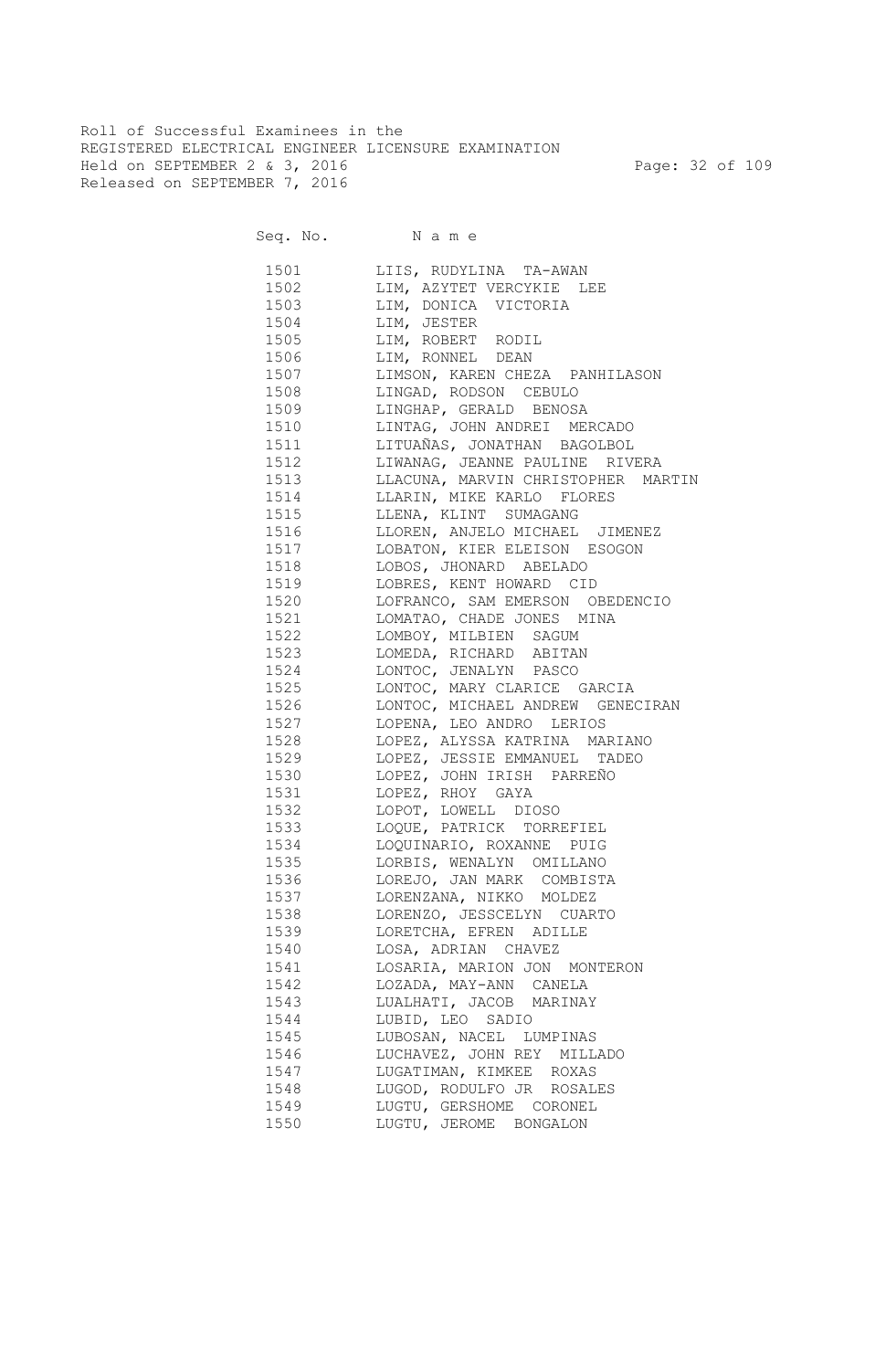Roll of Successful Examinees in the REGISTERED ELECTRICAL ENGINEER LICENSURE EXAMINATION Held on SEPTEMBER 2 & 3, 2016 Page: 33 of 109 Released on SEPTEMBER 7, 2016

| 1551 | LUIS, ANDREW BALBIDO                  |
|------|---------------------------------------|
| 1552 | LUMACTOD, MCMARK TABANAO              |
| 1553 | LUMANAO, VINCENT CINCO                |
| 1554 | LUMAQUE, JOSEPH JOSHUA VILLALOBOS     |
| 1555 | LUMASAC, JANDLE ROTAS                 |
| 1556 | LUMIWAN, ALVIN AMELENG                |
| 1557 | LUNA, KEVIN ROSS QUITO                |
| 1558 | LUNARIO, PEPPERLEEN OCTAVIANO         |
| 1559 | LUNGUB, ROGELIO JR LAGBO              |
| 1560 | LUSEGRO, RAYMOND ALCANTARA            |
| 1561 | LUSTIVA, JENNIFER TEJOR               |
| 1562 | LUTAP, KIM BERNARDINO DAVID           |
| 1563 | LUTERIA, JEROME MADRIAGA              |
| 1564 | LUYA, LORELISA ETHEL RUBICO           |
| 1565 | LUYUN, MARK ANJO DULIN                |
| 1566 | MABABA, EUGENE PUNZAL                 |
| 1567 | MABALOT, ALEX NOORA                   |
| 1568 | MABANAG, JOHN CLEONEL SOSING          |
| 1569 | MABANTA, PETER ALFRED BUENAFLOR       |
| 1570 | MABUTI, MAIKO PAOLO MADLA             |
| 1571 | MACAIRAN, ALLEN JAMES ASARIA          |
| 1572 | MACALALAD, HERNANDO JAVATE            |
| 1573 | MACALDO, NOEL ADELBERT MANSO          |
| 1574 | MACALINAO, ELDEN JOSUA BERCENIO       |
| 1575 | MACALTAO, JOHN ERIC AGUILAR           |
| 1576 | MACANIP, MARK VARONA                  |
| 1577 | MACARAIG, PAULINE EUNICE ESMABE       |
| 1578 | MACATUNO, KEVIN KRISTIAN ADONA        |
| 1579 | MACAZO, ERWIN BALINSAT                |
| 1580 | MACUNAT, CHERRIE ROSE ESPLANA         |
| 1581 | MADERAZO, NIELLA LENDA GARCIA         |
| 1582 | MADRELIJOS, RYGHIE VELASCO            |
| 1583 | MADRID, ARMEL KAYE DACILLO            |
| 1584 | MADRID, DANICA MEDINA                 |
| 1585 | MADRIGAL, EMIL GENEOUS GRACIOUS LACAP |
| 1586 | MAESTRE, CARLO NICO SY                |
| 1587 | MAESTRO, RYNEL ESPINO                 |
| 1588 | MAGALANG, JOHN MICHAEL BURATA         |
| 1589 | MAGAN, REYMARK EUROPA                 |
| 1590 | MAGAOAY, EPHRAIM ROYCE AQUINO         |
| 1591 | MAGAOAY, SONNY GRANIL                 |
| 1592 | MAGBANUA, HARRY HIWATIG               |
| 1593 | MAGBUHAT, EFRAIM CANAL                |
| 1594 | MAGBUHOS, RACHELLE RUTH DAVID         |
| 1595 | MAGCULANG, RAINIER LUGANA             |
| 1596 | MAGDALE, PAUL ADRIAN LLAUDERES        |
| 1597 | MAGDAONG, GERALD CAMPOSANO            |
| 1598 | MAGDAONG, MARK KENNETH QUITO          |
| 1599 | MAGDARAOG, DON DONALD DE JESUS        |
| 1600 | MAGDARAOG, JEFFERSON SARCENO          |
|      |                                       |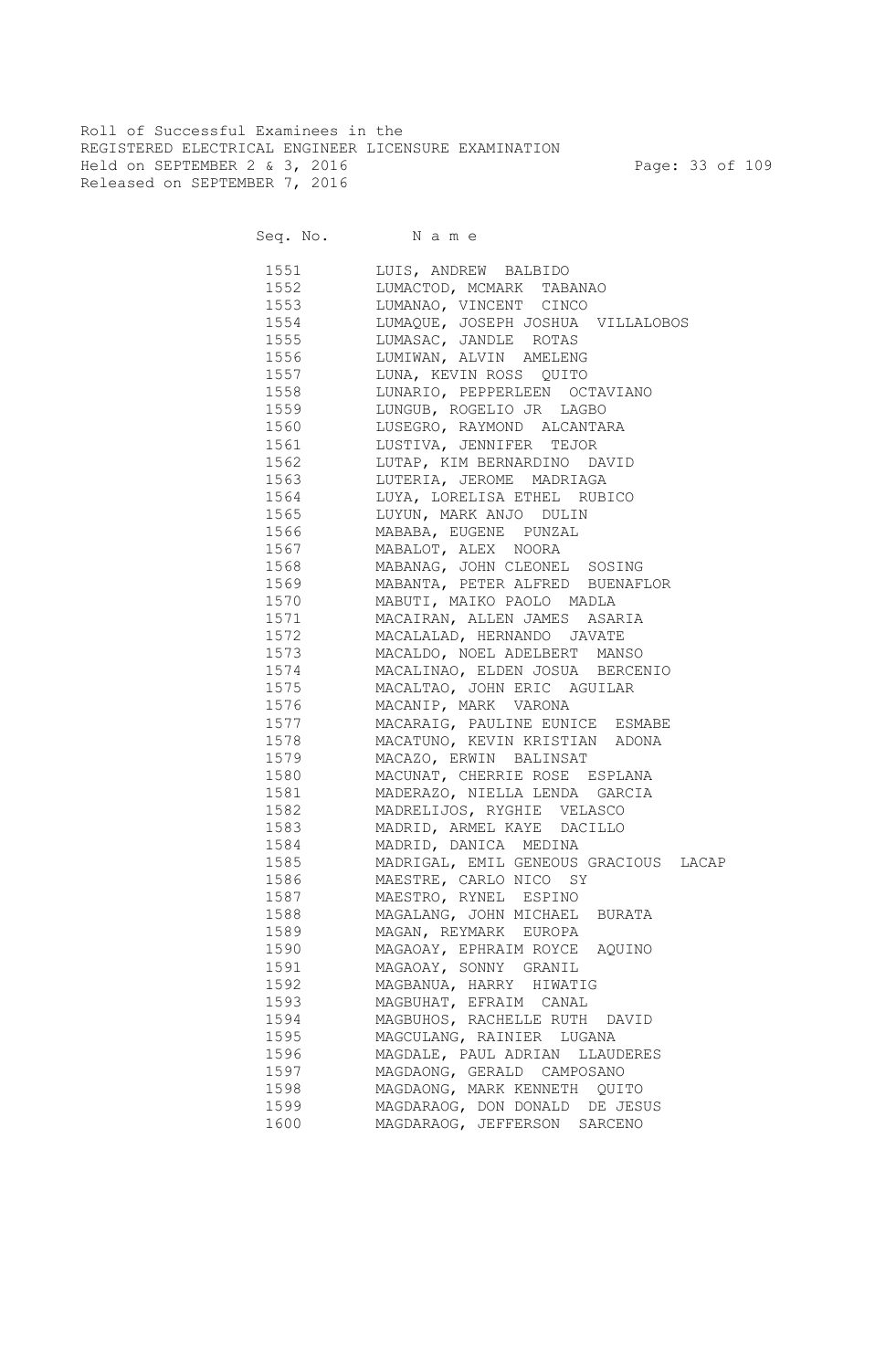Roll of Successful Examinees in the REGISTERED ELECTRICAL ENGINEER LICENSURE EXAMINATION Held on SEPTEMBER 2 & 3, 2016 Page: 34 of 109 Released on SEPTEMBER 7, 2016

| 1601 | MAGDOZA, JAMES BULAGA                 |
|------|---------------------------------------|
| 1602 | MAGHANOY, JAMESZON BASERGO            |
|      | 1603 MAGINANDONG, MACABANTOG JR BAULO |
| 1604 | MAGLANGIT, MICHAEL SALCEDO            |
| 1605 | MAGLELONG, JUNE GANGAN                |
| 1606 | MAGLUNSOD, PAUL VINCENT LIBARNES      |
| 1607 | MAGNO, HERREYSON ESPINOZA             |
| 1608 | MAGPANTAY, JEFFREY CARLO DEL VALLE    |
| 1609 | MAGPANTAY, MATT ALPHONSE C            |
| 1610 | MAGPAYO, ARGIE ANGELES                |
| 1611 | MAGSINO, MICHAEL AMADO                |
| 1612 | MAGSIPOC, JESSIE SALVADOR             |
| 1613 | MAGSIPOC, ROLANDO JR ALFORQUE         |
| 1614 | MAGUAD, RAYMOND DE VERA               |
| 1615 | MAHILUM, MARLON CUJARDO               |
| 1616 | MAHUMOT, ARNELL PRACULLOS             |
| 1617 | MAHUSAY, ROSE ANN MINGHAY             |
| 1618 | MAINIT, RICHARD HAROLD ACOSTA         |
| 1619 | MAKALINTAL, JOHNRICK MALIBIRAN        |
| 1620 | MALAKI, KIM LARA                      |
| 1621 | MALANA, JAMES BRYAN MOLINA            |
| 1622 | MALAPIRA, JAY AR ANGEL                |
| 1623 | MALATE, ALVIN DE VERA                 |
| 1624 | MALAZARTE, ANTONIO JR PEREZ           |
| 1625 | MALAZO, MARIA NICA ZIPAGAN            |
| 1626 | MALBAS, JHON MARVIN DAUSON            |
| 1627 | MALIG, JOHN PAUL DE CHAVEZ            |
| 1628 | MALIMBAN, JAMES AJON                  |
| 1629 | MALIXI, JOHN MELVIN BACANI            |
| 1630 | MALLARI, MELCHOR REGIN TIÑGEL         |
| 1631 | MALONG, JAYSON UNGRIA                 |
| 1632 | MALSI, CARLO TABUG                    |
| 1633 | MALSI, MARK ANTHONY NARAG             |
|      | 1634 MALTO, CARLO CABARRUBIAS         |
|      | 1635 MALVECINO, RONNEL RASALAN        |
|      | 1636 MAMONTAYAO, CLOYD SAYOD          |
|      | 1637 MANA, RANIEL SIMPAL              |
|      | 1638 MANABLUG, REYMART TURO           |
| 1639 | MANALANSAN, KAYSER RAYA               |
| 1640 | MANALASTAS, JERICO PADILLA            |
| 1641 | MANALASTAS, KEVIN BRYAN SANTIAGO      |
| 1642 | MANALASTAS, RALYN JR LAZARO           |
| 1643 | MANALILI, JHON LOUIS CORTEZ           |
| 1644 | MANALLO, MADELA SENILLA               |
| 1645 | MANALO, JOHN JOEL UNIDA               |
| 1646 | MANALO, JOHN MICHAEL VILLAFRANCA      |
| 1647 | MANALO, JUNE CARLO MENDOZA            |
| 1648 | MANALO, LUISTER JOSIAS NEPA           |
| 1649 |                                       |
|      | MANALO, ROLDAN RAMOS                  |
| 1650 | MANALON, ANGELO REYES                 |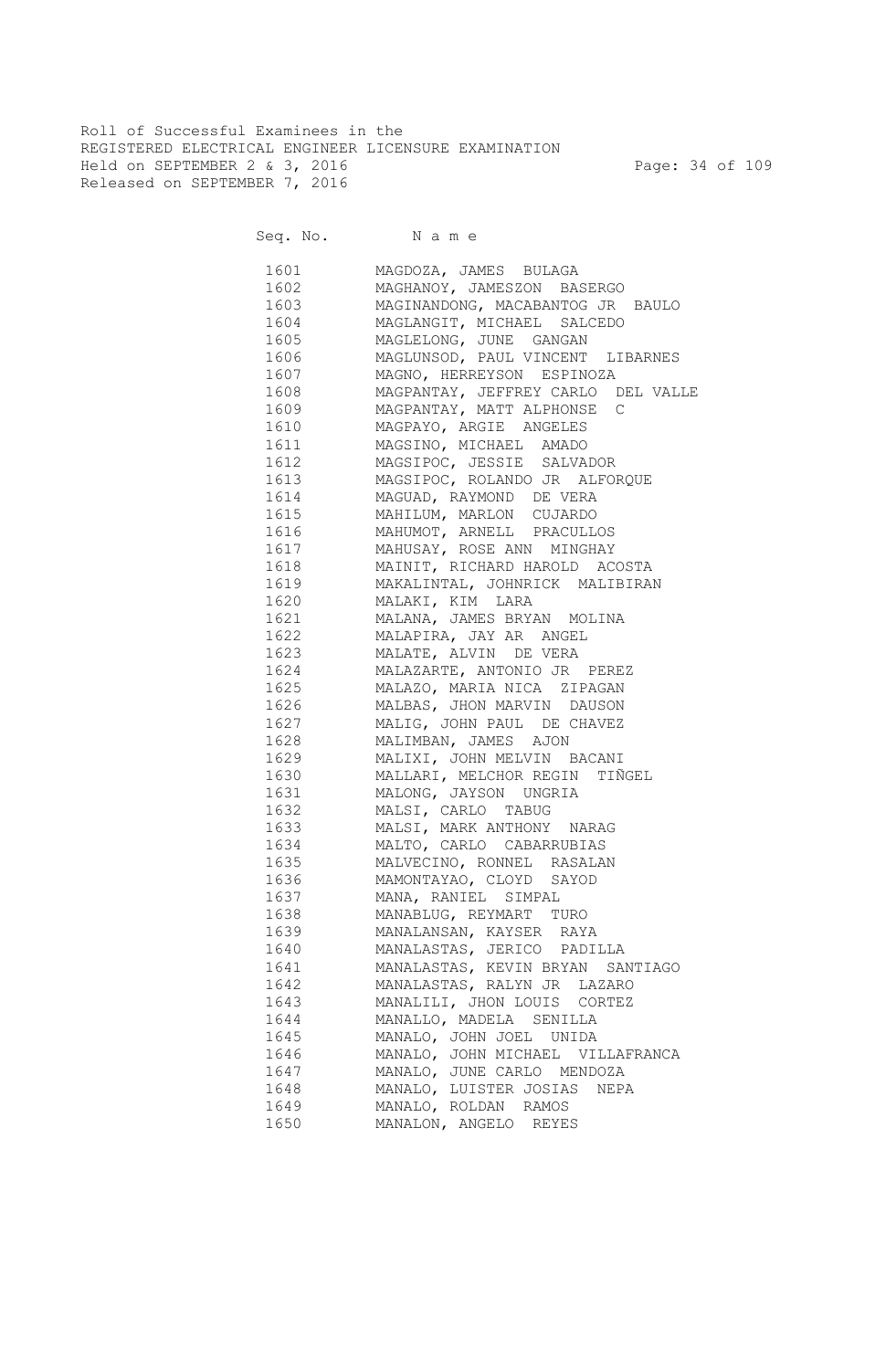Roll of Successful Examinees in the REGISTERED ELECTRICAL ENGINEER LICENSURE EXAMINATION Held on SEPTEMBER 2 & 3, 2016 Page: 35 of 109 Released on SEPTEMBER 7, 2016

| 1651   | MANANSALA, ARCHIE BRYAN DACUYCUY         |
|--------|------------------------------------------|
| 1652   | MANANSALA, ARGIE MONTOYA                 |
| 1653   | MANANSALA, JOSEPH ANTHONY PINEDA         |
| 1654   | MANAOIS, CEDRICK PIMENTEL                |
| 1655   | MANATAD, VENANCIO JR CAÑIZARES           |
| 1656   | MANATAD, WILFRED JOHN ABRACIA            |
| 1657   | MANAUIS, GILBERT TATTO                   |
| 1658 3 | MANDA, JIMHAR SALA                       |
| 1659   | MANDAP, JUDITH PEREZ                     |
|        | 1660 MANDIGMA, JUAN PAULO BOREROS        |
|        | 1661 MANDO, SARAH CAULI                  |
| 1662   | MANGAOANG, BENJO LAPARAN                 |
|        | 1663 MANGAOANG, DEXTER AOAY              |
|        | 1664 MANGAOANG, JOMARIE DELA CRUZ        |
|        | 1665 MANGMANG, JADE ANTHONY TORAL        |
|        | 1666 MANGOSING, JOHN PAUL TORIAGA        |
|        | 1667 MANGUBAT, REPHAEL ALAN PAÑARES      |
|        | 1668 MANGURALI, ELYZA DANIELLE VILLARINO |
| 1669   | MANIGOS, BRIAN CEDULLO                   |
|        | 1670 MANIPOL, KRISTINE JOY CASTRO        |
|        | 1671 MANIQUEZ, CHRISTIAN PAUL SAMUDAN    |
| 1672   | MANJARES, PATRICK JULIUS BRITON          |
| 1673   | MANLUTAC, EDWARD VELARDE                 |
| 1674   | MANONGDO, GILBERT SOLIS                  |
| 1675   | MANONGSONG, JON LOUIES GOROSPE           |
| 1676   | MANRIQUE, JOHN MICHAEL BARIAS            |
| 1677   | MANSALAY, GLENN CAYANONG                 |
|        | MANTILLA, MART NIKKI LOU MANTATAO        |
| 1679   | MANTUANO, BILLY ALMERO                   |
| 1680   | MANUEL, MARK RANDELL ESTEVES             |
| 1681   | MANUEL, MARLON DE GUIA                   |
|        | 1682 MANUEL, MICHAEL BRIAN DUMAM-AG      |
| 1683   | MANUEL, RAYSON MORIN                     |
| 1684   | MANUUD, PATRICIA ERIKA QUIJANO           |
| 1685   | MANZANES, NESTOR JR VERDIDA              |
| 1686   | MANZANO, JERWIN ROMERO                   |
| 1687   | MANZANO, RAY VINCENT BASILLA             |
| 1688   | MANZANO, RELITA GUERRERO                 |
| 1689   | MANZON, KEVIN MENDOZA                    |
| 1690   | MAPUA, SPENCER MENDOZA                   |
| 1691   | MARAMBA, ARJEM MIKKO MUÑOZ               |
| 1692   | MARAMBA, JOHN-REM CALPOTURA              |
| 1693   | MARANAN, BRYAN MARTINEZ                  |
| 1694   | MARASIGAN, RODOLFO JR BUNAY              |
| 1695   | MARAVILLA, IVY KRIZEL ABANTO             |
| 1696   | MARAVILLAS, ZETH ADRIAN DECEO            |
| 1697   | MARCELINO, JESTONIE CRUZ                 |
| 1698   | MARCELLA, ROMNICK ABENIDO                |
| 1699   | MARCELLANA, CRISTIAN LABID               |
|        |                                          |
| 1700   | MARCHA, MACLEN MAYO                      |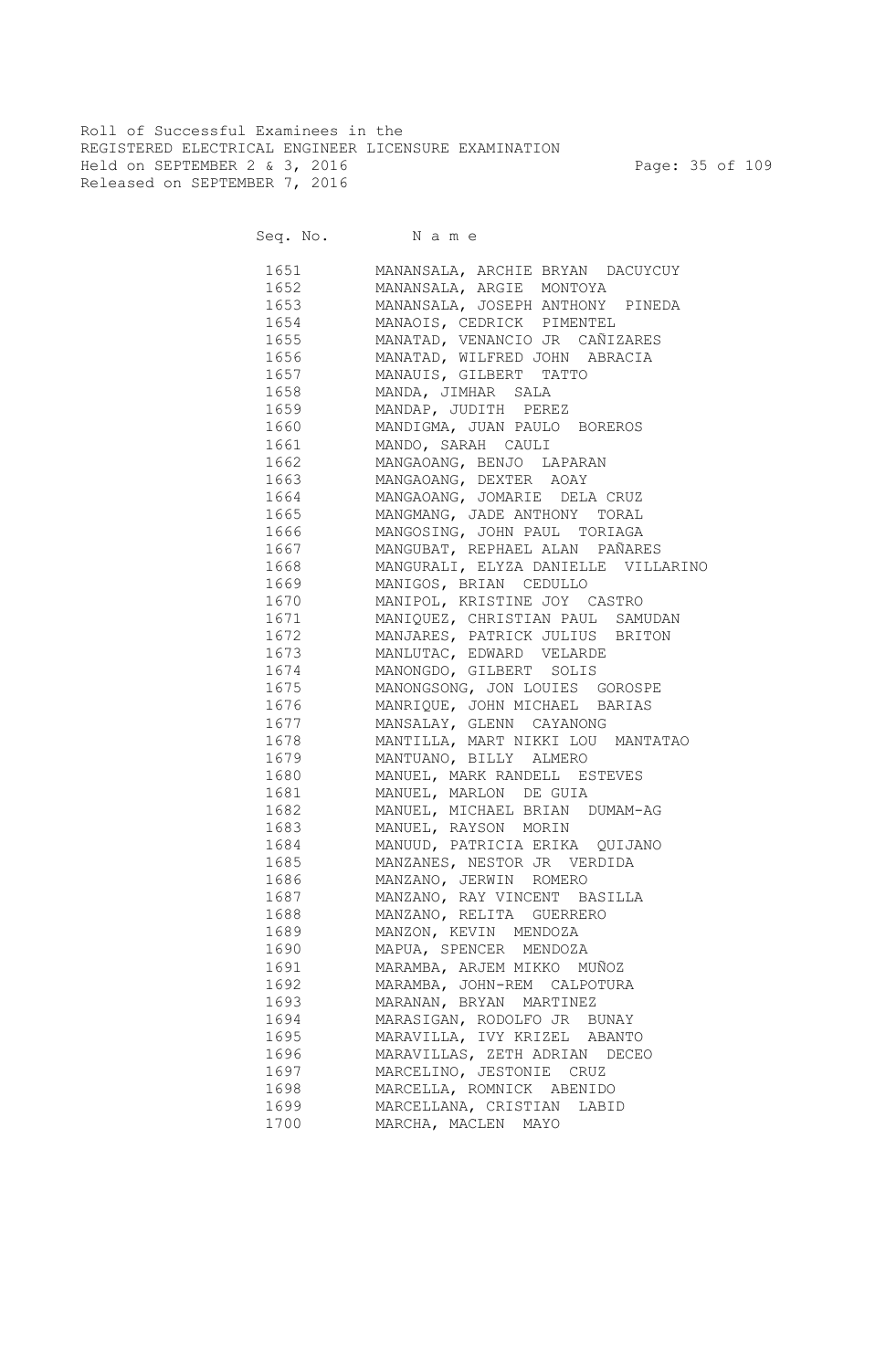Roll of Successful Examinees in the REGISTERED ELECTRICAL ENGINEER LICENSURE EXAMINATION Held on SEPTEMBER 2 & 3, 2016 Page: 36 of 109 Released on SEPTEMBER 7, 2016

Seq. No. Name

 1701 MARCOJOS, MARK ALDON GUMAPAC 1702 MARCOS, CLARISSA MANABAT 1703 MARIANO, DEN MARK CESAR TABIRAO 1704 MARIANO, IMEE TIONGAN 1705 MARIMON, MC JADE DHAN BRIONES 1706 MARIOT, GIL RYAN VERDEFLOR 1707 MARQUEZ, NARCISO JR DELLORO 1708 MARQUITA, ISAIAS FUENTES 1709 MARTINEZ, ADRIANE MACANDILI 1710 MARTINEZ, EARL JOSEPH SANTIAGO 1711 MARTINEZ, JENNYLYN IBAÑEZ 1712 MARTINEZ, MARK JAMES CONCEPCION 1713 MARTINEZ, NELJUN MICHAEL BATUCAN 1714 MARTINEZ, RALPH LOWIE PANGANIBAN 1715 MARZO, RAYMOND CRUZ 1716 MASIBAY, JOHN MARLO JULIO 1717 MASILANG, MICHAEL CLERIGO 1718 MATA, JOHN DAVID MAGDAONG 1719 MATAAC, JAIME JOSE RIZALINO II VITALICIO 1720 MATAMPAC, JAMES EDUARD CABUNGCAL 1721 MATANGUIHAN, JAYLORD ATIENZA 1722 MATAUM, MARK LOOD 1723 MATAYA, HUALY EIDEN REYES 1724 MATEL, PRINCE TEOMEL GUSTO 1725 MATIENZO, REYZON HIBEK 1726 MATIENZO, SOFIA LOREN HARA 1727 MATIGA, JOHN CARLOS MARTIN 1728 MATRANAS, JONAS CARAS 1729 MATTI, RANE JOSEPH DAHIL DAHIL 1730 MATURAN, GLENDON BACUS 1731 MAUBOG, ARIEL LEGASPI 1732 MAULION, MARJON LEGASPI 1733 MAULION, MICHAEL REY SUAREZ 1734 MAURILLO, THEA JINELDA 1735 MAYOL, REMUEL RUBALA 1736 MAYUGA, KENN BRYAN BANAAG 1737 MEDENILLA, IVAN LESTER SOMERA 1738 MEDIAVILLO, KERVIN OCMER 1739 MEDINA, FRANK KEVIN PEROLINO 1740 MEDINA, GENEVIVE ORTIZ 1741 MEDINA, JOSEPH MARI GONZALES 1742 MEDINA, MARIA SARA MEI ROQUE 1743 MEDINA, TYRONE JOHN SEVILLA 1744 MEJALA, RYAN ESPAÑOL 1745 MELCHOR, JOMAR PADDIT 1746 MELECIO, ERIC JAY CIRUJALES 1747 MELGAR, JOSEPH REY DE ANDRES 1748 MELIDO, MADISON CARANTO 1749 MENDEZ, JAYSON ESPARRAGO 1750 MENDEZ, SHARIFF SARENAS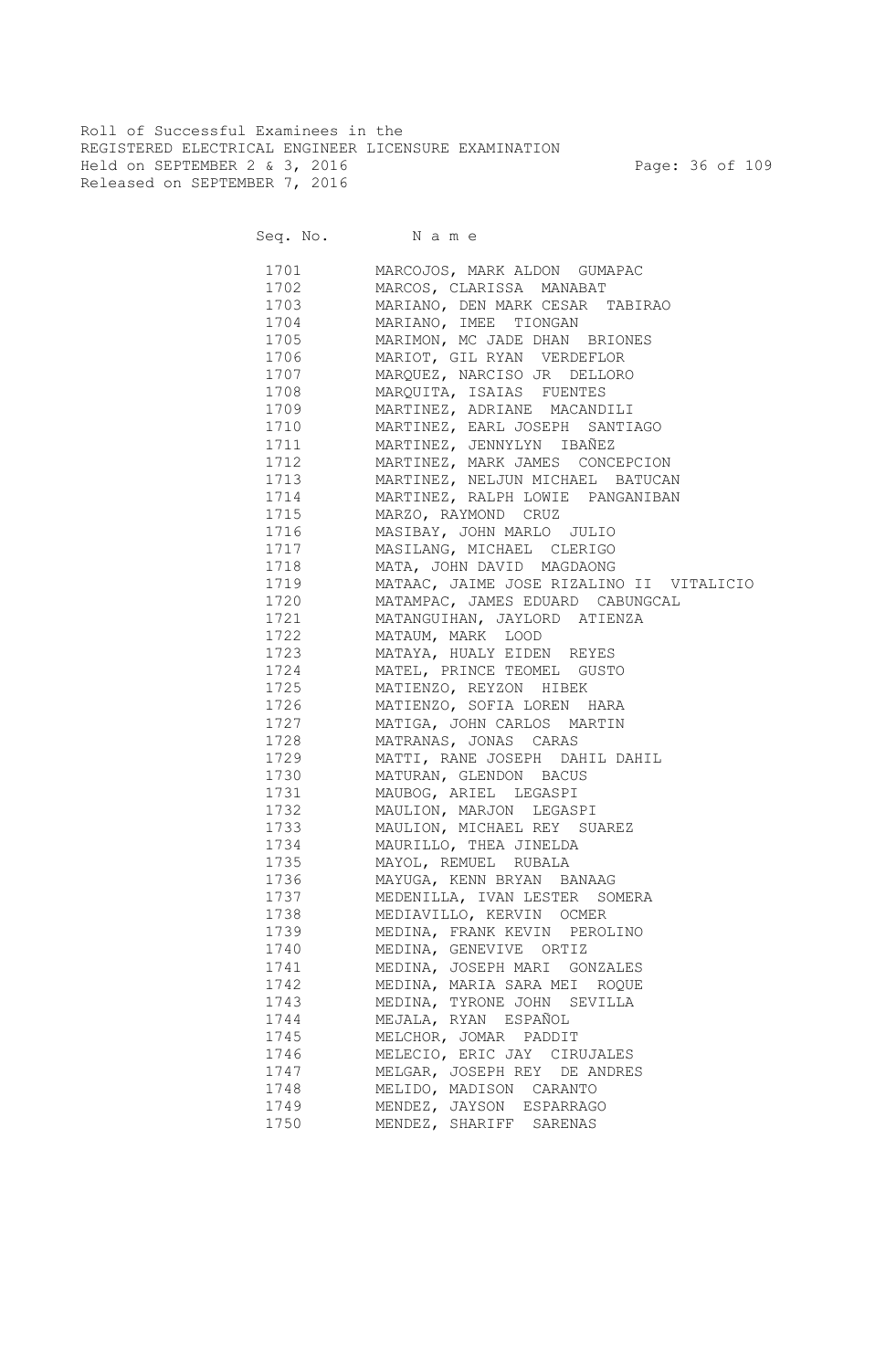Roll of Successful Examinees in the REGISTERED ELECTRICAL ENGINEER LICENSURE EXAMINATION Held on SEPTEMBER 2 & 3, 2016 Page: 37 of 109 Released on SEPTEMBER 7, 2016

| 1751                                                                                                                | MENDOZA, ALBBEE KENT CANDIDO                       |
|---------------------------------------------------------------------------------------------------------------------|----------------------------------------------------|
| 1752                                                                                                                | MENDOZA, BERNARD LOUIE ANDAL                       |
| 1753                                                                                                                | MENDOZA, CINDY CASTILLO                            |
| 1754                                                                                                                | MENDOZA, IVAN PAUL AGUILA                          |
| 1755                                                                                                                | MENDOZA, JOHN ALBERT CABRILLAS                     |
| 1756                                                                                                                | MENDOZA, JOSELITO JR ALPINDO                       |
| 1757                                                                                                                | MENDOZA, JULHY ANNE AGUILAR                        |
| 1758                                                                                                                | MENDOZA, KEVIN DIMACULANGAN                        |
| 1759                                                                                                                | MENDOZA, MA ANSHERINA LOPEZ                        |
| 1760                                                                                                                | MENDOZA, MARCO REBETA                              |
| 1761                                                                                                                | MENDOZA, NIKKO PHILIP JIMENEZ                      |
| 1762                                                                                                                | MENDOZA, RONALYN PISPIS                            |
| 1763                                                                                                                | MENDOZA, SARAH ISABEL JAMISOLA                     |
| 1764                                                                                                                | MENDOZA, SHERWIN ANARETA                           |
| 1765                                                                                                                | MENGOTE, CHRISTIAN MIRA                            |
| 1766                                                                                                                | MENIANO, REY MARTIN PANGATUNGAN                    |
| 1767                                                                                                                | MERAN, REYNARD MANALON                             |
| 1768                                                                                                                | MERANO, JOAR FAJUTAG                               |
|                                                                                                                     | 1769 MERCADER, MA ERIKA BIANCA ALFARO              |
| 1770                                                                                                                | MERCADO, CHRISTOPER GUTIERREZ                      |
| 1771                                                                                                                | MERCADO, JOYCE BESCO                               |
| 1772                                                                                                                | MERETE, ANGEL BERT ABONG                           |
|                                                                                                                     | 1773 MERILLA, NIKKO VILLAR                         |
|                                                                                                                     | 1774 MERILOS, CHRISTOPHER CONDAT                   |
|                                                                                                                     | 1775 MERIN, RICKY MARILAO                          |
|                                                                                                                     | 1776 MERMIO, AXEL ABING                            |
|                                                                                                                     | 1777 MESA, CHARLES PAUL LIRAZAN                    |
|                                                                                                                     | 1778 MESIA, RAINIER CABARLES                       |
| 1779                                                                                                                | MEÑOZA, ALBELIO JR CEBALLO                         |
|                                                                                                                     | 1780 MIATAPAL, JAYNIL NABARTE                      |
| 1781                                                                                                                |                                                    |
| 1782                                                                                                                | MIGUEL, JOHN LESTER BALUYUT                        |
| 1783                                                                                                                | MIGUEL, MHELDON DE MESA                            |
| 1784                                                                                                                | MIJARES, PAUL VIOS<br>MILANES, MARK GERALD DE VERA |
|                                                                                                                     |                                                    |
| 1785                                                                                                                | MILANO, JOHN OLIVER TINAMPAY                       |
|                                                                                                                     | 1786 MILLANO, NICO LENDEZ                          |
| 1787                                                                                                                | MILLARES, JOVELYN AGUILAR                          |
| 1788 — 1788 — 1789 — 1789 — 1789 — 1789 — 1789 — 1789 — 1789 — 1789 — 1789 — 1789 — 1789 — 1789 — 1789 — 1789 — 178 | MILLENA, JOHN YEN DAVILLO                          |
| 1789                                                                                                                | MINA, MARK JOHN SILAO                              |
| 1790                                                                                                                | MINDORO, ANDRE MINGO                               |
| 1791                                                                                                                | MINERO, ALVIN GUITAN                               |
| 1792                                                                                                                | MIRANDA, ALEXIS BATAC                              |
| 1793                                                                                                                | MIRAR, KARL ERVIN ALEJO                            |
| 1794                                                                                                                | MISA, LEOBERT METRAN                               |
| 1795                                                                                                                | MITANTE, MA IRENE CAPAYAS                          |
| 1796                                                                                                                | MIÑA, SHERWIN MELITANTE                            |
| 1797                                                                                                                | MIÑON, JHON CALVIN FETALINO                        |
| 1798                                                                                                                | MIÑOZA, EVELYN MANDABON                            |
| 1799                                                                                                                | MOHAMAD, JUDE ESPINOSA                             |
| 1800                                                                                                                | MOISES, JANE PIA BOLAÑOS                           |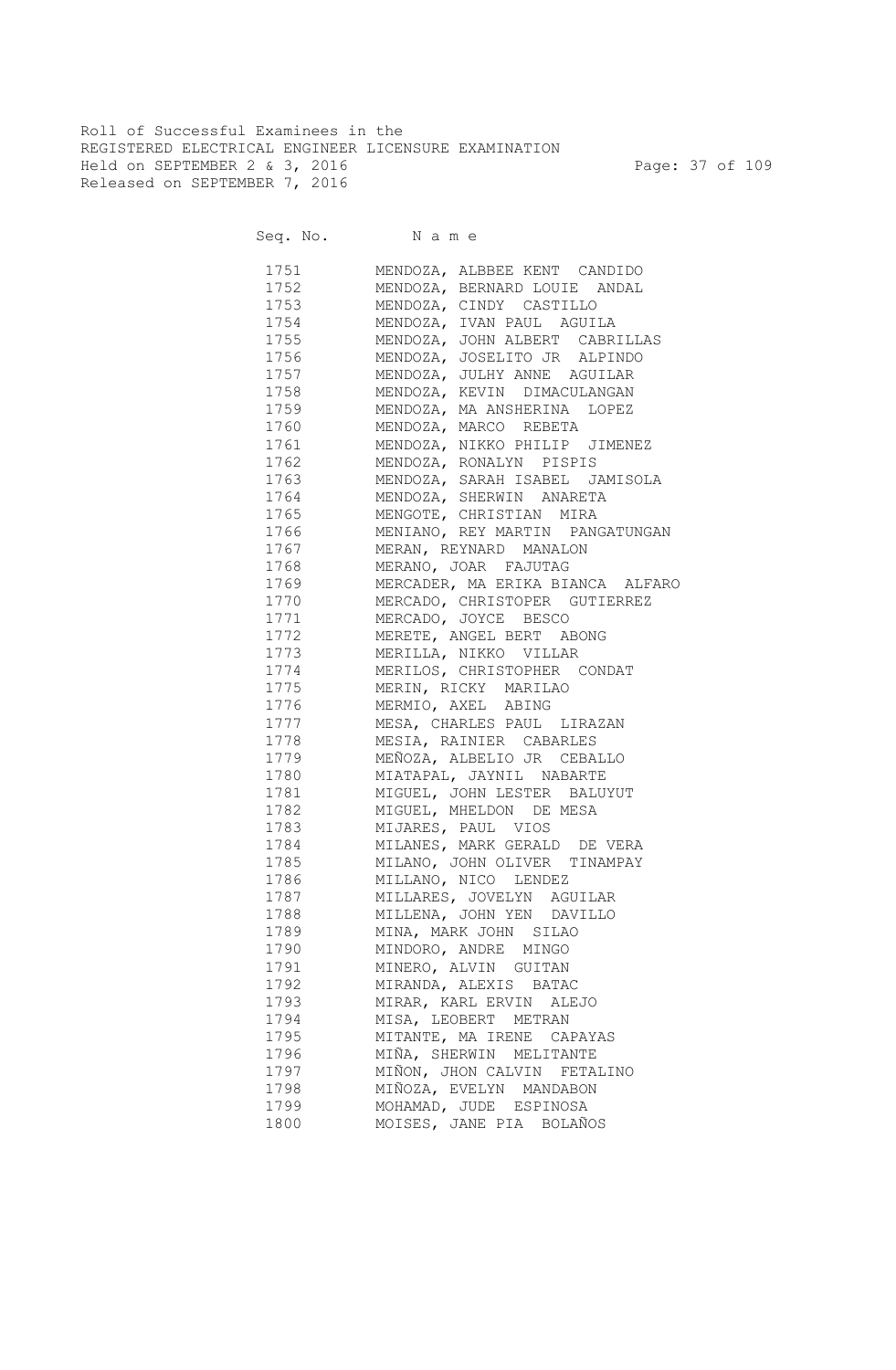Roll of Successful Examinees in the REGISTERED ELECTRICAL ENGINEER LICENSURE EXAMINATION Held on SEPTEMBER 2 & 3, 2016 Page: 38 of 109 Released on SEPTEMBER 7, 2016

Seq. No. Name

 1801 MOLERO, ANNA MARIE SUANSING 1802 MOLINA, HANNAH PATRICIA JUMAQUIN 1803 MOLINA, LEINARD PASCUA 1804 MOLINYAWE, ALDRIN JOHN ANDAL 1805 MOLL, ABIGAIL MARIE SERRANO 1806 MONCADA, JANN WEEN LOU HALASAN 1807 MONDIA, MICO MENDOZA 1808 MONES, SHEENA MAE FRUTO 1809 MONJE, MIRACLE JOY NACION 1810 MONLEON, MAURINE QUINTO 1811 MONREAL, DIVENA MASAS 1812 MONSERRAT, ANGELO VISTAN 1813 MONTALBAN, SALDY VARGAS 1814 MONTALES, ROY VICENTE 1815 MONTANO, ELIXANDER LIQUIDO 1816 MONTAREAL, SAMUEL JR VEQUEZO 1817 MONTAS, KENNETH LLANERA 1818 MONTAÑA, MADONNA ABARQUEZ 1819 MONTE, RAYMOND FERNANDEZ 1820 MONTEBON, JEREMY NATIVIDAD 1821 MONTECALVO, CESAR EVIOTA 1822 MONTECILLO, JOSEPH PEREZ 1823 MONTEJO, JESTONI BORBON 1824 MONTESCLAROS, RAUL JR MONTILLA 1825 MONTILLA, CLIFF DUA 1826 MONTINOLA, R-MEL CORDERO 1827 MONTOJO, JERRY JR CAPASILAN 1828 MONTUERTO, ROLDAN MARIQUIT 1829 MORALES, JASON MORGADO 1830 MORALES, JOHN JEKKERSON GALLOS 1831 MORALES, PHILIP ADRIAN PICO 1832 MORALLOS, GLADYS ARIAS 1833 MORANTE, JOSEPHUS CLAROS 1834 MORAÑA, EDRIAN RAPIÑAN 1835 MORENO, BEVERLY SALANGA 1836 MORENO, DAISY DIMACULANGAN 1837 MORILLO, CLAUDETTE VERGARA 1838 MOSAWAN, GAYTRI MARQUEZ 1839 MOSQUEDA, KOOKIE RAINA SEGUIDO 1840 MOSTOLES, JAKE BENZTER CANTAGEN 1841 MOTIN, KENDARILL MALLORCA 1842 MUENA, LOUISE VAIL BALANE 1843 MUSA, MA KARINA LIESEL LLAGAS 1844 MUSA, MAURICE SANTILLAN 1845 MUTIA, KENNETH GODOY 1846 MUÑEZ, ARVIN JAY MIEL 1847 NABO, RAYMOND ARANCES 1848 NABONG, ROLAND KEVIN DELA PAZ 1849 NACAR, CHARMAINE AGANON 1850 NACION, DIKSON AGRAYON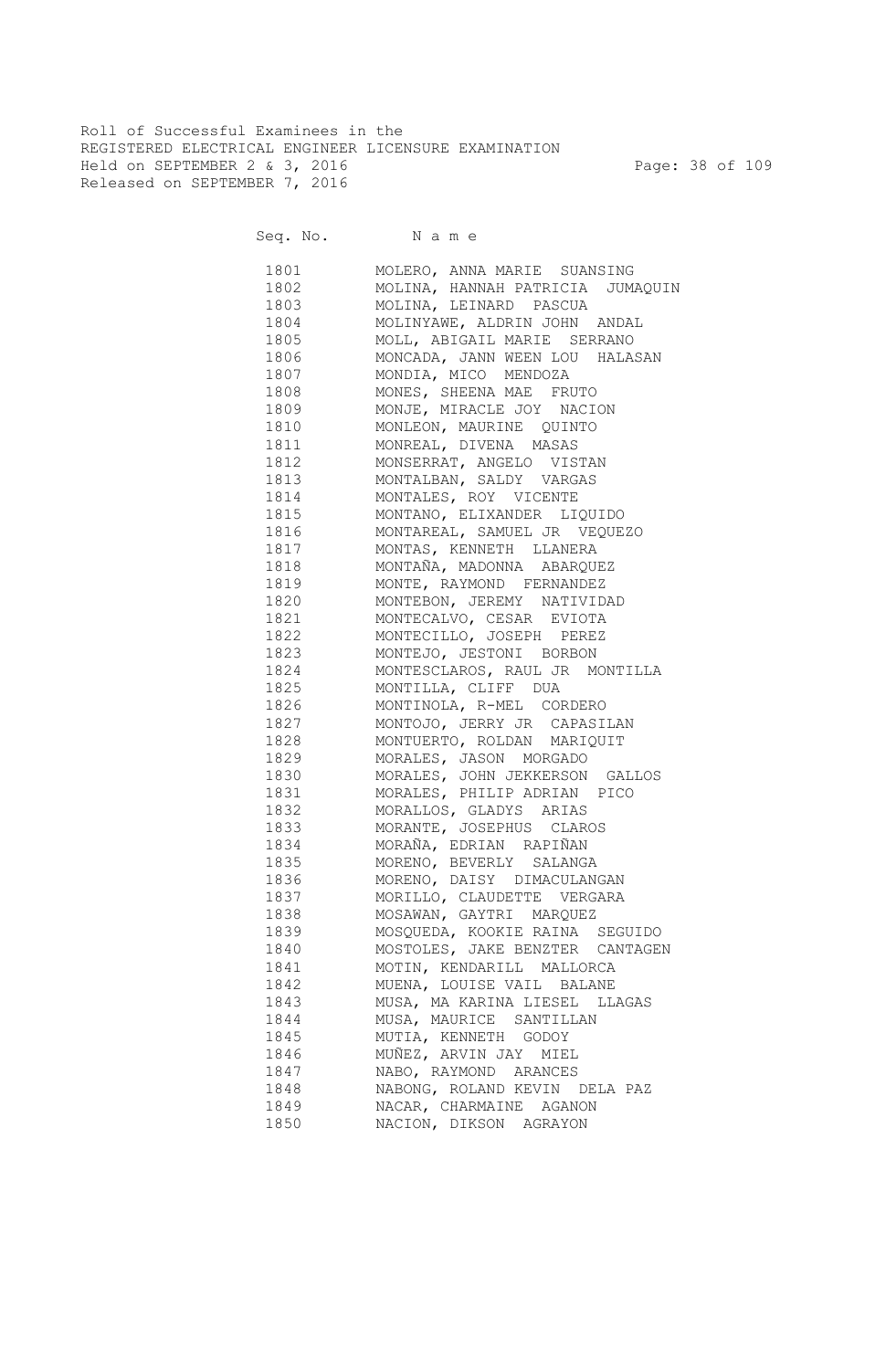Roll of Successful Examinees in the REGISTERED ELECTRICAL ENGINEER LICENSURE EXAMINATION Held on SEPTEMBER 2 & 3, 2016 Page: 39 of 109 Released on SEPTEMBER 7, 2016

| 1851                                                                                                                                                                                                                            | NACIONALES, IMMANUEL BADONG              |
|---------------------------------------------------------------------------------------------------------------------------------------------------------------------------------------------------------------------------------|------------------------------------------|
| 1852                                                                                                                                                                                                                            | NACPIL, JANE RUZEL JAYONA                |
| 1853                                                                                                                                                                                                                            | NADELA, ARVY CAPULO                      |
| 1854                                                                                                                                                                                                                            | NAINGUE, JOEL JR ARAYAN                  |
| 1855                                                                                                                                                                                                                            | NANIP, DANIEL LEE CAMUA                  |
| 1856                                                                                                                                                                                                                            | NAPAO, JOHN MARK GUZMAN                  |
| 1857                                                                                                                                                                                                                            | NAPOLES, MARK IAN MEDALLA                |
| 1858                                                                                                                                                                                                                            | NAQUITA, MHAR JAMIL NOCHETE              |
| 1859                                                                                                                                                                                                                            | NARCA, RUEL REYES                        |
| 1860                                                                                                                                                                                                                            | NARDO, PHILIP MALANO                     |
| 1861                                                                                                                                                                                                                            | NARRA, EDMUND AQUITAN                    |
| 1862                                                                                                                                                                                                                            | NASARRO, FRANCIS ESTILO                  |
| 1863                                                                                                                                                                                                                            | NATANAUAN, JERIEL MANARIN                |
| 1864                                                                                                                                                                                                                            | NATIBO-OC, CHRIS JOHN PANISA             |
| 1865                                                                                                                                                                                                                            | NATIVIDAD, MELCHOR CEREZO                |
| 1866                                                                                                                                                                                                                            | NATO, ROMMEL TERCEÑO                     |
| 1867                                                                                                                                                                                                                            | NAUNGAYAN, GIAN LORENZ MARQUEZ           |
| 1868 — 1868 — 1869 — 1869 — 1869 — 1868 — 1868 — 1868 — 1868 — 1868 — 1868 — 1868 — 1868 — 1868 — 186                                                                                                                           | NAVA, NEPTHALEE CASTILLO                 |
| 1869 — 187                                                                                                                                                                                                                      | NAVALES, JAIRUS PEJI                     |
| 1870 — 1870 — 1870 — 1870 — 1870 — 1870 — 1870 — 1870 — 1870 — 1880 — 1880 — 1880 — 1880 — 1880 — 1880 — 1                                                                                                                      | NAVARRO, DANIEL CARPON                   |
| 1871 — 1871 — 1872 — 1873 — 1874 — 1875 — 1875 — 1875 — 1875 — 1886 — 1886 — 1886 — 1886 — 1886 — 1886 — 1886 — 1886 — 1886 — 1886 — 1886 — 1886 — 1886 — 1886 — 1886 — 1886 — 1886 — 1886 — 1886 — 1886 — 1886 — 1886 — 1886 — | NAVARRO, FREDN RODIL                     |
|                                                                                                                                                                                                                                 | NAVARRO, PATRICK PARUNGAO                |
| 1873 — 1873 — 1874 — 1875 — 1875 — 1875 — 1875 — 1875 — 1875 — 1886 — 1886 — 1886 — 1886 — 1886 — 1886 — 1886 — 1886 — 1886 — 1886 — 1886 — 1886 — 1886 — 1886 — 1886 — 1886 — 1886 — 1886 — 1886 — 1886 — 1886 — 1886 — 1886 — | NAVARRO, ROMNICK ESBEG                   |
| 1874                                                                                                                                                                                                                            | NAVOR, ARIEL LAWRENCE AGUILA             |
| 1875 — 1875 — 1876 — 1876 — 1876 — 1876 — 1876 — 1876 — 1876 — 1886 — 1886 — 1886 — 1886 — 1886 — 1886 — 1886 — 1886 — 1886 — 1886 — 1886 — 1886 — 1886 — 1886 — 1886 — 1886 — 1886 — 1886 — 1886 — 1886 — 1886 — 1886 — 1886 — | NAVOS, RENIER TORRES                     |
| 1876 — 187                                                                                                                                                                                                                      | NAYNES, JOHN PAULO CABRIGA               |
| 1877 — 1877 — 1877 — 1877 — 1877 — 1877 — 1877 — 1877 — 1888 — 1888 — 1888 — 1888 — 1888 — 1888 — 1888 — 1888 — 188                                                                                                             | NEBAB, FLORAMANTE JR CADAOAS             |
| 1878 — 1878 — 1879 — 1879 — 1879 — 1879 — 1879 — 1879 — 1879 — 1870 — 1870 — 1870 — 1880 — 1880 — 1880 — 1                                                                                                                      | NECESARIO, CLINT JOHN VILLACIN           |
| 1879 — 1879 — 1870 — 1870 — 1870 — 1870 — 1870 — 1870 — 1870 — 1880 — 1880 — 1880 — 1880 — 1880 — 1880 — 1                                                                                                                      | NEMBRA, ROBERTO JR CERBAS                |
| 1880 — 1880 — 1890 — 1890 — 1890 — 1890 — 1890 — 1890 — 1890 — 1890 — 1890 — 1890 — 1890 — 1890 — 1890 — 1890 — 1890 — 1890 — 1890 — 1890 — 1890 — 1890 — 1890 — 1890 — 1890 — 1890 — 1890 — 1890 — 1890 — 1890 — 1890 — 1890 — | NEPOMUCENO, JUSTIN SHAYNE ASHLEY ANTONIO |
| 1881 — 1881 — 1882 — 1883 — 1884 — 1885 — 1886 — 1885 — 1886 — 1886 — 1886 — 1886 — 1886 — 1886 — 1886 — 1886 — 1886 — 1886 — 1886 — 1886 — 1886 — 1886 — 1886 — 1886 — 1886 — 1886 — 1886 — 1886 — 1886 — 1886 — 1886 — 1886 — | NEPOMUCENO, KENNETH JOHN AYTONA          |
| 1882   1990                                                                                                                                                                                                                     | NESAS, KEVIN ANDAL                       |
| 1883 — 1889 — 1889 — 1889 — 1889 — 1889 — 1889 — 1889 — 1889 — 1889 — 1888 — 1888 — 1888 — 1888 — 1888 — 1888 — 188                                                                                                             | NESPEROS, PAOLO TEROL                    |
| 1884   1890   1890   1890   1890   1890   1890   1890   1891   1891   1891   1892   1892   1892   1892   1892   189                                                                                                             | NG, KHENNEIL TAGALOG                     |
| 1885                                                                                                                                                                                                                            | NICOLAS, JOHN REI GERVACIO               |
| 1886 1880                                                                                                                                                                                                                       | NIDOY, RODOLFO III ABULENCIA             |
| 1887                                                                                                                                                                                                                            | NINGALA, NEIL NORMAN GARCIA              |
| 1888                                                                                                                                                                                                                            | NOBLEZA, HANNIE VAL VALIENTE             |
| 1889                                                                                                                                                                                                                            | NOCES, WILLIAM MICUA                     |
| 1890                                                                                                                                                                                                                            | NOLASCO, RALF CEDRIC LORENZO             |
| 1891                                                                                                                                                                                                                            | NOLLEDO, GENISIS SANGALANG               |
| 1892                                                                                                                                                                                                                            | NON, MARVIN JAMES LOMIBAO                |
| 1893                                                                                                                                                                                                                            | NORIEL, MARK ANGELO ORFANO               |
| 1894                                                                                                                                                                                                                            | NOSA, PRINCESS SHANNEN KC MONTON         |
| 1895                                                                                                                                                                                                                            | NUAL, JERSON GLICO                       |
| 1896                                                                                                                                                                                                                            | NUCILLA, JOJIE MUNAR                     |
| 1897                                                                                                                                                                                                                            | NUEZ, JOELNAIL MANZO                     |
| 1898                                                                                                                                                                                                                            | OABEL, JED MARK CABUYAO                  |
| 1899                                                                                                                                                                                                                            | OABEL, JOSSEFF TABI                      |
| 1900                                                                                                                                                                                                                            | OBANIL, HELVIN ASANZA                    |
|                                                                                                                                                                                                                                 |                                          |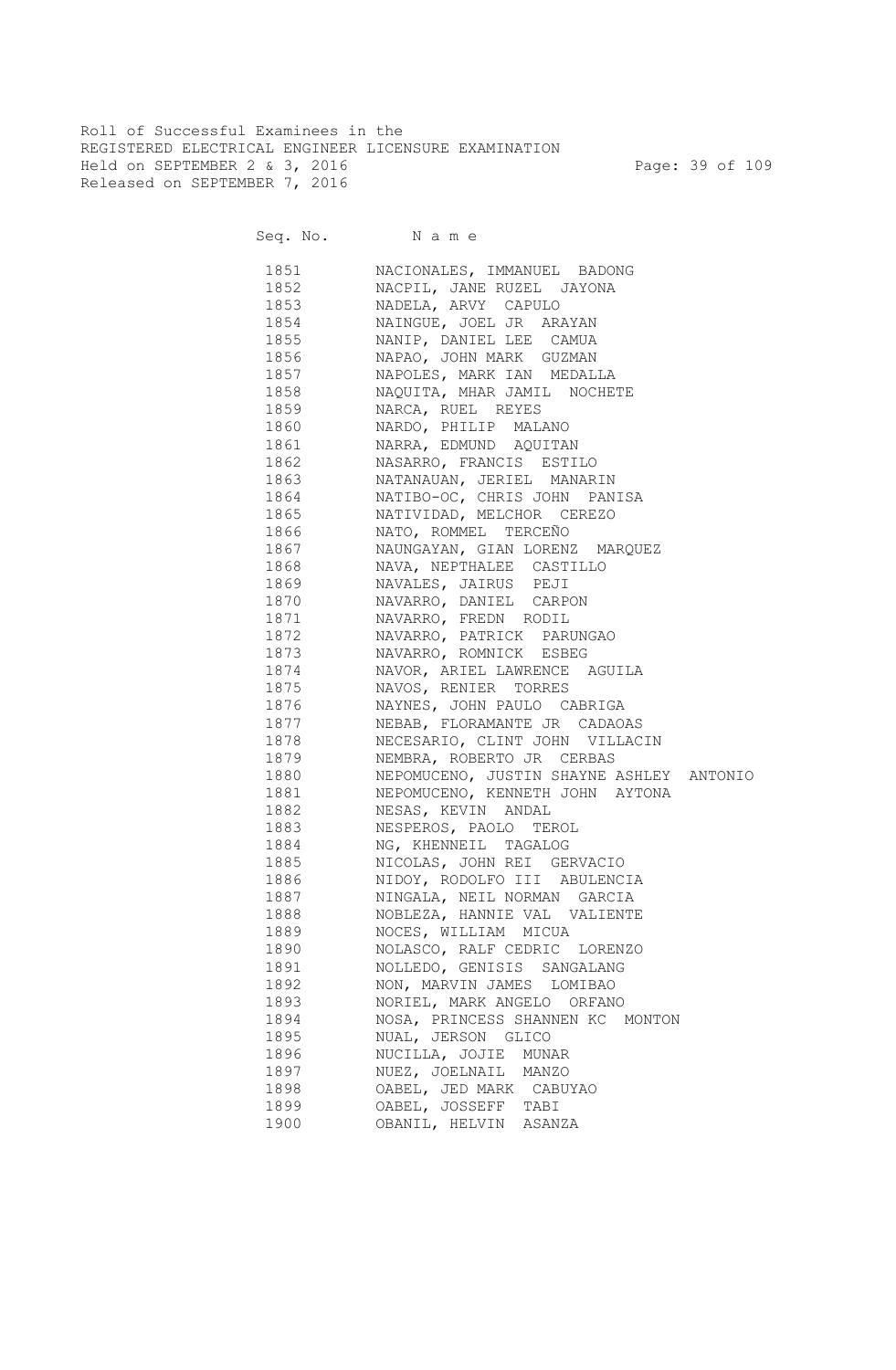Roll of Successful Examinees in the REGISTERED ELECTRICAL ENGINEER LICENSURE EXAMINATION Held on SEPTEMBER 2 & 3, 2016 Page: 40 of 109 Released on SEPTEMBER 7, 2016

Seq. No. Name

 1901 OBELO, NIMWELL BALASON 1902 OBIAS, FRANCIS BARANDA 1903 OBLIGADO, ERIC JOHN LAXAMANA<br>1904 OBRERO, MELVIN REPOSO OBRERO, MELVIN REPOSO 1905 OBRIQUE, JHON ARTHUR MAQUILING 1906 OCAMPO, ANNE BERNADINE SUAVERDEZ 1907 ODOEMENE, CARLWYN CHIDI 1908 ODSEY, TOM CHONGLIAN BAIGEN 1909 ODUCAYEN, JULIUS ASUERO 1910 OLAIVAR, JOE NAZI CASIMSIMAN 1911 OLARTE, CHRISTIAN DARYLL ENRIQUEZ 1912 OLAVARIO, MARK AIKEN ODSINADA 1913 OLAYBAL, JET LEE SILANG 1914 OLEGARIO, LEOMAR AGRON 1915 OLFINDO, PAUL RAYMOND BOLITRES 1916 OLIVA, PAUL MARI DEMATERA 1917 OLIVERAS, JEREMY ABIAN 1918 OLIVERIO, JOSEPH OLA 1919 OLIVEROS, JOHN JAY CENITA 1920 OLLODO, FRITZ CARL ORAEL 1921 OLVIGA, THEODORE REYES 1922 OLYMPIA, JUDE MARLON MANALILI 1923 OLYMPIA, MEDELYN BINGHOY 1924 OMBID, KHRISTINE AMBO-AN 1925 OMICTIN, EARL JUNE DELA CUADRA 1926 OMILDA, RENZ BARRERA 1927 OMPOC, JHONMAR SEBO 1928 ONG, DALE RYAN PERAS 1929 ONG, JEYMAR DABU 1930 ONG, JOE MARIE ESCOBAR 1931 ONG, LANZ MARION REMPILLO 1932 ONG, MARIE BERNADETTE BARRO 1933 ONG, MHARFRED AGUILAR 1934 ONG, ROYCE RANEIL BENITO 1935 ONG, RYAN DELA ROSA 1936 ONGAN, WARREN PARANTAC 1937 ONZA, JHAYSON MINTAR 1938 OPENA, BRYLE CAARE 1939 OPULENCIA, PHILIPGLO JOSHUA BONGCAC 1940 ORACION, MARC PATRICK ALLAS 1941 ORANDE, RAYMOND CAPILANGO 1942 ORBETA, MARK KRISPIN GANTALA 1943 ORBIGO, JOHN PAUL OBEJAS 1944 ORCIO, EDZEL BERTURAN 1945 ORDILLOS, CHRISTIAN BAQUIRAN 1946 ORDOÑEZ, GEORGINA ANGELU ROXAS 1947 ORENSE, STEPHEN REY PAVA 1948 ORFILA, MARK DAVID TORRES 1949 ORIBELLO, RENDEN GAERLAN 1950 ORINE, REDENTO HAPPO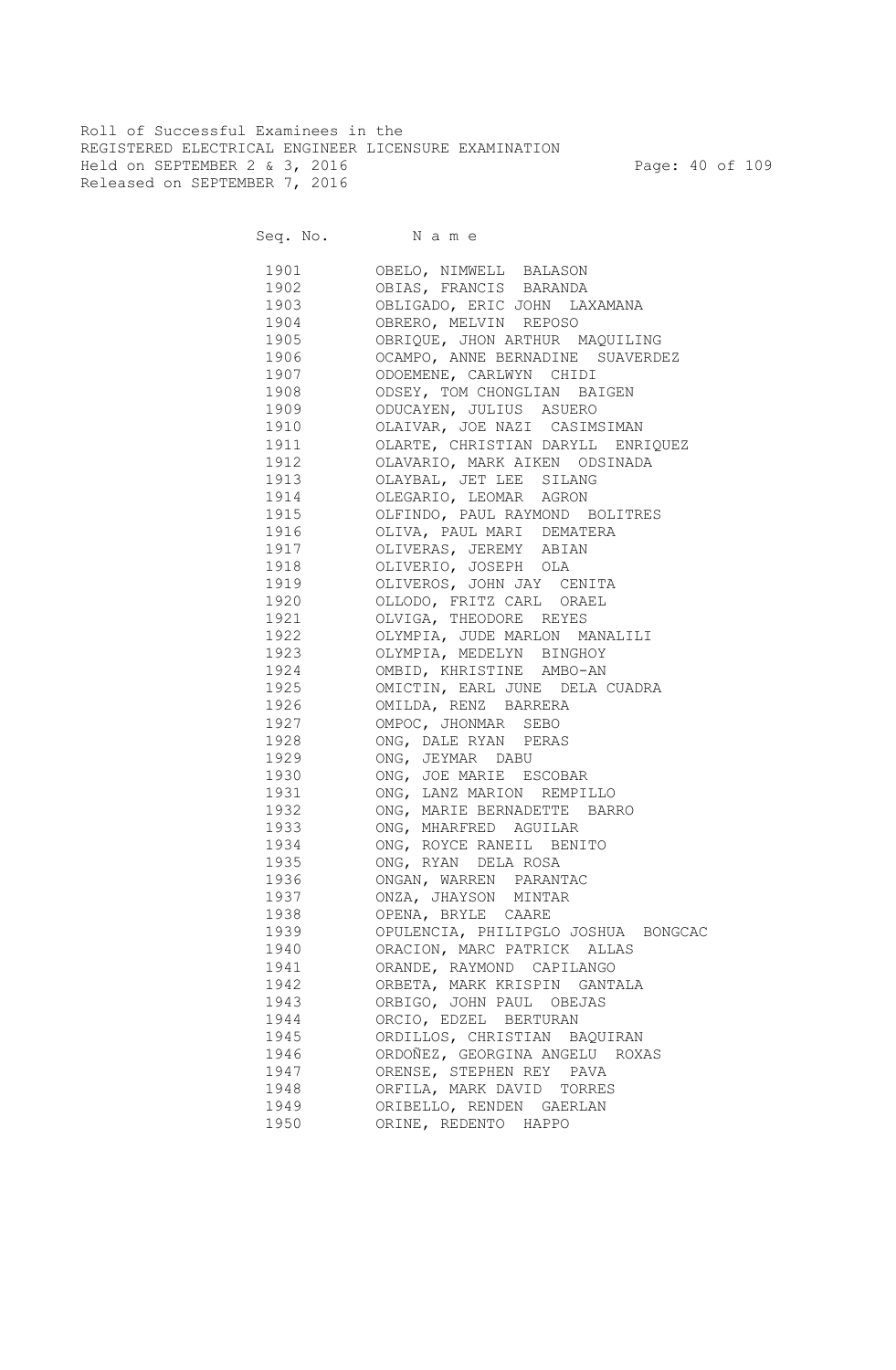Roll of Successful Examinees in the REGISTERED ELECTRICAL ENGINEER LICENSURE EXAMINATION Held on SEPTEMBER 2 & 3, 2016 Page: 41 of 109 Released on SEPTEMBER 7, 2016

| 1951                                                                                                                                                                                                                            | ORRICA, JAYPEE BARON                 |
|---------------------------------------------------------------------------------------------------------------------------------------------------------------------------------------------------------------------------------|--------------------------------------|
| 1952                                                                                                                                                                                                                            | ORSAL, JAMILEE VISAYA                |
| 1953                                                                                                                                                                                                                            | ORSINA, ARNOLD CARLOS                |
| 1954                                                                                                                                                                                                                            | ORSOLINO, ALMIE TAN                  |
| 1955                                                                                                                                                                                                                            | ORTEGA, DAVE DALOJO                  |
| 1956                                                                                                                                                                                                                            | ORTEGA, MIKE IVANN RONQUILLO         |
| 1957                                                                                                                                                                                                                            | ORTEGA, RALPH JAZER DOMANAIS         |
| 1958                                                                                                                                                                                                                            | ORTENERO, CHRISTIAN LLAGUNO          |
| 1959                                                                                                                                                                                                                            | ORTEZA, RONALD SEPAZ                 |
| 1960                                                                                                                                                                                                                            | ORTILLA, JOHN ERICKSON PLATON        |
| 1961                                                                                                                                                                                                                            | ORTIZ, ALEXIS LORENZO                |
| 1962                                                                                                                                                                                                                            | ORTIZ, CHERY MIE SABIODO             |
| 1963                                                                                                                                                                                                                            | ORTIZ, DANICA JOY DELA PAZ           |
| 1964                                                                                                                                                                                                                            | ORTIZ, JOHN RAYMUND CHICO            |
| 1965                                                                                                                                                                                                                            | ORTIZ, KATRINE KAYE SANTIAGO         |
| 1966                                                                                                                                                                                                                            | OSIAS, ALFREDO II BALIERBARE         |
| 1967                                                                                                                                                                                                                            | OTAÑES, JAN ALDRIN HANTOC            |
| 1968                                                                                                                                                                                                                            | OTING, MELVER SAGALON                |
| 1969                                                                                                                                                                                                                            | OXENIO, REYNALDO JR RICALDE          |
| 1970                                                                                                                                                                                                                            | OÑATE, ARAX ALFILER                  |
| 1971                                                                                                                                                                                                                            | PABELLANO, JAY RIC DE CASTRO         |
| 1972                                                                                                                                                                                                                            | PABIA, CHRISTOPHER REAL              |
| 1973                                                                                                                                                                                                                            | PABIANIA, JAY ROMAR DOBLAS           |
| 1974                                                                                                                                                                                                                            | PABILLON, JAHAZIEL REI ANGELES       |
| 1975 — 1975 — 1975 — 1975 — 1975 — 1975 — 1975 — 1975 — 1975 — 1986 — 1986 — 1986 — 1986 — 1986 — 1986 — 1986 — 1986 — 1986 — 1986 — 1986 — 1986 — 1986 — 1986 — 1986 — 1986 — 1986 — 1986 — 1986 — 1986 — 1986 — 1986 — 1986 — | PABILLORE, BELTSAZAR LOPECILLO       |
| 1976 — 1976 — 1976 — 1976 — 1976 — 1976 — 1976 — 1976 — 1976 — 1980 — 1980 — 1980 — 1980 — 1980 — 1980 — 1980 — 1980 — 1980 — 1980 — 1980 — 1980 — 1980 — 1980 — 1980 — 1980 — 1980 — 1980 — 1980 — 1980 — 1980 — 1980 — 1980 — | PABLO, ALFREDO JR DANCEL             |
| 1977 — 1977 — 1977 — 1980 — 1980 — 1980 — 1980 — 1980 — 1980 — 1980 — 1980 — 1980 — 1980 — 1980 — 1980 — 1980 — 1980 — 1980 — 1980 — 1980 — 1980 — 1980 — 1980 — 1980 — 1980 — 1980 — 1980 — 1980 — 1980 — 1980 — 1980 — 1980 — | PABUSTAN, EMIL JARED VIRAY           |
| 1978 — 1978                                                                                                                                                                                                                     | PACACO, BERCHEL SARIEGO              |
| 1979 — 1979 — 1970 — 1970 — 1970 — 1970 — 1970 — 1970 — 1970 — 1980 — 1980 — 1980 — 1980 — 1980 — 1980 — 1980 — 1980 — 1980 — 1980 — 1980 — 1980 — 1980 — 1980 — 1980 — 1980 — 1980 — 1980 — 1980 — 1980 — 1980 — 1980 — 1980 — | PACATANG, DENNIS ARANCANA            |
| 1980 1990                                                                                                                                                                                                                       | PACETE, RODEL LAGRIA                 |
| 1981 — 1981 — 1982 — 1983 — 1984 — 1984 — 1984 — 1984 — 1984 — 1984 — 1984 — 1984 — 1985 — 1986 — 1986 — 1986 — 1986 — 1986 — 1986 — 1986 — 1986 — 1984 — 1984 — 1984 — 1984 — 1984 — 1984 — 1984 — 1984 — 1984 — 1984 — 1984 — | PACETES, VINCENT CARDINEZ            |
| 1982   1982   1982   1982   1982   1982   1982   1982   1982   1982   1983   1984   1984   1984   1985   1986   1986   1986   1986   1986   1986   1986   1986   1986   1986   1986   1986   1986   1986   1986   1986   1987   | PACHECO, ALVARO RAFAEL CIMAFRANCA    |
| 1983   1983   1984   1985   1985   1985   1986   1986   1986   1986   1986   1986   1986   1986   1986   1986   1986   1986   1986   1986   1986   1986   1986   1986   1986   1986   1986   1986   1986   1986   1986   1986   | PACHECO, JOHN JERRY DUREGA           |
| 1984                                                                                                                                                                                                                            | PACINIO, DOLDENMAR VILLAROSA         |
| 1985 — 1985 — 1986 — 1986 — 1986 — 1986 — 1986 — 1986 — 1986 — 1986 — 1986 — 1986 — 1986 — 1986 — 1986 — 1986 — 1986 — 1986 — 1986 — 1986 — 1986 — 1986 — 1986 — 1986 — 1986 — 1986 — 1986 — 1986 — 1986 — 1986 — 1986 — 1986 — | PACIS, FRANKLIN ASINGUA              |
| 1986 — 1986                                                                                                                                                                                                                     | PACQUING, JOSEPH JUSTIN MADERAZO     |
| 1987 — 1987 — 1987 — 1987 — 1987 — 1987 — 1987 — 1987 — 1988 — 1988 — 1988 — 1988 — 1988 — 1988 — 1988 — 1988 — 198                                                                                                             | PACTOLERIN, AXL ROSE SAMBAAN         |
| 1988                                                                                                                                                                                                                            | PADAYHAG, RIELVEN VENDER             |
| 1989                                                                                                                                                                                                                            | PADDUYAO, MICHEAL KIMMAYONG          |
| 1990                                                                                                                                                                                                                            | PADIERNOS, JEFFREY ESER JOSE         |
| 1991                                                                                                                                                                                                                            | PADILLA, ALYSSA JAMEL EVANGELISTA    |
| 1992                                                                                                                                                                                                                            | PADILLA, CHRISTOPER GUIBANI          |
| 1993                                                                                                                                                                                                                            | PADSUNGAY, LEOTON TAYAMBONG          |
| 1994                                                                                                                                                                                                                            | PADUA, CHRISTINE BERNADETH BUENVIAJE |
| 1995                                                                                                                                                                                                                            | PADUA, GINA MAE ARELLANO             |
| 1996                                                                                                                                                                                                                            | PADUIT, BRYAN JAY LINGAN             |
|                                                                                                                                                                                                                                 |                                      |
| 1997                                                                                                                                                                                                                            | PADUNAN, JERWIN CORDERO              |
| 1998                                                                                                                                                                                                                            | PAGBILAO, BERWIN PAUL SANTOS         |
| 1999                                                                                                                                                                                                                            | PAGCO, NIKO VON GUMBAN               |
| 2000                                                                                                                                                                                                                            | PAGILAGAN, RASHLEIGH RHON VALLESTERO |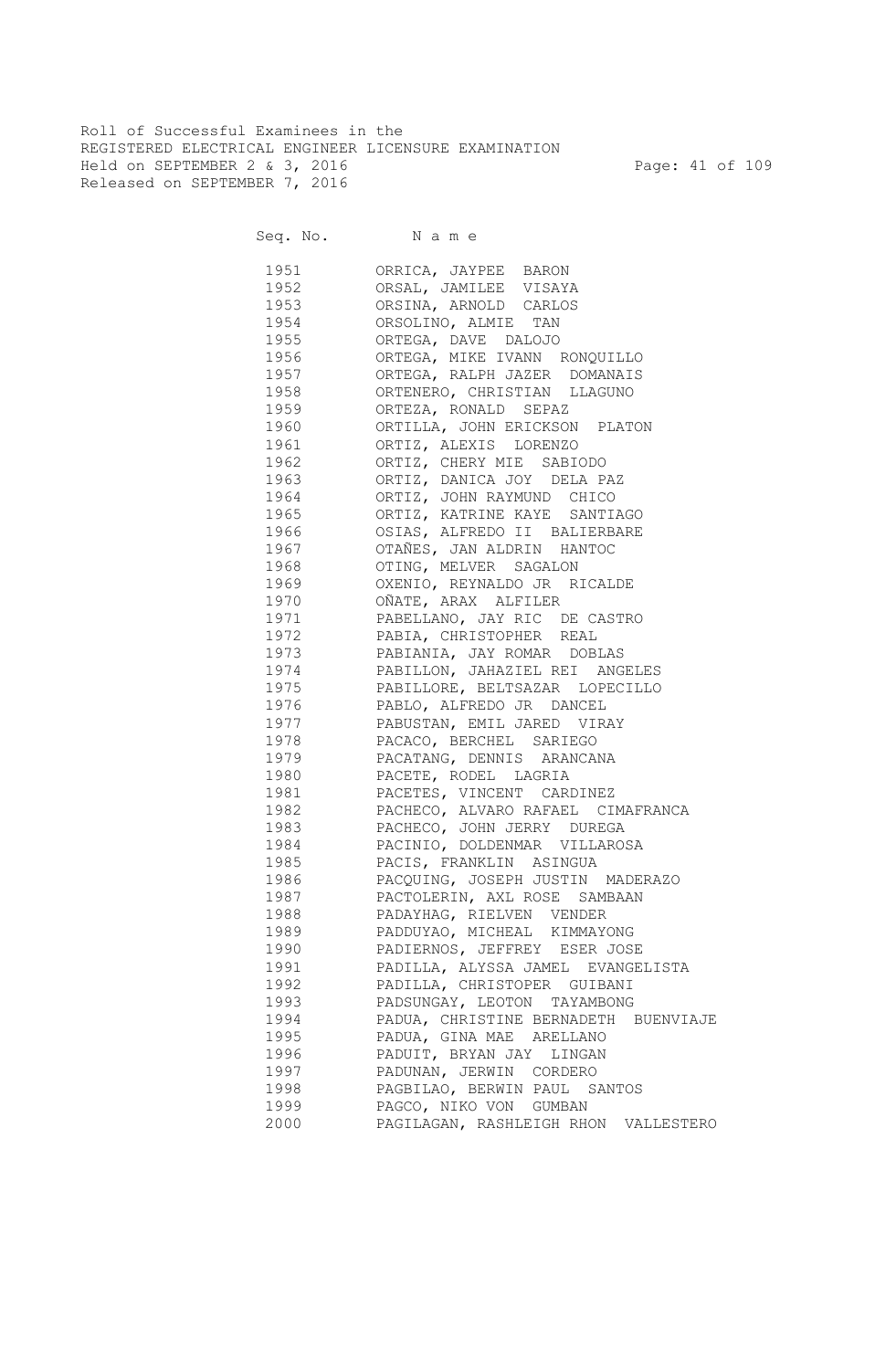Roll of Successful Examinees in the REGISTERED ELECTRICAL ENGINEER LICENSURE EXAMINATION Held on SEPTEMBER 2 & 3, 2016 Page: 42 of 109 Released on SEPTEMBER 7, 2016

Seq. No. Name

 2001 PAGLALA, AZRAFH PAGAYAO 2002 PAGLINAWAN, ALDRIAN CUARIO 2003 PAGLINAWAN, HELEN ROSE REMOTO 2004 PAGTALUNAN, JOHN PAUL SORIANO 2005 PAGTALUNAN, RAY JEMMO NICDAO 2006 PAGTANAC, FRANZ GERARD HONORARIO 2007 PAHUNAO, FRANCIS SEVERO 2008 PAJARILLO, MICHAEL JOHN DOMALAON 2009 PAJELA, DELINGER SALAN 2010 PALADA, WILMER JUAN 2011 PALAGUD, ERVIE JOE GUERRERO 2012 PALALAY, NATHANIEL DELOS REYES 2013 PALATONES, DARYL DE LEON 2014 PALATTAO, JEFFERSON GUTIERREZ 2015 PALAY, KEVIN JEZER RODRIGUEZ 2016 PALCONIT, MANUEL JR PLATA 2017 PALENCIA, RALP WINSTON FLORES 2018 PALICPIC, JESIE GUEVARRA 2019 PALIUANAN, MARK GIL COLLADO 2020 PALLORINA, DAYANARA DENICE BARBACENA 2021 PALMA, JAMES ALINA 2022 PALMA, JULIUS MENDOZA 2023 PALO, NEIL JEDD DEL ROSARIO 2024 PALOMA, BON GUIAN SILDURA 2025 PAMATMAT, JUANITO III VALERO 2026 PAMINTUAN, MARLON DIZON 2027 PAMONAG, JOHNNY JR LAGONOY 2028 PANAGLIMA, MARLON COMETA 2029 PANALIGAN, CHRISTIAN ARQUISOLA 2030 PANDERA, MARK GANTE 2031 PANDITA, FATIMA JOY LAURICO 2032 PANDO, JONATHAN ADALEM 2033 PANESA, JHON BANJO BACELONIA 2034 PANGALIMAN, GENESIS BURGOS 2035 PANGANIBAN, BENJAMIN JR VICENTE 2036 PANGANIBAN, CHARMAINE ANGELES 2037 PANGANIBAN, JESUS JR JALOS 2038 PANGANIBAN, JUSTIN PAULE 2039 PANGANIBAN, RAISA PAULINE MARANAN 2040 PANGANIBAN, TRINA ROSE RAMOS 2041 PANGAYAO, JOSHUA CORPUZ 2042 PANGILINAN, JUSTIN RUIZ 2043 PANGILINAN, MARY CARLENE DEL PILAR 2044 PANIBON, JAMES LUY 2045 PANISALES, CHRISTIAN SALON 2046 PANITERCE, DIONYMAR NERI 2047 PANON, LEMUEL BANATE 2048 PANOTES, EDWARD ALFUERTO 2049 PANSACALA, PETERFUL TECSON 2050 PANTALLANO, ARMONDS BLUE BESINGA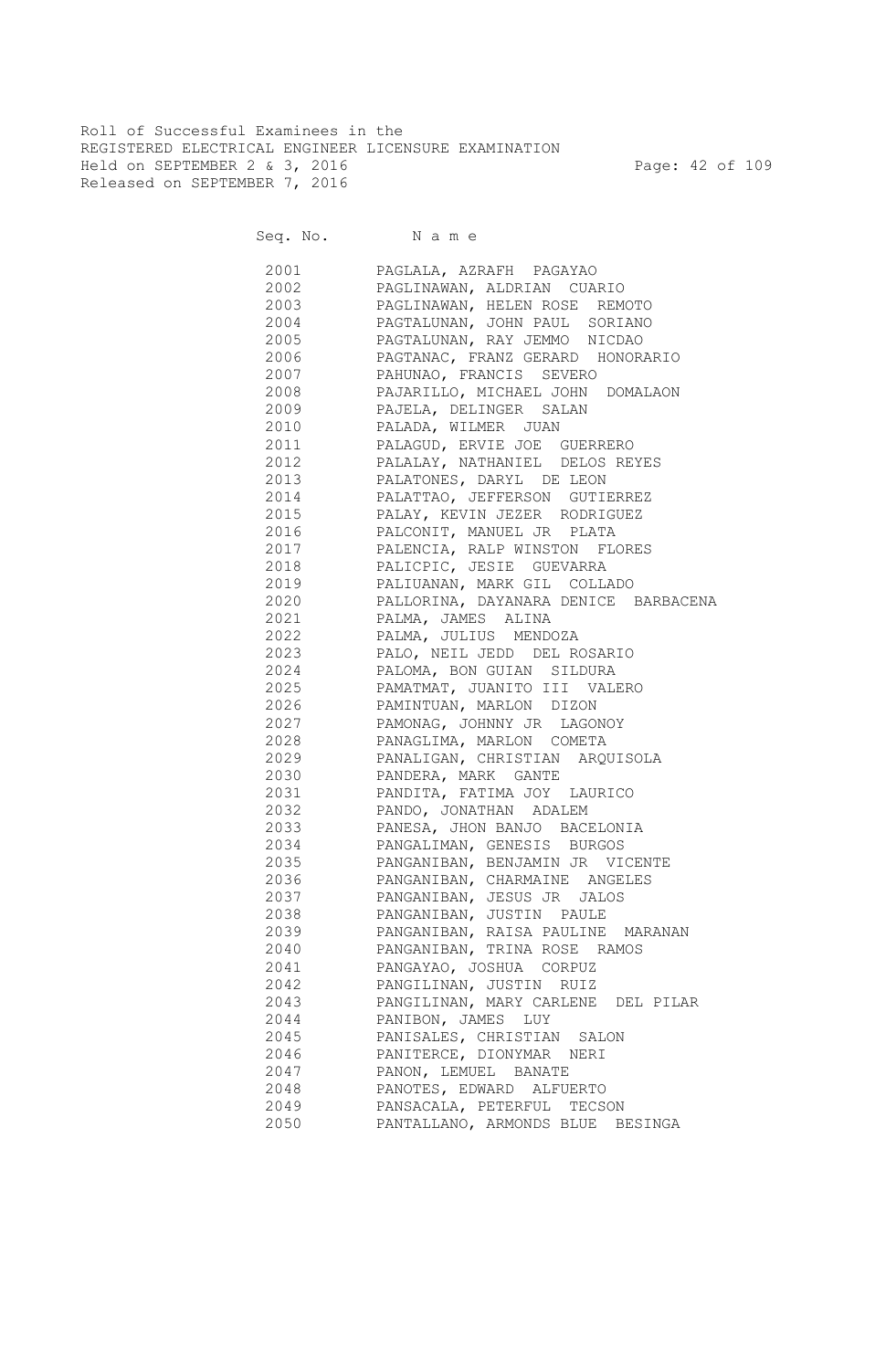Roll of Successful Examinees in the REGISTERED ELECTRICAL ENGINEER LICENSURE EXAMINATION Held on SEPTEMBER 2 & 3, 2016 Page: 43 of 109 Released on SEPTEMBER 7, 2016

Seq. No. Name

 2051 PANTAS, ANN JESSICA RONDILLA 2052 PANTORGO, JOHN HARVEY SADANG 2053 PAQUILBARE, ARJAY DIALA 2054 PAQUITOL, MELLINGER POCLET 2055 PARACUELES, ARVIN ALINGOD 2056 PARADERO, REIC MARIEL MALAPITAN 2057 PARAGOYA, BENEDICTO JR ESPRA 2058 PARALE, ARIEL JR CUEVAS 2059 PARANGUE, DENCIO JR ABID 2060 PARDE, JONELL LIWAG 2061 PARDIÑAS, JAN CEDRICK PABLEO 2062 PAREDES, RYAN AÑOSO 2063 PARIS, ALFAJ'R BAYLOSIS 2064 PAROJENOG, DAVE CHRISTIAN ADORABLE 2065 PARROCHO, JIREH EARL PINEDA 2066 PARTIBLE, NUR BENJIE ASIRI 2067 PARTOS, MHAR ANGELO PADILLA 2068 PARTOZA, MARK OLIVER ALO 2069 PARUNGAO, JEFFREY MIRANDA 2070 PARUNGAO, PATRICK IAN MANIEGO 2071 PASCUA, JAMES HAROLD BALLESTRA 2072 PASCUA, JAYSON GUIANG 2073 PASCUA, JOSHUA JOSEPH SIROT 2074 PASCUA, MOISES MERCADO 2075 PASCUA, PEPITO JR SALVADOR PASCUAL, JEROME ALFARO 2077 PASCUAL, JOEFREN PAUS 2078 PASCUAL, RONALD DEL MONTE 2079 PASIA, BENZ NORMAN ABSALON 2080 PASIG, EDWARD WINSTON SABADO 2081 PASION, HERZON JAKE FRANCISCO 2082 PASTORAL, MOISES JOHN PAULO ALFARO 2083 PATEÑO, MARK ANTHONY PRADO 2084 PATILLA, JEROME BACALA 2085 PATIO, JOHN PETER MINA 2086 PATO, MATTHEW VON KEIFER BULANON 2087 PAULITE, ISRAEL BINO 2088 PAULO, PAUL TEOCER FERMANO 2089 PAYAC, RAYCIE CRUZ 2090 PAZ, RHONJHON-GLEN MACHICA 2091 PEDERIO, DANIEL NAMOCALE 2092 PEDERNAL, WENDELL KEITH RODRIGUEZ 2093 PEDREGOSA, LEO JAN PINUELA 2094 PEJI, JEREMIAH KAYE ALCAZAR 2095 PELAEZ, DHAYNY PALOMO 2096 PELAEZ, GUILLER REGENCIA 2097 PELAYO, JOVANNI MHEL ANCIT 2098 PELAYO, JOVEN SHAEI BONDOC 2099 PENETRANTE, CARLO BRYANN JUMAQUIO 2100 PEPAÑO, JAY AR MASCULINO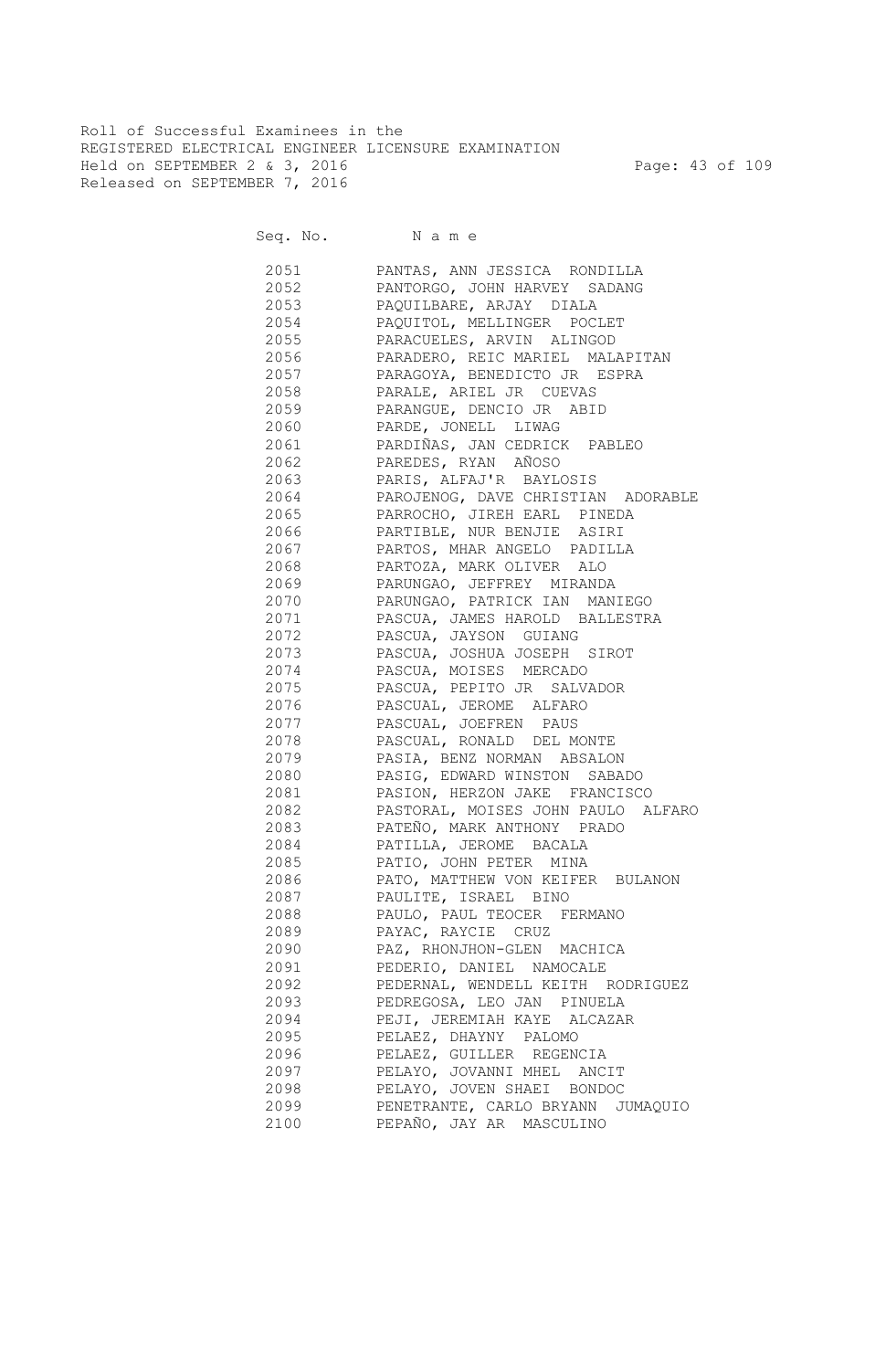Roll of Successful Examinees in the REGISTERED ELECTRICAL ENGINEER LICENSURE EXAMINATION Held on SEPTEMBER 2 & 3, 2016 Page: 44 of 109 Released on SEPTEMBER 7, 2016

| 2101 | PERALTA, ERMIN FERNANDEZ          |
|------|-----------------------------------|
| 2102 | PERALTA, FREDIMAR POQUIZ          |
| 2103 | PERALTA, KENNETH ABRAHAM          |
|      | 2104 PERALTA, MARK JASON ROMERO   |
|      | 2105 PEREZ, ANGELBERT LABANON     |
| 2106 | PEREZ, IAN MARK OLIVO             |
| 2107 | PEREZ, MARVIN GODOY               |
| 2108 | PEREZ, NEIL JOHN RAVINA           |
| 2109 | PEROS, CEAZAR RYAN BUSLON         |
| 2110 | PEROS, JONIDE MAPUTOL             |
| 2111 | PESA, NEON MASOTES                |
| 2112 | PESCANTE, JAYMAR MULLE            |
| 2113 | PESCUELA, ANGELO PAULO            |
| 2114 | PESIGAN, MARIA VERONA LORZANO     |
| 2115 | PETALCORIN, RICARDO APARRE        |
| 2116 | PETRAS, MANNY MACASIEB            |
| 2117 | PEÑA, CARMELO LEONOR              |
| 2118 | PEÑA, SEAN MICHAEL ANGELES        |
| 2119 | PEÑANO, MARVIN COLLE              |
| 2120 | PEÑARANDA, RISSA ESAGA            |
| 2121 | PEÑAS, ANTHONY LEE BANTANG        |
| 2122 | PHARI, MAHATIR MOHAMAD BATAO      |
|      | 2123 PHUA, CHIN KEONG PASCUAL     |
| 2124 | PIAMONTE, OLIVER BRAZIL           |
| 2125 | PIANO, JEPERSON JEP VILLASPIR     |
| 2126 | PICCIO, NATHAN NOEL PALMA         |
| 2127 | PIDOR, JOVEMAR REVILLAS           |
| 2128 | PIEDAD, BOBBY MAGHINAY            |
|      | 2129 PIMENTEL, CHRISTIAN PAGODPOD |
| 2130 | PIN, JEY REYMAR RUALES            |
|      | 2131 PINEDA, CRISTOPHER SALAC     |
| 2132 | PINGOL, ARJAY PULOS               |
|      | 2133 PINGUL, SID TIONGSON         |
|      | 2134 PINILE, GLADYS ANNE BALLEGA  |
|      | 2135 PIS-OY, ABEGAIL BETENIO      |
|      | 2136 PISANO, ERVIN LOPEZ          |
|      | 2137 PITERO, LEHIE TORRES         |
|      | 2138 PITOGO, REY JOSHUA ARNADO    |
| 2139 | PIZARRO, EDWARD JR VILLAMAEL      |
| 2140 | PIÑERA, JOEL DAY-US               |
| 2141 | PLARIZAN, CLARK JO                |
| 2142 | PLATA, PRINCE JEOURE VIRTUDAZO    |
| 2143 | PLATON, TEODORO II PIAMONTE       |
| 2144 | PLAZA, MARC PHILIP AGUILA         |
| 2145 | PLOTADO, ELMER PAUL LLANTO        |
| 2146 | PO, EDRYAN GALLANO                |
| 2147 | POCON, JAN GILBERT SALAZAR        |
| 2148 | POLANCOS, ANTHONY PANTONIAL       |
| 2149 | POLESTICO, ZED NATHANIEL RANALAN  |
| 2150 | POLICARPIO, KENETH VEGA           |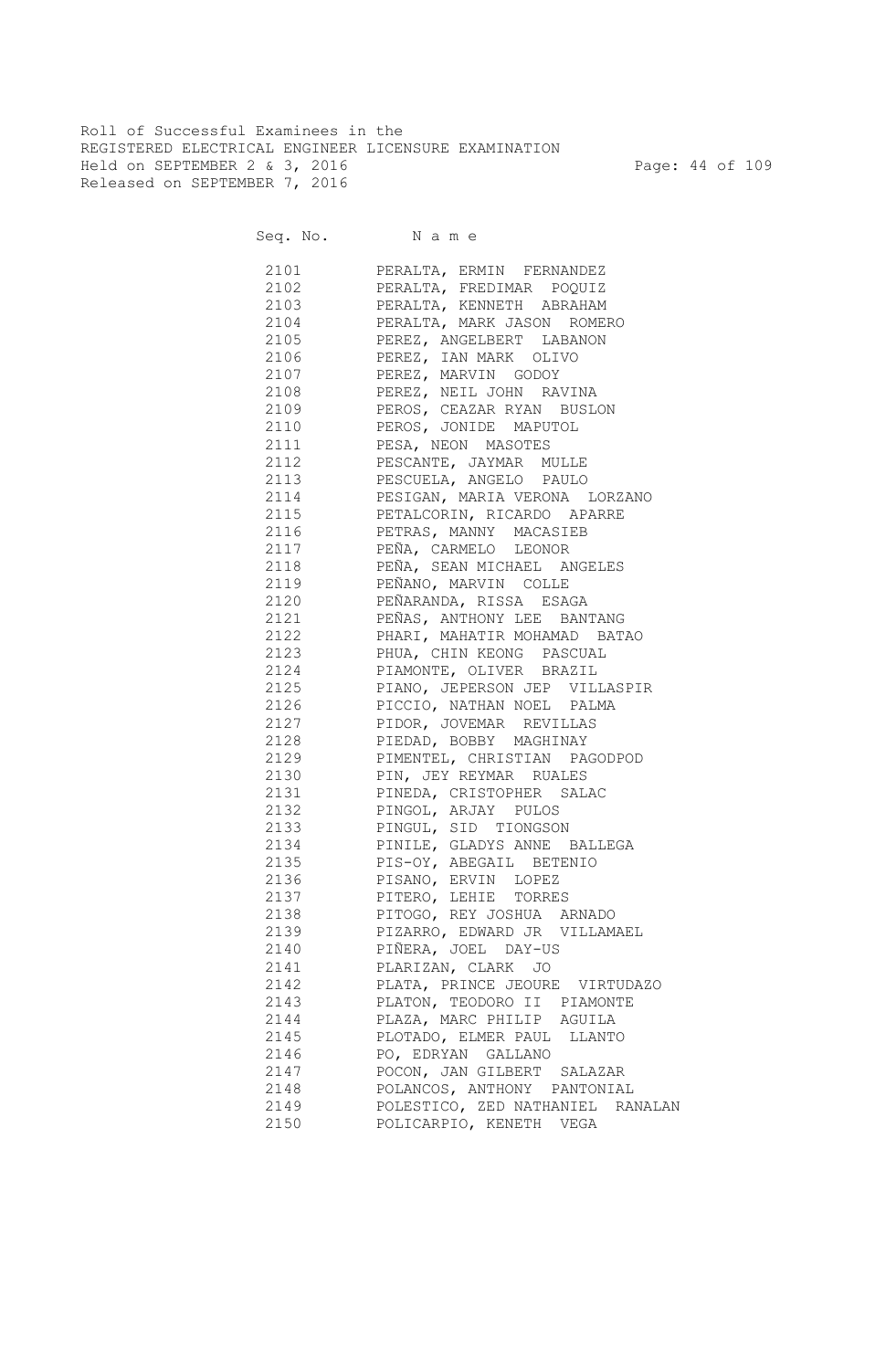Roll of Successful Examinees in the REGISTERED ELECTRICAL ENGINEER LICENSURE EXAMINATION Held on SEPTEMBER 2 & 3, 2016 Page: 45 of 109 Released on SEPTEMBER 7, 2016

| 2151 | POLICARPIO, LEONARD NALUMEN        |
|------|------------------------------------|
| 2152 | POLINAR, REY JAN JUBAC             |
| 2153 | PONCE, FELIPE JR AOANAN            |
| 2154 | PONCE, ROBERT LIEL JOSON           |
| 2155 | PONGOS, CERWIN INOSARIO            |
| 2156 | POQUITA, RENERIO JR MANGGARON      |
| 2157 | PORILLO, GIAN CARLO SISON          |
| 2158 | POSADAS, ALJON ALIVAR              |
| 2159 | POSADAS, BILL DELA CRUZ            |
| 2160 | POSADAS, CLINT KARTZ CALLANTA      |
| 2161 | POSE, PATRICIA DENISE REYES        |
| 2162 | PRADO, BILLY ELICAY                |
| 2163 | PRECILLA, JOHN ERIC BASALLOTE      |
| 2164 | PRESNO, RAYZHA CAMBA               |
| 2165 | PRIELA, ELISEO ABIJAH INTIA        |
| 2166 | PRIMACIO, ALJAN ANN BARDOQUILLO    |
| 2167 | PRIMAVERA, PAUL MICHAEL PAGLINAWAN |
| 2168 | PRINCESA, JOHN PAUL IGE SAWAL      |
| 2169 | PULMANO, NOEL JR ERIDIANO          |
| 2170 | PULMONES, VLADIMERE BRINGAS        |
| 2171 | PUMARAS, MEYNARD JUSTIN ALEGADO    |
| 2172 | PUNONGBAYAN, RALPH VINCENT TAPANG  |
| 2173 | PUNZALAN, CARLO ARCEBIDO           |
| 2174 | PUNZALAN, JEZREEL DAVE CALIXTRO    |
| 2175 | PUNZALAN, JHONAL UMACLAP           |
| 2176 | PUNZALAN, PAULINE HORA             |
| 2177 | PUNZALAN, ROUJEN RIZELL BUEDAD     |
| 2178 | PUTUNGAN, HAROLD PONTANOZA         |
| 2179 | PUYOS, JOSE AGUSTIN MESA           |
| 2180 | QUEJA, JAPETH HERRERA              |
| 2181 | QUERRER, JORDAN ANGEL JOSE         |
| 2182 | QUERUBIN, REYNARD JAYVEE MEJIA     |
| 2183 | QUESADA, KENNETH DANIEL HINGPIT    |
|      | 2184 QUEZA, MARJOLINA BUYCO        |
|      | 2185 QUIAMBAO, MA CRISTINA GANIA   |
| 2186 | QUIAP, JARED FIEL                  |
| 2187 | QUIAPO, ALFRED JAMES CASAMAYOR     |
| 2188 | QUIBAN, IAN MAÑAGO                 |
| 2189 | QUIBOTE, REYNALD NEPACINA          |
| 2190 | QUIJANO, JANDI LOPEZ               |
| 2191 | QUIJANO, JEFFREY GIL MARIANO       |
| 2192 | QUIJANO, LEOPOLDO III FERRER       |
| 2193 | QUIJANO, MARK FRANCIS NOVAL        |
| 2194 | QUILING, RALPH BICOL               |
| 2195 | QUILINGAN, JOMAR GARCIA            |
| 2196 | QUINAY, CHRISTINE CASTILLO         |
| 2197 | QUINIO, KIM GERARD SANTORIO        |
| 2198 | QUIRANTE, PAULO GAGATE             |
| 2199 | QUITO, TRENT PAVEL FIGUEROA        |
| 2200 | QUIZA, JADE FLORES                 |
|      |                                    |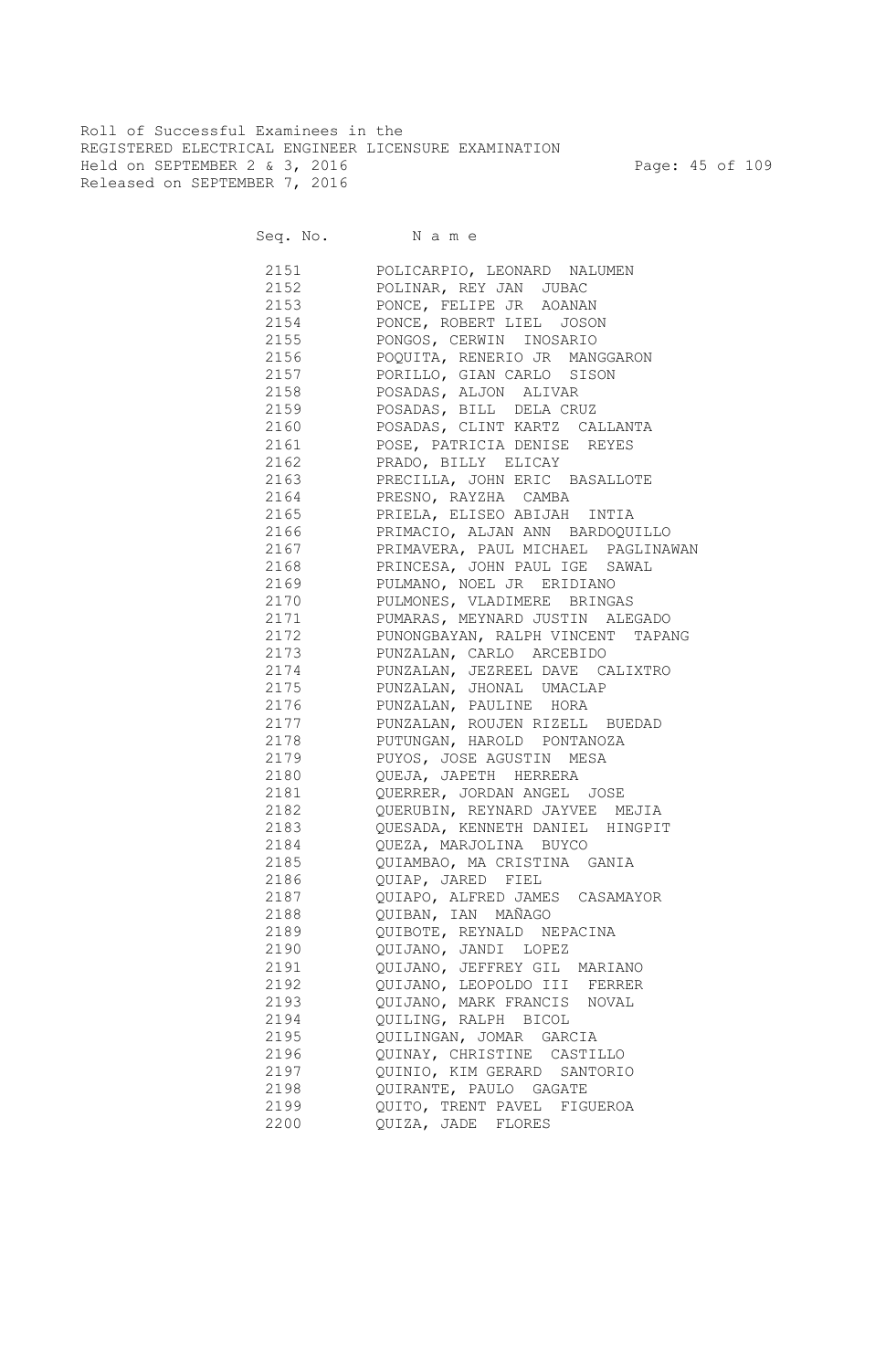Roll of Successful Examinees in the REGISTERED ELECTRICAL ENGINEER LICENSURE EXAMINATION Held on SEPTEMBER 2 & 3, 2016 Page: 46 of 109 Released on SEPTEMBER 7, 2016

Seq. No. Name

 2201 QUONG, HAROLD KENNETH LORILLA 2202 RABACAL, JOHN ZACARIAS 2203 RABAGO, PAUL JOSHUA WATIWAT 2204 RABULAN, MARIBEL ARANEL 2205 RACE, JOHN BHER GIGANTO 2206 RACELIS, ROMEWEL JOHN OBLEFIAS 2207 RACHO, ARIEL JAMIN 2208 RACOMA, MARK BENJAMIN PATIAG 2209 RAFOL, MARIA STEPHANIE PASCUA 2210 RAFOLS, JOHN PAULO LUDEVESE 2211 RAGANAS, RICHARD FERNANDEZ 2212 RAGUDO, MICHAEL ADRIAN ILAGAN 2213 RAGUINDIN, ANGELO BLANCO 2214 RAHAYEL, DANIEL FADI DIONISIO 2215 RAMEL, KEVIN NEIL SALVADOR 2216 RAMIREZ, JUNRIE LETADA 2217 RAMIREZ, NEIL RAPHAEL SEJISMUNDO 2218 RAMONES, BRYLLE ALVAREZ 2219 RAMOS, CHARLES DARWIN DAYOT 2220 RAMOS, CHRISTIAN JOEL DELA CRUZ 2221 RAMOS, CRIS JOSEPH SALIMO 2222 RAMOS, DEXTER SOLIS 2223 RAMOS, GERROME AGAPITO 2224 RAMOS, JASMINE ELOISA MENDOZA 2225 RAMOS, JOSAR GATBONTON 2226 RAMOS, JUSTIN VINCENT DE JESUS 2227 RAMOS, KERRY ADRIAN BUMATAY 2228 RAMOS, KIM RUPERT LEDDA 2229 RAMOS, MARJORIE VERANO 2230 RAMOS, MARK JOSEPH LIM 2231 RAMOS, RAY MEL ACOSTA 2232 RAMOS, REN JULIUS MEDALLA 2233 RAMOS, ROBERT ARCHIE SOLIS 2234 RAMOS, VERNADETTE NOCEJA 2235 RANA, JOHN LLOYD BARBACENA 2236 RANCAP, JEANZELL ABELLERA 2237 RANOY, CEDRIC MENDOZA 2238 RAPOSAS, EUGENE MARK PERALTA 2239 RASAY, EARLE JAN QUIBEL 2240 RAVENA, ROSEMARIE CAPANGPANGAN 2241 RAYALA, JOHN REY COPER 2242 RAYMUNDO, ROMARISE MAY CRUZ 2243 REALUBIT, FRANCIS BROÑOSA 2244 REBLANDO, JERWIN RELLEVE 2245 REBOREDO, MARK IAN SUYU 2246 REBUALOS, ROGEL ANGELO ALMONTE 2247 RECON, REN JOHN NATHANIEL ARCE 2248 RECTO, MIKE SAGUID 2249 RED, MA TERESA CORDERO 2250 REDONDO, ALVIN JOHN DARIA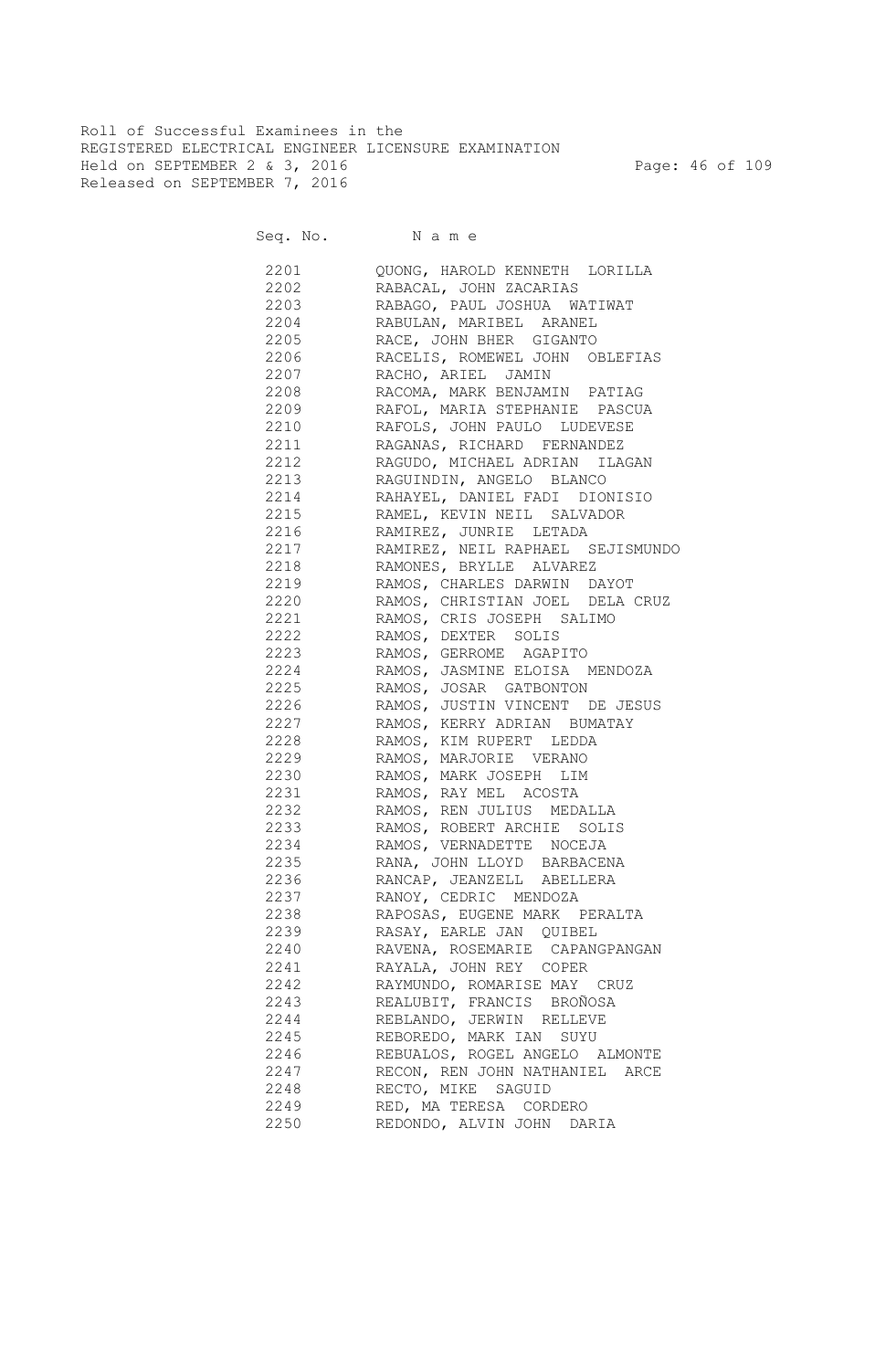Roll of Successful Examinees in the REGISTERED ELECTRICAL ENGINEER LICENSURE EXAMINATION Held on SEPTEMBER 2 & 3, 2016 Page: 47 of 109 Released on SEPTEMBER 7, 2016

Seq. No. Name

 2251 REDONDO, JANINE REDONDO 2252 REGALADO, JYRUSS NESTOR BAMBA 2253 REGENCIA, DAWNILL MAR MATURAN 2254 REGINALDE, MIKHAIL JAN ESCOBAR 2255 REGINALES, JEFFREY ZORILLA 2256 REGNIM, JEREMIAH ROMERO 2257 REJANO, MARK GIL ANTHONY JALAC 2258 RELAMPAGO, RAYMUND MONTICALVO 2259 RELAVO, EBEJUN ESPINOSA 2260 RELLON, CHARLES IBALE 2261 RELOSA, MARK TYRON PALANGPANGAN 2262 REMEDIOS, JOHN MICHAEL CABELIN 2263 REMO, LEUBEN UMALI 2264 REMULTA, LEONARDO III COCO 2265 RENDAJE, MARK JOSEPH GALAN 2266 RENDAL, DIO AM GLAD ISMIL 2267 REPESO, ARIEL HISTOREA 2268 RESTAURO, GLADIS GRACE DUPA 2269 RESTON, NIÑO MARVIN ANDAMON 2270 RESURRECCION, JIG ALIGANGA 2271 REUS, JORELLA MAE PACIA 2272 REUYAN, JOHN MARK CUIZON 2273 REVILLA, JOSEPH ANTHONY BANZON 2274 REVOCAL, JONAS GAZMEN 2275 REY, ARGIE NIÑO MECA 2276 REYES, ALDRIN CENTENO 2277 REYES, AUSTIN ALBERT GALANG 2278 REYES, EDUARDO JR CABINTOY 2279 REYES, ELIJAH-EARL VALMONTE 2280 REYES, JAN PAOLO BENGZON 2281 REYES, JEFF LORENZ MANINGAT 2282 REYES, JEREEN KARLA MITRA 2283 REYES, JOHN PAUL TOLENTINO 2284 REYES, JOJO MARRA 2285 REYES, JORDAN OBAL 2286 REYES, JORDAN REYES 2287 REYES, LOWELL ROYCE SARNO 2288 REYES, MARY ANN ENRIQUEZ 2289 REYES, REY ALDRIN DALMACIO 2290 RICACHO, BETHEZEL LODRONIO 2291 RICAFORT, MICHAEL DACUYA 2292 RICAFUENTE, IAN DAVE JALEA 2293 RICO, DONATELO RALF GARAN 2294 RIETA, KIMBERLIE CARLA 2295 RILLERA, AVELLE SERMONIA 2296 RIMANDO, MARC JASON REBUSA 2297 RIVADULLA, JOSEPH KEVIN MENDELEBAR 2298 RIVERA, IAN CRISTOPHER ORTEGA 2299 RIVERA, ISRAEL YABUT 2300 RIVERA, MA REGINA BERNARDO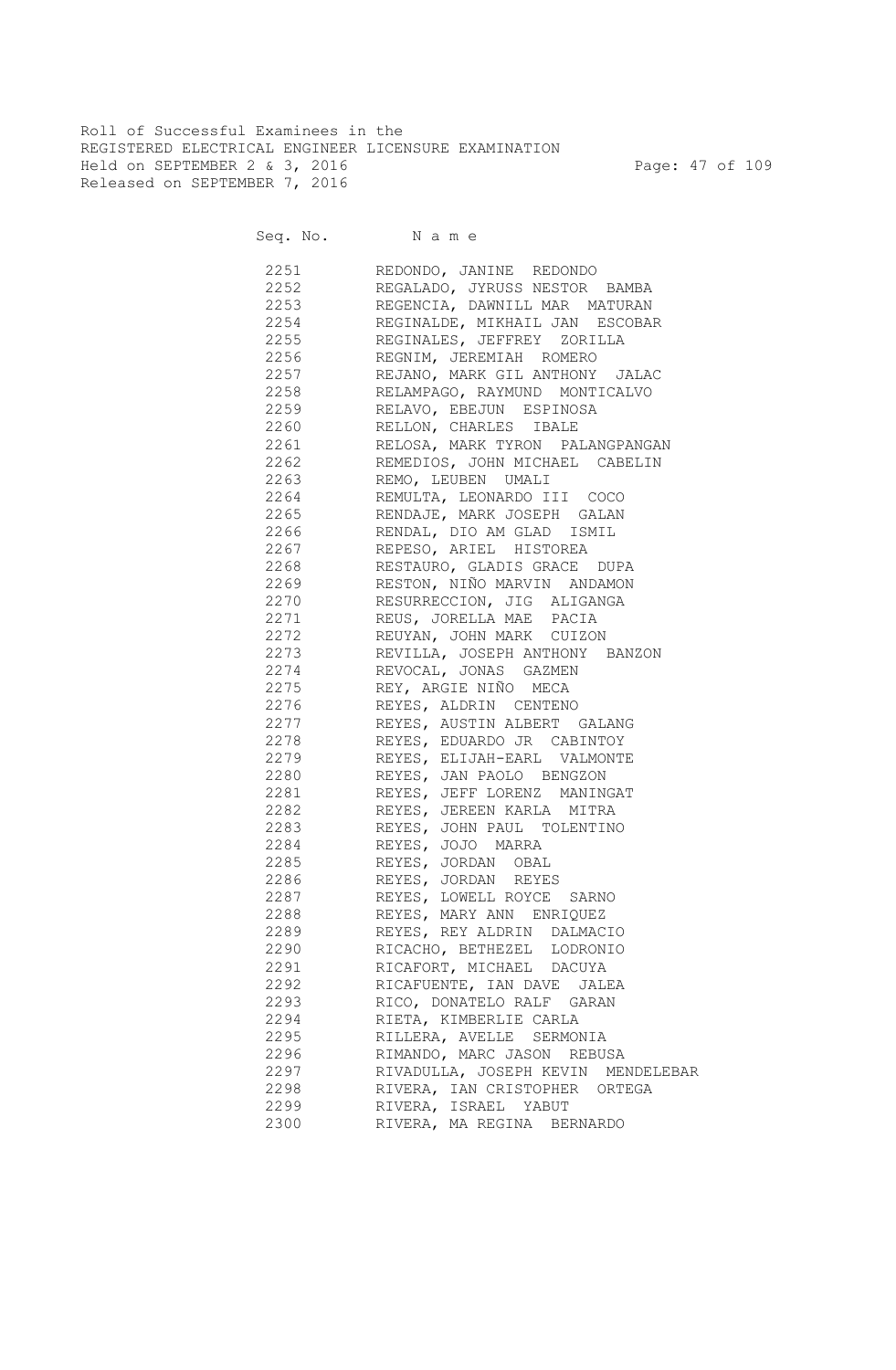Roll of Successful Examinees in the REGISTERED ELECTRICAL ENGINEER LICENSURE EXAMINATION Held on SEPTEMBER 2 & 3, 2016 Page: 48 of 109 Released on SEPTEMBER 7, 2016

| 2301         | RIVERA, MIKAELA MACASIEB            |
|--------------|-------------------------------------|
| 2302         | RIVERA, REYMAR DUCULAN              |
| 2303         | RIZALDO, CARLO MENDOZA              |
| 2304         | RIZARDO, GERARD CARANZA             |
| 2305         | ROBLES, JEFFERSON GALICINAO         |
| 2306         | ROBLES, JESTER BRUCAL               |
| 2307         | ROBLES, RYAN CABRERA                |
| 2308         | RODEO, KING FLORES                  |
| 2309         | RODRIGUEZ, DANISHE MARK VILLA       |
| 2310         | RODRIGUEZ, JOHN HENLEY PINEDA       |
| 2311         | RODRIGUEZ, JOSE RICHARD ESPARES     |
| 2312         | RODRIGUEZ, MARK JOSHUA RUBIO        |
| 2313         | RODRIGUEZ, POCHOLO LABAMPA          |
| 2314         | RODRIGUEZ, ROBY TOLENTINO           |
| 2315         | ROGANDO, WILMER ANGUS DUCUT         |
| 2316         | ROGEL, JOHN ASHLEY GUILLERMO        |
|              | ROJALES, JEDIDIAH SOLOMON ROXAS     |
| 2317<br>2318 | ROLDAN, MARDIN GARCIA               |
|              | ROLLO, JAMAICA MUSNI                |
| 2319<br>2320 | ROMAN, CHRISTIAN REGULACION         |
|              | ROMEN, ERNICK RINT                  |
| 2321         |                                     |
| 2322         | ROMERO, FELMARK RAMIREZ             |
| 2323         | ROMERO, KRISTINE CLARABEL UBIÑA     |
| 2324         | ROMIAS, GLENFORD USANA              |
| 2325         | RONDA, JUDE ARIEL KIERULF           |
| 2326         | RONQUILLO, MA JASMIN LACSAMANA      |
| 2327         | RONQUILLO, MARION JOSEPH FORMILLEZA |
| 2328         | ROQUE, ARNIE ACE LACAP              |
| 2329         | ROQUE, CHRISTIAN BONUS              |
| 2330         | ROQUE, JOHN OLIVER PEREZ            |
| 2331         | ROQUE, JOHN-DENVER PEREZ            |
| 2332         | ROQUE, RAMON II LACSON              |
| 2333         | ROQUERO, PAULO BEDONA               |
| 2334         | ROSALEJOS, RODNEY JAY DELARMENTE    |
| 2335         | ROSALES, BRIAN RIOFLORIDO           |
| 2336         | ROSAS, EMMANUEL PAULO GUDITO        |
| 2337         | ROSITE, NIXON KIDANG                |
| 2338         | ROURA, GERALD CARLES                |
| 2339         | ROXAS, ALFRED MANGALUS              |
| 2340         | ROXAS, GIRMA ROSE CERIA             |
| 2341         | ROXAS, JOSE LORENZO HERNANDEZ       |
| 2342         | RUDA, ALEXANDER RELOX               |
| 2343         | RUIVIVAR, PETER ADRIAN SAQUIDO      |
| 2344         | RUIZ, ARLEX VERBO                   |
| 2345         | RUSIT, ENRICO OCHARAN               |
| 2346         | SAAVEDRA, LEOVEN AVANCEÑA           |
| 2347         | SABALLA, FRANK EDWARD METANTE       |
| 2348         |                                     |
|              | SABARIAGA, TRISTAN KIM TOLENTINO    |
| 2349         | SABDULLAH, MANSAWI LAZIM            |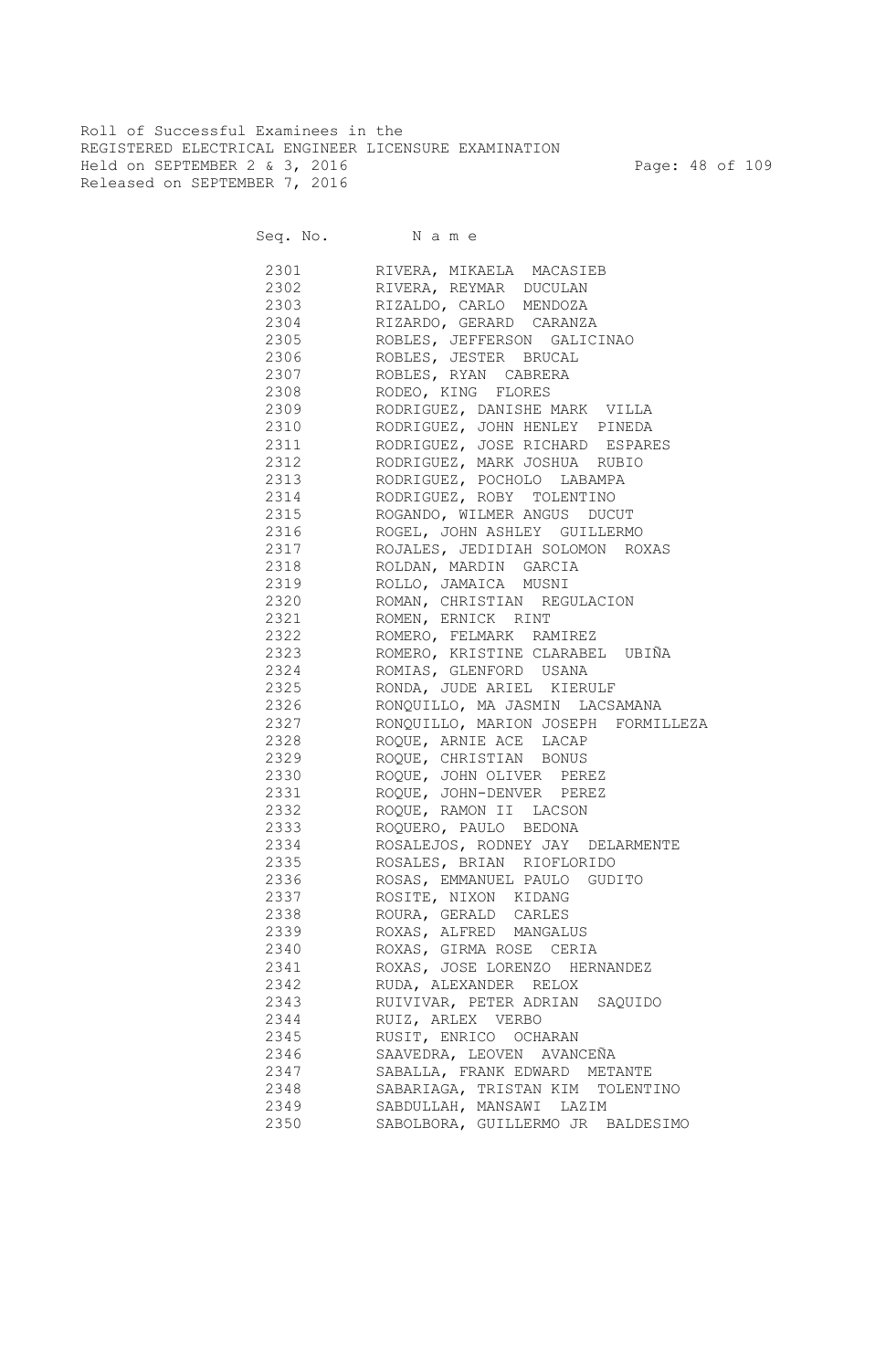Roll of Successful Examinees in the REGISTERED ELECTRICAL ENGINEER LICENSURE EXAMINATION Held on SEPTEMBER 2 & 3, 2016 Page: 49 of 109 Released on SEPTEMBER 7, 2016

| 2351 236 | SABUNOD, SHANE JOHN DANGCAL        |
|----------|------------------------------------|
|          | 2352 SACAYANAN, ARIELJON BUMATAY   |
|          | 2353 SACEDA, JONGIE BUCAYAN        |
|          | 2354 SACIL, JHYRELL ABAPO          |
|          | 2355 SACLET, DARWIN BAUTISTA       |
| 2356     | SACUPAYO, JENALYN ADLAO            |
| 2357     | SADDEY, JAKEFORD BULAYO            |
| 2358     | SAGARIO, DOMINGO JR SANTIAGO       |
|          | 2359 SAGAYAGA, IAN DAVE ACIDO      |
|          | 2360 SAGISI, ARIEL JOY GUMAL-LAOI  |
|          | 2361 SAGUCIO, BRYAN ARANDA         |
|          | 2362 SAGUN, DANNIE TABORADA        |
|          | 2363 SAJOR, MEL SANICO             |
|          | 2364 SAJULGA, JASPER ASION         |
|          |                                    |
|          | 2365 SAKKAM, FRADZKIER ANNUARUDDIN |
|          | 2366 SALAC, REGENALD TANGCALAGAN   |
|          | 2367 SALACUP, KEVIN SAGUN          |
| 2368     | SALAZAR, FLOYD CAYANAN             |
| 2369     | SALAZAR, JAY LOUILLE DE PAZ        |
| 2370     | SALAZAR, JOHN RENZ FOJAS           |
| 2371     | SALAZAR, JOYME CALAMBA             |
| 2372     | SALAZAR, MARK ROGER DAYO           |
| 2373     | SALAZAR, MICHAEL JOHN PAUL IGNACIO |
| 2374     | SALAZAR, MIKA ROSE DEMILLO         |
| 2375     | SALDO, ARNEL BULACAN               |
| 2376     | SALDUA, EMELYN SONSON              |
| 2377     | SALES, CELVESTER ALFRED SADIWA     |
| 2378     | SALES, GENESIS ERMITAÑO            |
| 2379     | SALES, RALPH LARU-AN               |
| 2380     | SALIGUMBA, MICHAEL BIEN            |
| 2381     | SALINAS, JEROME DACASIN            |
| 2382     | SALINAS, JOHN FRANCIS ADOLFO       |
| 2383     | SALMOS, RALPH ANGELO MERCADER      |
| 2384     | SALOMA, HOPE GACOS                 |
| 2385     | SALUDAR, IRISH MAY GADIANO         |
| 2386     | SALVA, RODRIGO SEBOL               |
| 2387     | SALVADOR, BYRON SANTILLAN          |
| 2388     | SALVADOR, JESTONI GAJETE           |
| 2389     | SALVADOR, REYMUND ABALOS           |
| 2390     | SALVADOR, RUSSEL JAN PUNO          |
| 2391     | SALVADORA, RONNIL SAN BUENAVENTURA |
| 2392     | SALVANIA, MARK LESTER CUEVAS       |
| 2393     | SALVANTE, ERIC RAMOS               |
| 2394     | SAMANIEGO, MIGUEL ANGELO LAZARO    |
| 2395     | SAMBAT, DAVE MANLANGIT             |
| 2396     | SAMBO, DENNIS JIMENEZ              |
| 2397     | SAMPACO, SOKHAIR TINTIL            |
| 2398     | SAMSON, BEVERLY SINGSON            |
| 2399     | SAN BUENAVENTURA, SHERLAN BELJANO  |
| 2400     | SAN JUAN, JONEL ADRIAN VIRAY       |
|          |                                    |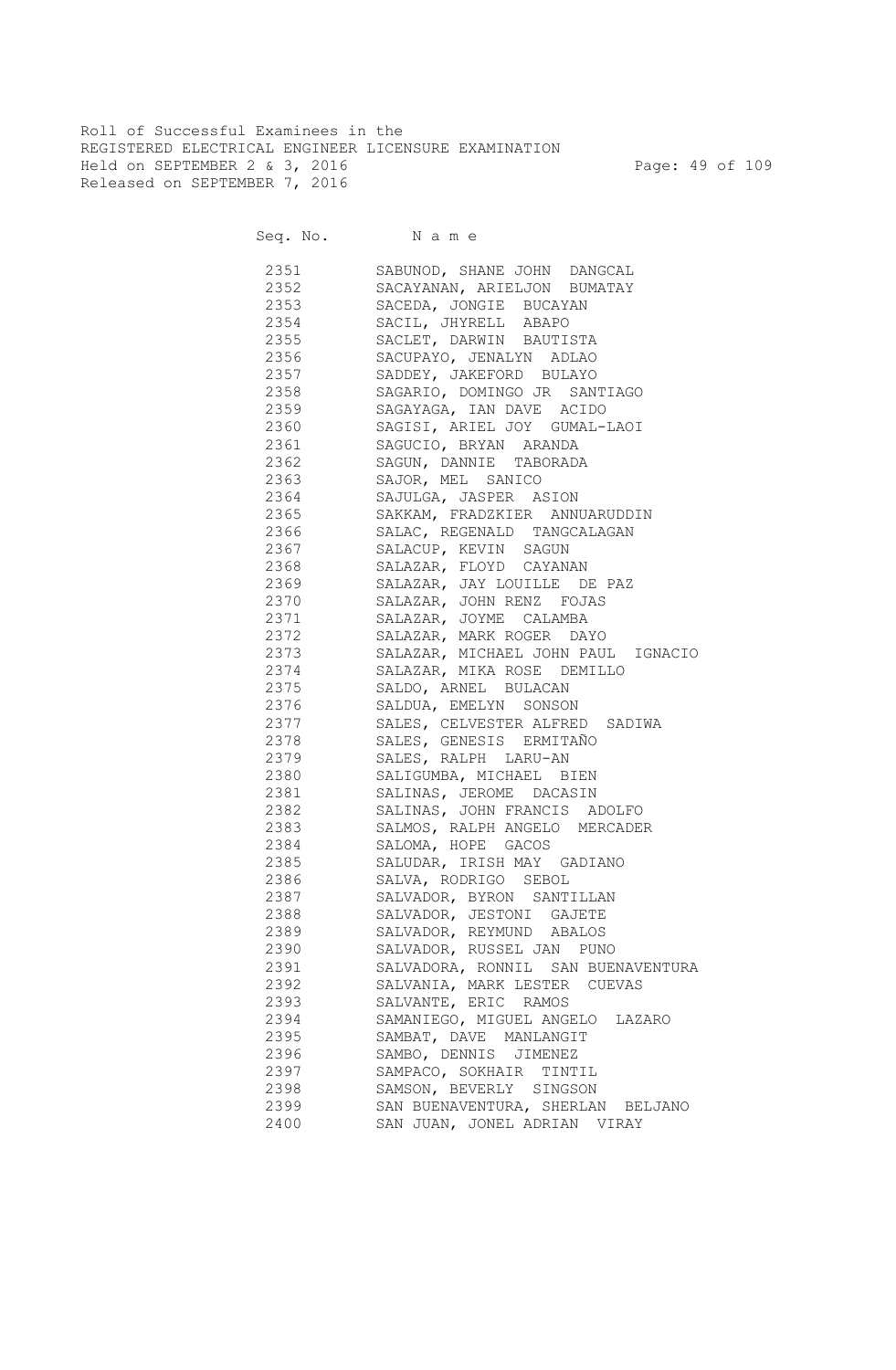Roll of Successful Examinees in the REGISTERED ELECTRICAL ENGINEER LICENSURE EXAMINATION Held on SEPTEMBER 2 & 3, 2016 Page: 50 of 109 Released on SEPTEMBER 7, 2016

| 2401 | SAN JUAN, MARK JHIO OLIVO                                                                                                                            |
|------|------------------------------------------------------------------------------------------------------------------------------------------------------|
|      | 2402 SANCHEZ, LEONARDO II SEVILLA                                                                                                                    |
|      | 2403 SANCHEZ, MARK EDLIZ RIVERA                                                                                                                      |
|      | 2404 SANCHEZ, MAYNARD ALLEN GEVAÑA                                                                                                                   |
|      | 2405 SANCHEZ, ROBERT JUNE LAVILLA                                                                                                                    |
|      | 2406 SANDOCAL, LINDLEY KIT QUITE                                                                                                                     |
|      | 2407 SANEO, MARK JASON LICOT                                                                                                                         |
|      | 2408 SANTIAGO, ALEXANDRIA REYES                                                                                                                      |
|      | 2409 SANTIAGO, JAMES ANDREI HERMO                                                                                                                    |
|      | 2410 SANTIAGO, JOB DIAZ                                                                                                                              |
|      | 2411 SANTIAGO, MARK JOMMEL RAMOS                                                                                                                     |
|      | 2412 SANTIAGO, MAYNARD DUMLAO                                                                                                                        |
|      | 2413 SANTIANO, RONNIE ALQUIROZ                                                                                                                       |
|      | 2414 SANTONIA, HERMAN LUPERA                                                                                                                         |
| 2415 | SANTOS, CHRISTIAN ESTEBAN                                                                                                                            |
| 2416 | SANTOS, EDRIAN CUNANAN                                                                                                                               |
| 2417 | SANTOS, ELNARD DALE SANTOS                                                                                                                           |
| 2418 | SANTOS, JEREYLYN CAPATI                                                                                                                              |
| 2419 | SANTOS, LENNIN MARK DAVID                                                                                                                            |
| 2420 | SANTOS, MARK ALEXYZ CASTILLO                                                                                                                         |
| 2421 |                                                                                                                                                      |
| 2422 | SANTOS, MARK ANTHONY GUARDIANO<br>SANTOS, MARK BONNIE ROXAS                                                                                          |
| 2423 |                                                                                                                                                      |
| 2424 |                                                                                                                                                      |
| 2425 | SANTOS, MARK VICTOR GUICO<br>SANTOS, RAMONCITO BLASCO<br>SANTOS, SANIEL OLIVER AGAPITO<br>SANTOYO, ANGELO MULLNER<br>SAPADEN, MICAH JENNILYN ALARCON |
| 2426 |                                                                                                                                                      |
| 2427 |                                                                                                                                                      |
| 2428 | SAPLA, LEXTER SOSA                                                                                                                                   |
| 2429 | SARADAT, EUGINE SARAO                                                                                                                                |
| 2430 | SARANILLO, JAMES LENDIO                                                                                                                              |
| 2431 | SARCIA, DARWIN BALANGUE                                                                                                                              |
| 2432 | SARIOLA, REMUEL ESCARMOSA                                                                                                                            |
| 2433 | SARMIENTO, KALVIN ALVAREZ                                                                                                                            |
| 2434 | SARMIENTO, MARK CENTENO                                                                                                                              |
|      | 2435 SARMIENTO, RAYMOND FRIAS                                                                                                                        |
| 2436 |                                                                                                                                                      |
|      | SARTE, GEORGE QUEZADA<br>2437 SAYSON, HILARION LOPEZ                                                                                                 |
|      |                                                                                                                                                      |
| 2438 | SAYSON, IGNACIO ANGELO ARMADA                                                                                                                        |
| 2439 | SAZON, CHRISTIAN MADRIDEO                                                                                                                            |
| 2440 | SAÑOSA, KARL NAVARRO                                                                                                                                 |
| 2441 | SEBASTIAN, RUSTOM SARMIENTO                                                                                                                          |
| 2442 | SEGADOR, KHENT ENODIO                                                                                                                                |
| 2443 | SEGUNDO, WILBERT SALLATIC                                                                                                                            |
| 2444 | SELERIO, DIOSAL FELIZARTA                                                                                                                            |
| 2445 | SEMANERO, TRISHA MAE RAMOS                                                                                                                           |
| 2446 | SENA, CHRISTIAN TAMPOCO                                                                                                                              |
| 2447 | SENDAYDIEGO, ARIES RHIENOEL LIPANG                                                                                                                   |
| 2448 | SENGI, ANTHONY WAKIT                                                                                                                                 |
| 2449 | SENINING, MARKLIE TULIO                                                                                                                              |
| 2450 | SENO, REYAR PATIGAYON                                                                                                                                |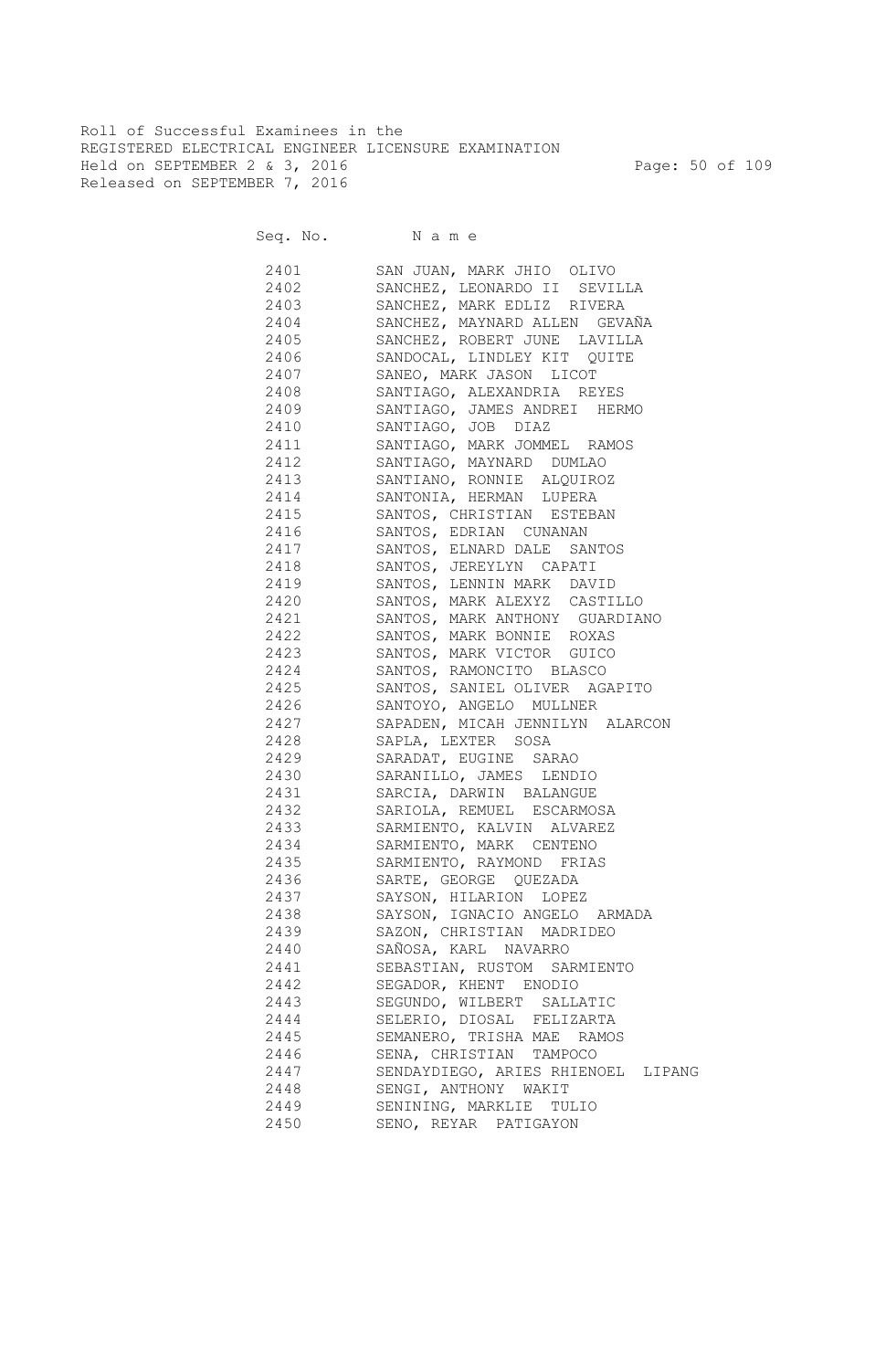Roll of Successful Examinees in the REGISTERED ELECTRICAL ENGINEER LICENSURE EXAMINATION Held on SEPTEMBER 2 & 3, 2016 Page: 51 of 109 Released on SEPTEMBER 7, 2016

Seq. No. Name

 2451 SENSANO, CHRISTIAN VER AQUINO 2452 SERAPIO, MERVEN GALACI 2453 SERON, DENYLL JUMAWID 2454 SERRANO, JOHN LESTER MANIAUL 2455 SERRANO, KIM JARED BOMUEL 2456 SERRANO, RAYMOND DE JESUS 2457 SESUCA, ZAINIEL EPHRAIM DE GUZMAN 2458 SEVERINO, MARC GARCIA 2459 SEVILLA, ROBERTO RAMIREZ 2460 SIBAYAN, PHILIP ANGELO CABANBAN 2461 SIBUG, BERNEL ABRAHM ROXAS 2462 SICAT, MERVIN JAY CARANZO 2463 SIDO, GREGIE ANTONI BATIANCILA 2464 SIERRA, REYNALDO JR CORPUZ 2465 SIKAT, MARK JASON DEMEJES 2466 SILLA, JOHN MARK TATIERRA 2467 SILPEDES, RICK JOHN ALANO 2468 SILVA, ALESSANDRO MATTHEW VIDAL 2469 SILVA, FERMIN III HUYAN 2470 SILVA, ROMELLE MICHAEL BAYANI 2471 SILVANO, REY SABAS 2472 SILVESTRE, BIANCA JEAN EXCONDE 2473 SIMAN, LESTER CABIASA 2474 SIMANGAN, JOHN PAOLO PATACSIL 2475 SIMBULAS, ALFIE JIM JUMANTOC<br>2476 SINGCOL, ARCHEL JAY RIZALDO SINGCOL, ARCHEL JAY RIZALDO 2477 SINGCOL, GIAN FRITZ KEVIN ALCOVER 2478 SINSON, JOHN KENNETH TOMAS 2479 SION, JORDAN PATRICK COSTALES 2480 SISCAR, FRELL DEEJAY MUTIA 2481 SISCAR, KEIR JUN VICENTE 2482 SISON, ALJON LOMIBAO 2483 SISON, JOAQUIN TIMOTEO MATIENZO 2484 SISON, NORIEL DULAY 2485 SO, JOHN PHILIP ORDOÑO 2486 SOBREVILLA, KENNETH ANTOLIN 2487 SOBREVILLA, MARK ALFIE ACOSTA 2488 SOBRINO, VICTORIO REY CABANGANAN 2489 SOCONG, STEPHEN DAVE LUBIANO 2490 SOLIMAN, GERICK DORANTE 2491 SOLPOT, ROI JOHN ORPIA 2492 SOMBILON, SOL GEORGE AMILA 2493 SOPOT, GABRIEL SUMAUANG 2494 SORDILLA, JOVAN REY TORRINO 2495 SORIA, CHRISTIAN NANTES 2496 SORIA, LUDWIG CABABAT 2497 SORIANO, BOBBY ROJAS 2498 SORIANO, FRANCES CRISTINE REYES 2499 SORIANO, GABBY CABANAYAN 2500 SORIANO, JULIOUS BOHOLANO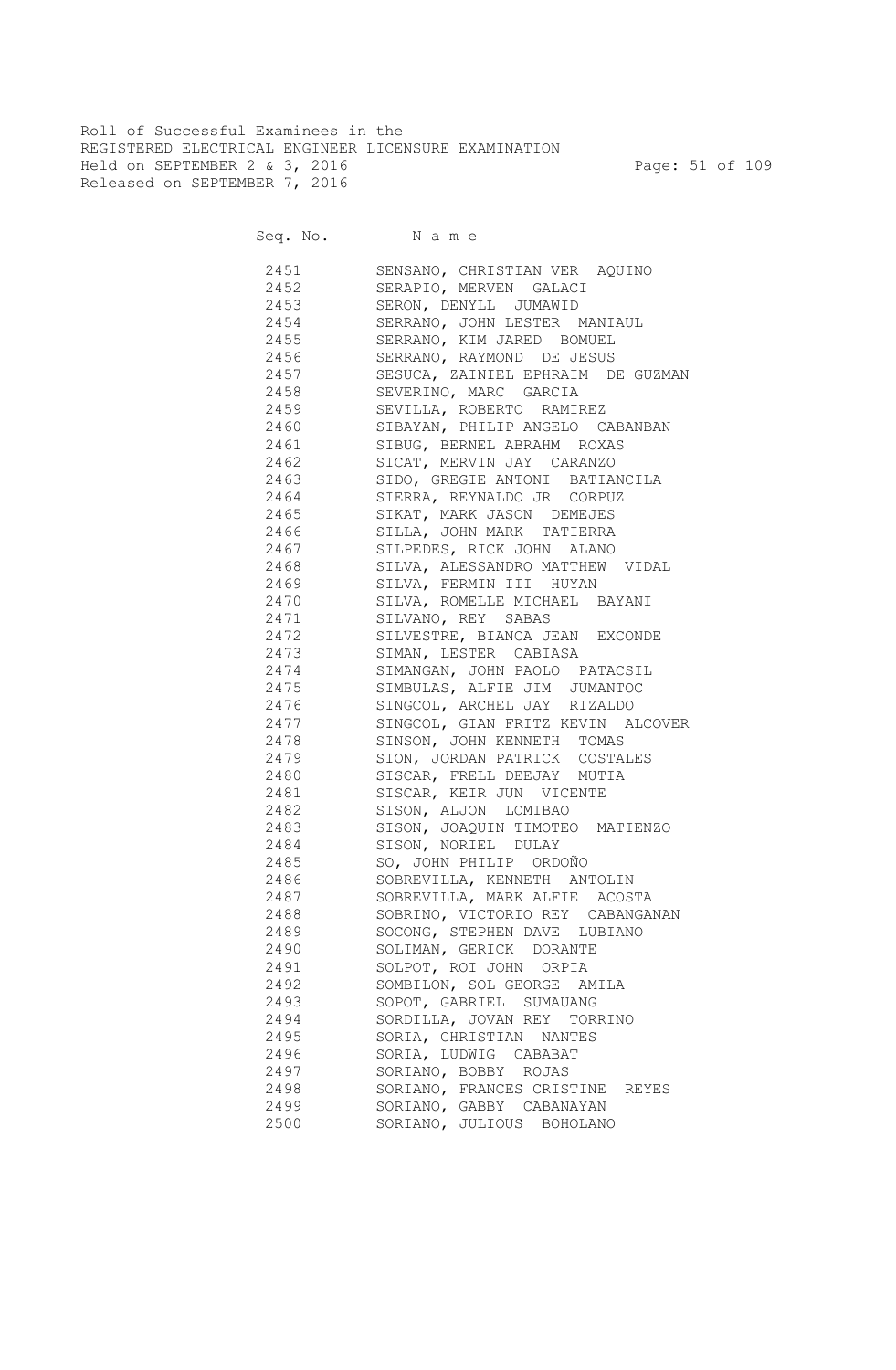Roll of Successful Examinees in the REGISTERED ELECTRICAL ENGINEER LICENSURE EXAMINATION Held on SEPTEMBER 2 & 3, 2016 Page: 52 of 109 Released on SEPTEMBER 7, 2016

Seq. No. Name

 2501 SORO, JOHN CARLO GARCIA 2502 SOSA, RAFAEL LUNGCAY 2503 SOSMEÑA, MARIEL SURIMA 2504 SOTOYA, SERG JHON PAUL RUNIO 2505 STA ANA, DANIEL JR LORILLA 2506 STA ANA, KIT EZRA BAYUDAN 2507 STO DOMINGO, JAN GABRIEL DELA CRUZ 2508 SUAN, DIVINE GRACE COSTAN 2509 SUAN, MARLO JAY CRUZADA 2510 SUAREZ, AMAN DUANE TALA 2511 SUAREZ, MARK JOSEPH SARTE 2512 SUAREZ, NICASIO JR ROJAS 2513 SUBIDO, LANCE WILLARD PICARDAL 2514 SUCGANG, GAZALLE ANN NICODEMUS 2515 SUERTE FELIPE, JOANNE REYES 2516 SUFICIENCIA, WILLIAN FABIAN 2517 SUGUITAN, JANIENE ANGELA GALI 2518 SUICO, RODGER BAYO 2519 SUICO, THURBAL TRESTAN SIMPRON 2520 SUIZO, ERNEST REI DUERO 2521 SUMAGUI, MARK RYAN DE LA CRUZ 2522 SUMPINGAN, LIMON JAY JURIAL 2523 SUN, BIEN KARLO LACAP 2524 SUNGA, JOHN NEIL ACUÑA 2525 SUPANG, CARL MARVIN MALLARE 2526 SUPERO, NEIL CHRISTOPHER ABALOS 2527 SUPSUP, JONAS BERMUDEZ 2528 SURATOS, ISHMAEL SARCEDA 2529 SURITA, BORG JOSHUA ORCULLO 2530 SURMACO, RAZELO INDIANA 2531 SUSARNO, MON GEMSON MARIE ANCAJAS 2532 SUSTAL, JOSEPHINE JOYCE SACRO 2533 SUYAT, CARINA MAE ROBLES 2534 SUYAT, WARREN BERMUDEZ 2535 SUÑER, DEAN MARK ANGOT 2536 SUÑGA, ROILAN YANCY OSIAS 2537 TABALBA, ELEAZAR FERNANDO 2538 TABANO, DEMOSTHENIS MAMON 2539 TABAO, JOHN PAUL VILAR 2540 TABIOS, FILIPINAS DUMPIT 2541 TABORADA, ADHAM JAY CALIDGUID 2542 TABUDLONG, ADRIAN ARAO-ARAO 2543 TABUENA, JOHN PAUL DALA 2544 TABULI, JAMES BRADLEY LIBED 2545 TACAISAN, ARGIE TAGACAY 2546 TACLOB, TERRENCE STUART RODILLA 2547 TACSIAT, JOHNLYN PATUBO 2548 TADIFA, HONEY GRACE MALATE 2549 TADLAS, JOSE REX RABACA 2550 TAGACA, CHRISTIAN LEE RAROGAL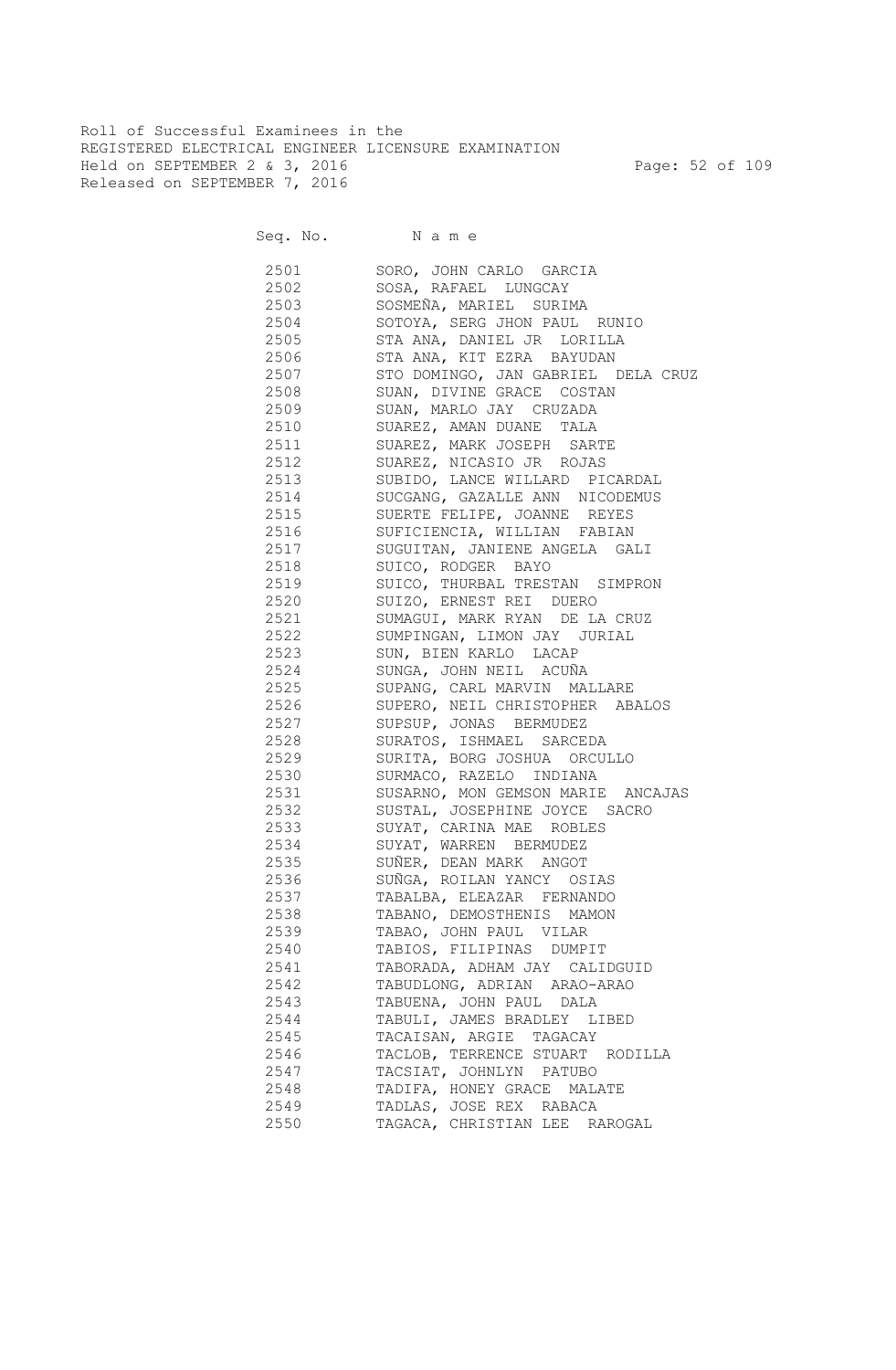Roll of Successful Examinees in the REGISTERED ELECTRICAL ENGINEER LICENSURE EXAMINATION Held on SEPTEMBER 2 & 3, 2016 Page: 53 of 109 Released on SEPTEMBER 7, 2016

Seq. No. Name

 2551 TAGANAS, PRECIOUS GEM COLOMA 2552 TAGARDA, KENT ANDREW MOFAR 2553 TAGAVILLA, JASON AMODO 2554 TAGGUEG, PAOLO ANGELO BAUTISTA 2555 TAGPUNO, JERVEN NAPONE 2556 TAGUIAM, ESPERDION JR GUERRERO 2557 TAGUINOD, ERICK UBIÑA 2558 TAGULINAO, JESIMIEL TORRES 2559 TAGUM, JOHN MARK DORINGO 2560 TAHANLANGIT, VINCENT RENE RUBIO 2561 TAHIR, AL-KENZAR LUIS 2562 TAHUM, JOHNREY TANGPOS 2563 TAJUID, WADHA HASSAN 2564 TALASTAS, WILSON JAMES VILLANUEVA 2565 TALLO, ANGELO SAMPAN 2566 TALUSAN, MANUEL JR JIMENEZ 2567 TAMAYO, JOHN CHRISTIAN PASTRANA 2568 TAMAYO, LEANNA JAENE ALCANTARA 2569 TAMAYO, RONALDO JR ALACAR 2570 TAMON, KLEFFORTS PAGUNSAN 2571 TAMONDONG, JAN NICOLO RIEGO 2572 TAMSI, JON PATRICK RIZO 2573 TAN, CHRISTOPHER MOLINILLA 2574 TAN, DON MIKEL MARCELO 2575 TAN, INAH KAMILLE MALLARI 2576 TAN, JOSEPH NIÑO ANQUILIANO 2577 TAN, NATALIE NICOLE GIRAY 2578 TAN, VERGEL CADAG 2579 TAN, WALLY GEL BARCELA 2580 TAN, YVES RENEIR DICEN 2581 TANAP, DECX HAREL GONZALES 2582 TANDAYU, JHONNY DULDULAO 2583 TANECO, MARK JOSEPH INGALLA 2584 TANGA-AG, KAREEM ALI DUMACYON 2585 TANGAN, SAMUEL ESPERANZATE 2586 TANGUILIG, BRYAN ENRICO 2587 TANTOCO, RENZ JOSEPH GUICO 2588 TARACINA, YSMAEL BORBON 2589 TARADEL, ADRIAN OYANDO 2590 TAROMA, DENNIS NAVA 2591 TATING, FRANKLIN JR DOLAR 2592 TAÑADA, MARK JAYSON MANDAYO 2593 TEJANO, MELGAR SANTIAGO 2594 TEJANO, MILLARD ANDRADA 2595 TEJERO, JOHN CARLO FRUTA 2596 TEMPRA, MARK JOSEPH CAPINPIN 2597 TENA, POL KRISTIAN MANDRIQUE 2598 TENORIO, NERL DE CASTRO 2599 TENORIO, ROMMEL GABASAN 2600 TEODOSIO, JUN EDMEL RASTICA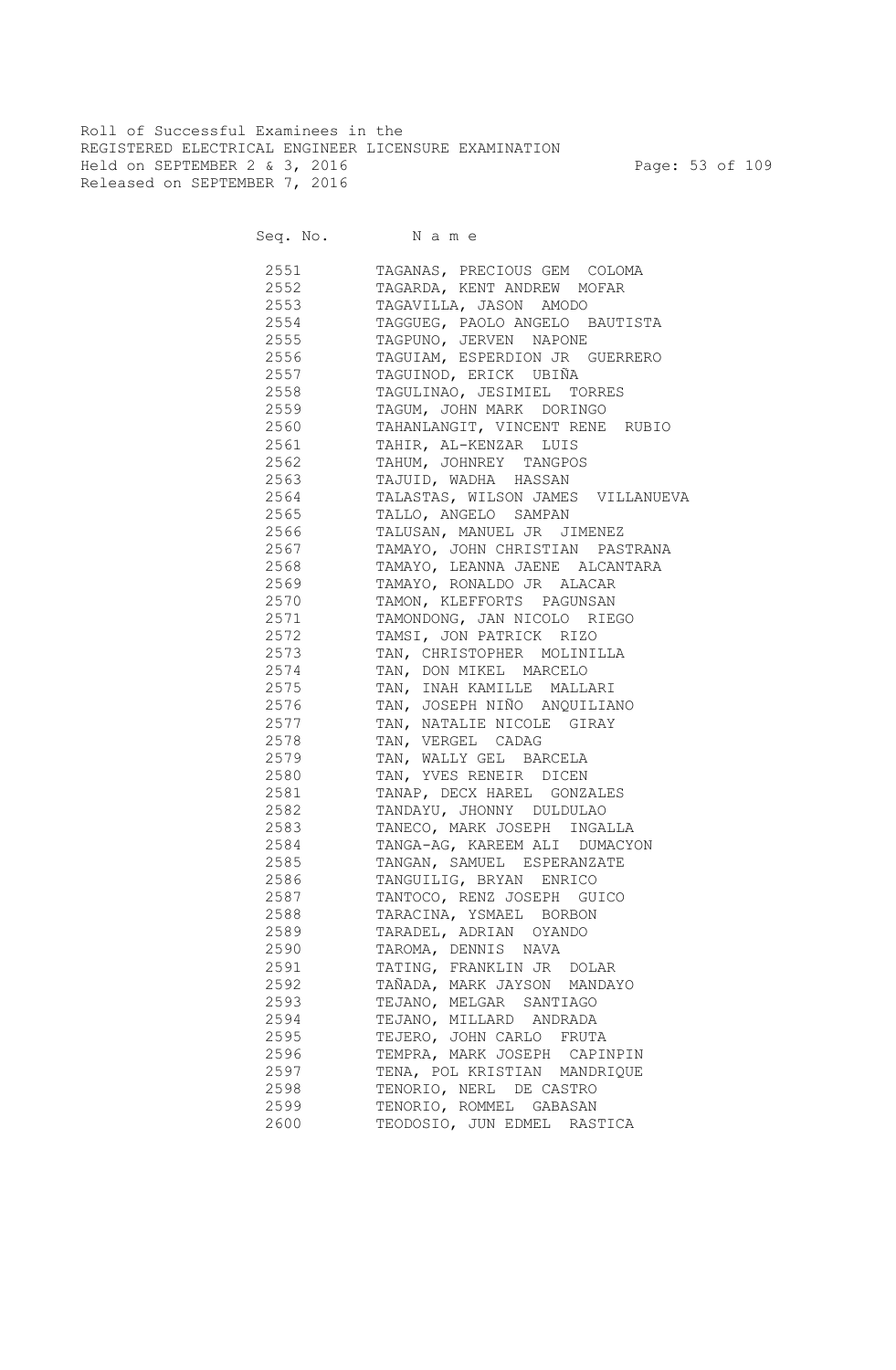Roll of Successful Examinees in the REGISTERED ELECTRICAL ENGINEER LICENSURE EXAMINATION Held on SEPTEMBER 2 & 3, 2016 Page: 54 of 109 Released on SEPTEMBER 7, 2016

Seq. No. Name

 2601 TERMOSO, ALGEN CALONIA 2602 TESANI, MARK JUNELL BADUA 2603 TESTON, CHARLES MARC JOHN BAYSAC 2604 TEYAB, IVANHER MOSQUEDA 2605 TIAMZON, VIRGILIO JR GOMEZ 2606 TICAR, VAL NORWILLEM ABELLAR 2607 TICZON, MANUEL RYAN UY 2608 TIGAS, LEVI JR BALEN 2609 TIGLAO, JOHN MICHAEL BATAC 2610 TIKAN, PHILLIP JR NGIDCHI 2611 TINDOC, PAUL ANTOLIN 2612 TIONGCO, KEVIN ROI CAUZON 2613 TIONGSON, PATRICK SAUSA 2614 TOBIAS, BRONWEN RAMIREZ 2615 TOGONON, ALJON GUICO 2616 TOGÑO, ERWIN PEREZ 2617 TOLEDO, JEROME DOMINGO 2618 TOLEDO, JOHN LESTER LEGACION 2619 TOLENTINO, GIAN CARLO PINEDA 2620 TOLENTINO, GIL RIDICK SADIARIN 2621 TOLENTINO, JOHN HEINRICH SANTIAGO 2622 TOLENTINO, JOMAR CAYABYAB 2623 TOLENTINO, RALPH CABATINGAN 2624 TOLENTINO, REGINALD CARLO VALERA 2625 TOLENTINO, RYAN SORIANO 2626 TOLIBAS, EGIELOU YAMBA 2627 TOLIBAS, NEAL JAIRUS VILLANUEVA 2628 TOLOSA, JOHN REY BELTRAN 2629 TOMAS, RANIEL JHON SOBREPEÑA 2630 TONIZA, BRYAN EDGARDO SALDIVAR 2631 TORAYNO, MARJON JOSEPH LINSANAY 2632 TORCULAS, ROBIN ZAPANTA 2633 TORINO, IANNE MARY CANTOS 2634 TORIO, MICHAEL GONZALO 2635 TORRE, KEVIN EARL DINAMPO 2636 TORRENTE, ARVIN JOSEPH KADANO 2637 TORRENUEVA, HARVIE ARELLANO 2638 TORRES, JEFFERSON MARANOC 2639 TORRES, PATRICK SIMBULAN 2640 TOZU, CHRISTIAN TOLING 2641 TRACAROL, JAIME JR ABARIDO 2642 TRANSONA, MARX PADUA 2643 TRASMONTE, JULIET FEROLINO 2644 TRES REYES, NIKKA MAE CALLADA 2645 TRILLANES, AAR NEO 2646 TRINIDAD, GIAN KARLO VELA CRUZ 2647 TRUJILLO, JOHN IVAN REYES 2648 TUASTUMBAN, FELMORE JR ROSENDO 2649 TUAZON, RIZALITO JR SIRON 2650 TUBON, MARIANNE DYUNCO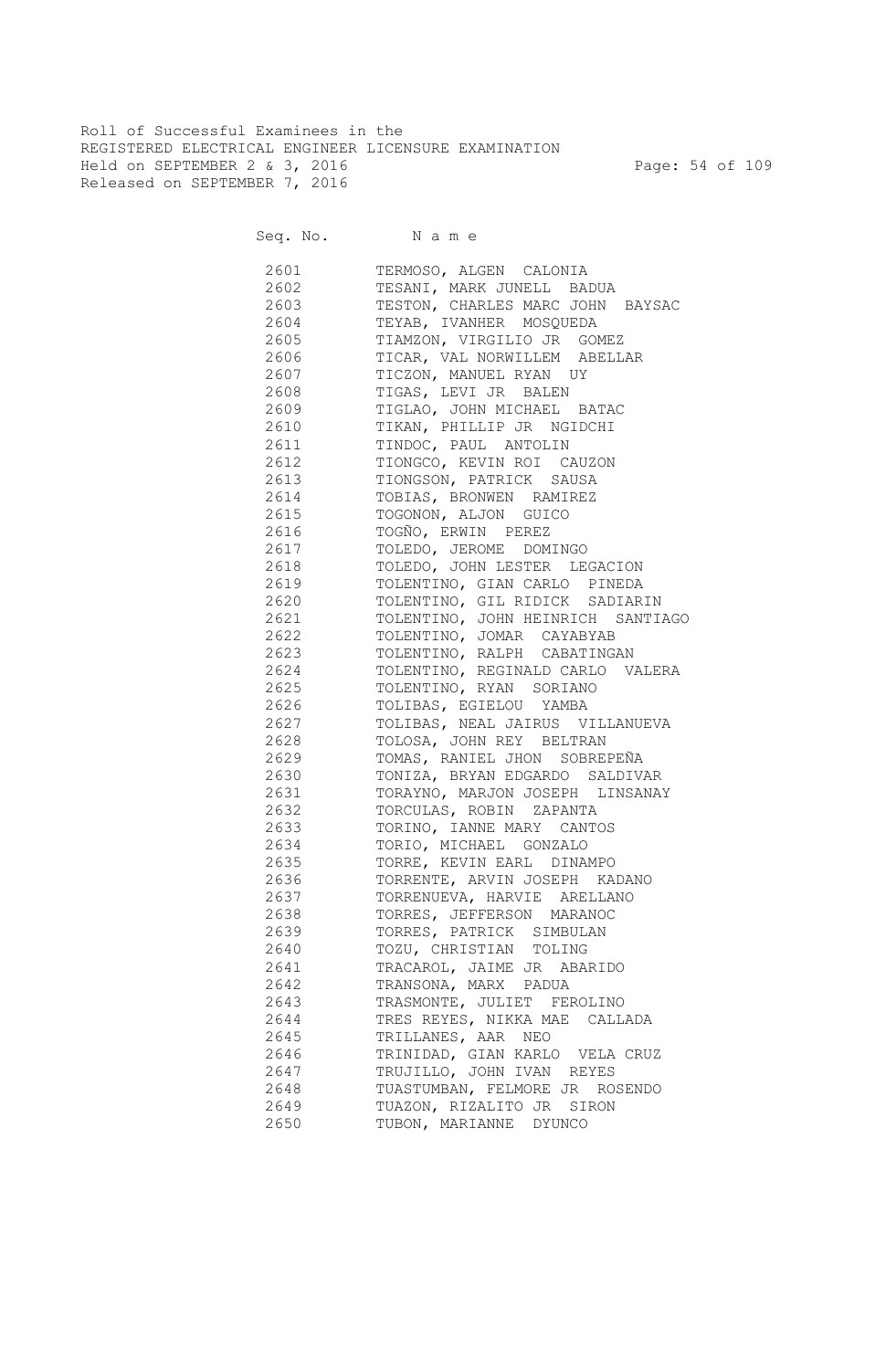Roll of Successful Examinees in the REGISTERED ELECTRICAL ENGINEER LICENSURE EXAMINATION Held on SEPTEMBER 2 & 3, 2016 Page: 55 of 109 Released on SEPTEMBER 7, 2016

| 2651 | TUGAOEN, DERICK TAGUDIN                  |
|------|------------------------------------------|
| 2652 | TULABING, JAKE PALUMAR                   |
| 2653 | TUMBAGA, JEANFEL PACIS                   |
| 2654 | TUMOGSOC, JEZREEL REYES                  |
| 2655 | TUPAS, JAY CHRISTIAN CATACUTAN           |
| 2656 | TURAN, DEXTER BONILLA                    |
|      | 2657 UAYAN, EARL JAY CAGUBCOB            |
|      | 2658 UAYAN, JOBERT BALANE                |
|      | 2659 UBA, BERT MANUEL LAYAN              |
|      | 2660 UBIÑA, DENVER ALOMBRO               |
|      | 2661 ULAN, JEFFREY ZAMUDIO               |
|      | 2662 ULANG, IAN CARLO TRAPAL             |
|      | 2663 ULEP, LADY MARIANNE PASION          |
|      | 2664 ULIT, MARK ANTHONY MORALES          |
|      | 2665 UMAL, FARRAJ NAZARRO                |
|      | 2666 UMALI, JAY LEXTER DEL ESPIRITU      |
|      | 2667 UMALI, MARIA FATIMA LAUREN KATIGBAK |
|      | 2668 UMALI, MARK ANGELO LAYUGAN          |
|      | 2669 UMALI, MAYER BERANGO                |
|      | 2670 UMALI, RODOLFO JR MAGLALANG         |
|      | 2671 URBINO, REMMADHYLE DOCUSIN          |
|      | 2672 URMATAM, DANTE JR DURUIN            |
|      | 2673 URSULUM, GERALD CARPIO              |
|      | 2674 UY, ALDRICH TIMOTHY URBANO          |
|      | 2675 UY, ERICK GEORGE DE LA FUENTE       |
|      | 2676 VACARO, JOHN-BER EBISA              |
|      | 2677 VALDEZ, CHRIZA MORTEL               |
|      | 2678 VALDEZ, GEMMARIE EVANGELISTA        |
|      | 2679 VALDEZ, JAE MARIE TEREC             |
|      | 2680 VALDEZ, JOHN PAULO MANLAPAZ         |
| 2681 | VALDEZ, PAULO PAJARILLO                  |
| 2682 | VALDEZ, PHIL JAY APOLLO RIMANDO          |
| 2683 | VALENCIA, ADRIAN ESLAWAN                 |
| 2684 | VALENCIA, EDD-GHAR BRUCAL                |
| 2685 | VALENCIA, KEVIN JOHN LANDICHO            |
| 2686 | VALENCIA, MERVIN TOGANO                  |
| 2687 | VALENCIA, MICHAEL ANGELO JAMISON         |
| 2688 | VALENCIANO, ALLEN HORCA                  |
| 2689 | VALENTE, JOHN JERIC OCAY                 |
| 2690 | VALENZUELA, HARDEEF DELA ROSA            |
| 2691 | VALERIO, CHRISTIAN VENN JIMENEZ          |
| 2692 | VALERIO, MARLON DE VERA                  |
| 2693 | VALEROS, DANISSE XANDRA CALAYAN          |
| 2694 | VALEROS, JEROME NEZORTADO                |
| 2695 | VALINO, JEAN LORRAINE BASILIO            |
| 2696 | VALLEDOR, VELMAE CAMPO                   |
| 2697 | VALLEJO, JOHN MIKO VALLE                 |
| 2698 | VALLENTOS, RONILO ECAT                   |
| 2699 | VARDELEON, MARK DAVID OBENA              |
| 2700 | VARGAS, EUGENE NICOLAS                   |
|      |                                          |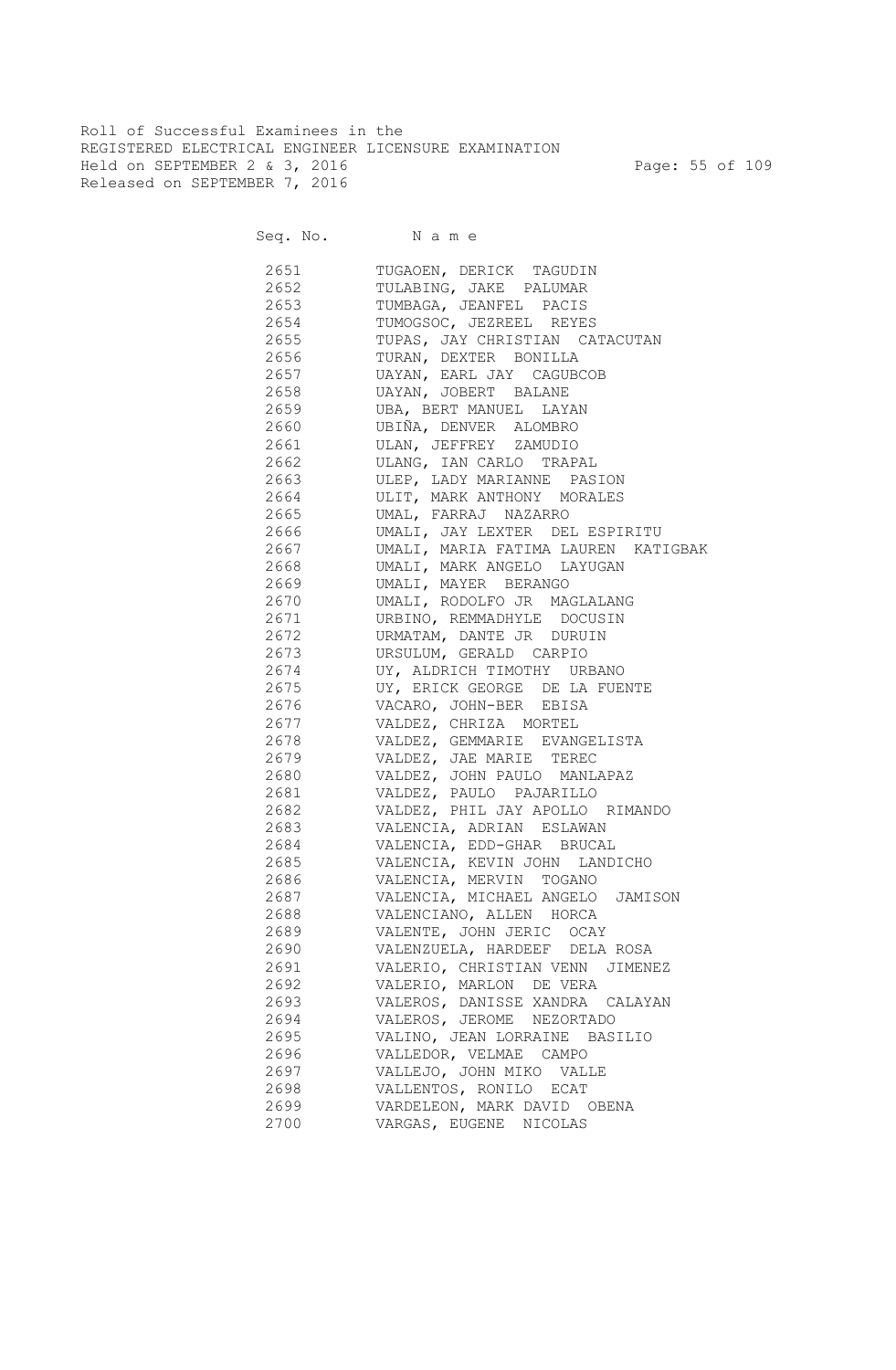Roll of Successful Examinees in the REGISTERED ELECTRICAL ENGINEER LICENSURE EXAMINATION Held on SEPTEMBER 2 & 3, 2016 Page: 56 of 109 Released on SEPTEMBER 7, 2016

| 2701 | VARGAS, JAZON RYAN GALBAN         |
|------|-----------------------------------|
| 2702 | VARGAS, MICHAEL PEJO              |
|      | 2703 VASQUEZ, JENSSEN YABA        |
|      | 2704 VASQUEZ, RASHED LUKE MIAGA   |
| 2705 | VASQUEZ, RITCHE BERONG            |
| 2706 | VEDASTO, JANN HENRY MORALES       |
| 2707 | VEGA, JANNES MIZRAIM PULIDO       |
| 2708 | VEGA, JULIP CESAR AVILES          |
| 2709 | VEGA, ROGELIO II AGACID           |
| 2710 | VELASCO, GHERUS PRUDENCE SANAY    |
| 2711 | VELASCO, JERIEL TAGORDA           |
| 2712 | VELASCO, JOHN KENNETH LUNA        |
| 2713 | VELASCO, JOHN LYNDELL BAJUYO      |
| 2714 | VELASQUEZ, EDRIN ANDREW LUNAR     |
| 2715 | VELASQUEZ, JECARL CUTAB           |
| 2716 | VELASQUEZ, SAM LOUISE FERRER      |
| 2717 | VENTO, LOUIE AERON BAUTISTA       |
| 2718 | VENTURA, JEFFREY RIEGO            |
| 2719 | VENTURA, JOVIE BALDEVIESO         |
| 2720 | VENTURA, VIELKA MAE MORALES       |
| 2721 | VENTURERO, WEBBSTER ABELA         |
| 2722 | VENUS, GIANELLI OLIVER            |
| 2723 | VERA, GEROME JAY GONZAGA          |
| 2724 | VERA CRUZ, DANMARK ESTEMBER       |
| 2725 | VERANO, MARIEL JAY NUGAL          |
| 2726 | VERBO, KATRINA BELGA              |
| 2727 | VERTUDES, RAFAEL URBINO           |
| 2728 | VERTUDES, ROSALIE                 |
| 2729 | VERZOSA, JEFFREY GODOY            |
| 2730 | VERZOSA, JOHN LOUIE MERCADO       |
| 2731 | VICENTE, CLEOVAN                  |
| 2732 | VICENTE, JERIMIAH GONZALES        |
| 2733 | VICENTE, MARK ANGEL GECOLEA       |
| 2734 | VICTORIA, RICKY JR REAL           |
|      | 2735 VICTORINO, CONVAIR ZAPORTEZA |
|      | 2736 VICTORIO, CARLO MAMINTA      |
| 2737 | VICTORIO, EUCLID ARVIC MANECLANG  |
| 2738 | VIERNES, CLYDE MARK               |
| 2739 | VIERNES, GIAN CYDRICK MACATANGAY  |
| 2740 | VIERNES, JOHN LESTHER SARANDI     |
| 2741 | VILELA, JAIRUS AZRA PANGANIBAN    |
| 2742 | VILLACASTIN, HUBERT FACTOR        |
| 2743 | VILLACORTA, MARK ACE ABRAHAM      |
| 2744 | VILLACORTE, EMILIANO JR LABIANO   |
| 2745 | VILLADOS, DAVID JOSEPH UMIPIG     |
| 2746 | VILLAFLOR, DEESA FAYE BIHASA      |
| 2747 | VILLAFLORES, JOFREY JAMIO         |
| 2748 | VILLAFUERTE, NICK JON MENDOZA     |
| 2749 | VILLALON, CRIS IUS EMETERIO       |
| 2750 | VILLAMOR, ZANDER LOUIE SIAPNO     |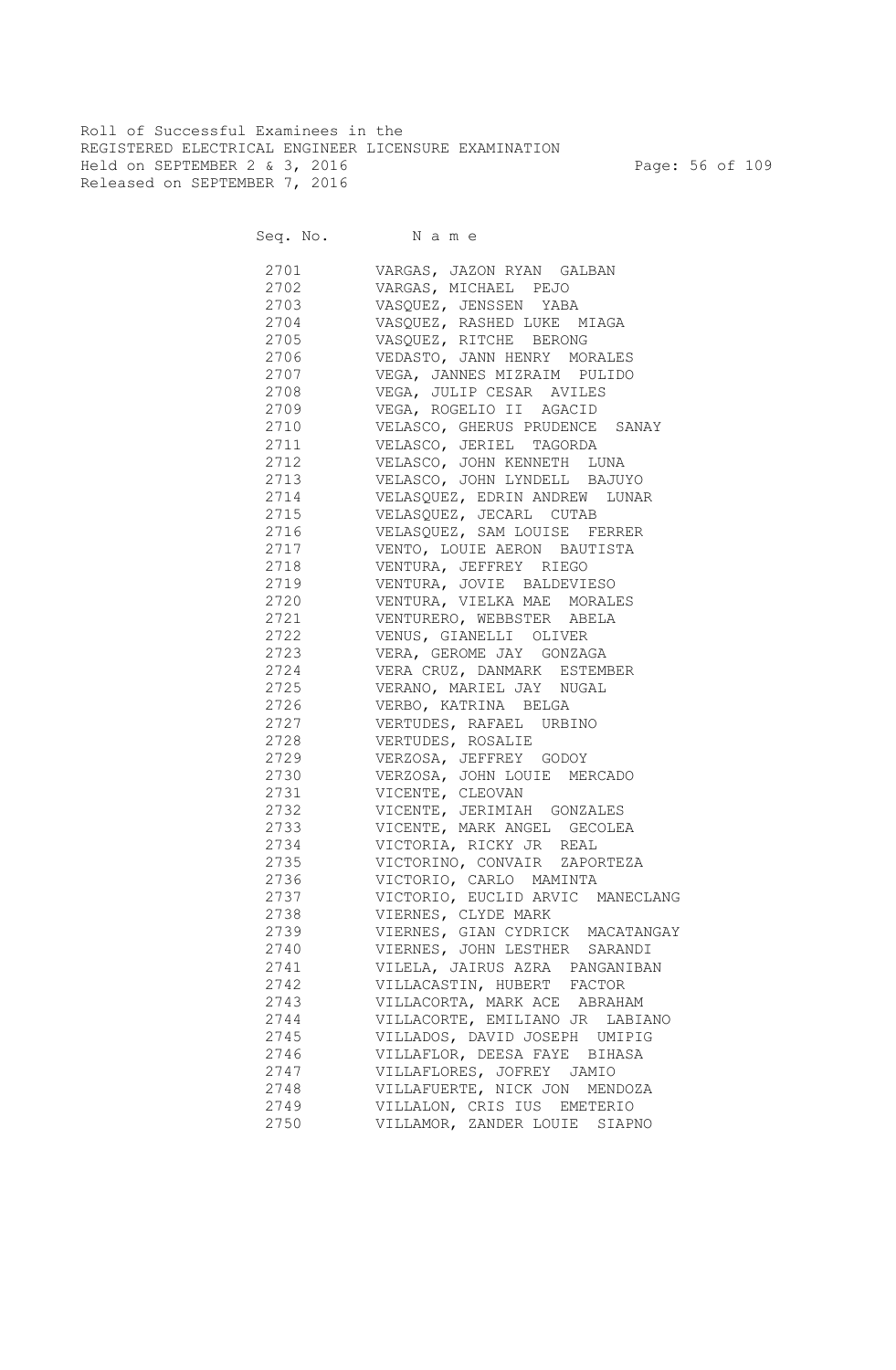Roll of Successful Examinees in the REGISTERED ELECTRICAL ENGINEER LICENSURE EXAMINATION Held on SEPTEMBER 2 & 3, 2016 Page: 57 of 109 Released on SEPTEMBER 7, 2016

| 2751 | VILLAN, RALPH JOHN MONTERO           |
|------|--------------------------------------|
| 2752 | VILLANCIO, RUSSEL JAKE MASCARDO      |
| 2753 | VILLANUEVA, BRYAN NAVATO             |
| 2754 | VILLANUEVA, CHRISTIAN ROBERT TABELON |
| 2755 | VILLANUEVA, JOYCE MARIÑO             |
| 2756 | VILLANUEVA, MARK ANTHONY LAMUSAO     |
| 2757 | VILLANUEVA, MARK JOSEPH FLORIA       |
| 2758 | VILLANUEVA, MHIKA KRIZZIA NAVARRO    |
| 2759 | VILLANUEVA, MICHAEL JOSHUA BURLAS    |
| 2760 | VILLANUEVA, ROMEO JR OLAN            |
| 2761 | VILLANUEVA, ROQUITO ROCKY AGBAYANI   |
| 2762 | VILLANUEVA, SHEENA MAE BACSAL        |
| 2763 | VILLARANTE, GLESSIE DULDULAO         |
| 2764 | VILLAREAL, CLARK SABIT               |
| 2765 | VILLAREÑA, JERICO QUIACHON           |
| 2766 | VILLARIAS, KERVIN SABADISTO          |
| 2767 | VILLAROSA, HOUBERT MILLADO           |
| 2768 | VILLAROSA, JOEL BRUFAL               |
| 2769 | VILLAROSA, JUN MAR TIBAY             |
| 2770 | VILLAROSA, MARK LOUIES MAGO          |
| 2771 | VILLAROYA, DULF ANTHONY BATIANCILA   |
| 2772 | VILLARUEL, DANIEL AMPARO             |
| 2773 | VILLAS, CHARLIE TIZON                |
| 2774 | VILLASANA, NIKKO GALVE               |
| 2775 | VILLETE, JIREH VENZON                |
| 2776 | VILLOSTAS, MARWIN DE CASTRO          |
| 2777 | VILORIA, FRANCIS ANGEL BALMACEDA     |
| 2778 | VILORIA, RON LOUIE ROSETE            |
| 2779 | VINES, MARJON CASAS                  |
| 2780 | VINLUAN, ELDEN ANTHONY PANGANIBAN    |
| 2781 | VIRAY, EFREN PAUL VELASCO            |
| 2782 | VIRREY, JERYCO LUAR                  |
| 2783 | VIRTUCIO, MARVIN VILLANUEVA          |
| 2784 | VISITACION, JADE MADERO              |
| 2785 | VISPERAS, JASON SUMALINOG            |
| 2786 | VITENTE, RODSTAR ANTONIO             |
| 2787 | VITERBO, JAN KAIZAR SUAZE            |
| 2788 | VITOR, RANDY SENDRIJAS               |
| 2789 | VITUALLA, JOHN CARLO CALARA          |
| 2790 | VIVO, ZEDISTEO JR ALBERCA            |
| 2791 | VIZCONDE, LORIEJAY BUNDANG           |
| 2792 | VIÑAS, IRVIN ESPINA                  |
| 2793 | VOLANTE, JASON MIRANDA               |
| 2794 | VOSOTROS, JUN VIC JIMENEZ            |
| 2795 | WAKAT, EDELYN WASIT                  |
| 2796 | WENCESLAO, NOEL JOSEPH DE LEON       |
| 2797 | WILLY, SHERAINE MAE TUBAL            |
| 2798 | YAO, JOSHUA BAUTISTA                 |
| 2799 | YAP, ALVIN JAN EVANGELISTA           |
| 2800 | YAP, CHRISTIAN ANGELO ARANETA        |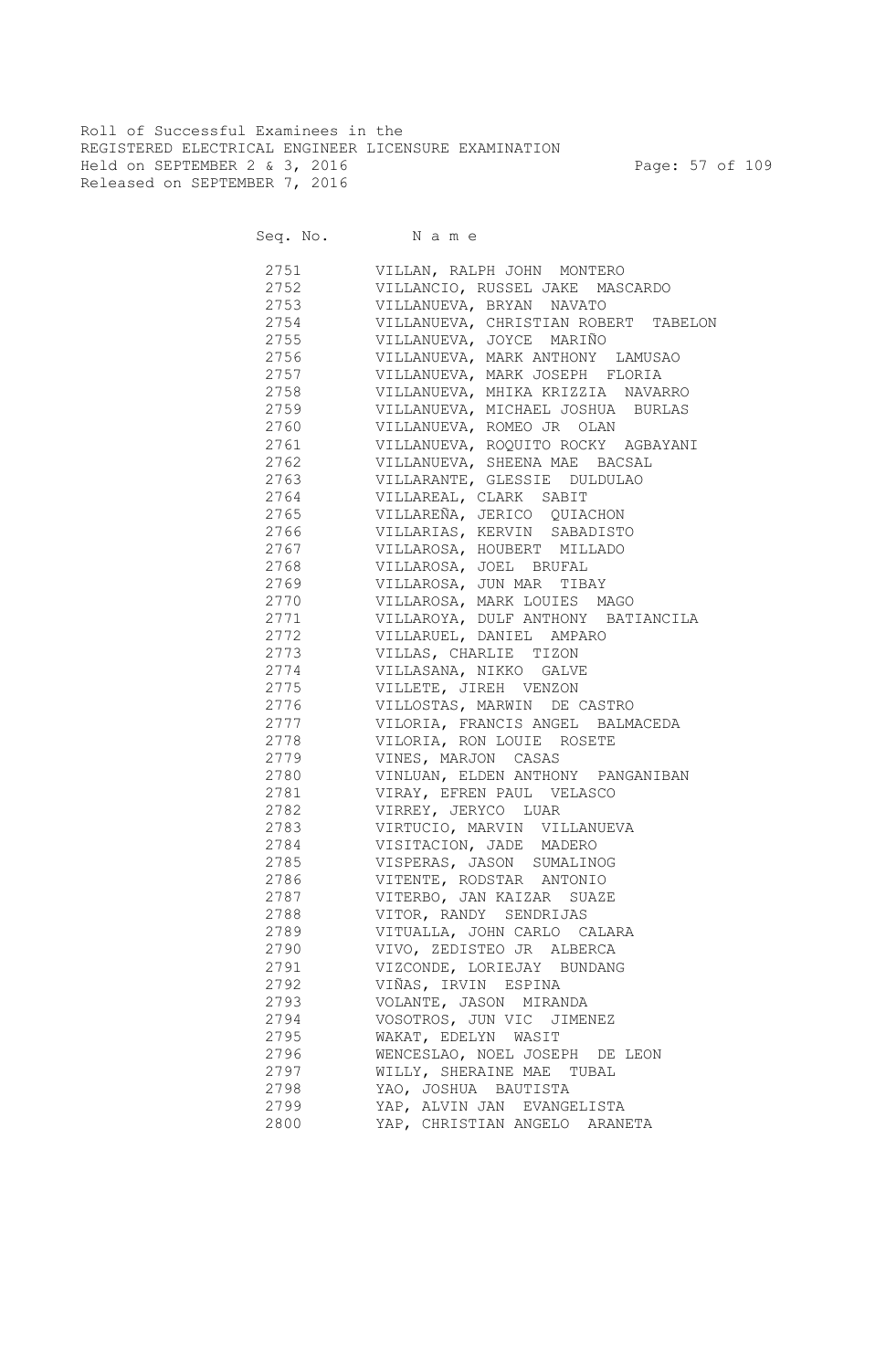Roll of Successful Examinees in the REGISTERED ELECTRICAL ENGINEER LICENSURE EXAMINATION Held on SEPTEMBER 2 & 3, 2016 Page: 58 of 109 Released on SEPTEMBER 7, 2016

| 2801                                                                                                         | YAP, KIM NICOLE LUBRIN           |
|--------------------------------------------------------------------------------------------------------------|----------------------------------|
| 2802                                                                                                         | YBAÑEZ, JOHN RHODEL BALINGIT     |
| 2803                                                                                                         | YEMA, DARRAH MARGARETTE DIMAYUGA |
| 2804                                                                                                         | YLAGAN, RAMIERJAKE ALIWALAS      |
|                                                                                                              | YTANG, RICHARD WABE              |
|                                                                                                              | YUZON, JOHNDALE BARONIA          |
| 2807 — 2807 — 2807 — 2807 — 2807 — 2807 — 2807 — 2807 — 2808 — 2808 — 2808 — 2808 — 2808 — 2808 — 2808 — 280 | ZABAT, MILAN MIKAEL BALDOVINO    |
| 2808 7                                                                                                       | ZACARIAS, FRANCIS NOE CALUGAY    |
| 2809                                                                                                         | ZAFE, FRANCIS PERRY ZUNIEGA      |
| 2810                                                                                                         | ZAFE, JAMES MATTHEW DOCA         |
| 2811                                                                                                         | ZAFRA, PAOLO JOSEMARI PELIGRO    |
| 2812                                                                                                         | ZAMORA, ALDRIN PANTUA            |
| 2813                                                                                                         | ZAMORA, GELLY ANN KIDLAT         |
| 2814                                                                                                         | ZARASPE, RONUALDO FLORES         |
| 2815                                                                                                         | ZARSUELO, MARC KEVIN JALUAGUE    |
| 2816 7                                                                                                       | ZOLETA, ARIEL CAHALHAL           |
| 2817                                                                                                         | ZOSA, JOSE CHRISTIAN MORALES     |
| NOTHING FOLLOWS--------------                                                                                |                                  |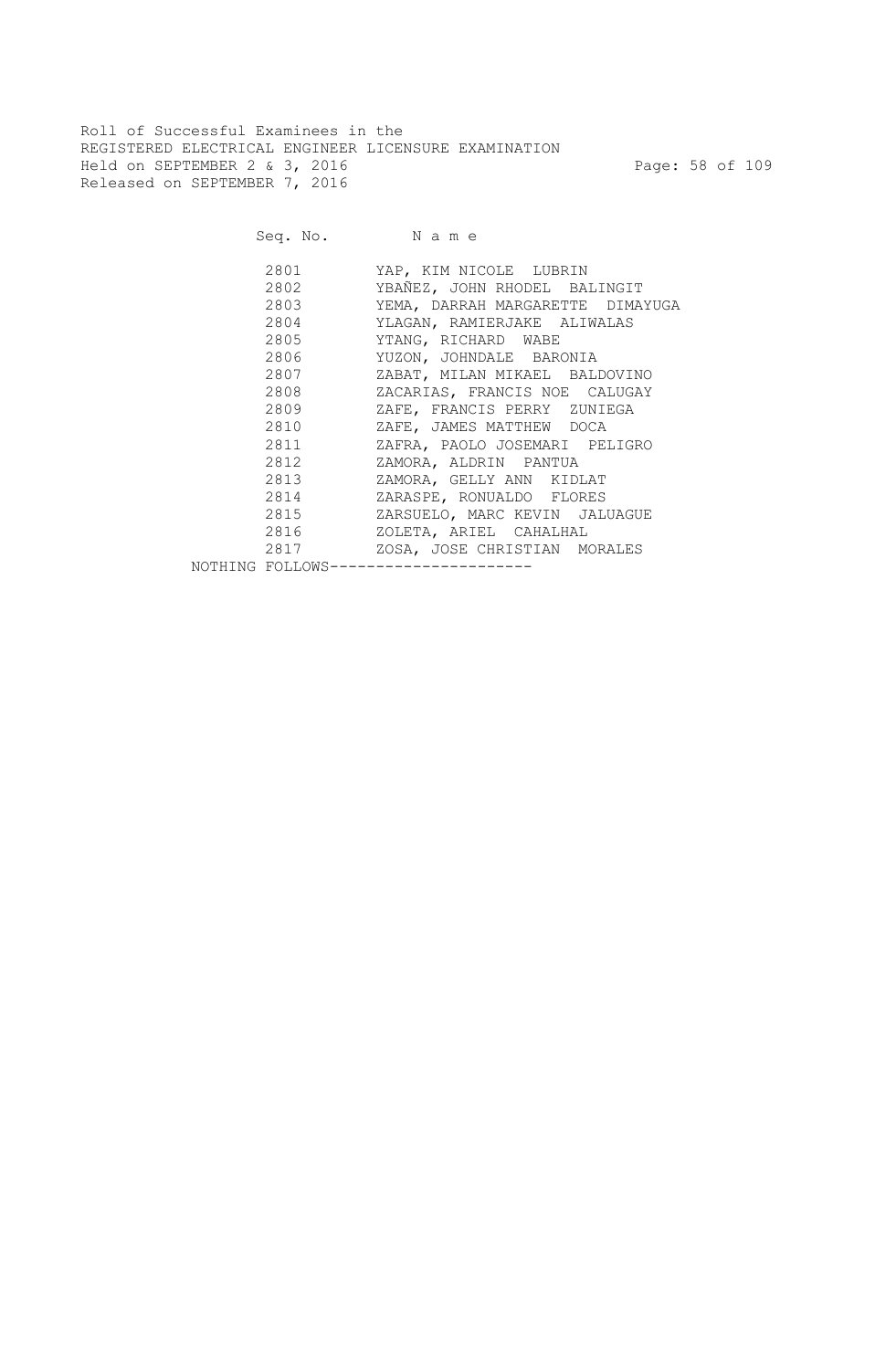Roll of Successful Examinees in the REGISTERED MASTER ELECTRICIAN LICENSURE EXAMINATION Held on SEPTEMBER 4, 2016 Page: 59 of 109 Released on SEPTEMBER 7, 2016

Seq. No. Name

 1 A-AYO, METHONY MATEO 2 ABAD, MARK FRANCIS ESPERANZA 3 ABAD, MARY CHRISTINE PAGENTE 4 ABADILLA, ARNEL RADAZA 5 ABALDE, JUNE OLIVER LANTACA 6 ABALON, MARVIN CATARONGAN 7 ABALOS, FRANCO NERI SOLIS 8 ABANIL, LORENZO SAHOL 9 ABARCAR, JOSE MARLON FABRIAG 10 ABASOLO, JOSHUA CARBONELL 11 ABAY-ABAY, JERSON ALOLINO 12 ABAYA, MA ELENA MANALO 13 ABAYON, KENNY MATUTINA 14 ABBAS, DZULKIFLI OCTAVIANO 15 ABDULA, RENNEL MERANO 16 ABECIA, ANDY KEVIN DEMOLDE 17 ABELLA, LUTHER RUSSEL JUMAWAN 18 ABELLANA, LEMUEL AMANTE 19 ABELLANA, RAYMOND BASTIDA 20 ABELLEJA, JEFREY NARAGA 21 ABENDAN, RICKY DE LA CERNA 22 ABENDAN, ROVAL LOPEZ 23 ABENIS, LEMUEL CARGANDO 24 ABERIN, CARLSON ENDAYA 25 ABIAN, GERLIE JANE VILLANUEVA 26 ABING, SEDRITO JR DORIG 27 ABION, LORETO HILOMA 28 ABO, AILEEN JACLA 29 ABONG, KIMBERLY BARAQUIA 30 ABRASALDO, ELMIL ALMAZAN 31 ABRIGO, FRANKNEL TAALA 32 ABRINA, JOHN CHARLIE AGNAS 33 ABUEL, CRIMSON SALVANERA 34 ABULENCIA, EDDIE JR FLORES 35 ABUNDIENTE, JUFFREY BASTATAS 36 ABUSO, REXIS JR ROAZOL 37 ACABAL, JOHN ABEY UY 38 ACADEMIA, JAY RALPH MACABENTA 39 ACAIN, REX CLOVER ANTONIO 40 ACCAD, JOHN EMIL BAGTAS 41 ACEDERA, HERLITO JR LUMPAY 42 ACEDERA, WILLMAN LAGAR 43 ACERA, RICHARD ZIPAGAN 44 ACLETA, RODANIM JR TINOY 45 ACLIBON, RAMIE GUMATIN 46 ACNAM, CHRISTOPHER AGUINALDO 47 ACORDA, REINIER JEWEL ROD CALAPUTU 48 ACOSTA, KENT VINCENT ORTIZ 49 ACOSTA, NOLI JOTHAM EZEKIEL JR LABARQUEZ 50 ACQUIADAN, DARYL DAVE SOCIAS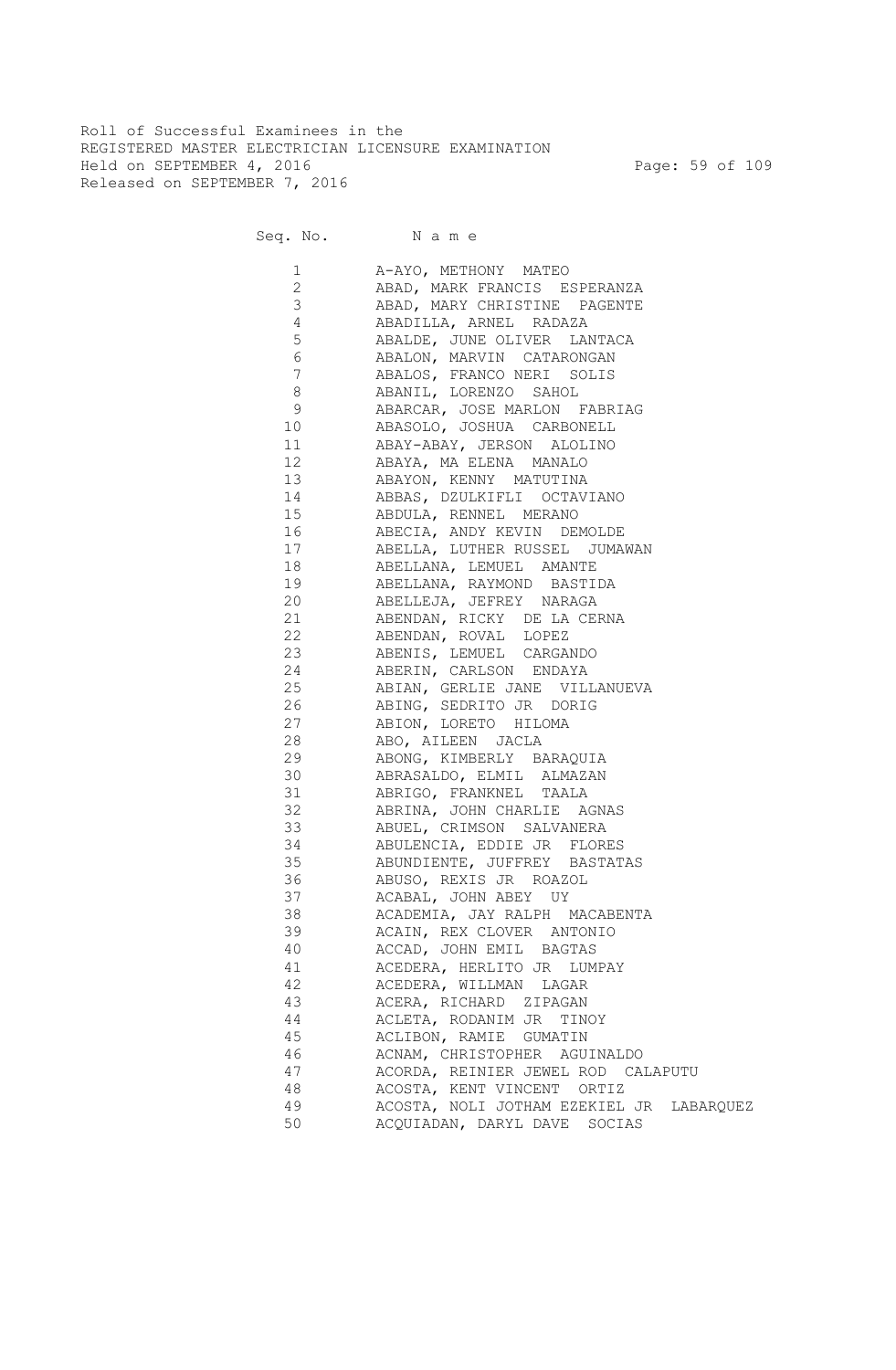Roll of Successful Examinees in the REGISTERED MASTER ELECTRICIAN LICENSURE EXAMINATION Held on SEPTEMBER 4, 2016 Page: 60 of 109 Released on SEPTEMBER 7, 2016

Seq. No. Name

 51 ACUÑA, ANSELMO JR CASTOR 52 ADARNA, MELVIN NAVASCA 53 ADATO, ROSS VINCENT FLORES 54 ADDULAM, DONDON CALLANGAN 55 ADIC, KAREN JOYCE MARIÑO 56 ADOLFO, JOSEPH LOPEZ 57 ADOR DIONISIO, KEVIN MARCH BEBANGCO 58 ADRIANO, PATRICK ALFRED VIADO 59 ADRIATICO, CHRISTIAN GOB 60 ADVERSALO, REYMARK ANTONIO 61 AGAMON, JAY MARK BASAGAN 62 AGBANLOG, HEZEKIAH CASTILLO 63 AGNO, WILOR CORDOVA 64 AGON, EDWIN TUYOR 65 AGPALASIN, ERNESTO PARTIDO 66 AGRAVANTE, ELY MAR BETIZ 67 AGUDELO, JOSHUA BARENG 68 AGUILA, NOEME ARADA 69 AGUILAR, ALFONSO DELFINO 70 AGUILAR, ARVIN PAUL DE LUNA 71 AGUILAR, RAYMONDO JR BERMUNDO 72 AGULLANA, ROLLY JR DE PERALTA 73 AGUSTIN, DELISEO ADRIATICO 74 AGUSTIN, JESTHER JADE BARIT 75 AGUSTIN, JOEFFREY MARQUEZ 76 AGUSTIN, JOHN VERGARA FRANCISCO 77 AGUSTIN, THELMO JR LASMARIAS 78 AJO, ALFRED ISAAC RONDINA 79 ALAGAO, ALIZON COSTE 80 ALARCON, ALDREN BAROTA 81 ALBERCA, BENCRES DAHAN 82 ALBERTO, DONALD MEDEL 83 ALBINO, ELMER GAMAY 84 ALCALA, JODEL AUXTERO 85 ALCALA, MARK CHRISTIAN VALDEZ 86 ALCANTARA, DARWIN BERNARDINO 87 ALCANTARA, MARK ANTHONY GAYETA 88 ALCARIO, ALEX DEPASUPIL 89 ALCASABAS, ROMEL VILLANUEVA 90 ALCAZAR, HERMAN QUIJANO 91 ALCERA, MARCO ARMEÑA 92 ALCESTO, MELJOHN IBONA 93 ALCOBER, SAM CHRISTIAN OSMEÑA 94 ALCOBILLA, ELDREEN BATAL 95 ALCONABA, ANTHONY BUSANTE 96 ALCORAN, EDWIN LOPENA 97 ALDOVINO, RAY ARNOLD SISTONA 98 ALEDO, MARICRIS REGINE REGENCIA 99 ALEDO, MARIZ ANNE APRILYN REGENCIA 100 ALEGADO, PETER JOHN CORNEL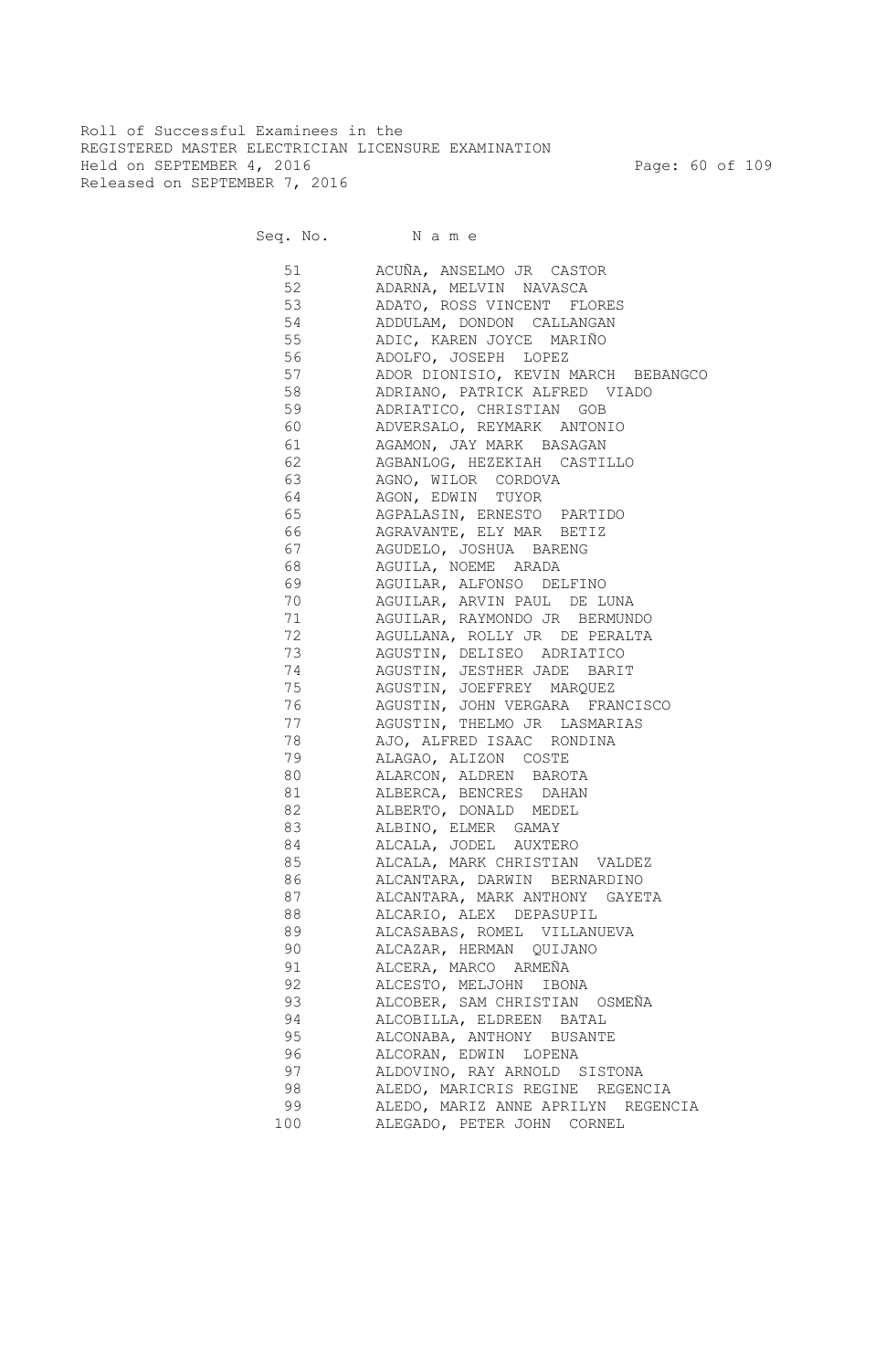Roll of Successful Examinees in the REGISTERED MASTER ELECTRICIAN LICENSURE EXAMINATION Held on SEPTEMBER 4, 2016 Page: 61 of 109 Released on SEPTEMBER 7, 2016

Seq. No. Name

 101 ALEGRID, REYNARD ADAM CHUA 102 ALEJANDRE, MELCHOR ORNOPIA 103 ALEJANDRO, OLIVER JR DELA CRUZ 104 ALEJO, JEFFREY LUI NAQUILA 105 ALEJO, RENANTE PERICON 106 ALEMAN, JOHN MICHAEL SALVADOR 107 ALFARO, JOHN KENNETH CASTRO 108 ALFONSO, JONNIE LOPEZ 109 ALFONSO, REX ALFRED CRUZ 110 ALFUERTO, JEFFREY JAN JAKE ARROYO 111 ALFUERTO, JEM BOY 112 ALGABRE, ALBERTO JR FAJARDO 113 ALICAYOS, KLEFFORD ALGABRE 114 ALILANO, HAROLD CARCALLAS 115 ALIMANE, BRYLE MARK TABAQUE 116 ALIMENTO, JERWY DOMINGO 117 ALINSONORIN, KENT SHYRELL RAMOS 118 ALIS, RICHARD 119 ALLADO, VAN MIXON SALUDARES 120 ALMAGRO, RENZ JASPER PARCO 121 ALMEREZ, JOMAR SEDON 122 ALMINE, RUEL LLANTO 123 ALMIÑE, CARMINA MITRA 124 ALMODAL, ANDRIE JASPE 125 ALMODIENTE, JINO DALIPE 126 ALQUEZA, EDUARDITO JR INSO 127 ALQUIZAR, JAMES CAMANGYAN 128 ALTURAS, CRESCENCIO PUMATONG 129 ALVAIRA, JOHN LESTER MERCADO 130 ALVAREZ, JAMES PAUL FERNANDEZ 131 ALVAREZ, LENLIE REVILLA 132 ALVAREZ, LENNOX ALLEN JARQUE 133 AMADOR, JERVIN VILLALON 134 AMARACO, KENN JOHN SALINEL 135 AMARTE, MARK NIKKO DECRETALES 136 AMASOL, CARLITO JR CAÑETE 137 AMBOS, JAMES ALMASIN 138 AMBOY, MARVIN JOEY QUILICOL 139 AMBROSIO, HAROLD DE GUZMAN 140 AMBUYOC, NOEL SANTOME 141 AMERICA, RONEL JOSEPH BALUYOT 142 AMOR, KEVIN ARTHUR FUENTES 143 AMOROSO, KEN LEAN ESTIPONA 144 AMPER, JO LOUIE CERNADA 145 AMPER, JOHN KEVIN DELOY 146 ANACLETO, MARK ANDREW RIVERA 147 ANAGARAN, MARK VINCE PAGALANAN 148 ANAZARIO, EUGENE MEDINA 149 ANCHETA, ERROL QUILATES 150 ANCHETA, JEFFREY GALINATO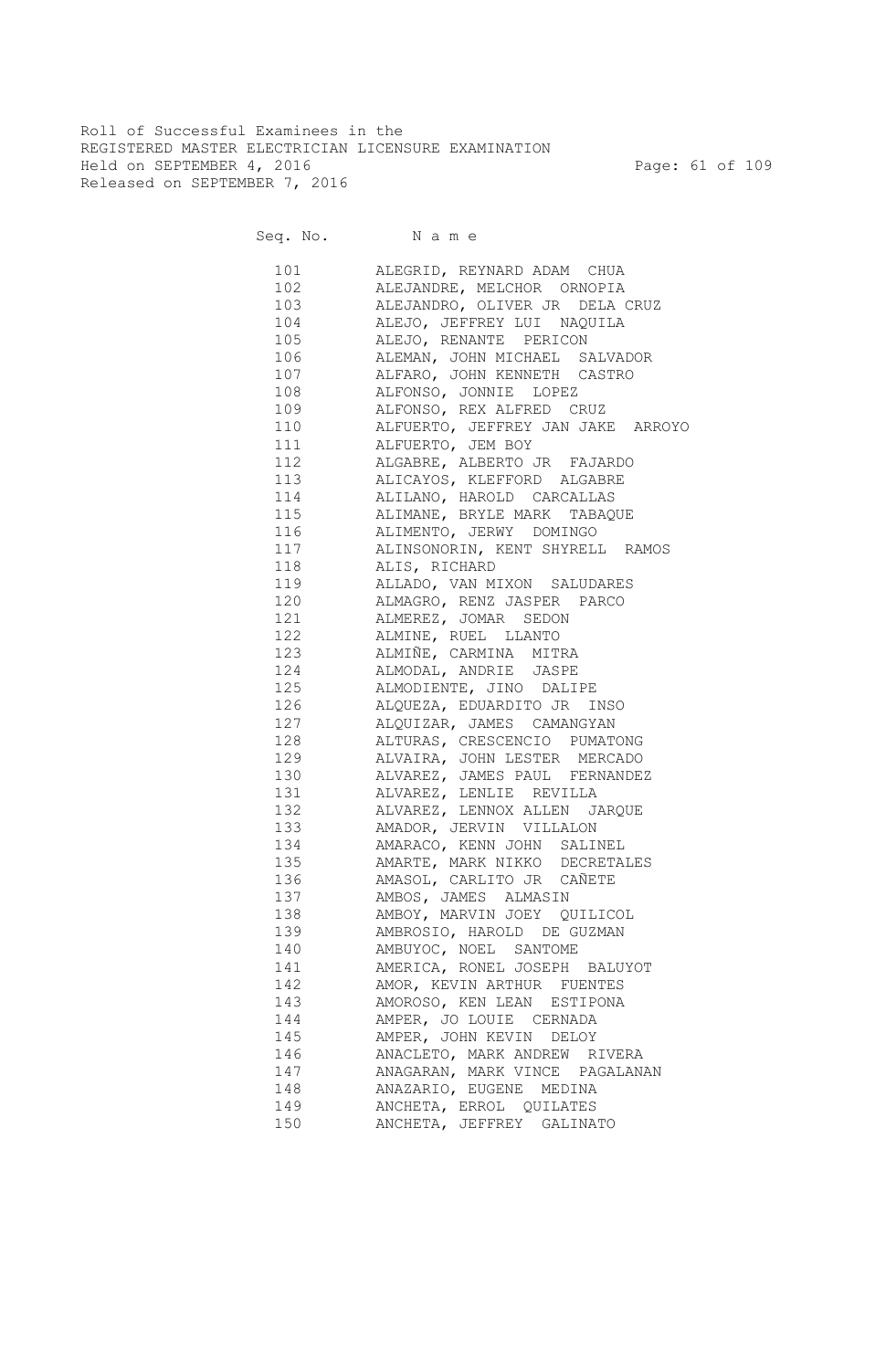Roll of Successful Examinees in the REGISTERED MASTER ELECTRICIAN LICENSURE EXAMINATION Held on SEPTEMBER 4, 2016 Page: 62 of 109 Released on SEPTEMBER 7, 2016

| 151 | ANCOT, LESTHER TIMTIM               |
|-----|-------------------------------------|
| 152 | ANDICOY, RENE RAY ALCALDE           |
|     | 153 ANDO, MARC ALAINEDEE VALDEHUESA |
|     | 154 ANDOY, JOSEPH BRIONES           |
| 155 | ANDRES, ZOREN LAUS                  |
| 156 | ANGADOL, CHARLES DARYL CALUZA       |
| 157 | ANGADOL, GLISTER WADWADAN           |
| 158 | ANGAS, SHERWIN PASAHINGUE           |
| 159 | ANGAT, JEFFREY BALOSO               |
| 160 | ANGELES, EMERSON RYAN TATEL         |
| 161 | ANGELES, HELIODORO JR PALGAN        |
| 162 | ANGELES, KARL JUDD VILLAFLOR        |
| 163 | ANGSIOCO, EDRICK PAGSALIGAN         |
| 164 | ANGWAY, GEOFFER KELLIAN BOSAING     |
| 165 | ANILLO, CAMILLE ANGELA DEL POSO     |
| 166 | ANIÑON, BEN RYAN DANDOY             |
| 167 | ANNAGUE, RICHIE ANCHETA             |
| 168 | ANTIGUA, JOEVE ORTEGA               |
| 169 | ANTONIO, AIRYLLE JHON PALADO        |
| 170 | APIL, RAFFY AGTINA                  |
| 171 | APILADO, JEFFREY CATBAGAN           |
| 172 | APIPI, CESAR SABUCIDO               |
| 173 | APOSTOL, IAN RODEL FRUTAS           |
| 174 | APRECIO, JUDIE ADRIANO              |
| 175 | APUADO, MARK JOSEPH TINTERO         |
| 176 | AQUINO, AMABLE ADOR CAMACHO         |
| 177 | AQUINO, MARK SABAYBAY               |
| 178 | ARABIANA, JOSEPH HONTIMARA          |
| 179 | ARAGON, VAL ADONIS BUENO            |
| 180 | ARANDIA, RENEL BAYTAN               |
| 181 | ARANETA, CEASAR ANTHONY POÑATE      |
| 182 | ARANO, WILLY JOHN RUIZ              |
| 183 | ARAOJO, CHRISTIAN PAUL PUNZALAN     |
| 184 | ARARRO, MARLON CLARIN               |
| 185 | ARAYAN, JUNRI ACHIVIDA              |
|     | 186 ARAÑAS, MARVEN ERGINO           |
|     | 187 ARBIS, JARRYLL JOSEPH ARCEÑO    |
|     | 188 ARCANGELES, CHRISTIAN LORO      |
| 189 | ARCE, WARNER JAKE ABARCA            |
| 190 | ARCEO, JEFFREY DIONISIO             |
| 191 | ARCIPE, DAIVE MARK CASTAÑARES       |
| 192 | ARDALES, ELMER MALIGAT              |
| 193 | ARELLANO, ULYSES JR SABADO          |
| 194 | AREVALO, AILEEN AERA MANIPON        |
| 195 | AREVALO, JOHN MARTILLANA            |
| 196 | ARGAÑOSA, DANICA BREGANZA           |
| 197 | ARGUELLES, FRANZ CARLO ABREA        |
| 198 | ARGUELLES, RYAN REY RIGA            |
| 199 | ARIMBUYOTEN, FRANK LOUIE PUGAT      |
| 200 | ARISOLA, DIONISIO JR TIMA           |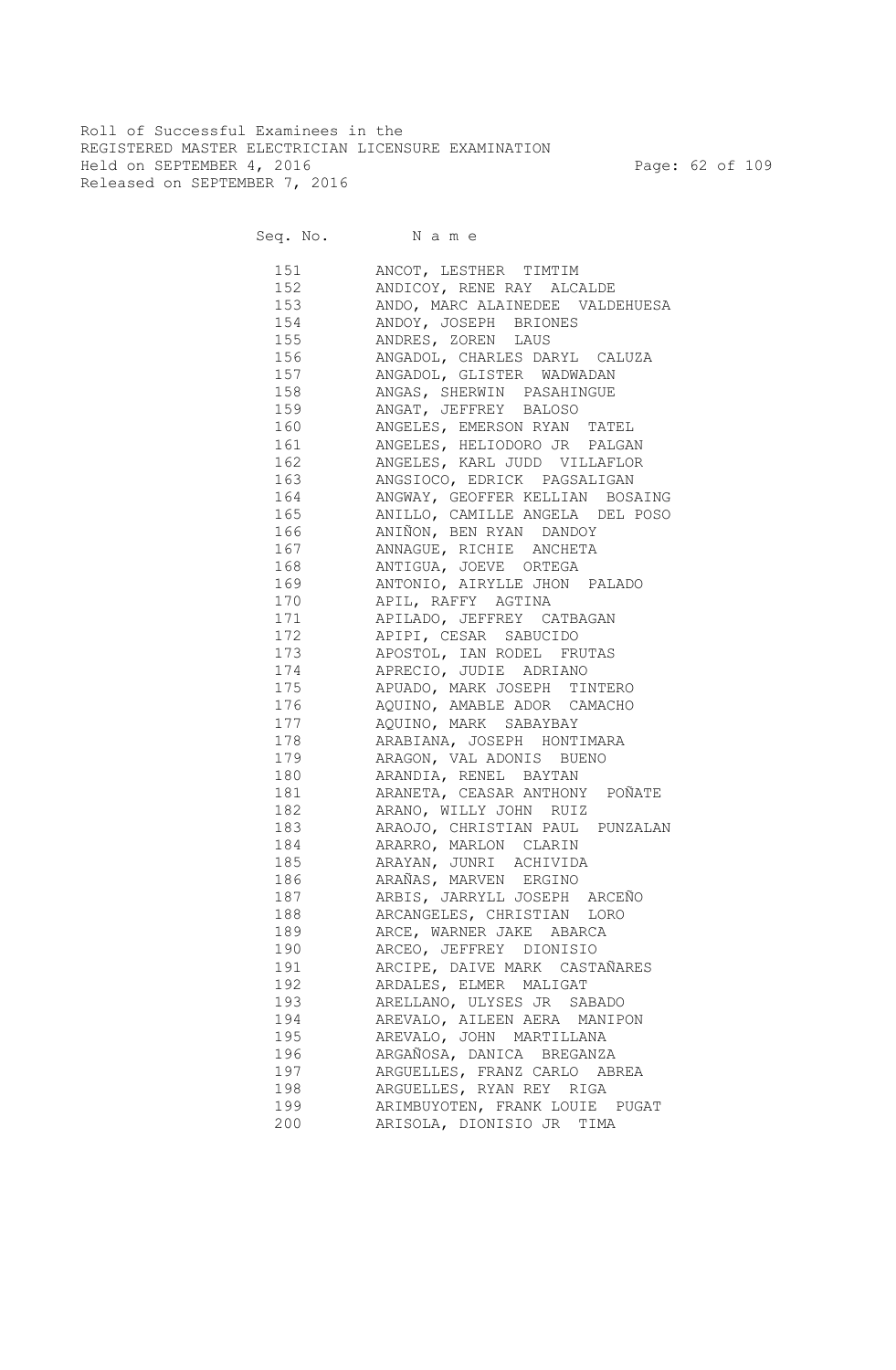Roll of Successful Examinees in the REGISTERED MASTER ELECTRICIAN LICENSURE EXAMINATION Held on SEPTEMBER 4, 2016 Page: 63 of 109 Released on SEPTEMBER 7, 2016

| 201        | ARIÑO, TEODEVER JOSHUA OCHOCO        |
|------------|--------------------------------------|
| 202        | ARNADO, HARLEY MANGAS                |
|            | 203 ARNAIZ, BRAIAN IHALAS            |
|            | 204 ARNILLA, RANNIER FIGUEROA        |
|            | 205 ARREGLO, JONATHAN SR LABARES     |
|            | 206 ARTOBAL, DARWIN JR DOLOGAN       |
| 207        | ARTUZ, JESMARK GAHUM                 |
|            | 208 ARZAGA, JOBERT PHILLIP MAGARCE   |
|            | 209 ASIA, KEVIN IGNACIO              |
|            | 210 ASIS, JALIESON MADERA            |
|            | 211 ASONG, JOHN CYRIL DUNTON         |
| 212        | ASTOVEZA, LEO AUMENTADO              |
| 213        | ASTRONOMO, FERNANDO JR DUMANGAS      |
| 214        | ASUNCION, DARWIN MEDINA              |
| 215        | ASUNCION, JULIUS MERCADO             |
| 216        | ATAOP, SHERWIN ORDOÑA                |
| 217        | AUGUIS, JEPHER SALAZAR               |
| 218        | AUSTRIA, DAN LESTER MEIM             |
| 219        | AUSTRIA, REYMOND CABRERA             |
| 220        | AUSTRIA, VINCE MAROU VILLAME         |
| 221        | AUSTRIA, XAVIER ALDRIN ABANILLA      |
| 222        | AVILA, JOSWE JR MONTEROSO            |
| 223        | AVILES, ARIEL BAÑAR                  |
| 224        | AVILES, JIMUEL MURILLO               |
| 225        | AYSON, RAYMOND ULANDAY               |
| 226        | AYUBAN, BENLONITO DACOYLO            |
| 227        | AYUPAN, GRAJEAN NICOLE DE LA SERNA   |
| 228        | AYUPAN, RICHARD PEDREGOSA            |
| 229        | AYURO, MYRIX IBARRETA                |
| 230        | AZECATE, CHRISTIAN ARTETA            |
| 231        | AZUCENA, FLORDELIZA TUPAS            |
| 232        | AZUCENA, JOLYN SOBREVEGA             |
| 233        | AÑONUEVO, JOVELITO JR MERCADO        |
| 234        | AÑORA, MARVIN BAUTISTA               |
| 235        | BABAAN, GENE PATRICK MACALAGAY       |
| 236        | BABAC, RICHARD JR SANA               |
| 237        | BABANTO, RENDELL BACHANICHA          |
| 238        | BABAYSON, ALJUN GAMUTAN              |
| 239        | BACALA, JOMER BUENO                  |
| 240        | BACALANGCO, ALVIN FRANCISCO          |
| 241        | BACALSO, MARK JELLICOE MEDRANO       |
| 242        | BACANI, CARL ANGELO ASUNCION         |
| 243        | BACARISA, CARLITO LABANDERO          |
| 244        | BACLAOCOS, LYMAN LAORENO             |
| 245        | BACLIG, DARWIN TAGARUMA              |
| 246        | BACNIS, BILLY VALENTINO              |
| 247        | BADDU, MARK DAVE MADRIAGA            |
|            | BADERA, ALVIN BRETANA                |
| 248<br>249 | BADILES, RAMIELLE CHRISTENSEN GUZMAN |
| 250        | BADOLES, VENCENT PANADO              |
|            |                                      |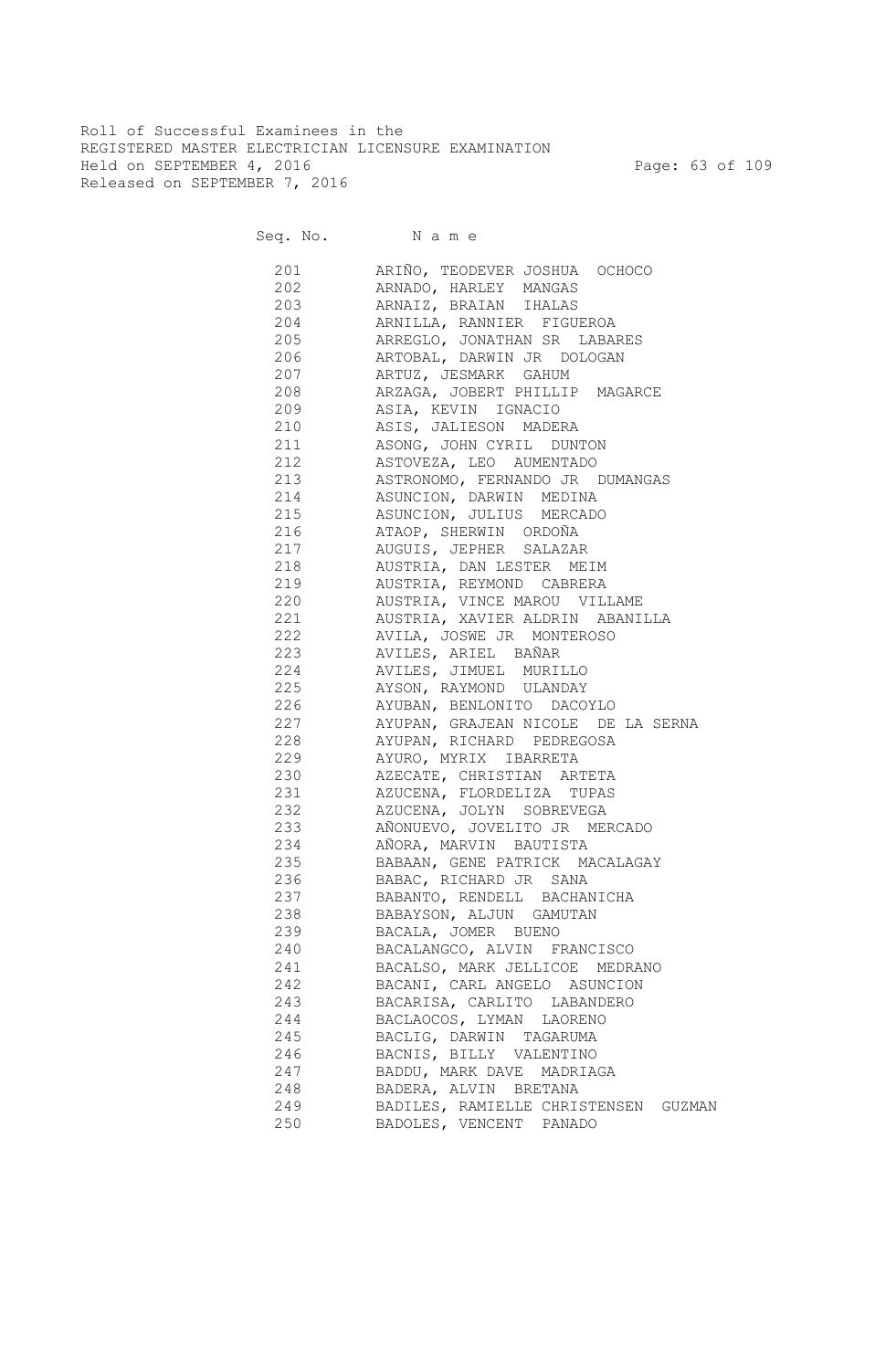Roll of Successful Examinees in the REGISTERED MASTER ELECTRICIAN LICENSURE EXAMINATION Held on SEPTEMBER 4, 2016 Page: 64 of 109 Released on SEPTEMBER 7, 2016

| 251 | BADUA, JAVLIN DOMAOAN              |
|-----|------------------------------------|
|     | 252 BADUA, JOHN ALFRED MONTON      |
|     | 253 BAEZ, RAYMOND DE CASTRO        |
|     | 254 BAFLOR, ROMEL DIAMANTE         |
|     | 255 BAGADIONG, AMIEL MASAGANDA     |
|     | 256 BAGAFORO, ASHER SAMULDE        |
|     | 257 BAGALAY, RALPH LAUREN YASAY    |
|     | 258 BAGAMASBAD, JAIRO AZUR         |
| 259 | BAGIO, RICHARD PADICIO             |
| 260 | BAGOLOR, JOEL LAMANILAO            |
|     | 261 BAGOLOR, NOVEN LAMANILAO       |
|     | 262 BAGSAIN, JERIEL SUDAYON        |
|     | 263 BAGSIC, ALDRIN SALUDO          |
|     | 264 BAGUIO, RUEL JR ORELLANO       |
| 265 | BAGUIO, WENCESLAO JR OGAHAYON      |
| 266 | BAJENTING, BAMBIE GAVIOLA          |
| 267 | BAJENTING, JONATHAN VIVAS          |
| 268 | BAL-UT, KELVIN LOZANO              |
| 269 | BALADAD, ADRIEL LOPEZ              |
| 270 | BALADAD, JOSEPH RILLERA            |
| 271 | BALANCIO, RAYMON FONTANOS          |
| 272 | BALANDAY, FERNANDO III SIERVO      |
| 273 | BALANTA, VER II GRATIL             |
| 274 | BALANZA, KENNETH MARK ABEL         |
| 275 | BALAWANG, JOE MARI EREÑA           |
| 276 | BALBIN, REYMOND ARAGON             |
| 277 | BALCEDA, FRANKLIN MAGNO            |
| 278 | BALDECAÑAS, ANTONIO ABONG          |
| 279 | BALGOS, REO BRIONES                |
| 280 | BALIANO, GENARO JR BARRETE         |
| 281 | BALIANO, JOSEPH ARRANCHADO         |
| 282 | BALIGAD, HARVEY RAQUIZA            |
| 283 | BALISBIS, MELL ANGELO MORENO       |
| 284 | BALLARAN, JOSEPH REALIZAN          |
| 285 | BALLATAN, KEITH LOUELLA BATA       |
| 286 | BALLESTEROS, DEXTER TUAZON         |
| 287 | BALLUNGAY, CHRISTIAN LEE BALISACAN |
| 288 | BALMOCINA, MARK JAMES PAGOMPANA    |
| 289 | BALSACAO, CHRISTOPHER LEBRILLA     |
| 290 | BALTAZAR, BAYANI JR ARAGONES       |
| 291 | BALTAZAR, ROMEL MUSNI              |
| 292 | BALUYOT, KARL YEMER GALANZA        |
| 293 | BALZA, JUNIEL TAPAYA               |
| 294 | BANAÑA, BENIE PEREZ                |
| 295 | BANCORO, PAUL JOHN PUNGYAN         |
| 296 | BANDILLA, ROCKY OGATIA             |
| 297 | BANIGO-OS, LINO JR PALO            |
| 298 | BANOG, ANTONIO JR BOMBASE          |
| 299 | BANTANOS, JAN-MICHAEL RYAN BEGONIA |
| 300 | BANZON, DESIDERIO JR DAYON         |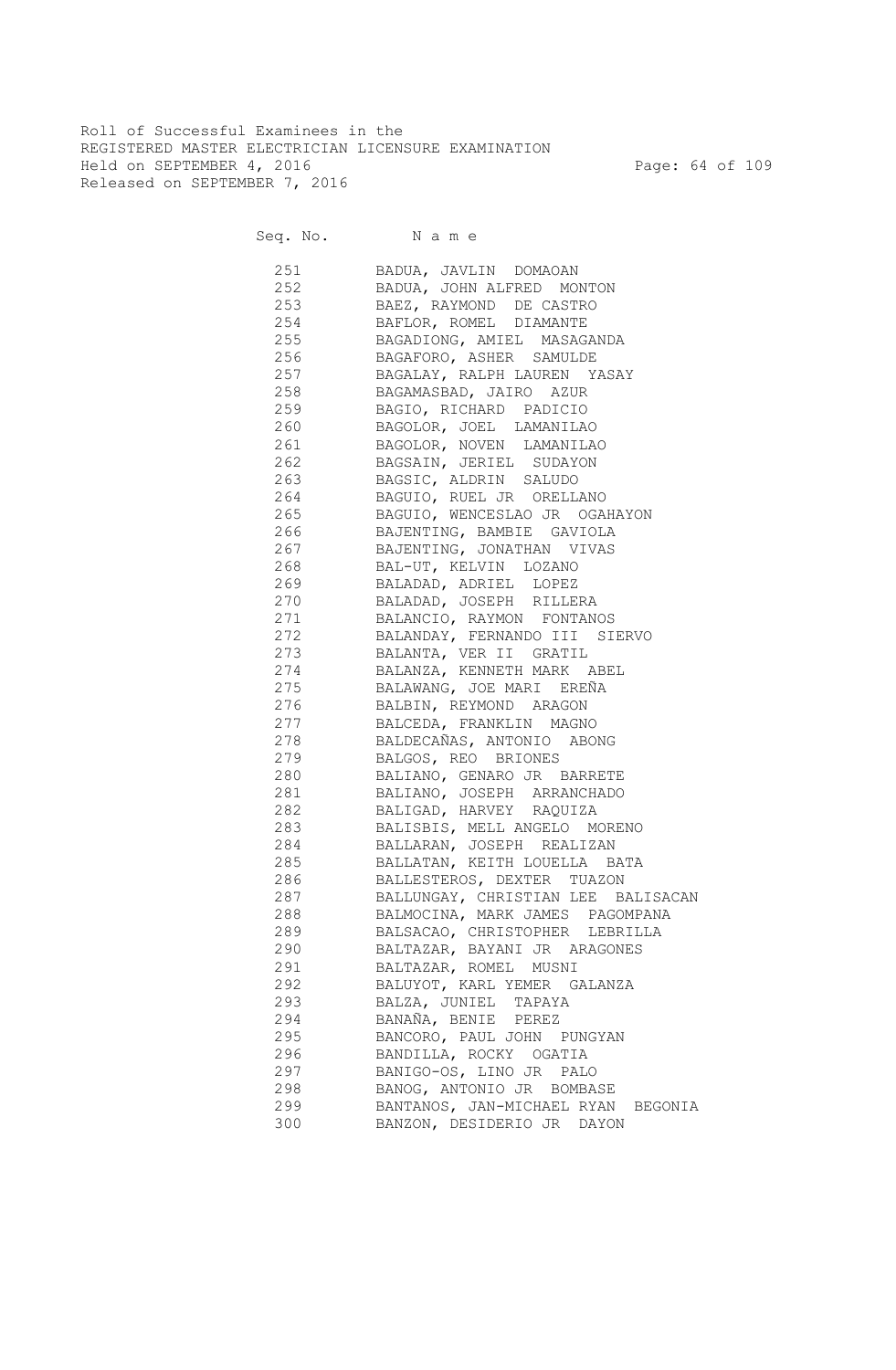Roll of Successful Examinees in the REGISTERED MASTER ELECTRICIAN LICENSURE EXAMINATION Held on SEPTEMBER 4, 2016 Page: 65 of 109 Released on SEPTEMBER 7, 2016

Seq. No. N a m e

| 301     | BAOC, FREDDIE BINWOG                    |
|---------|-----------------------------------------|
| 302 200 | BAQUIAL, MARK TOMMY MANTE               |
| 303     | BAQUING, HARLEY JR MARIMLA              |
| 304     | BARBA, EMMANUEL PANEDA                  |
| 305     | BARBA, ROWEL RELLORA                    |
| 306     | BARCELON, PABLO JR PASIONA              |
| 307     | BARCELONA, MARC ANDISON GESITE          |
| 308     | BARISO, MARY ROSE BAITAN                |
| 309     | BARREDO, LAURO ROGADOR                  |
| 310     | BARRETE, ESQUIRION SANCHEZ              |
| 311     | BARRO, RONA BERUELA                     |
| 312     | BARROS, ARJAY SERRAN                    |
| 313     | BARTOLAZO, CARLITO GEFA                 |
| 314     | BARTOLOME, DANIEL DEADO                 |
| 315     | BARTOLOME, RODIL BAULA                  |
| 316     | BASCO, JHUN-JHUN BLANQUEZA              |
| 317     | BASERGO, LUIS EMPEROR LUGNASAN          |
| 318     | BASILAN, ZALDY UBALDO                   |
| 319     | BATAC, CESAR MERCADO                    |
| 320     | BATAD, ALBERT GUSI                      |
| 321     | BATARA, JEFFREY TADEO                   |
| 322     | BATARA, RAY PHILIP RAMOS                |
| 323     | BATAY, URIEL VOPHSE BORREROS            |
| 324     | BATE, KENNETH MANUEL                    |
| 325     | BATHAN, BRYAN MARK MANRIQUE             |
| 326     | BATHAN, JOHN PATRICK GAMBOA             |
| 327     | BATISLA-ON, ALFRED CEBALLOS             |
| 328     | BATISLAONG, JARED GORECHO               |
| 329     | BATO, CHRISTIAN CACHO                   |
| 330     | BATUSBATUSAN, CLIFFORD ALAN DEL ROSARIO |
| 331     | BATUTAY, DANIEL AGUILAR                 |
| 332     | BAULA, ROD RAYAN PEREZ                  |
| 333     | BAUSO, CYRILL ROI DOMANGCAS             |
| 334     | BAUTISTA, ALDRIN LOMONGO                |
| 335     | BAUTISTA, ARJON MACABADBAD              |
| 336     | BAUTISTA, CHRIS ANDREW HERNANDEZ        |
| 337     | BAUTISTA, DANIEL JR CUENCA              |
| 338     | BAUTISTA, EDUARDO JR CABANEROS          |
| 339     | BAUTISTA, GILBERT RABACA                |
| 340     | BAUTISTA, IAN JOHN ULATAN               |
| 341     | BAUTISTA, JERICK PAULAR                 |
| 342     | BAUTISTA, JOHN HERBERT DEGALA           |
| 343     | BAUTISTA, JULIUS MICHAEL CUBE           |
| 344     | BAUTISTA, MARVIN CUPO                   |
| 345     | BAUTISTA, PAUL ADRIANNE<br>TRIÑO        |
| 346     | BAUTISTA, RONNEL APARRE                 |
| 347     | BAUTISTA, WELLA JOY BUCOG               |
| 348     | BAUZON, ANTHONY AGUILA                  |
| 349     | BAWAGAN, LOUIE ALDRIN MACANAS           |
| 350     | BAYLON, AISSER HARREL GARCIA            |
|         |                                         |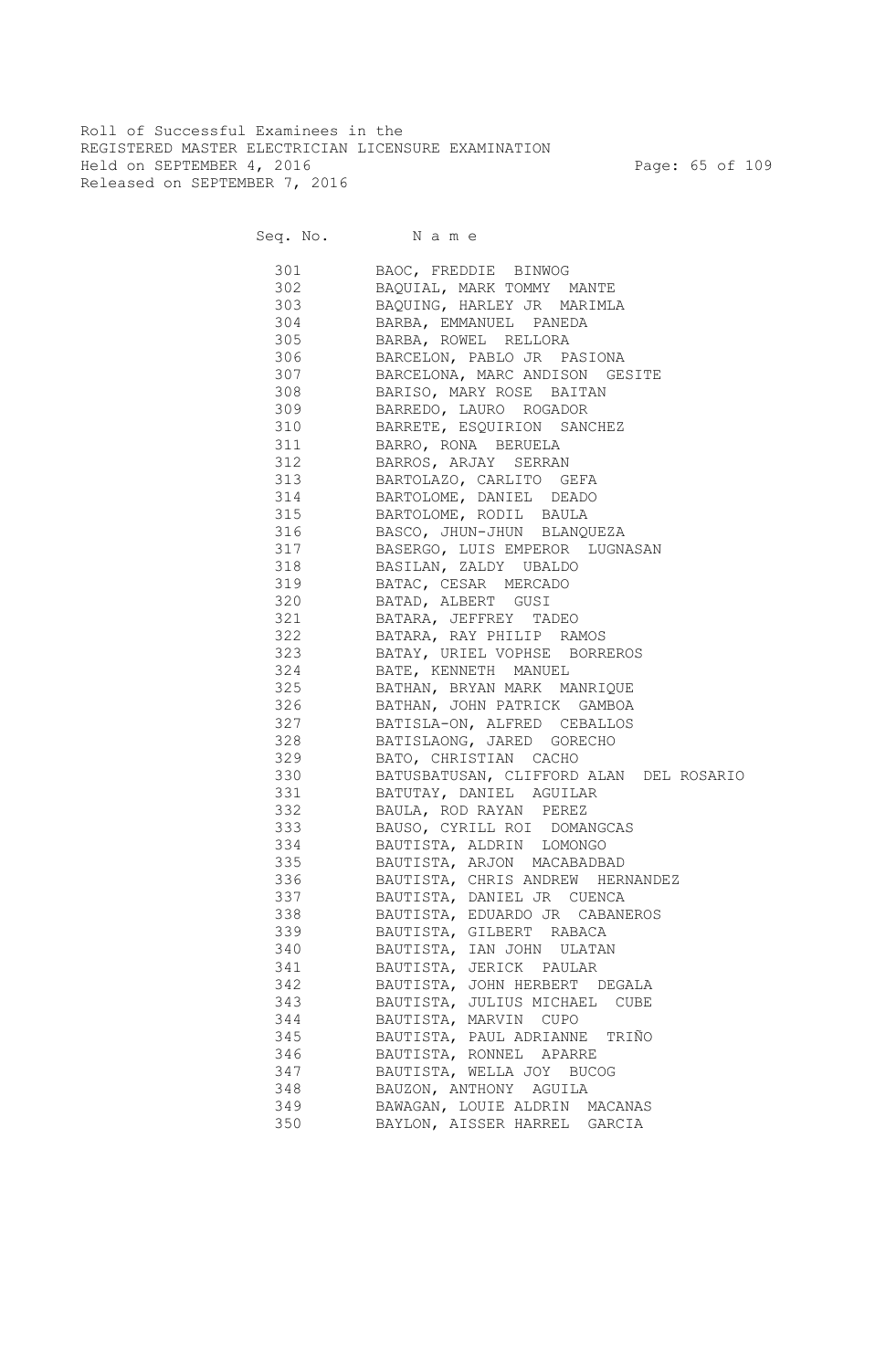Roll of Successful Examinees in the REGISTERED MASTER ELECTRICIAN LICENSURE EXAMINATION Held on SEPTEMBER 4, 2016 Page: 66 of 109 Released on SEPTEMBER 7, 2016

Seq. No. N a m e

| 351     | BAYLON, JAMES KARLO FELICIANO        |
|---------|--------------------------------------|
| 352     | BAYLON, MICHAEL SARABIA              |
| 353     | BAYSA, MARVIN SORIANO                |
| 354     | BAÑEZ, RICHARD JR VINARAO            |
| 355     | BEATISULA, MARIEBETH GANZON          |
| 356     | BEBIT, ERIC POLIQUIT                 |
| 357     | BEDAÑO, CHRIS ANFERNE DEMAYO         |
| 358     | BEJARASCO, DANNY                     |
| 359     | BEJER, JULIUS CEZAR BRIONES          |
| 360     | BEJO, KIM VERGARA                    |
| 361     | BELDAD, JONATHAN LUPANGO             |
| 362     | BELENO, RUBEN AGNA                   |
| 363     | BELLO, MIKE JESSON DRAPETE           |
| 364     | BELMONTE, JOY GUBATANA               |
|         |                                      |
| 365     | BELMORO, BULAN ERENIA                |
| 366     | BELTRAN, GRETCHEN BELTRANO           |
| 367     | BELVIS, JOVEN DELOS REYES            |
| 368     | BENAN, GERONIMO BENTRES              |
|         | 369 BENDALIAN, JANE KIETH MARCELO    |
|         | 370 BENEDICTO, JOANNE ALVAREZ        |
|         | 371 BENIGNOS, JAMES EDUARD FERNANDEZ |
|         | 372 BENITEZ, BILL CLINT JULIAN       |
|         | 373 BENITEZ, JOHN GILBERT ORIS       |
|         | 374 BENOSA, JAYLOR ESTRELLA          |
|         | 375 BENZON, GERALD LOWELLE COLOMA    |
|         | 376 BERCADES, RAMSEY VARGAS          |
| 377     | BERDEN, CARLITO JR PABALATE          |
|         | 378 BERNABE, ABEGAIL ESCALONA        |
|         | 379 BERNALDEZ, ANGELO AROJO          |
|         | 380 BERNALDEZ, WARREN TUBORO         |
|         | 381 BERNALES, EDITO JR LEOPARDAS     |
|         | 382 BERNARDO, GARY GAMULAO           |
|         | 383 BERTES, REMIEL TOLIBAS           |
|         | 384 BERTOLDO, JERVEN BATOY           |
|         | 385 BESTUDIO, ROGER JR CONCON        |
|         | 386 BIENES, CARLO BALBASTRO          |
| 387 387 | BIGORNIA, APRIL JOY DANIEL           |
| 388     | BILLONES, PAUL ANTHONY ESTRELLAN     |
| 389     | BINIBINI, CELMO CAMPOS               |
| 390     | BINOYA, ELY JR CAMURA                |
| 391     | BIRAGUAS, RAYSON GAMARSA             |
| 392     | BIRON, GREG CORBILLA                 |
| 393     | BISNAR, JOVEN TAPANG                 |
| 394     | BITARA, GERARD BIGCAS                |
| 395     | BLANCO, FARA LOU LELIS               |
| 396     | BLANZA, RHEE JOHN ZID VADIL          |
| 397     | BLASE, IAN VINCE BONTOC              |
| 398     | BLASTIOUE, VLADIMIR ATIENZA          |
|         |                                      |
| 399     | BOCALA, TOM OLIVER SUEDE             |
| 400     | BOLANIO, ALVIN CURAMBIS              |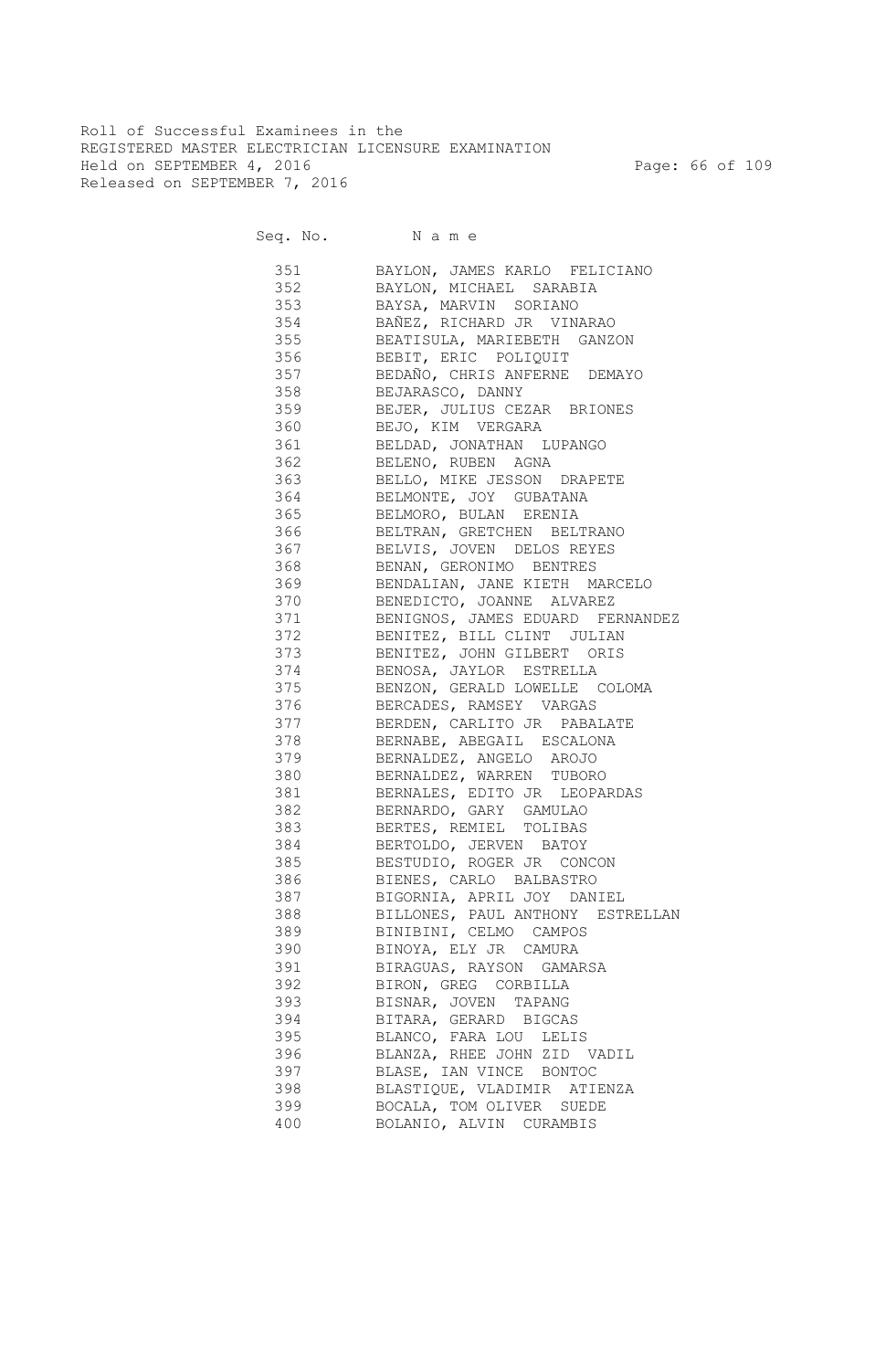Roll of Successful Examinees in the REGISTERED MASTER ELECTRICIAN LICENSURE EXAMINATION Held on SEPTEMBER 4, 2016 Page: 67 of 109 Released on SEPTEMBER 7, 2016

Seq. No. N a m e

| 401 | BOLAÑOS, JUVIT BINOCAS             |
|-----|------------------------------------|
|     | 402 BOLIBOL, MARVIN RAE PASCUAL    |
|     | 403 BOLIBOL, SHIELA ANOTA          |
|     | 404 BOLIGOL, ERIC PAGULA           |
|     | 405 BOLO, DOMINIC PROTACIO         |
|     | 406 BOLOCON, LINDEN MITCHI CORNELO |
|     | 407 BOLONIA, CHRISTIAN MANCHUS     |
|     | 408 BON, ALDRIN CALMADA            |
|     | 409 BON, MARCK BRAGAIS             |
|     | 410 BONAOBRA, IVAN REY POLINAG     |
|     | 411 BONGCAYO, RAFIE HAMOAY         |
|     | 412 BONGCO, JAY WARD MANLANGIT     |
|     | 413 BONIFE, ALAIN ARRADAZA         |
|     | 414 BOOL, JOHN IRVEN CONCEPCION    |
|     | 415 BOQUIREN, ROGELIO JR BAUTISTA  |
| 416 | BORJA, CEDRIC SAN JUAN             |
| 417 | BORJAL, MICHAEL ANGELO JANDUSAY    |
| 418 | BORJE, JUSTIN MARC LAIGO           |
| 419 | BORREO, DARWIN BAUTISTA            |
| 420 | BRADECINA, ERICKA VALDEZ           |
| 421 | BRATO, NORMAN PANES                |
| 422 | BRAVO, GABRIEL SEVILLA             |
| 423 | BRAVO, JOHN NOEL TORQUATOR         |
| 424 | BREGONIA, ESTANISLAO JR RAMOS      |
| 425 | BRIGUEL, JONATHAN VELASCO          |
| 426 | BRION, MICHAEL FRESNILLO           |
| 427 | BRIONES, ALLEN MACASAET            |
| 428 | BRIONES, BILL PAULO GESMUNDO       |
| 429 | BRON, ARWIN NIÑO QUINTOS           |
| 430 | BROSAS, RYAN ALEJANDRE             |
| 431 | BRUEGAS, GLESIE MAY CALABIA        |
| 432 | BUAYA, FREDEL BACOMO               |
| 433 | BUCANEGRA, JULIUS PRAJES           |
| 434 | BUDIONGAN, FRANCIS MONICK CULAJARA |
| 435 | BUE, RICHARD CASTILLO              |
| 436 | BUENA, JEROME SUBIAGAN             |
| 437 | BUENAFE, RONALD BAUTISTA           |
| 438 | BUENAFE, STEPHANIE MAPALO          |
| 439 | BUENAOBRA, FERNANDO EREÑO          |
| 440 | BUENAVISTA, BABYLYN GAA            |
| 441 | BUENAVISTA, JUNIBIE DABON          |
| 442 | BUENDIA, ARNULFO JR MADERA         |
| 443 | BUENO, MARK KEVIN BAGAOISAN        |
| 444 | BUGTAY, ALVIN CABATINGAN           |
| 445 | BUHAYANG, MICHAEL BELAMIA          |
| 446 | BUHONG, FERMIN GUINILING           |
| 447 | BUKALAN, ELDRICH COJITO            |
| 448 | BULAN, ERNEST SABADO               |
| 449 | BULAN, REMSEN PASCUA               |
| 450 | BULANON, RONALD DIASEZ             |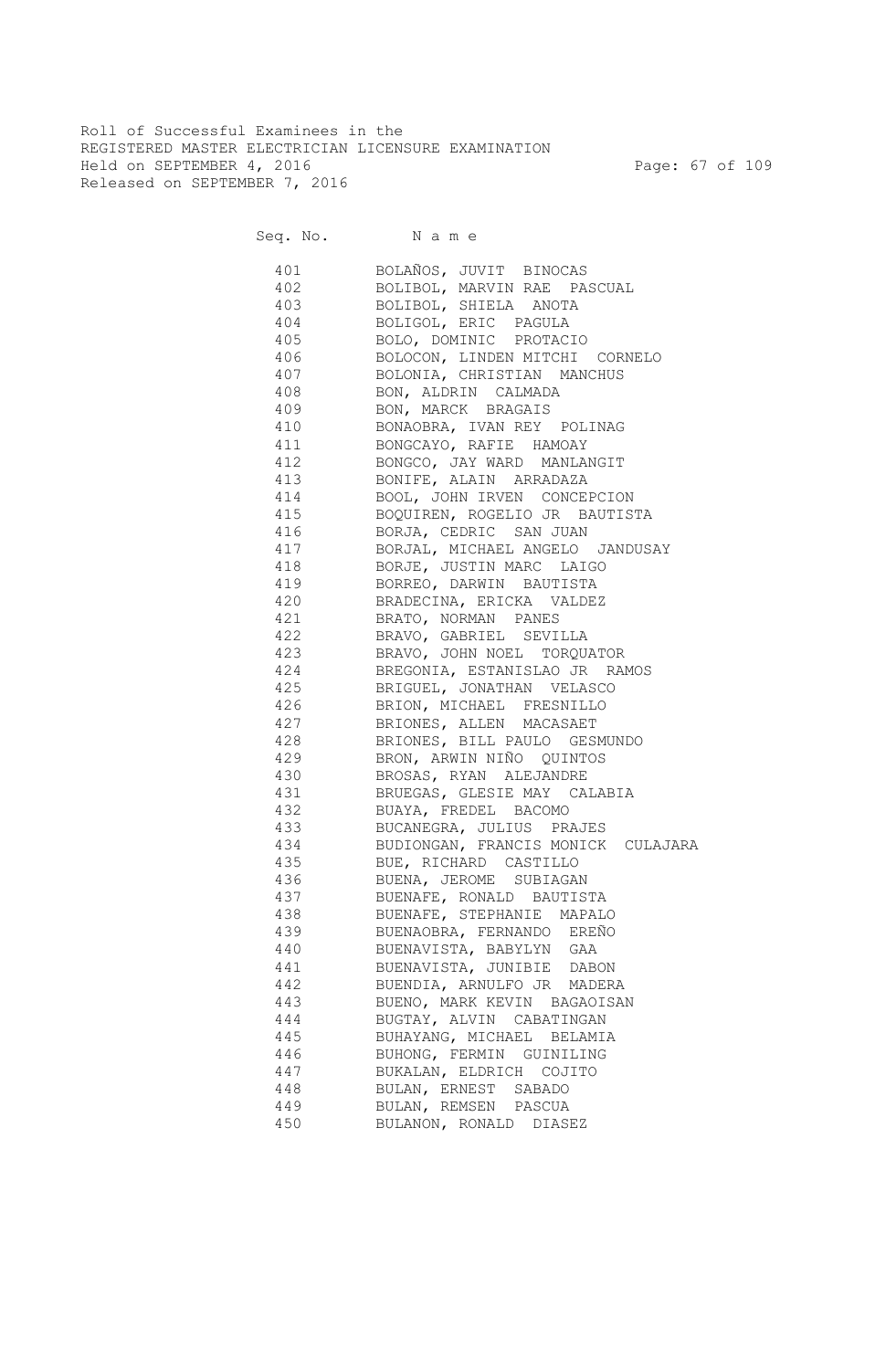Roll of Successful Examinees in the REGISTERED MASTER ELECTRICIAN LICENSURE EXAMINATION Held on SEPTEMBER 4, 2016 Page: 68 of 109 Released on SEPTEMBER 7, 2016

Seq. No. Name

 451 BULATAO, ALLAN ABOBON 452 BULLON, LEOPOLDO JR PARREÑO 453 BUMANGLAG, GODFREY JOHN FERNANDEZ 454 BUMANGLAG, JIMVO MIRANDA 455 BUMANGLAG, JOHN NABOR 456 BUMANGLAG, KAYCEBEL RAMOS 457 BUNAG, NOEL TERESA 458 BUNAYOG, JOEL BULLANDAY 459 BUNDAC, RAFFY JESSIE FAVILA 460 BUNTAG, CHRIS BULI 461 BUQUIA, ANGELITO JR SABELINO 462 BURABOD, WILFREDO JR MAHUSAY 463 BURERES, THOMAS JOHN CONOS 464 BURGOS, FREDLLANE LOUISE HERRERA 465 BUTA, VIC JR BUSTAMANTE 466 BUTAC, UZAIR BOTOHAN 467 BUÑAG, CHRISTIAN LARRAQUEL 468 CAACBAY, BRANDON JAMES CAYABYAB 469 CABAHUG, RONNIE PONCE 470 CABALHIN, ARIELLE PATALINGHUG 471 CABALLERO, ERIC DERECHO 472 CABALLES, GREGORIO JR EMPASIS 473 CABALLIES, JOSEPH MOGOL 474 CABALONGA, JOSEPH PATRICK VERANO 475 CABANALAN, JUN IVAN JALECO 476 CABANGON, JOSHUA CHAVEZ 477 CABANGON, RYAN FLORES 478 CABANIG, CEFERINO JR DIAZ 479 CABANILLA, RODRIGO TOMAS 480 CABATINGAN, ANDREW PACAMPARA 481 CABATUAN, JHOY GOLPE 482 CABAÑA, JESSICA VILLANUEVA 483 CABERO, MARK JOSEPH HUMARANG 484 CABIGAS, ROMY QUIÑONES 485 CABIGON, ALVIN ELLAO 486 CABILES, MARLON BONGON 487 CABILITASAN, DAVE ANDREW CHARLES 488 CABONUAN, MYRON COLOMA 489 CABRALES, MARY GOLD FEROLINO 490 CABREJAS, JOHN MARK SOLIDOR 491 CABRERA, BRAIAN VIDALLON 492 CABRERA, JAY ANTHONY BAGAYAS 493 CABRERA, JAY CHRISTOPHER BUÑO 494 CABUG, MARC RODOLF FRANCIS MAGLENTE 495 CABURNAY, CLIFFORD DHONNS MINDARO 496 CABUSLAY, MANSUETO JR ESCUBRO 497 CABUTIN, PIA GREFIEL 498 CACALDA, CONRADO PAULO GONZALES 499 CACHERO, KRISTOFFER FABRO<br>500 CACHERO, LEOPOLDO JR CENOI CACHERO, LEOPOLDO JR CENON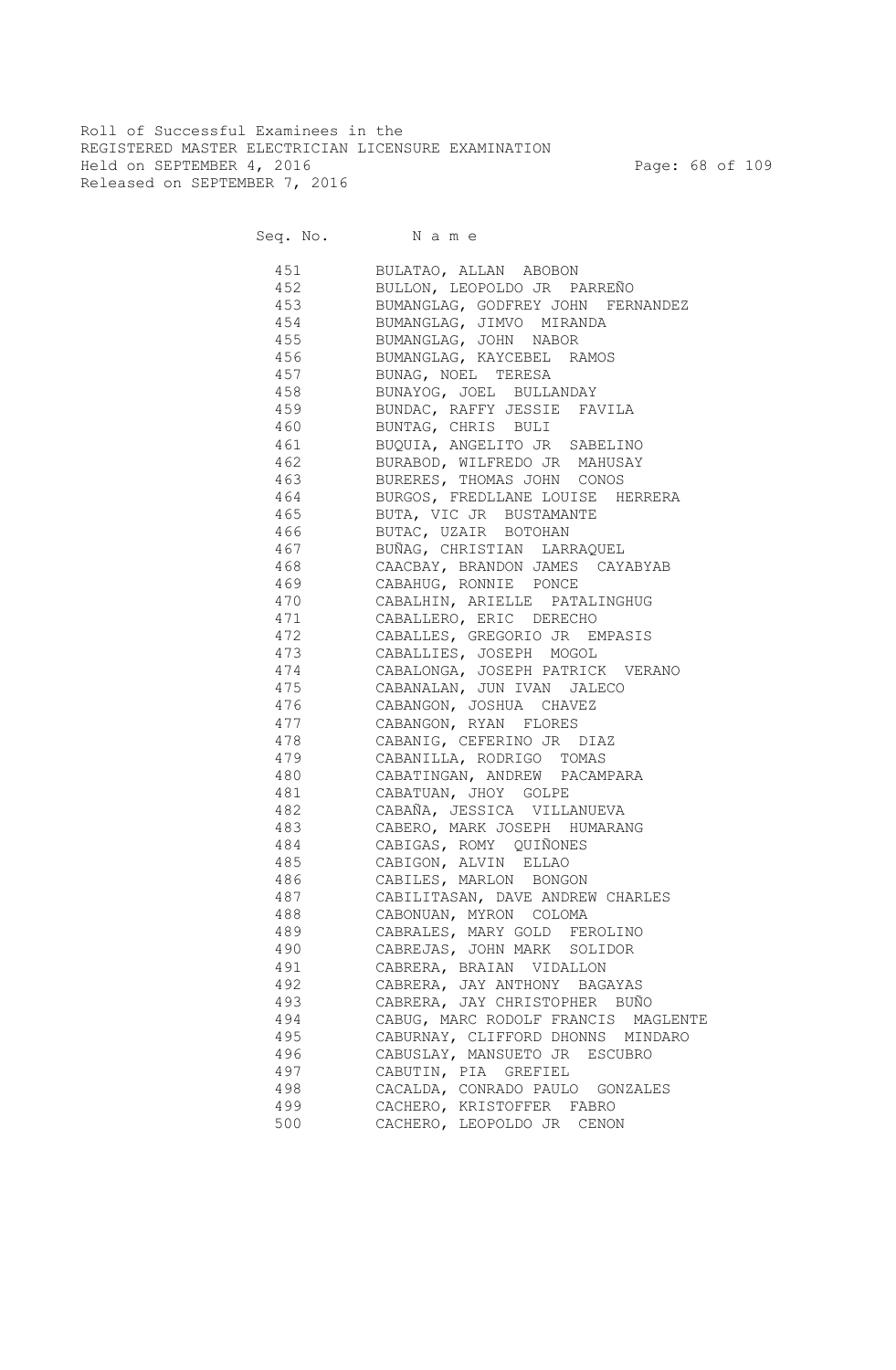Roll of Successful Examinees in the REGISTERED MASTER ELECTRICIAN LICENSURE EXAMINATION Held on SEPTEMBER 4, 2016 Page: 69 of 109 Released on SEPTEMBER 7, 2016

Seq. No. Name

 501 CADALIN, RONNIE AMOYAN 502 CADDAUAN, JERAMIL SALOSO 503 CADELINIA, GIAN ERICO RUIZ CADENAS, RYAN PADILLA 505 CADIOGAN, LEANDER LEYTE 506 CAGASAN, CESAR BUAL 507 CAGNAYO, CHRISTINE MAE BRON 508 CAGUROL, ROSELITO SABALO 509 CAILIAN, ALVIN JOHN CUENCA 510 CAINONG, JESUS SALAÑO 511 CAJIMAT, JEROME BULAN 512 CAJUSAY, JOHN GLEEN MONTICELLO 513 CALAMOHOY, SHERWIN SAPLOT 514 CALATA, ROBERT MABUTI 515 CALATERO, JAKE LLOYD TUAZON 516 CALAÑAS, CARL JOHN CASTILLO 517 CALBAN, JAY MANIQUEZ 518 CALDA, HENRY BACLAY 519 CALDERON, CYRUS ABELLA 520 CALE, ARNIEL URIARTE 521 CALIMLIM, JOHN HAYMES JASARENO 522 CALIMUTAN, FRANCIS FORT DEAPERA 523 CALLOS, RICKY VILLANUEVA 524 CALOPE, WILFRED ALTEJAR 525 CALUMPIANO, JEREMIAH POBLETE 526 CALUMPITA, JIMMY LOJA 527 CALUSOR, JOHN SANDIE DALISAY 528 CALUYO, LOLLY BOY BRINGINO 529 CALVARIO, JAYSON BALLARES 530 CALZADA, NEIL FRANCIS GASMEN 531 CAMBA, EDGAR ALLAN CORPUZ 532 CAMBRONERO, JERICK CONSTANTINO 533 CAMPILIT, CLOYD MADDAWAT 534 CAMUS, RAYMART EDUARD TORRES 535 CANAL, JOB BRONIA 536 CANDADO, MATEO JR PARAN 537 CANDIA, LORIE LYN JOY JUANICO 538 CANIA, JULIUS CALIHAT 539 CANIEDO, GERRY CARIN 540 CANO, JOSELITO MANANSALA 541 CANON, MARY ANN BONEO 542 CANONIGO, DAVEN LAPAZ 543 CANONOY, JHUNYL CRIS LASPIÑAS 544 CANOY, SAMUEL BACONG 545 CANTERO, KENNETH PAMATIAN 546 CANTERO, SHELLA MAE ABUELO 547 CANTILLON, VINCENT PATRICK GARCIA 548 CANTIVEROS, MELCODES ALFANTA 549 CANUTO, RED RONALD TULIO 550 CAOYONG, ROBIN MANALO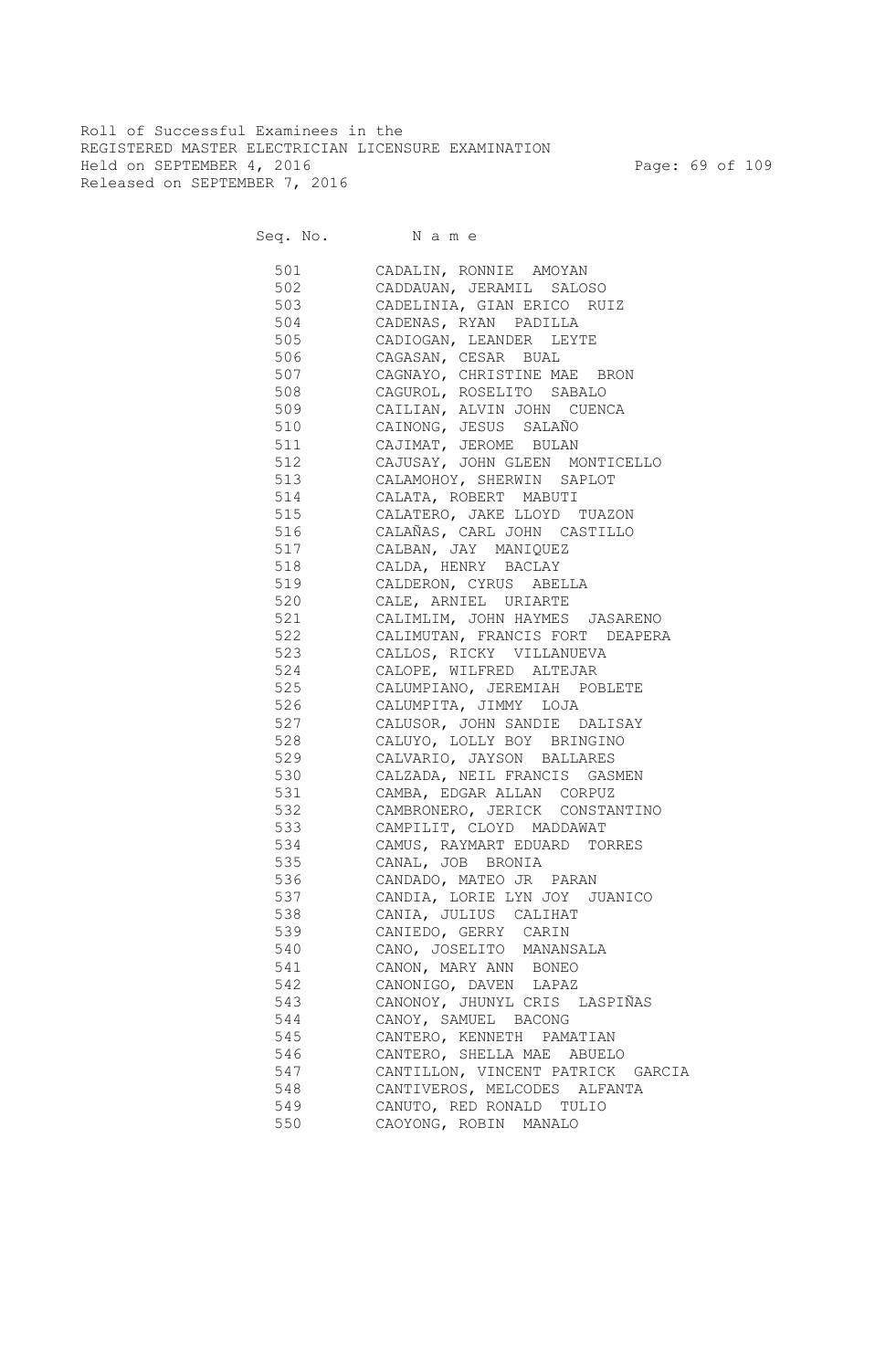Roll of Successful Examinees in the REGISTERED MASTER ELECTRICIAN LICENSURE EXAMINATION Held on SEPTEMBER 4, 2016 Page: 70 of 109 Released on SEPTEMBER 7, 2016

Seq. No. Name

 551 CAPARRO, GENARD LLOYD SALLOMAN 552 CAPARROS, JOBERT RITUAL 553 CAPILI, ANTONIO MALLARI 554 CAPINPIN, MICHAEL JOE RAMOS 555 CAPISTRANO, JOSE CARLOS IBARROLA 556 CAPONES, JAYSON BEROS 557 CAPULONG, JOSEPH MARCELINO 558 CARA, JEFFERSON FORTES 559 CARCEDO, ROY DENUYO 560 CARCUEVA, TOM CEIDRICK DUMAGUIT 561 CARIAGA, ANGELO JOSE PARAS 562 CARINGAL, JOMAR CORO 563 CARINGAL, MARIBEL DALISAY 564 CARIÑO, AARON JALA 565 CARIÑO, ELBERT BALLESTRA 566 CARLOS, JEFFERSON SALUNGA 567 CARMEN, DIAMY DICK SANTOS 568 CARMONA, NIÑO RUPERT FILLOGAN 569 CAROMPITAS, EDEL POLAN 570 CARPIO, JOHNNY JR ARENDAIN 571 CARPIO, JOSEPH ALCANTARA 572 CARPIO, MARVIN MARQUEZ 573 CARREON, JOVEN TABORDA 574 CARREON, LOUIE DAET 575 CASABAR, DEXTER CASERO 576 CASAG, RICO ESEO 577 CASAMIS, JERWIN BACOLOR 578 CASINTO, JULIUS TUMANGAN 579 CASIPONG, JOVANIE FALLORINA 580 CASIPONG, ROLDAN LAÑOJAN 581 CASIÑO, MARK ANTHONY DE JESUS 582 CASPE, EDWIN DESOLOC 583 CASTAÑARES, CHRISTIAN MAHINAY 584 CASTAÑOS, MARK JOE ESCONDE 585 CASTIL, JEFFERSON LEGION 586 CASTILLEJOS, CHRISTIAN JAY DIAN 587 CASTILLEJOS, MARK RYAN TIBAYAN 588 CASTILLO, ADIN REY SARAD 589 CASTILLO, ANGELITO JR DALIT 590 CASTILLO, ARMANDO MENDAROS 591 CASTILLO, BRIGGS REY BO 592 CASTILLO, FERNANDO JR SORIANO 593 CASTILLO, LAURENCE FLORES 594 CASTILLO, MARCHIE SURIGAO 595 CASTILLO, NIÑO JOHN FLORENCE SIERVO 596 CASTILLO, PAUL ANTHONY PASCUAL 597 CASTILLON, JAYMARK NEPOMUCENO 598 CASTILLON, SCHERRAINE KHRYS GALLENO 599 CASTOR, IAN JOSEPH BALLADARES 600 CASTRO, DONDON LEANDRO BELTRAN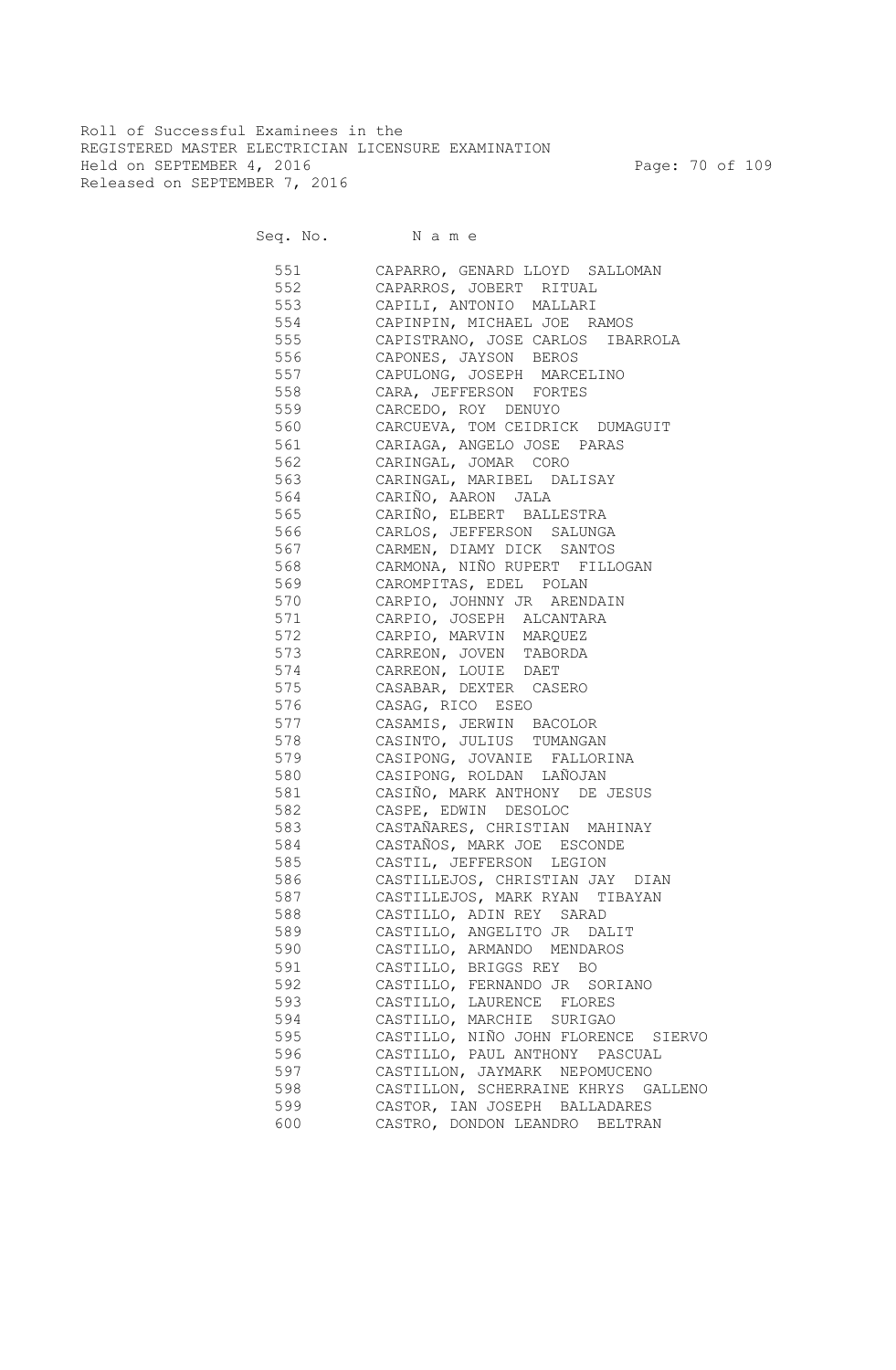Roll of Successful Examinees in the REGISTERED MASTER ELECTRICIAN LICENSURE EXAMINATION Held on SEPTEMBER 4, 2016 Page: 71 of 109 Released on SEPTEMBER 7, 2016

Seq. No. Name

 601 CASTRO, REYNALDO DINGLASA 602 CASTRO, ROLDAN QUINDAO 603 CASUGA, ROLAND JR BELLEZA 604 CATACUTAN, FREDERIC SERWIT 605 CATALUÑA, ALEX LLEGUE 606 CATALUÑA, ALFIE PUGALES 607 CATIENZA, TEODY JR CANCIO 608 CATINAN, ROBERTO JR PADERNILLA 609 CAUNAR, EDWARD DE LA CRUZ 610 CAZAR, JOHN VINCENT ALCANTARA 611 CAÑADA, JESSIE ALCANO 612 CAÑETA, FRANCO PIDO 613 CAÑON, DANALIN MAE CONSULTA 614 CEBUANO, DENNIS MAGNO 615 CEDO, MARK BERNARD BALJEMENO 616 CELERIAN, IRENE DALE LOPEZ 617 CELESTE, GENDA VICA II ALMONIA 618 CELESTINO, MICHAEL MARQUEZ 619 CEPE, JOSERICO DANO 620 CERBITO, DHANDIE IRINCO 621 CERBITO, JERILYN ESPIÑA 622 CERDEÑA, RAMEL PACAYRA 623 CERENO, CERWIN REMITER 624 CERTIFICO, JOEL GABUYA 625 CERVANTES, DON MARCOS 626 CERVANTES, MONCHING ANGELES 627 CEZAR, RODRIGO III MARTINEZ 628 CHA-AR, ALLAN ANGAWA 629 CHAKIWAG, MURPHY NGAOYAN 630 CHARLON, RAYMOND COMEDIA 631 CHAVEZ, ERIC OROSCO 632 CHAVEZ, JAYRALD BISO 633 CHIN, MARLON GAJETO 634 CHUA, ANTHONY BENABLO 635 CHUA, WILBERT MANSERA 636 CILLO, JOLITO APITA 637 CIPRIANO, JOHN MARK OABEL 638 CIRIACO, CEDRIC SIMPLINA 639 CIRIACO, CHRISTIAN HERNANDEZ 640 CIRIACO, HELBERT APARECIO 641 CLARIDAD, VON MARK SORVIDA 642 CLARINO, ORLAND PAYNO 643 CLARITO, CARL CHRISTIAN SUNIO 644 CLAUDIO, ALDRIN MANZANO 645 CLOSA, MARK ANTHONY PELOVELLO 646 CO, VICTORINO BARATA 647 COCHANGCO, REMUS JR DELA CRUZ 648 CODOG, JUNELLE GALIT 649 COLANZA, JUDY ANN COBILLA 650 COLES, MARIEL DISCAYA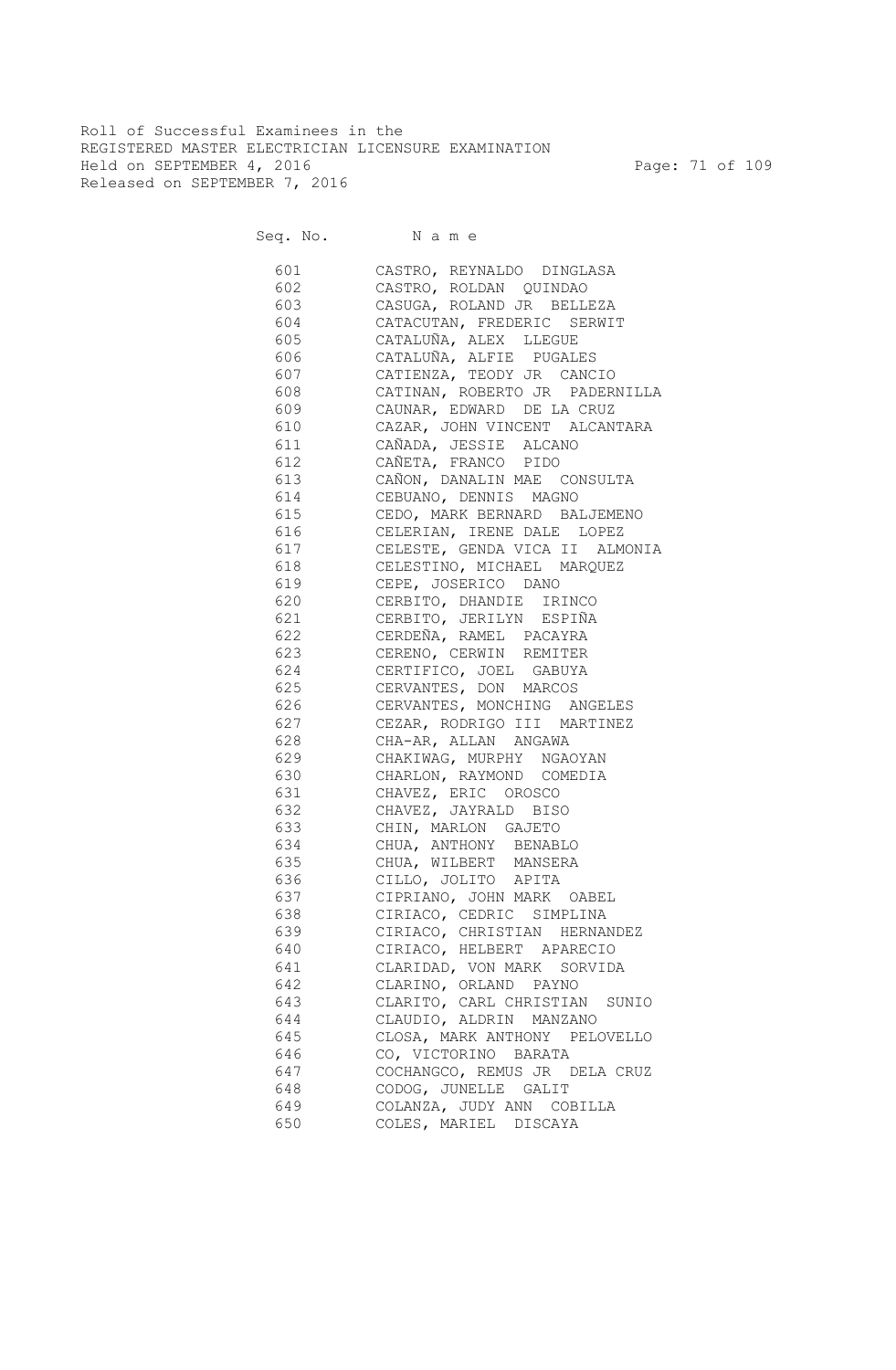Roll of Successful Examinees in the REGISTERED MASTER ELECTRICIAN LICENSURE EXAMINATION Held on SEPTEMBER 4, 2016 Page: 72 of 109 Released on SEPTEMBER 7, 2016

| 651 | COLLADO, ANTONIO JR ELMAGA          |
|-----|-------------------------------------|
| 652 | COLLAMAR, REYNALDO RAMASASA         |
| 653 | COLOLOT, RODNEY JORING              |
| 654 | COLOMA, BRYNE MARC AQUINO           |
| 655 | COLONA, JAN RAY GIMOTO              |
| 656 | COLUMNA, NOEL COLUMNA               |
| 657 | COMABIG, ROCHE ESTAFIA              |
| 658 | COMIA, JOEY ASETRE                  |
| 659 | COMO, JIMBOOH PACQUIAO              |
| 660 | COMPUESTO, EMERLAND JOYCE VILLAMOR  |
| 661 | COMPUESTO, JOBERT KIM               |
| 662 | CONCINA, KENNETH SINFUEGO           |
| 663 |                                     |
| 664 | CONDE, BRUNO PAGLIAWAN              |
|     | CONDE, WILLIAM ARCEGA               |
| 665 | CONDINO, FERJUNE URRIZA             |
| 666 | CONSTANTINO, JEMUELL JOHN SAGADRACA |
| 667 | CONSUL, ARNULFO JR CASTRENCE        |
| 668 | CONSULTA, CHRISTOPHER VIZCARRA      |
| 669 | CONTRERAS, HARRIS JAY TALUNDAS      |
| 670 | CORALES, EDWIN MARK JR LAGMAY       |
| 671 | CORDERO, BEN FERRER                 |
| 672 | CORILLO, DHAREN GARIN               |
| 673 | CORONADO, DAN PAUL PASCUAL          |
| 674 | CORONADO, JONATHAN IVEN ENDOZO      |
| 675 | CORPUZ, DOMINICK CANTOR             |
| 676 | CORPUZ, MARK ANTHONY RENON          |
| 677 | CORPUZ, VEN JULIENE MERALLES        |
| 678 | CORRO, MICHAEL VINCENT ARPON        |
| 679 | CORROS, JOHN VINCENT UNATING        |
| 680 | CORSINO, ALVINJIE PURIGAY           |
| 681 | CORTEZ, HAROLD VILLANUEVA           |
| 682 | CORTEZ, JOHN CHRISTOPHER QUITO      |
| 683 | CORTEZ, MARK HARVIN ROTAS           |
| 684 | COSTACIO, ELGIE PEÑAFLOR            |
| 685 | CREDO, MARK FREDERICK CAÑONEO       |
| 686 | CRISTOBAL, BERNARD MANABAT          |
| 687 | CRUZ, DAVE NOE SANTOS               |
| 688 | CRUZ, EDERLINE MUYO                 |
| 689 | CRUZ, ELVIRA BUENAFLOR              |
| 690 | CRUZ, GLENN KENNETH BERBON          |
| 691 | CRUZ, HUMPHREY GERONIMO             |
| 692 | CRUZ, LESLIE JOHN AQUINO            |
| 693 | CRUZ, MARCELO JR CRUZ               |
| 694 | CRUZ, MARK ANTHONY FLORES           |
| 695 | CRUZ, RAPHAEL JOSEPH VICTORINO      |
| 696 | CRUZ, RHYSZ RAMOS                   |
| 697 | CRUZ, ROEL JOSEPH BAUTISTA          |
| 698 | CRUZ, RUSSEL ALCAZAR                |
| 699 | CRUZADA, KIM YSRAEL ALMAZAR         |
| 700 | CUADLA, AGOSTO MADAY-A              |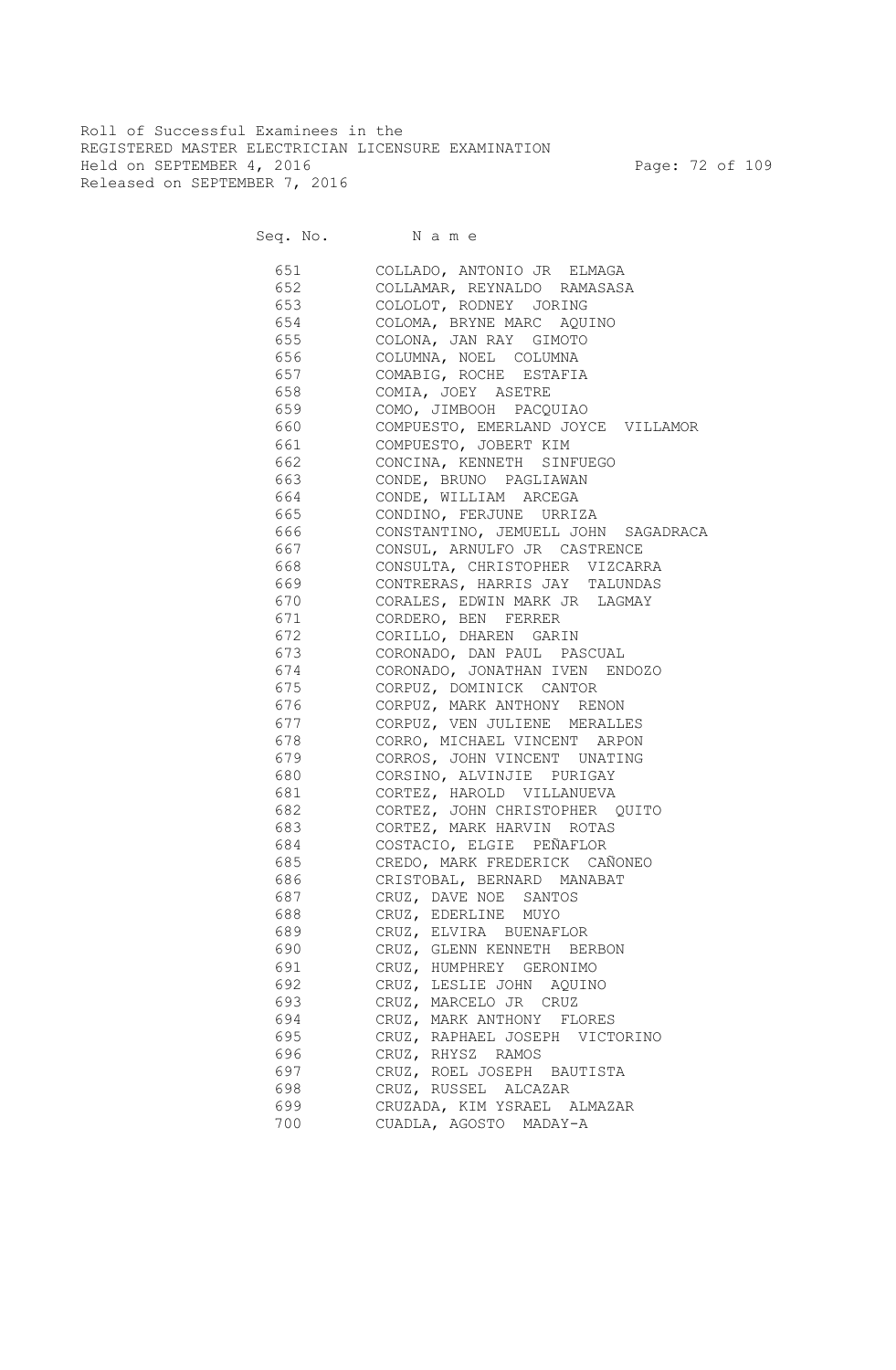Roll of Successful Examinees in the REGISTERED MASTER ELECTRICIAN LICENSURE EXAMINATION Held on SEPTEMBER 4, 2016 Page: 73 of 109 Released on SEPTEMBER 7, 2016

| 701       | CUADRASAL, JEFFREY JAY CALIAO     |
|-----------|-----------------------------------|
| 702       | CUARTEROS, PAUL JOHN SANCHEZ      |
| 703       | CUATON, IVEN VINCENT RULONA       |
| 704       | CUBAO, GERMOGENES JR SALARDA      |
| 705       | CUBELO, JIMBO ABARQUEZ            |
| 706       | CUBELO, WILMET ORLAN VALENZUELA   |
| 707       | CUDASI, ERIC BOLONA               |
| 708       | CUENCA, ANNE PRINCESS CASTILLO    |
| 709       | CUENCA, GIANNE CZARINA FERNANDEZ  |
| 710       | CUENCO, DEA MECHELLE SUMPAY       |
| 711       | CUERQUIZ, JHON DEER VALLEDOR      |
| 712       | CUEVAS, JERRY VALENCIA            |
| 713       | CUEVAS, MA THERESA                |
| 714       | CUISON, FRANCES KENNETH URSUA     |
| 715       | CULANAG, JAKE CUERDA              |
| 716       | CULANAG, JAYMAR MARIANO           |
| 717       | CUMPIO, MARVIN AVILA              |
| 718       | CUSTODIO, JAN REENE ABERGAS       |
| 719       | CUSTODIO, JOMAR ELIANG            |
| 720       | CUYONG, NOEL ARCHIE DAGO-OC       |
|           | 721 DAACA, GUALBERTO JR SABAY     |
| 722       | DACANAY, MARVIN FAJARDO           |
|           | 723 DACER, NIÑO BOY ARMARIO       |
|           | 724 DACO, JIM CARLOS SOTTO        |
| 725       | DACUMOS, JAMAECA VILORIA          |
| 726       | DACUMOS, JELLY ORTEGA             |
| 727 — 200 | DADAY, PERSIVAL DUP-ET            |
|           | 728 DADIZ, FRANK-IAN PACLEB       |
|           | 729 DAENOS, KARL ANGELO RALLETA   |
|           | 730 DAG-UM, ALAINE AMAZURA        |
|           | DAGAMAN, VAN ROBERT GABAR         |
| 732       | DAGAWASAN, ERIKSONN UMALA         |
|           |                                   |
| 734       | DAGOHOY, ROY"B" ZABALA            |
| 735       | DAGONDON, EMMANUEL ESCOBIA        |
|           | DAGOT, ARVIN KARL BUNGALSO        |
| 736       | DAGUPAN, REYMARK LAJERA           |
| 737 — 17  | DALISAY, NORBERT EVANGELISTA      |
| 738       | DALUGDOG, NELSON CEDRI            |
| 739       | DAMASCO, JEON PAOLO MENDEZ        |
| 740       | DAMASEN, ABELLE JOSEPH<br>ANCHETA |
| 741       | DAMAYO, DAVE MANSUETO             |
| 742       | DAMIAN, MICHAEL ANGELO RODILLAS   |
| 743       | DAMING, ARDION CUBAR              |
| 744       | DANDO, MARK LAWRENCE<br>SAMSON    |
| 745       | DANO, HONESTO LIMOSNERO           |
| 746       | DAPITILLA, VIRGILIO JR GAYON      |
| 747       | DAQUIO, DENNIS TAGALOG            |
| 748       | DARUCA, CATALINO JR IREMEDIO      |
| 749       | DATAHAN, MARK ANTHONY JAOJAO      |
| 750       | DAUZ, GHIL MARK LEGASPINA         |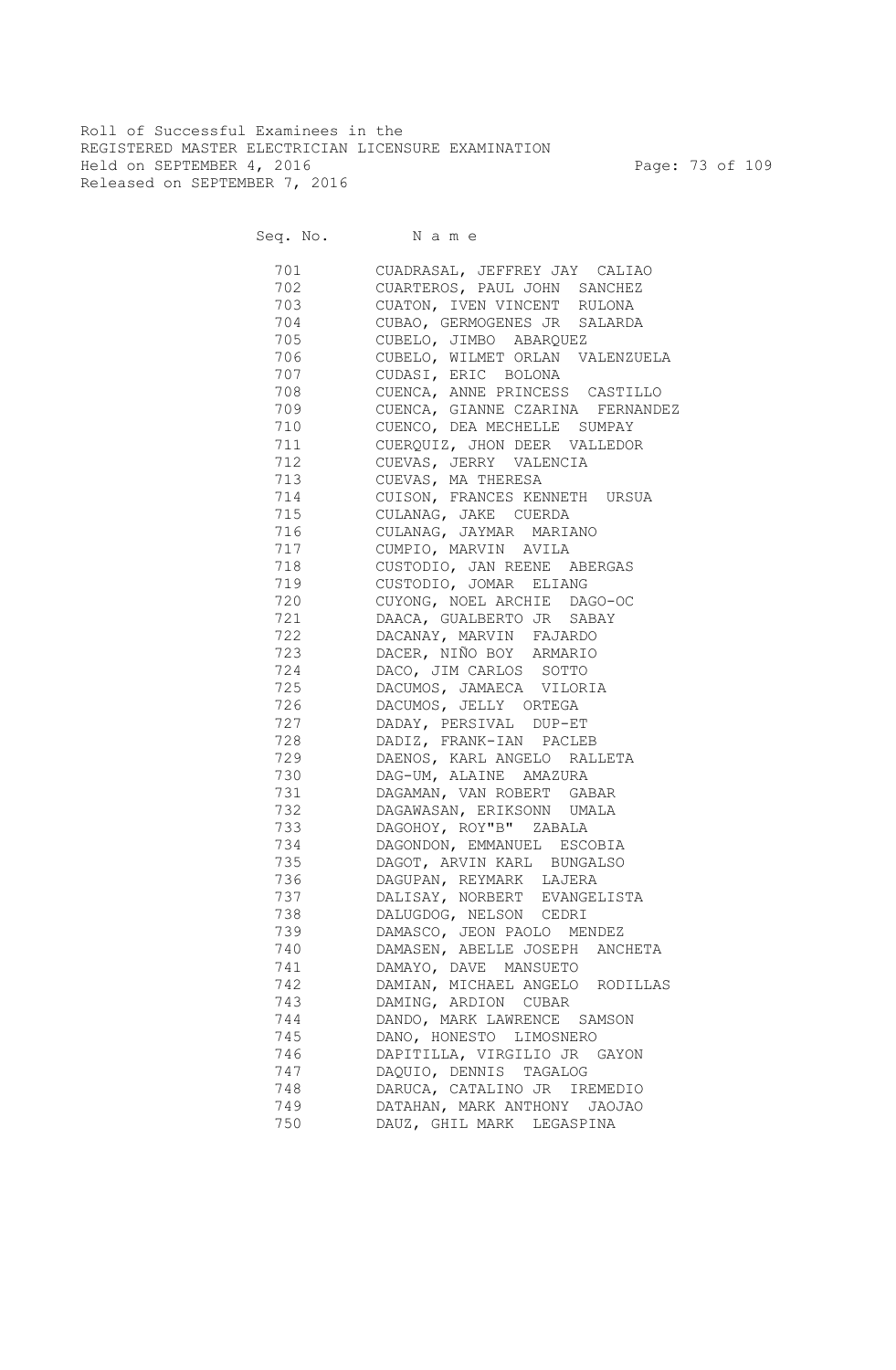Roll of Successful Examinees in the REGISTERED MASTER ELECTRICIAN LICENSURE EXAMINATION Held on SEPTEMBER 4, 2016 Page: 74 of 109 Released on SEPTEMBER 7, 2016

| 751                                                                                                                                                                                                                            | DAVID, ROBIN ULANGCA                                             |
|--------------------------------------------------------------------------------------------------------------------------------------------------------------------------------------------------------------------------------|------------------------------------------------------------------|
| 752                                                                                                                                                                                                                            | DAYAG, CRISANTO GAMBON                                           |
| 753                                                                                                                                                                                                                            | DAYAO, JONSABELO ARGAME                                          |
| 754                                                                                                                                                                                                                            | DAYGAM, RUDENCIO JR VILLAGANAS                                   |
| 755                                                                                                                                                                                                                            | DAZ, MARK LENNON CAMBUSA                                         |
| 756                                                                                                                                                                                                                            | DAÑEZ, GIZELLE ANTOINETTE TOLENTINO                              |
| 757                                                                                                                                                                                                                            | DAÑEZ, JEROME BOJILADOR                                          |
| 758                                                                                                                                                                                                                            | DE BORJA, RAMIRO PATEÑA                                          |
| 759                                                                                                                                                                                                                            | DE CASTRO, CHRISTIAN PAUL MENDOZA                                |
| 760                                                                                                                                                                                                                            | DE CASTRO, FRANZ ADRIAN PAJARILLAGA                              |
| 761                                                                                                                                                                                                                            | DE CASTRO, JEFFERSON PUERTO                                      |
| 762                                                                                                                                                                                                                            | DE GRACIA, ROBERT BELLAMY SABIO                                  |
| 763                                                                                                                                                                                                                            | DE GUIA, BRYAN LACASANDILE                                       |
| 764                                                                                                                                                                                                                            | DE GUIA, JEAN BRYAN ZARRIS                                       |
| 765                                                                                                                                                                                                                            | DE GUIA, NOMAR ALNAS                                             |
| 766                                                                                                                                                                                                                            | DE GUIA, PIO LOEN REYES                                          |
| 767                                                                                                                                                                                                                            | DE GUZMAN, ARIES GONZALES                                        |
| 768                                                                                                                                                                                                                            | DE GUZMAN, GERALD SAN JOSE                                       |
| 769                                                                                                                                                                                                                            | DE GUZMAN, JHEYZER CASELA                                        |
| 770                                                                                                                                                                                                                            |                                                                  |
| 771                                                                                                                                                                                                                            | DE GUZMAN, MARVIN CONTRERAS<br>DE GUZMAN, REINHEART JASON RIVERA |
| 772                                                                                                                                                                                                                            | DE GUZMAN, VIEN JOBERT OLAN                                      |
| 773                                                                                                                                                                                                                            | DE JESUS, JAYSON LAVARIAS                                        |
|                                                                                                                                                                                                                                |                                                                  |
| 774<br>775                                                                                                                                                                                                                     | DE JOSE, FEGIE OLOROSISIMO                                       |
|                                                                                                                                                                                                                                | DE JOSE, RYAN SACOPA                                             |
| 776                                                                                                                                                                                                                            | DE LA CRUZ, JIFFREY YAP SENG                                     |
| 777                                                                                                                                                                                                                            | DE LA CRUZ, JOEL MORELES                                         |
| 778                                                                                                                                                                                                                            | DE LA ROSA, JAIME CAPINIANES                                     |
| 779                                                                                                                                                                                                                            | DE LA TORRE, REYMART LAGANG                                      |
| 780                                                                                                                                                                                                                            | DE LAS MARIAS, JOEMAR CUADRA                                     |
| 781                                                                                                                                                                                                                            | DE LEON, ALLAN NUEVA                                             |
| 782                                                                                                                                                                                                                            | DE LEON, ARMANDO JR ULEP                                         |
| 783                                                                                                                                                                                                                            | DE LEON, ARNOLD JOHN CHIPO                                       |
| 784                                                                                                                                                                                                                            | DE LEON, JONATHAN DE MATA                                        |
| 785                                                                                                                                                                                                                            | DE LOS SANTOS, KENNETH LUCENA                                    |
| 786 780                                                                                                                                                                                                                        | DE LUMBAN, KURTH CARLO MIGUEL                                    |
| 787 — 1787 — 1787 — 1790 — 1790 — 1790 — 1790 — 1790 — 1790 — 1790 — 1790 — 1790 — 1790 — 1790 — 1790 — 1790 — 1790 — 1790 — 1790 — 1790 — 1790 — 1790 — 1790 — 1790 — 1790 — 1790 — 1790 — 1790 — 1790 — 1790 — 1790 — 1790 — | DE MESA, BRYAN GARCIA                                            |
| 788                                                                                                                                                                                                                            | DE PALMA, ARIEL ROSETE                                           |
| 789                                                                                                                                                                                                                            | DE SAGUN, JERIC MARANAN                                          |
| 790                                                                                                                                                                                                                            | DE VERA, CHRISTIAN JASON DELA VEGA                               |
| 791                                                                                                                                                                                                                            | DE VERA, GERALD GENCIANA                                         |
| 792                                                                                                                                                                                                                            | DE VERA, JOE MARIE PAGALARAN                                     |
| 793                                                                                                                                                                                                                            | DE VERA, JOHN ZOREN NAYAT                                        |
| 794                                                                                                                                                                                                                            | DE VERA, JORDAN MAMARADLO                                        |
| 795                                                                                                                                                                                                                            | DECENA, JO JUSTIN SADILI                                         |
| 796                                                                                                                                                                                                                            | DECENA, LEONARD BRYAN LIM                                        |
| 797                                                                                                                                                                                                                            | DECIAR, LARRY MESA                                               |
| 798                                                                                                                                                                                                                            | DEE, EMMANUEL CAÑA                                               |
| 799                                                                                                                                                                                                                            | DEFENSOR, JEFFREY MARCELO                                        |
| 800                                                                                                                                                                                                                            | DEGAMO, ALLYN PAUL MONTERO                                       |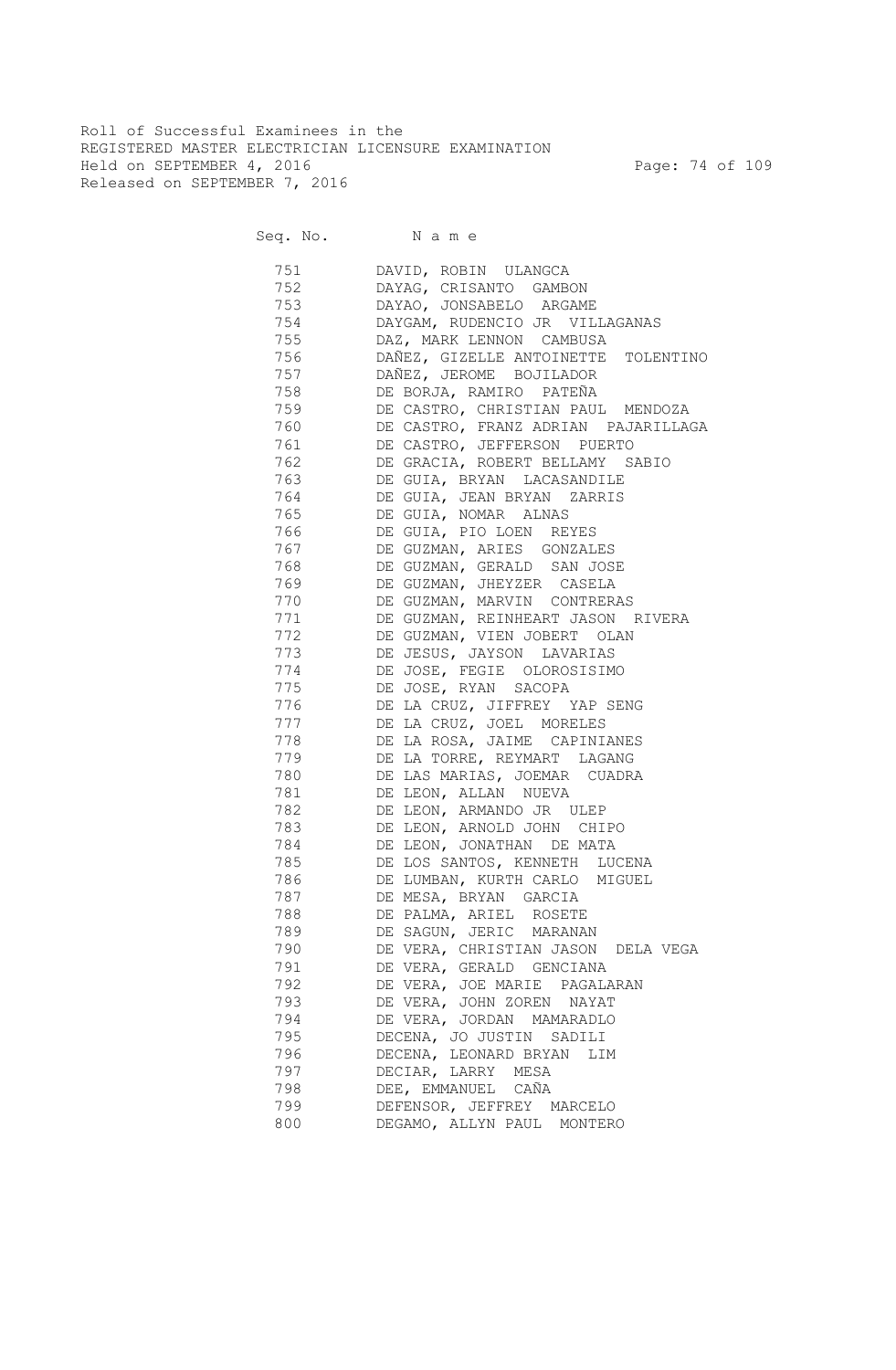Roll of Successful Examinees in the REGISTERED MASTER ELECTRICIAN LICENSURE EXAMINATION Held on SEPTEMBER 4, 2016 Page: 75 of 109 Released on SEPTEMBER 7, 2016

|     | 801 DEL AMEN, GLEN PASION              |
|-----|----------------------------------------|
|     | 802 DEL AYRE, ROMMEL BOBIER            |
|     | 803 DEL CAMPO, EDWIN SOTOMAYOR         |
|     | 804 DEL MORO, ARIUS JAVIER             |
|     | 805 DEL ROSARIO, CARLO MANDAING        |
|     | 806 DEL ROSARIO, JOYSEM KURT           |
|     | 807 DEL SOCORRO, CHRISTEL DASIGAN      |
|     | 808 DELA CRUZ, ARLIE GONZALES          |
|     | 809 DELA CRUZ, BERNIE PABLO            |
|     | 810 DELA CRUZ, CLAYDER DE LARA         |
|     | 811 DELA CRUZ, CYRUS CHESTER CONDE     |
|     | 812 DELA CRUZ, DINDO SAN JUAN          |
|     | 813 DELA CRUZ, EUGENE CABIGAS          |
|     | 814 DELA CRUZ, JOHN REY DELFIN         |
|     | 815 DELA CRUZ, MARK ANTHONY CABANAYAN  |
|     | 816 DELA FUENTE, KEVIN DAVE ARMAS      |
|     | 817 DELA MERCED, ARJAY POBLETE         |
|     | 818 DELA PAZ, MARTE ESPLANA            |
|     |                                        |
|     | 819 DELA PEÑA, GERRICO HOMERES         |
|     | 820 DELA PEÑA, MARCEL NHIXON MANAOIS   |
| 821 | DELA RAMA, BAVIE FERNANDEZ             |
| 822 | DELA ROSA, KRISGOD RENTAR              |
| 823 | DELA ROSA, MARK BALAMBAN               |
|     | 824 DELA ROSA, RP BOY GALAXIAN ESCOBAR |
| 825 | DELFIN, RONILO JR DENESADO             |
| 826 | DELGADO, JERALD MARAVILLO              |
| 827 | DELGADO, MARIO JR MANLANGIT            |
| 828 | DELIMA, GLENARD LEOCARIO               |
| 829 | DELIMA, NOEL DIANON                    |
| 830 | DELIZO, BEN CALICA                     |
| 831 | DELLAVA, JOHN REY ARMADA               |
| 832 | DELLOVA, MARK RONALD MEJELLANO         |
| 833 | DELOLA, ADRIAN MEL BADILLA             |
| 834 | DELOS REYES, KENNETH JAY PIMENTEL      |
| 835 | DELOS REYES, MARK GIL PADUA            |
| 836 | DELOS SANTOS, EDISON PASOL             |
| 837 | DELOS SANTOS, ERNEST JOELLE GUEVARA    |
| 838 | DELOS SANTOS, MARK JORDAN CUSTODIO     |
| 839 | DEMAPE, JESHUA CAYAO                   |
| 840 | DEMATE, JIMMY MONSALUD                 |
| 841 | DEOCOS, BERNAN CATALAN                 |
| 842 | DEOGRADES, LUCIO SASARITA              |
| 843 | DEPACLAYON, PEPITO CASTILLANO          |
| 844 | DEQUILLA, JEFFREY GERADA               |
| 845 | DESPUIG, BRYAN CARILLO                 |
| 846 | DETICIO, JAY MAR DONOR                 |
| 847 | DIALINO, JOSE CEZAR CANO               |
| 848 | DIANO, ARJEL JOHN GERONA               |
| 849 | DIAZ, EDWIN DETOITO                    |
| 850 | DIAZ, JESUS TENORIO                    |
|     |                                        |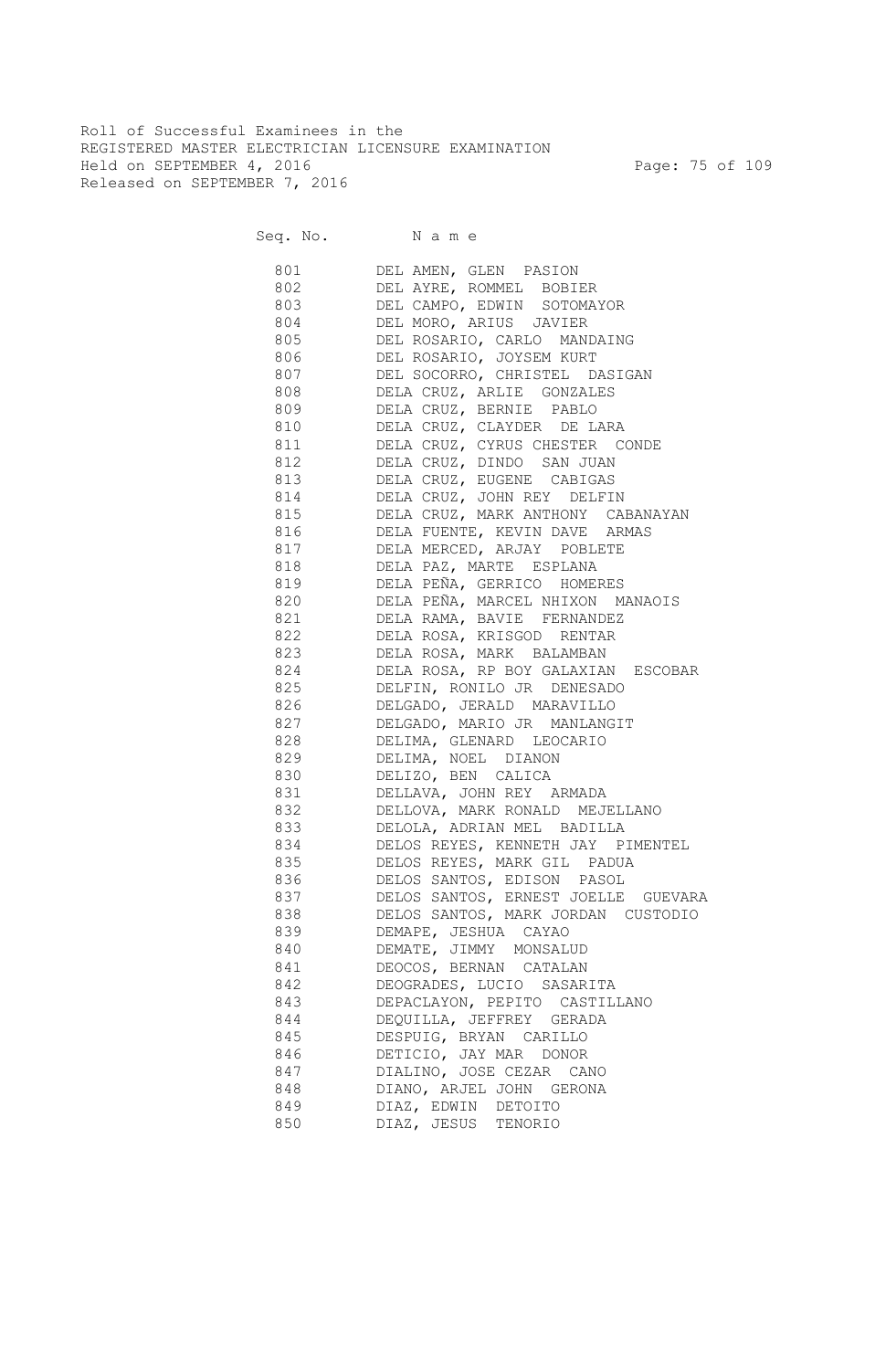Roll of Successful Examinees in the REGISTERED MASTER ELECTRICIAN LICENSURE EXAMINATION Held on SEPTEMBER 4, 2016 Page: 76 of 109 Released on SEPTEMBER 7, 2016

Seq. No. Name

 851 DIAZ, JOHN PAUL BAÑARES 852 DIAZ, MANNY DE LADIA 853 DIAZ, PABLITO BARNUEVO 854 DIBDIB, CHRISTIAN JAY FELICILDA 855 DICHOSA, HEVER BINASAHAN 856 DIDELES, PAUL NILER TINGSON 857 DIEGO, MARCELO CINCO 858 DIENTE, JONAS MAR RIMANDO 859 DIESTA, GLENBERTH LAGUIDAO 860 DIEZ, EUGENE JOULES ALFON 861 DIFUNTORUM, DESIREE MAE ARIMBOANGA 862 DIGNOS, FELICIANO JR DE-ALA 863 DIGNOS, MONIQUE BIANCA CALLEDO 864 DIMAANO, ARIES ENRIQUEZ 865 DIMAANO, RUEL PASIA 866 DIMAIYACAN, PAUL ANGELO BUISAN 867 DIMAYUGA, BRYAN BRIX DEGRAS 868 DINCO, MARA DEMUHINA 869 DINGCONG, RONALD BADAYOS 870 DIOKNO, MEYNARD RAMIL MARDO 871 DIOLOLA, JEFFREY POMIDA 872 DIONELA, MAC NICOLE COSCA 873 DIONG-AN, CHRIS JAY DAGPIN 874 DIONIO, CHRISTIAN PAUL PENIONES 875 DIOSES, CHRISTIAN CRISOSTOMO 876 DIVINAGRACIA, JAN DARREL DUREMDES 877 DIZER, BIEN JOSEPH AÑONUEVO 878 DIZON, EDMAR NUQUI 879 DIZON, JOHN JEROME GARCELA 880 DOCTORA, PAULNEIRHART VERGARA 881 DOGOY, VICENTE JR AGTA 882 DOLLO, GLEEN BINASBAS 883 DOLORES, GABRIEL MANACPO 884 DOMINGO, DOMINGO DASAYON 885 DOMINGO, EUNICE IRAH CAPA 886 DOMINGO, JANRILL GORGONIO 887 DOMINGO, JESONREY VERDADERO 888 DOMINGO, MARITONI MANALO 889 DOMINGO, MARK JIMUEL FELICIANO 890 DOMINGO, RANDY BAYANI 891 DOMONDON, KLYNT CHESTER ESTIGOY 892 DOMOSMOG, ADRIAN GIL TALORETE 893 DOMOSMOG, DUTCH NICO BIONGAN 894 DONAYRE, JERRY CALAS 895 DORADO, PAUL HENRY FAUSTO 896 DORADO, REMAR PELAEZ 897 DORIA, BILLY JOE VINLUAN 898 DORMITORIO, WILFREDO JR VERGARA 899 DOROG, DARRYL ANN APOLINAR 900 DORONILA, GIBSON CORBETA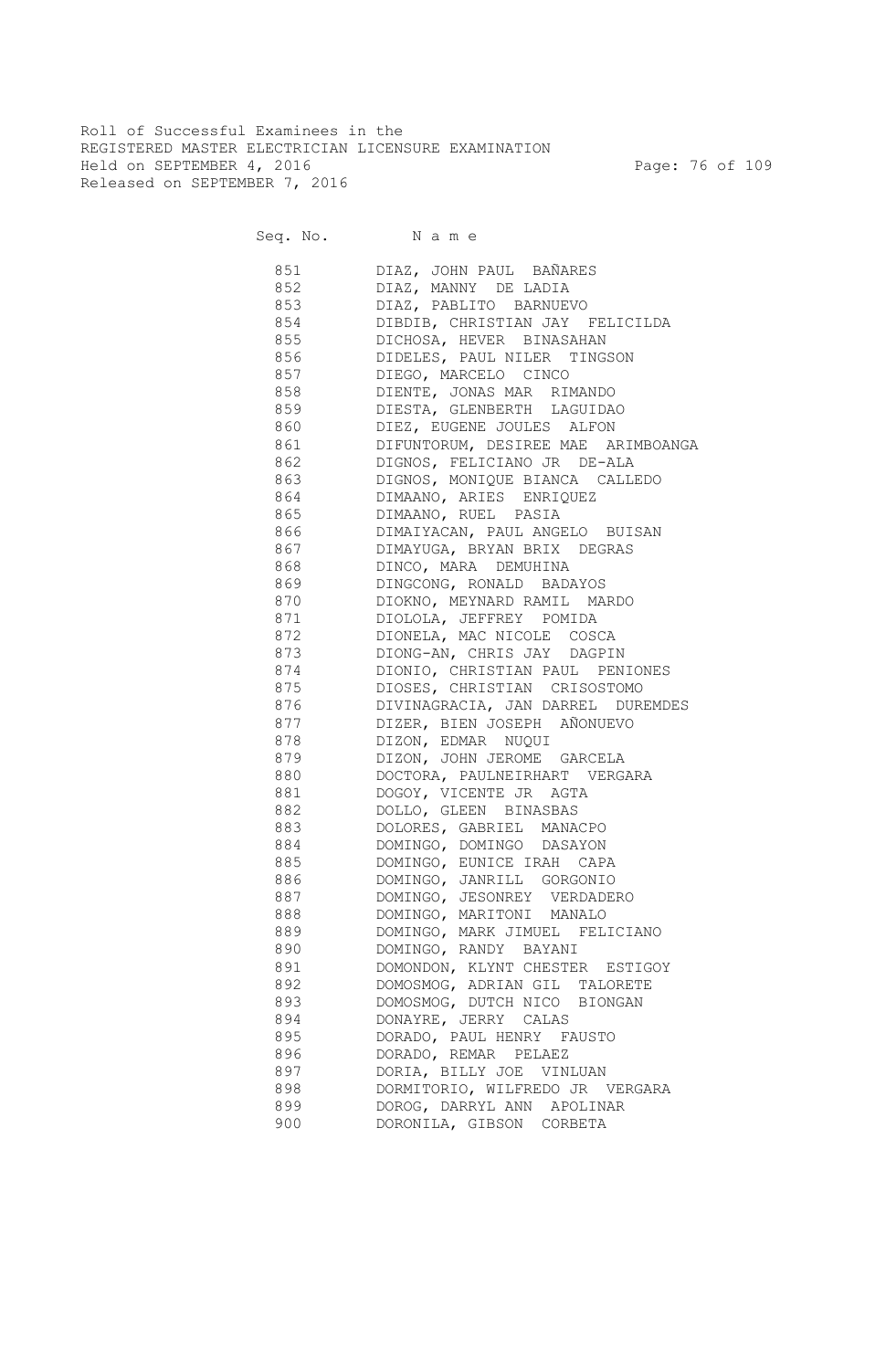Roll of Successful Examinees in the REGISTERED MASTER ELECTRICIAN LICENSURE EXAMINATION Held on SEPTEMBER 4, 2016 Page: 77 of 109 Released on SEPTEMBER 7, 2016

| 901   | DOROSAN, RONALD AZUPARDO        |
|-------|---------------------------------|
| 902   | DOSTO, LALAINE PEARL BERTIZ     |
| 903   | DRANTO, JUDAH COLENTAVA         |
| 904   | DUBAL, DEXTER MONGCUPA          |
| 905   | DUE, EPHRAIM JOHN PAULE         |
| 906   | DUHAYLUNGSOD, RYAN DIEZ         |
| 907   | DULAY, ERIC QUIÑONES            |
| 908   | DULDULAO, GLEN FORD JHAY PAGUD  |
| 909   | DUMAPIAS, IRVIN BUDIONGAN       |
| 910   | DUMAYAC, BAYANI MAMAC           |
| 911   | DUMLAO, DOMINADOR JR VILLANUEVA |
| 912   | DURANA, EDWIN SACORUM           |
| 913   | DURANTE, JAMES TOPERT LAGMAY    |
| 914   | EBACUADO, MELVIN AVELINO        |
| 915   | EBRIEGA, CRYSTAL VILLAR         |
| 916   | ECALAN, JOJO MOJECA             |
| 917   | ECHON, JAPHET DOMACENA          |
| 918   | EDICA, ANGELIQUE LUBAN          |
| 919   | EDORA, LEONARD MARK SISON       |
| 920   | ELARDO, RAMON JR ELUMBA         |
| 921   | ELCHICO, CHRISTIAN PAUL SIBAL   |
| 922   | ELCHICO, JAMES BAUAT            |
| 923   | ELEMOS, JUAN MIGUEL ACUPAN      |
|       |                                 |
| 924   | ELIBETO, MIKE GOLOSINO          |
| 925   | ELIZALDE, CARYL HARVEY PE       |
| 926   | ELLADO, REYNALDO GODELOSAO      |
| 927   | ELLO, NEIL VINCENT BALIGASA     |
| 928   | EMBERADOR, JEFFRIEL RETORBAR    |
| 929   | EMPERADOR, JOEY DORADO          |
| 930   | EMRALINO, AGUSTIN ZUNIEGA       |
| 931   | EMUTAN, JESSON OREHUELA         |
| 932   | ENCANTO, MARLO RUBIO            |
| 933   | ENCARGUEZ, MARK ANTHONY PLEÑOS  |
| 934   | ENCARNACION, AIDAN DESTACAMENTO |
| 935   | ENCARNACION, RANDY ISLES        |
| 936 7 | ENCINARES, RENE FELICES         |
| 937   | ENCISO, MICHAEL ANGELO GACOTT   |
| 938   | ENDAYA, RICKY JOLONGBAYAN       |
| 939   | ENGLE, JAN ROBERTO AGANON       |
| 940   | ENGLE, RYAN BERNADAS            |
| 941   | ENGNAN, MARK JAMES DE ALA       |
| 942   | ENOPIA, RALPH JOHN SAMONTE      |
| 943   | ENRIQUEZ, JHONAS RUBILLOS       |
| 944   | ENSENDENCIA, JAYSON SINTO       |
| 945   | ERASGA, RONALD CARASCAL         |
| 946   | EREÑO, JONEL AMOR               |
| 947   | ERJENO, JESSIE JAMES DARDOL     |
| 948   | ERRASQUIN, HARRY ALAN PANIS     |
| 949   | ESCALERA, REYHERSON DORADO      |
| 950   | ESCALONA, EMMANUEL MATIRA       |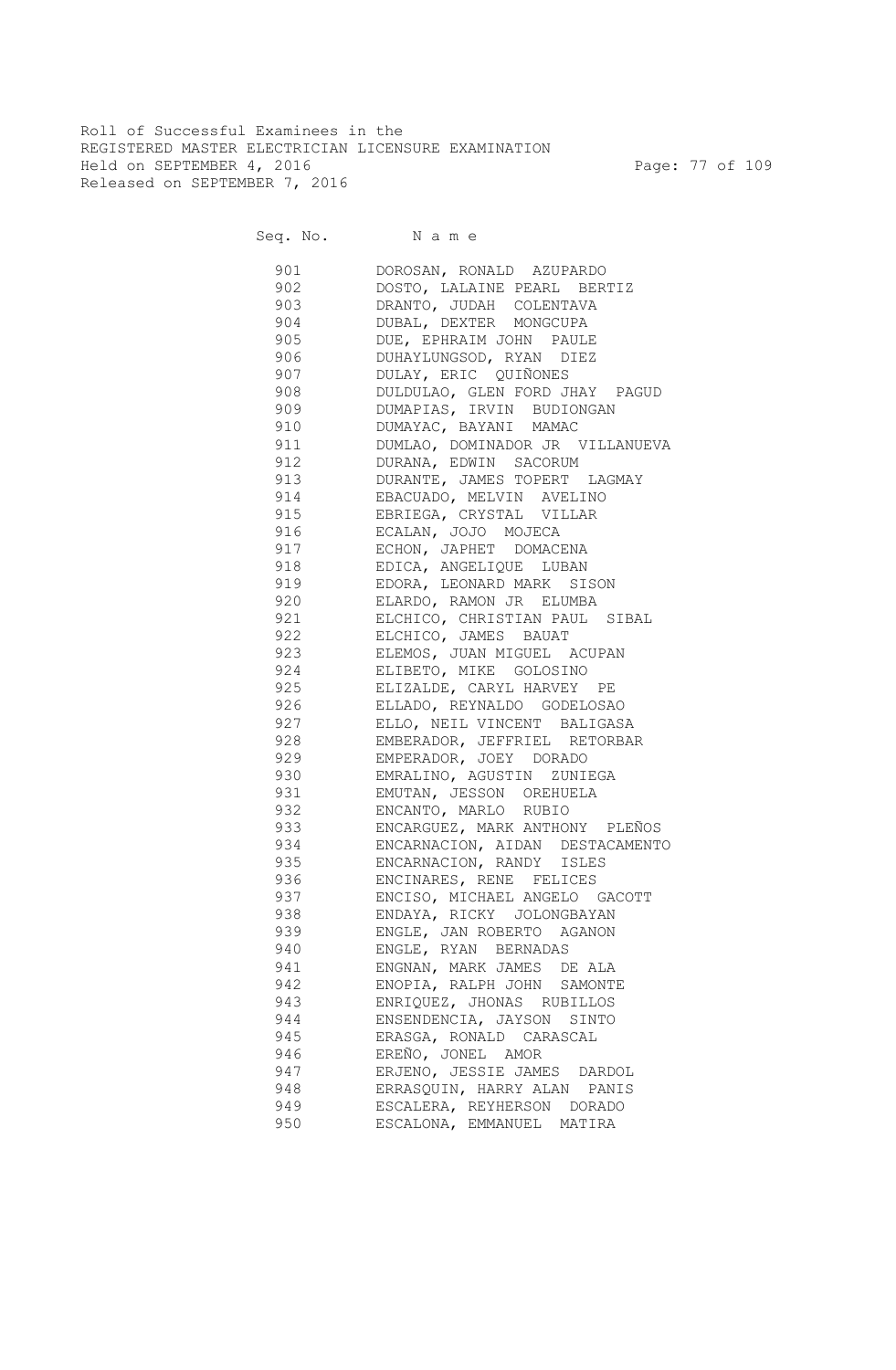Roll of Successful Examinees in the REGISTERED MASTER ELECTRICIAN LICENSURE EXAMINATION Held on SEPTEMBER 4, 2016 Page: 78 of 109 Released on SEPTEMBER 7, 2016

Seq. No. Name

 951 ESCARDA, ARCHGIL GALAPAGO 952 ESCORPION, ALEXANDER CHRISTIAN DEJINO 953 ESCOSURA, CEDRICK CAPONPON 954 ESGUERRA, BENIGNO III JAPITANA 955 ESGUERRA, MARK KEVIN SUGIAN 956 ESMAYA, RODEL ELLORIMO 957 ESO, MICHAEL CAMIT 958 ESPENOSA, LEO BALORO 959 ESPINA, MARK ANTHONY OLGADO 960 ESPINAS, JOHN MATTHEW ZAPATA 961 ESPINOCILLA, JOHN LERRY MIRANDA 962 ESPINOLA, ANGELITO PEREZ 963 ESPINOLA, DOMER COLISAO 964 ESPINOSA, RANDY INSO 965 ESPIRITU, CHARLES EDUARD CARAMAT 966 ESPIRITU, JENNIFER OCO 967 ESPIÑA, BRYLLE KEVIN COLANGAN 968 ESPLAGO, WARREN CARREON 969 ESPURA, ALLAN MANDAR 970 ESTABILLO, ARCHIE BACCAY 971 ESTARIJA, HENRY ARENAJO 972 ESTAYAN, RYAN JOSEPH PARAGAS 973 ESTEBAN, MARK OLIQUINO 974 ESTERAL, NORBERTO RODRIGO 975 ESTIGOY, CHRISTIAN WILMAR ESPIÑA 976 ESTOCIA, JOHN JEFFREY 977 ESTOR, DARIO JR VISTAL 978 ESTRAZA, MARK ANTHONY LACANDULA 979 ESTRELLA, JOMARI RODEL DASCO 980 ESTRELLOSO, ERNIE JAY COLINARES 981 ESTUARIA, ARNEL LANDEZA 982 EUGENIO, PERCI JANSSEN MARZAN 983 EUGENIO, RAMON JR MAGTUBA 984 EUMAGUE, RANYL RIO 985 EUSEBIO, JONAS RAFAEL 986 EUSEÑA, KENNETH JOSEPH AGAD 987 EVIOTA, JIMMY JR POLIRAN 988 FABELLA, JADE NICHOLAS MORALDE 989 FACTURANAN, JESTHER MARCIAL 990 FAJARDO, FRANCIS GIANHENRI SEIT 991 FAJARDO, LEO DONATO 992 FAJARDO, MARC QUINN MERCADO 993 FAJARITO, JEONY LIM 994 FAJELAGUTAN, KENNETH NELSON ABAN 995 FALLARIA, CHRISTOPHER BATICOS 996 FANERGO, JECSON JOVEN 997 FANTILANAN, MARK KLEENE PROPALDE 998 FAROL, JOMAR MANAGDAG 999 FARONG-EY, FORAWIT PANGKET 1000 FAURA, CHYNARD JOHN VIDA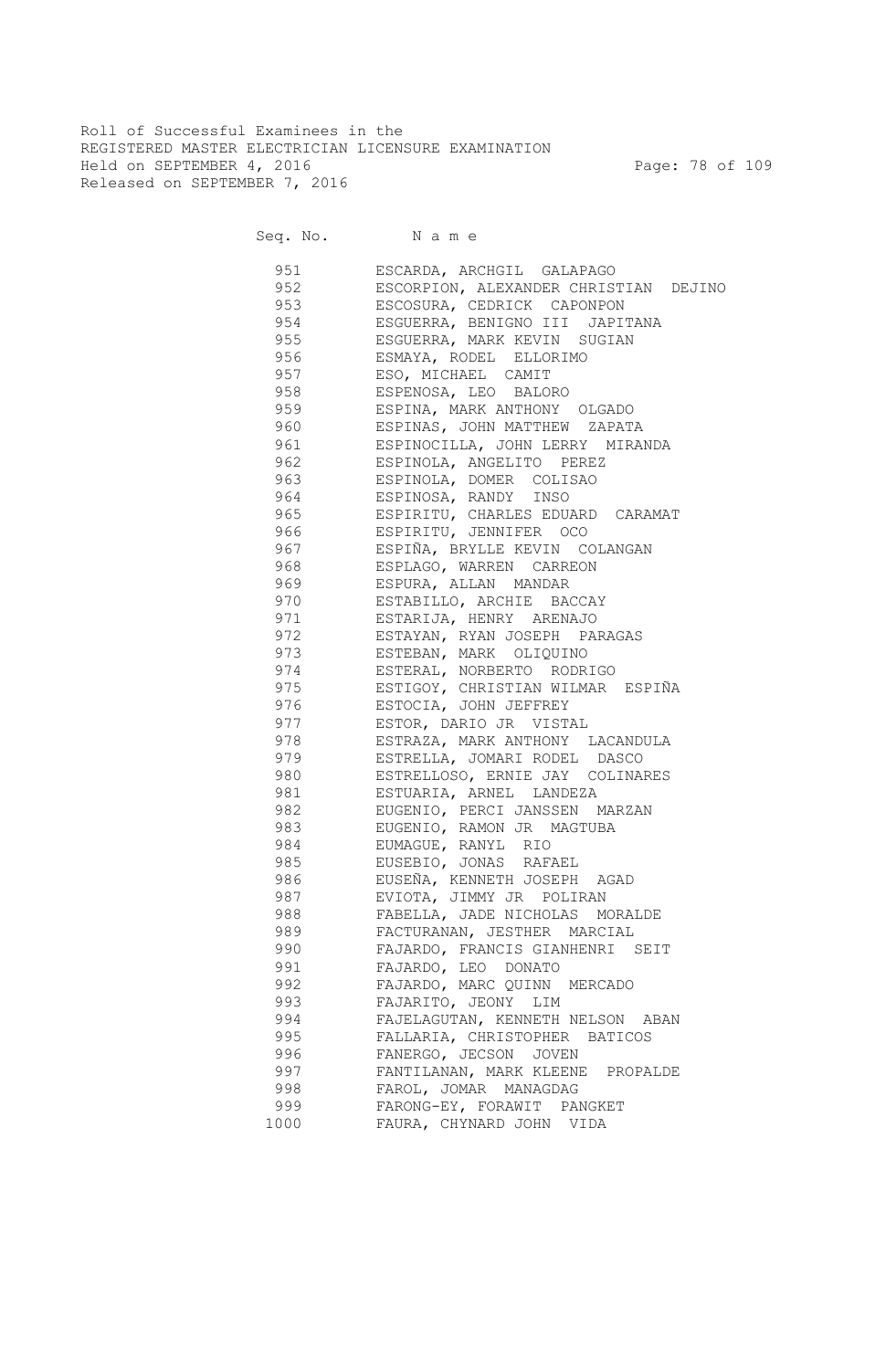Roll of Successful Examinees in the REGISTERED MASTER ELECTRICIAN LICENSURE EXAMINATION Held on SEPTEMBER 4, 2016 Page: 79 of 109 Released on SEPTEMBER 7, 2016

Seq. No. Name

 1001 FELECILDA, RAMONCHITO ARAS 1002 FELIX, ROZZ CATIPON 1003 FELIZARDO, TRINALY NAZOL<br>1004 FELONIA, BRYAN ESPERIDA FELONIA, BRYAN ESPERIDA 1005 FERMA, RHENZ REINER REFORMADO 1006 FERMA, ROWEL DIESTA 1007 FERNANDEZ, JAY MARK CHUA 1008 FERNANDEZ, NEO DAVID 1009 FERNANDEZ, RONILO ATENTAR 1010 FERNANDO, JUAN PAULO SALVATIERRA 1011 FERNANDO, RONALD MICABALO 1012 FERRER, ERNESTO III ANDRADE 1013 FERRER, RAMEL GAMARCHA 1014 FIEDALAN, JAMESON JR BAUTISTA 1015 FIN, IAN DAVID LUTO 1016 FLORA, FERDINAND CURATIVO 1017 FLORENCIO, MARK HUERLAS 1018 FLORENDO, MARK LESTER ARABOY 1019 FLORES, ALFREDO SADDI 1020 FLORES, CHARLES JUSTIN PANGHULAN 1021 FLORES, ELMER JUN ESPINOSA 1022 FLORES, JASMIN SILVA 1023 FLORES, JESS ANDREI FABIA 1024 FLORES, KARL INNO TONO 1025 FLORES, MARK ANTHONY LOÑEZ 1026 FLORES, RENIEL PUREZA 1027 FLORES, RUPERTO JR BARLAM 1028 FRANCISCO, IAN RAMOS 1029 FRANCISCO, JONRIE LANZONA 1030 FRANCISCO, JUNGIE PANUGOT 1031 FROGOZO, JAMES MACADAEG 1032 FRONTUNA, CARLOS PAULO FREO 1033 FUENTES, ARNEL LIZANO 1034 FULGENCIO, JEROME ECHAVEZ 1035 FUNDAL, BRYAN ED BARRAMEDA 1036 GABAC, REXYL MUNAR 1037 GABALES, ANGELO PEB ENGUITO 1038 GABAS, FERNANDO JR AREJOLA 1039 GABIA, JAN KENNETH EBORA 1040 GABINETE, MAE DARROCA 1041 GABONADA, ROGELRY PESCADERO 1042 GABOT, RAMON JR LLAMIDO 1043 GABRIEL, GABRIELLE JAY ANACAYA 1044 GABRIEL, PAOLO CONTRERAS 1045 GABRIEL, ROBERT CORREA 1046 GABUCO, PHILIP BERNARD GACAYAN 1047 GABUCO, REYNALD AUSTRIA 1048 GABUTAN, JHAYVEE PONGOT 1049 GACAD, MARK MELVIN SAGALON 1050 GACER, JIM BOY AUSTERO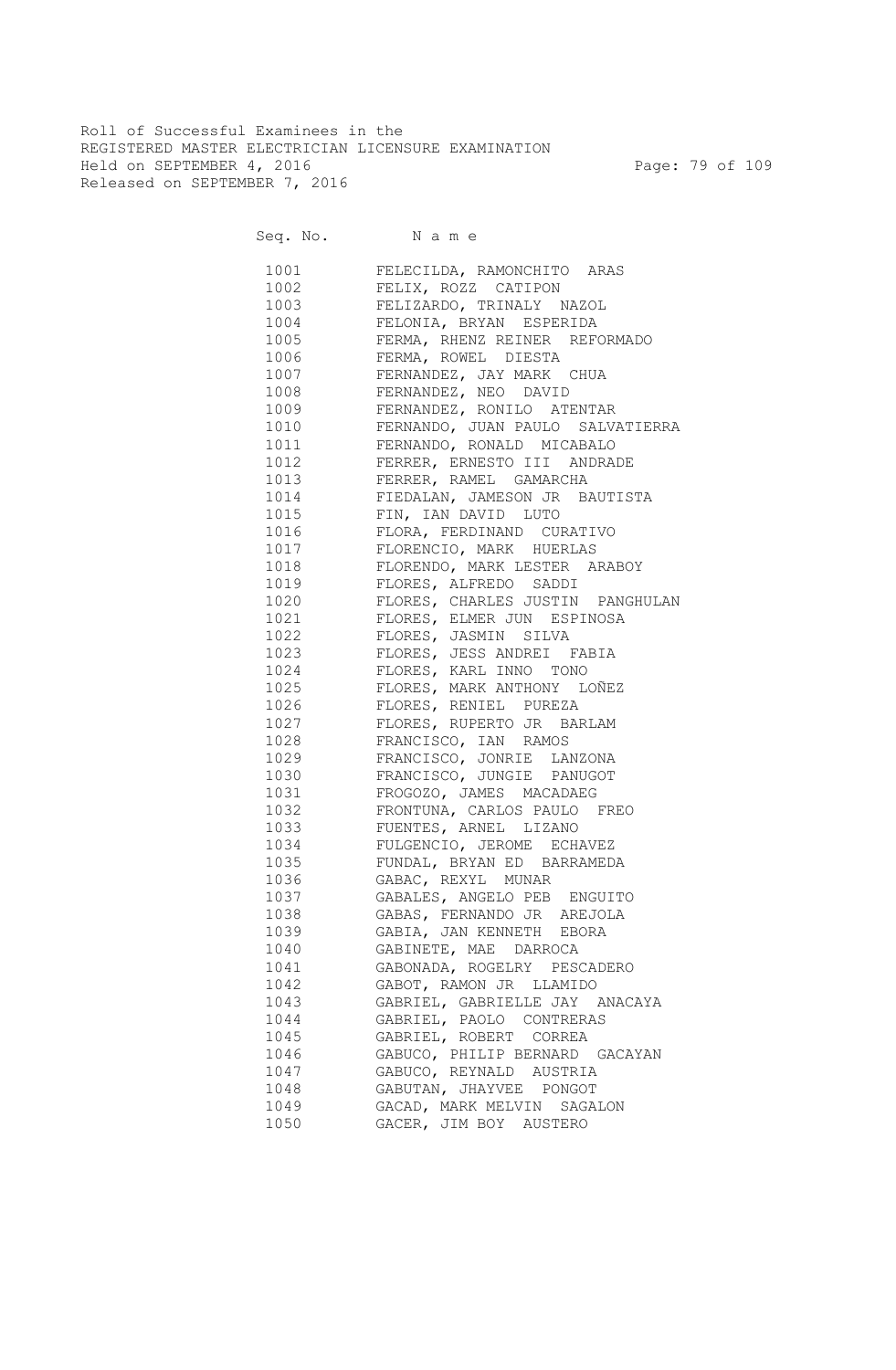Roll of Successful Examinees in the REGISTERED MASTER ELECTRICIAN LICENSURE EXAMINATION Held on SEPTEMBER 4, 2016 Page: 80 of 109 Released on SEPTEMBER 7, 2016

| 1051       | GALAGATE, ALLYSA RAE BONDOC     |
|------------|---------------------------------|
| 1052       | GALANG, REGGIENARD ENCARNACION  |
| 1053       | GALARAGA, CHRISTINE JOY OBAL    |
| 1054       | GALDO, BELSOR SARAJENA          |
| 1055       | GALENO, ADRIAN MERON            |
| 1056       | GALIAN, JENSEN ATIYENG          |
| 1057       | GALIGAO, AURELIO OLYM PAME      |
| 1058       | GALLEGO, RAINIER FERENAL        |
| 1059       | GALLETES, RICARDO BAUTISTA      |
| 1060       | GALLEZA, CARL ANTHONY SARRIA    |
| 1061       | GALLO, ELMAR MIRANDA            |
| 1062       | GALLO, MARLO KIEL ATILANO       |
| 1063       | GALLON, EDISON LAMPA            |
| 1064       | GALOS, ANASTACIO BALORO         |
| 1065       | GALVEZ, ARTURO ROMEO JR TAGURA  |
| 1066       | GALVEZ, JOJIE ROME BERBER       |
| 1067       | GALVEZ, JOY-LYN BERNARDO        |
| 1068       | GAMAYAO, RAGIE ALBERCA          |
| 1069       | GAMBOA, MICHAEL DAN VILLAWANA   |
| 1070       | GANADEN, NIKKO GODOY            |
| 1071       | GANAS, JOSE ARMIN FUERTES       |
| 1072       | GANTAS, HENZEL CHANGPAS         |
| 1073       | GARA, WINSTON AMASCUAL          |
| 1074       | GARABILES, JOHN REY BOCTOT      |
| 1075       | GARALZA, MANUEL TOCAYON         |
| 1076       | GARCIA, EDISON VICENTE          |
| 1077       | GARCIA, ERROL FLYNN SERDENIA    |
| 1078       | GARCIA, JOHN RAYE GALINATO      |
| 1079       | GARCIA, NEIL ALLAN SABULARSE    |
| 1080       | GARCIA, PAUL BRIAN BERNARDO     |
| 1081       | GARCIA, SHAIRA CASTRO           |
| 1082       | GARGANZA, DANIEL CAÑETE         |
| 1083       | GARIL, ARNEL BIBON              |
|            |                                 |
| 1084       | GARING, GRETCHEN AUSTRIA        |
| 1085       | GASPAR, ARTEMIO BANDAL          |
| 1086 - 108 | GATDULA, ROCHELLE SEVILLA       |
| 1087       | GATUZ, ROLAND REYES             |
| 1088       | GAUDIA, CHRISTIAN CASTILLO      |
| 1089       | GAVINA, RIGEL MARQUEZ           |
| 1090       | GAWAT, MARY GRACE PABLO         |
| 1091       | GAYOSO, MICHAEL ANTHONY MENDOZA |
| 1092       | GAZZINGAN, JONATHAN MABAZZA     |
| 1093       | GEDALANGA, RONELO GARQUE        |
| 1094       | GELERA, JOSHUA MAGORA           |
| 1095       | GELILANG, ERNIE PAUL MILLADO    |
| 1096       | GELLA, DENNIS SEPE              |
| 1097       | GELLAGA, RONELITO JR CADLAWON   |
| 1098       | GELLANI, FLORIANO PRESORES      |
| 1099       | GELLO-ANI, ERVIN GARVILLES      |
| 1100       | GELUZ, DANIEL JOHN SOSA         |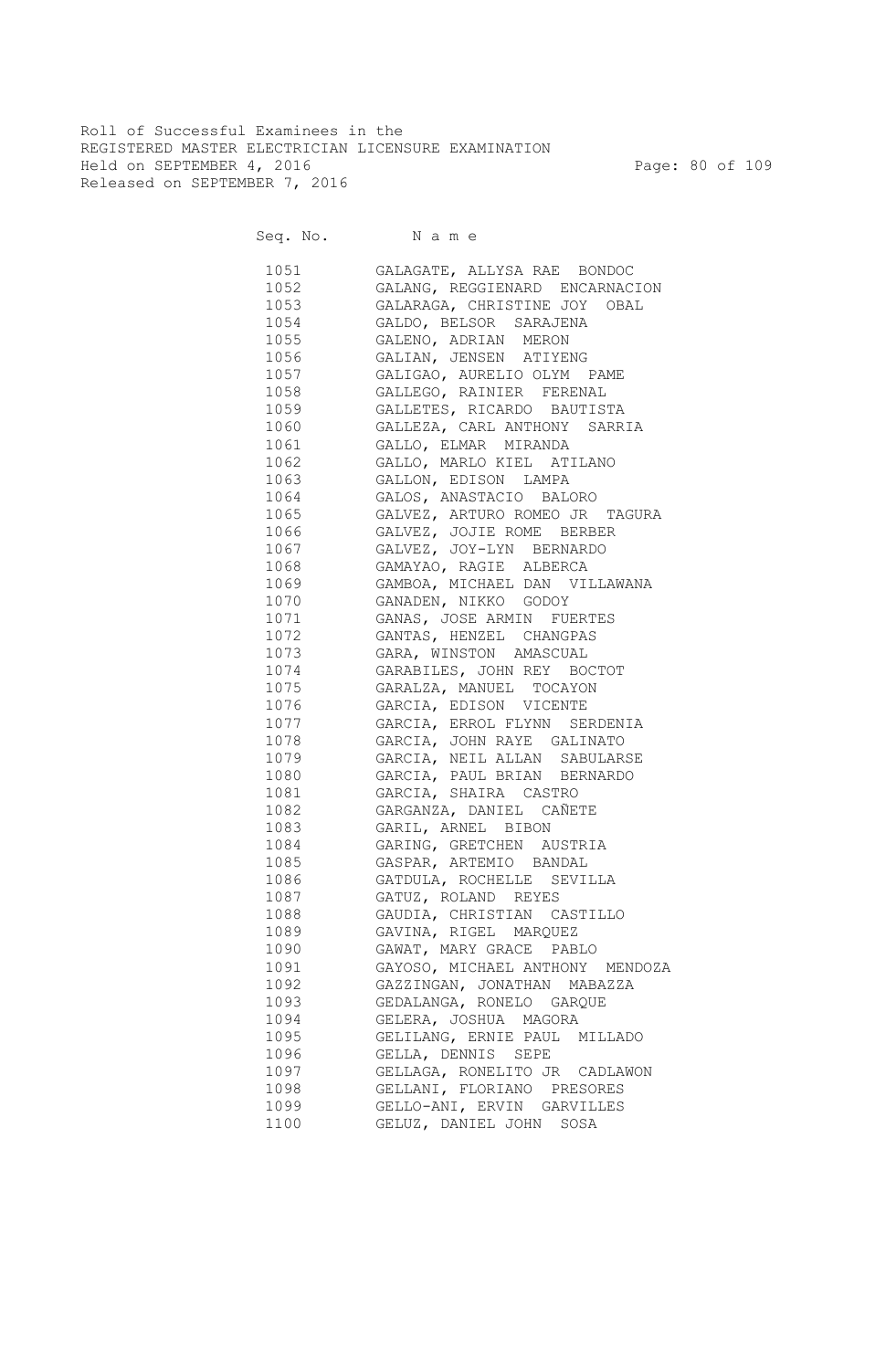Roll of Successful Examinees in the REGISTERED MASTER ELECTRICIAN LICENSURE EXAMINATION Held on SEPTEMBER 4, 2016 Page: 81 of 109 Released on SEPTEMBER 7, 2016

| 1101 | GEMINO, REYNALDO JR VILLAMOR          |
|------|---------------------------------------|
| 1102 | GEMPES, MICHAEL CALLO                 |
| 1103 | GEMPIS, JAYSON VELASCO                |
| 1104 | GENEROSO, GREBEN LORETO BACAL         |
| 1105 | GENILLA, ARVIEN GOMERA                |
| 1106 | GENOVA, DONALD RAMIL                  |
| 1107 | GENOVIA, SHEAN DEAN LAZARA            |
| 1108 | GERARDO, CHRISTIAN GIMENEZ            |
| 1109 | GERONIMO, JHEROME APACIBLE            |
| 1110 | GESMUNDO, EMERSON AÑONUEVO            |
| 1111 | GETOLLE, JIENNETTE VASQUEZ            |
| 1112 | GIACAO, EDUARD COOP                   |
| 1113 | GICO, MARK EDEN GELLOCARE             |
|      | 1114 GILLAMAC, ANDREW AGUIRRE         |
|      | 1115 GILPO, RENE OPERIANO             |
| 1116 | GIMALAY, ROSECHELL BISNAR             |
|      | 1117 GIMARINO, NIGEL OLIVER LEGARE    |
|      |                                       |
|      | 1118 GIMENA, DARWIN BALE              |
|      | 1119 GINES, LAIMAR ALMAZAN            |
|      | 1120 GIRAY, RICA BERGORO              |
|      | 1121 GIRON, KEVIN SANCHEZ             |
|      | 1122 GODMALIN, KENT BERNARD MEDINA    |
|      | 1123 GOGO, BENJAMIN MANUEL CASTILLON  |
|      | 1124 GOLEZ, JAYSON SOLEDAD            |
|      | 1125 GOLLOSO, JASON RYAN AMADOR       |
|      | 1126 GOMEZ, JEFFERSON                 |
|      | 1127 GONESTO, RONALD ARDITA           |
|      | 1128 GONZALES, ADRIAN BANAYAG         |
|      | 1129 GONZALES, ANGELITO REYES         |
| 1130 | GONZALES, CARLO JAMES CELESTIAL       |
| 1131 | GONZALES, CARLO JOE NIEVES            |
|      | 1132 GONZALES, EARONJOHN PAULO LONTOC |
|      | 1133 GONZALES, JASON USON             |
|      | 1134 GONZALES, JOMER MANGILIT         |
|      | 1135 GONZALES, LUVEMIN ABELLA         |
| 1136 | GONZALES, PHILIP DON CARREON          |
| 1137 | GONZALES, ZARIMAR CELESTIAL           |
| 1138 | GORDILLO, NOVA VIA IBARRA             |
| 1139 | GORDUIZ, STEPHEN LOUIS NIER           |
| 1140 | GOZUN, ANTHONY VAN MANANSALA          |
| 1141 | GRANADILLOS, GENEVIE LOREMIA          |
| 1142 | GRANIL, LYN LIBADOR                   |
| 1143 | GRASPARIL, CHINO SOLIS                |
| 1144 | GREGORIOS, MAE AVEK CLAVATON          |
| 1145 | GRENIO, KIERAN VILLARMINO             |
| 1146 | GUANZON, FRANCIS ALLAN EVANGELISTA    |
| 1147 | GUARDIAN, JHON AMELTHON SUMAGUE       |
| 1148 | GUERRERO, CARL LEE LAROZA             |
| 1149 | GUEVARRA, KENNETH BULANADI            |
| 1150 | GUIBONE, RANDY DAGONDON               |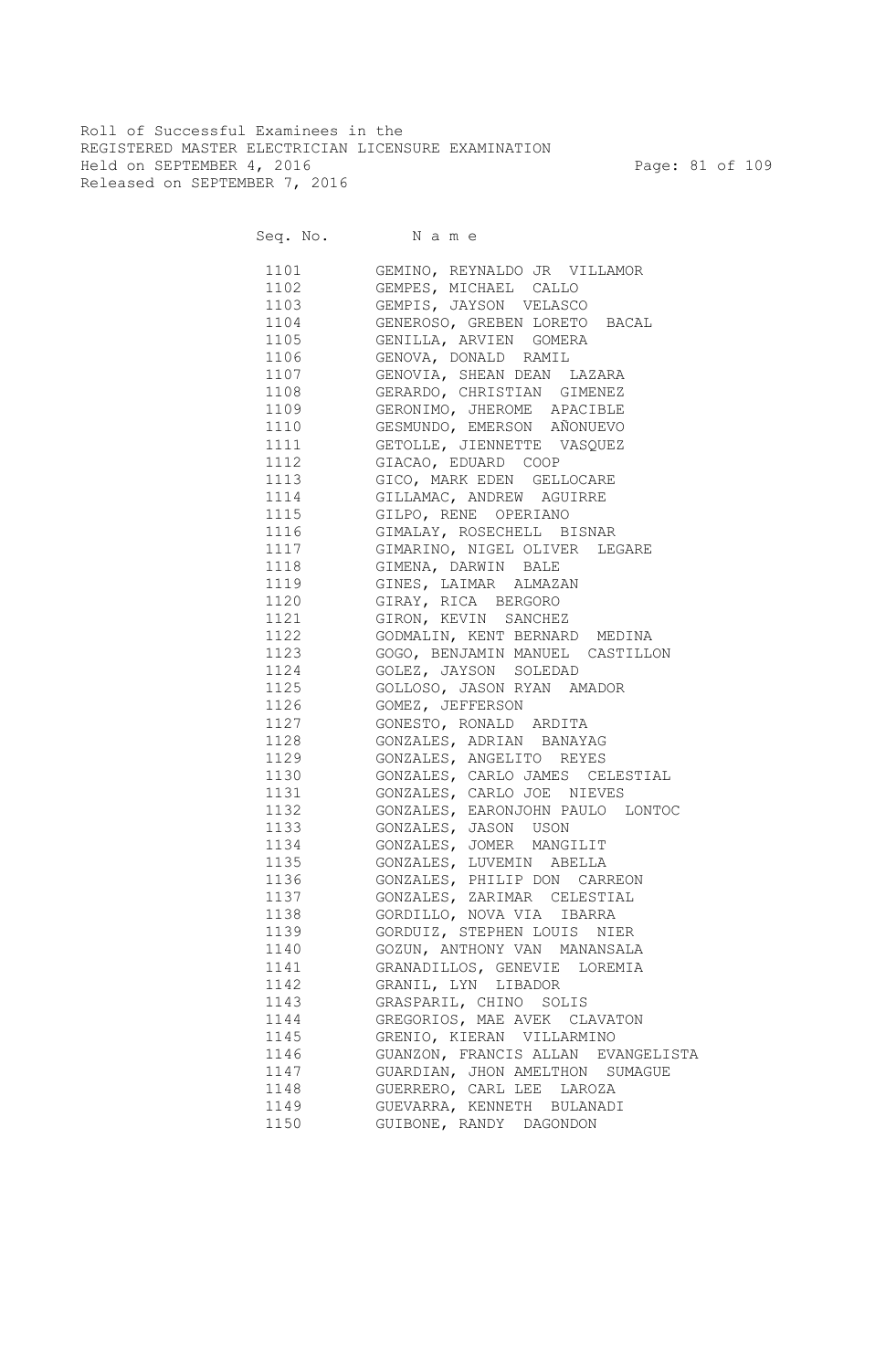Roll of Successful Examinees in the REGISTERED MASTER ELECTRICIAN LICENSURE EXAMINATION Held on SEPTEMBER 4, 2016 Page: 82 of 109 Released on SEPTEMBER 7, 2016

| 1151 72      | GUICO, MELWIN MONTILLANO                                                                                                      |
|--------------|-------------------------------------------------------------------------------------------------------------------------------|
|              | 1152 GUILLERMO, JAYSON REY TACPAL                                                                                             |
|              | 1153 GUILLERMO, ROSENBERT LENTADA                                                                                             |
|              | 1154 GUINTO, JAN LEO SAN MATEO                                                                                                |
|              | 1155 GUIRA, JAN LENON ESTAÑO                                                                                                  |
|              | 1156 GUJOL, CHARLIE PAMIL                                                                                                     |
|              | 1157 GUNDAN, JAYLORD IGLESIA                                                                                                  |
|              | 1158 GUSTILO, JOHN MARK CABANGISAN                                                                                            |
|              | 1159 GUTIERREZ, TEOFREDO JR LOSLOSO                                                                                           |
|              | 1160 GUZMAN, RALPH PARAO                                                                                                      |
|              | 1161 GUZMAN, RENATO JR LABARO                                                                                                 |
|              | 1162 HABAGAT, BREN JOHN BANTUGAN                                                                                              |
|              | 1163 HABIJAN, RACHEL CASAS                                                                                                    |
|              |                                                                                                                               |
|              | 1164 HACUTINA, JET PLACIDES                                                                                                   |
| 1166         | 1165 HEBRES, JOSELITO LLANITA<br>HECHANOVA, ALLEN GLEN MOSASO                                                                 |
| 1167         | HEREDERO, ERNESTO JR ALIPOON                                                                                                  |
| 1168         |                                                                                                                               |
| 1169         | HEREZO, JOHN REY ABIADO<br>HERMANOS, MANUEL JR RAMIREZ                                                                        |
| 1170         | HERMIA, KERVIN SIAN                                                                                                           |
| 1171         |                                                                                                                               |
| 1172         |                                                                                                                               |
| 1173         |                                                                                                                               |
| 1174         |                                                                                                                               |
|              | HERNANDEZ, LESTER OJIE ABANERA<br>HERNANDO, VIC JEFFERSON VILLENA<br>HERNANI, MARK DAVID TACASTACAS<br>HERRERA, NIEL CALANTAS |
| 1175         |                                                                                                                               |
| 1176         |                                                                                                                               |
| 1177         | HILA, JEROME HACHERO                                                                                                          |
| 1178         | HILARIO, IAN CHRIS STO DOMINGO                                                                                                |
| 1179         | HILARIO, JHUMEL CABRERA                                                                                                       |
| 1180         | HINALOC, JONEL LUMANTA                                                                                                        |
| 1181<br>1182 | HINAY, RAYMOND                                                                                                                |
|              | HINDAP, EDWARD EDIC                                                                                                           |
| 1183         | HINGPIT, JOHN REY<br>1184 HIPOLITO, DARREN ESPIRITU                                                                           |
|              | 1185 HOFILEÑA, ARMAN ESTEVES                                                                                                  |
|              |                                                                                                                               |
| 1186         | HOLARES, REGIE CORILLO                                                                                                        |
|              | 1187 HOLGUIN, MARK DANIEL PACHECO                                                                                             |
|              | 1188 HONORARIO, MARK ANTHONY TABALANZA                                                                                        |
| 1189         | HORILLO, BENJIE MACUEL                                                                                                        |
| 1190         | HORNEJAS, EARL LOUIE PAGLINAWAN                                                                                               |
| 1191         | HOROS, VIRGILIO JR FORTICH                                                                                                    |
| 1192         | HORTELANO, EXCEL JOSHUA LOSAYNON                                                                                              |
| 1193         | HORTILLOSA, CHRIS MICHAEL JAMERO                                                                                              |
| 1194         | HULIGANGA, BENNY BALITON                                                                                                      |
| 1195         | HULIPAS, REMILBEN JOSEPH GUERRERO                                                                                             |
| 1196         | HUMANGOP, FRANCO CAHILOG                                                                                                      |
| 1197         | HUMARANG, RONALD JAIMEER CORO                                                                                                 |
| 1198         | HURAÑO, HARVEY DAYRIT                                                                                                         |
| 1199         | HUSADA, RAYMOND JAMES CEDULLO                                                                                                 |
| 1200         | HUYONG, MARK JAMIEL EDEJER                                                                                                    |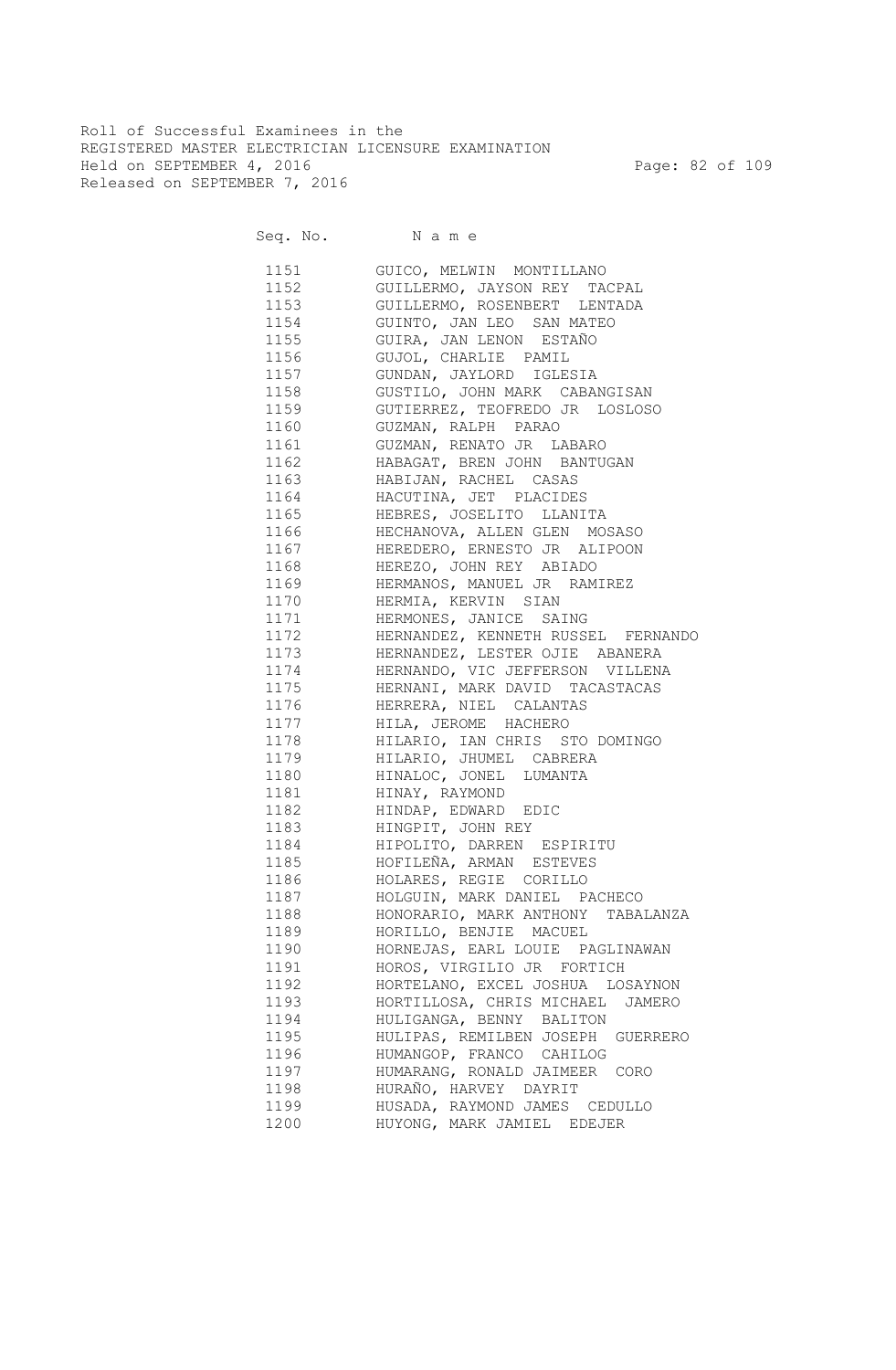Roll of Successful Examinees in the REGISTERED MASTER ELECTRICIAN LICENSURE EXAMINATION Held on SEPTEMBER 4, 2016 Page: 83 of 109 Released on SEPTEMBER 7, 2016

| 1201 | IBITA, JAYSON MENDOZA             |
|------|-----------------------------------|
| 1202 | IDMILAO, ALEXIS ANGEL             |
| 1203 | IFURUNG, JOHN DIAZ                |
| 1204 | IGNACIO, HERBERT MASIKAP PONCIANO |
| 1205 | IGNILAN, CRISTAL JANE DELA TORRE  |
| 1206 | IHALAS, REXCIL VELOS              |
|      |                                   |
| 1207 | ILAGAN, LAWRENCE DOMINGO          |
| 1208 | ILAO, JAY MENDOZA                 |
| 1209 | ILDEFONSO, MIKO ANDREI BENITO     |
| 1210 | IMPERIAL, DENNIS BUENDIA          |
| 1211 | INDICK, JOSETH PALAR              |
| 1212 | INFANTE, DANILO JR CRUZ           |
| 1213 | INOC, JICK FRITZ BURLAS           |
| 1214 | INOCENCIO, ERIK FLORES            |
| 1215 | INTENTA, RUEN INAMARGA            |
| 1216 | IRANZO, MARICAR LIYAG             |
| 1217 | IRINCO, ANDREW BLANDO             |
| 1218 | IRINCO, SHARMAINE MENDEZ          |
| 1219 | IRORITA, JEROME SAOPAN            |
| 1220 | ISANAN, GLENN AGDON               |
| 1221 | ISLA, JOHN IAN KRISTOFFER BRUCAL  |
| 1222 | ISTURIS, JOHN VINCENT TUBANZA     |
| 1223 | JACUTINA, MERVIN CADENAS          |
| 1224 | JADULCO, NIÑA SHYNE NOBE          |
| 1225 | JAEN, PAUL ANGELO BRIONES         |
| 1226 | JAGUNOS, JOHN MICHAEL OLMILLO     |
| 1227 | JALA, RICHARD ARCAYENA            |
| 1228 | JALAGAT, CLIFF REYNARD DOLDOL     |
| 1229 | JALE, JEOFREY LAHAYLAHAY          |
| 1230 | JALECO, JONEL NONESCAN            |
| 1231 | JAMERO, JASPER ECUBEN             |
| 1232 | JAMISOLANIM, SUNNY EDOROT         |
| 1233 | JAMON, KATHRYN NIGOZA             |
| 1234 | JAMOSALE, JASON AGUINAGA          |
| 1235 | JANULGUE, LORDENEL PIALA          |
| 1236 | JAPAY, LIMUEL ROBIN               |
| 1237 | JAPSON, NOEL DE GUZMAN            |
| 1238 | JARABELO, VAL PO                  |
| 1239 | JARANA, DARYL JAMES CESAR         |
| 1240 | JARAVATA, JERICHO PUZON           |
|      |                                   |
| 1241 | JARITO, CARLO DEJITO              |
| 1242 | JARO, MARK KENNETH PACIOS         |
| 1243 | JAVAREZ, MARK BRYAN TABINGA       |
| 1244 | JAVIER, JAKE NECHER CADOTDOT      |
| 1245 | JAYECTIN, MARIANIE TABACON        |
| 1246 | JEREZ, MARK ANTHONY SENDON        |
| 1247 | JERRERA, JORICK GERUBEN           |
| 1248 | JIMENEZ, HERMENIGILDO OPENA       |
| 1249 | JISON, ZANDRO GARRET GONZALES     |
| 1250 | JOCSON, HERNAN PALAO              |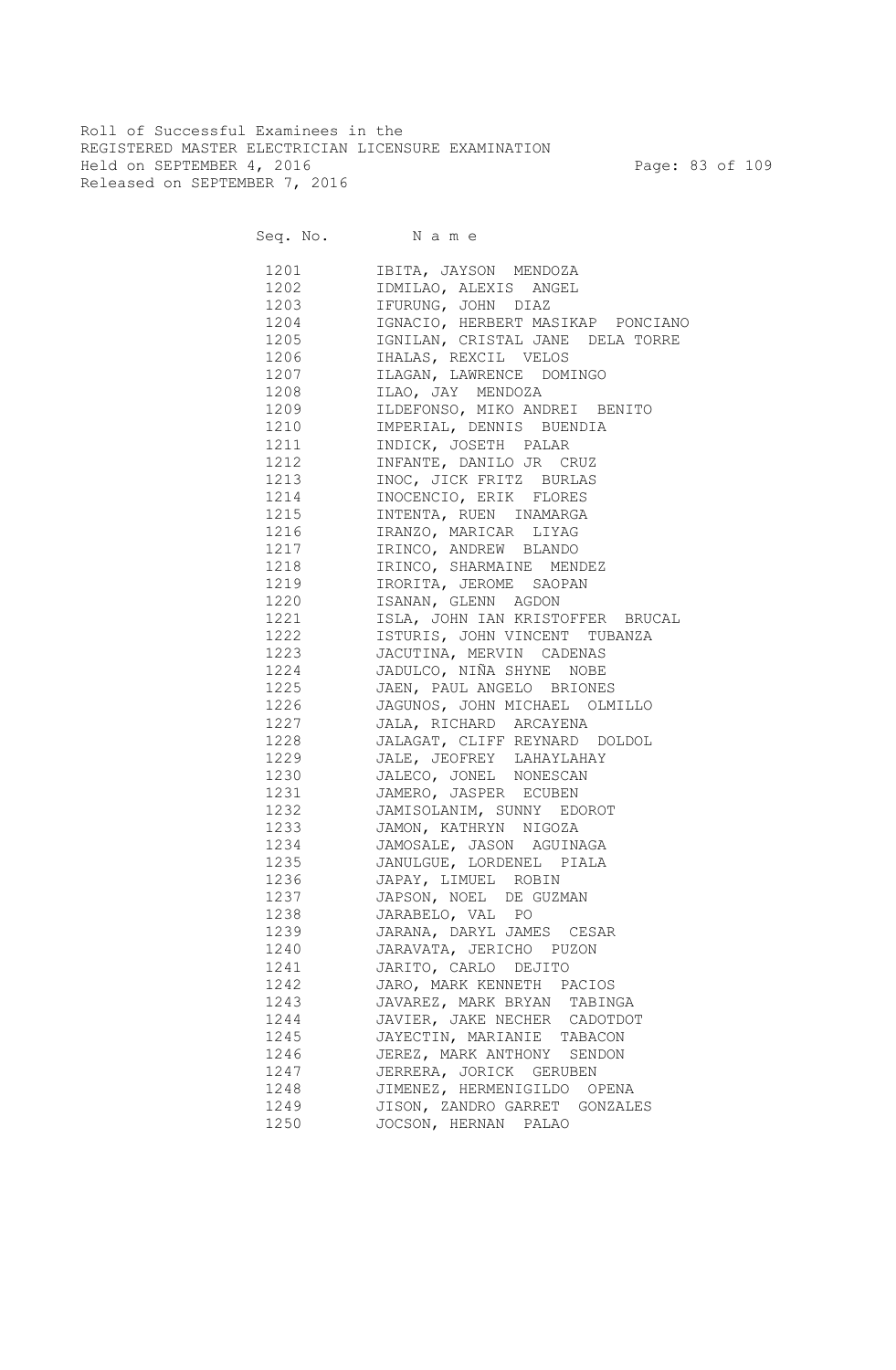Roll of Successful Examinees in the REGISTERED MASTER ELECTRICIAN LICENSURE EXAMINATION Held on SEPTEMBER 4, 2016 Page: 84 of 109 Released on SEPTEMBER 7, 2016

Seq. No. Name

 1251 JOLO, ALVIN DEPASUPIL 1252 JOSE, ABRAHAM AGATEP 1253 JOSE, EDWARD LIM 1254 JOSE, MATTHEW GALICIA 1255 JOTOJOT, ROGIL VICENTE<br>1256 JUAN, GEOMEL BONIFACIO JUAN, GEOMEL BONIFACIO 1257 JUAN, JHON HAROLD MERCADO 1258 JUANICO, RODEL DESBARO 1259 JUANITE, JOSE JR TESIORNA 1260 JUBAY, REY GERVISE 1261 JUGALBOT, WALTER LATOJA 1262 JUGAN, ISRAEL ROSELL 1263 JUGO, JEFFREY JAVIER 1264 JULVE, JUSTINE AVENTURADO 1265 JUMALON, AMERY PERFECTSON CAMUS 1266 JUMAO-AS, JOHN LEVIN LOFRANCO 1267 JUMARANG, JAN ZYRON VELASQUEZ 1268 JUNCO, CONSORCIO JR AUDITOR 1269 JUSI, NORIEL AXALAN 1270 JUSTINIANI, JOEL LUCES 1271 JUSTO, KELVIN OWEN LEANDER 1272 KILAT, JOHN OLYFEL GAMBA 1273 KILME, MARK ANTHONY PANEBIO 1274 LABAO, ERMIN FEDERICO 1275 LABAWAN, MARK DELFIN JR SARANGANI 1276 LABERINTO, ERWIN ETRON 1277 LABERINTO, ROGELIO LAPLANA 1278 LABONG, GESTER CELEDONIO 1279 LABRADOR, EROL GAMAYAO 1280 LABRO, RYAN LALOAN 1281 LABSAN, MARK ANGELO REMULTA 1282 LABUGUEN, JHONAS BALLESTEROS 1283 LACBAY, CHRISTIAN DE PAZ 1284 LACHICA, JEFFREY MANLANGIT 1285 LACRA, DOMINIC ROYCE 1286 LACSA, CARLITO ORBE 1287 LACSON, JEFFERSON DE JESUS 1288 LACUPA, ELBERN YUNSAY 1289 LADARAN, WENCELL IZA I FLORMATA 1290 LADERA, NICOVAL NAMOC 1291 LADESMA, RHENMARK BASTO 1292 LADIANA, JAN ALDWIN MALIGALIG 1293 LADIANA, MARK WILSON ARELLANO 1294 LAERIN, BOBBY DEL ROSARIO 1295 LAGAMO, SONNY JR CANDARI 1296 LAGARE, ROBIE JOHNSTIN ADAME 1297 LAGUERTA, JOSEPH VILLA 1298 LAMADRID, ANDRO BENDAÑA 1299 LAMBINICIO, ROMY ACERDANO 1300 LAMORENA, PAUL CHRISTIAN GALLARDE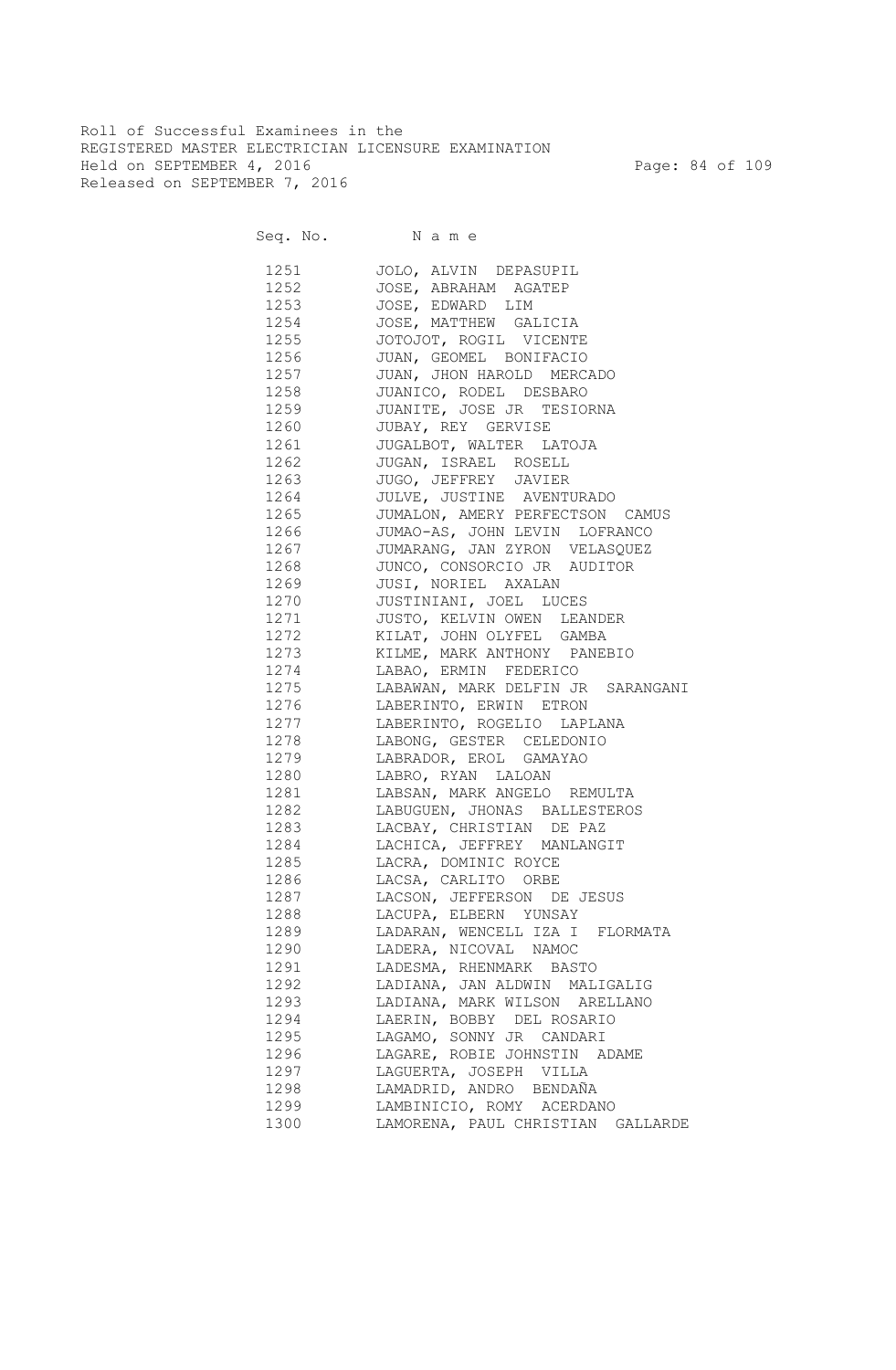Roll of Successful Examinees in the REGISTERED MASTER ELECTRICIAN LICENSURE EXAMINATION Held on SEPTEMBER 4, 2016 Page: 85 of 109 Released on SEPTEMBER 7, 2016

| 1301   | LAMOSTE, FELIX CATAYAS              |
|--------|-------------------------------------|
| 1302   | LAMPITAO, JAYSON TABILI             |
| 1303   | LANAJA, MICHAEL MUNDIA              |
| 1304   | LANARIO, RHANEL AGSAY               |
| 1305   | LANGUIDO, RICHARD FERNANDEZ         |
| 1306   | LANSANG, CLARK EAUEN CUENCO         |
| 1307   | LANSANGAN, DONALD JAIME             |
| 1308   | LANUZA, ALVIN DOLIDO                |
| 1309   | LANZAROTE, LESTER JUN CALAPARDO     |
| 1310   | LAPASCUA, JOSEPH NIÑO LEONARDO      |
| 1311   | LAPE, ALFRETCH RAGUING              |
| 1312   | LAPID, RUZZELLE JOHN RAGADIO        |
| 1313   | LAPPAY, DAN JAYSON FORMOSO          |
| 1314   | LARGADO, ALMER PEVIDA               |
| 1315   | LARIETA, JOSE ROBERT BERSANO        |
| 1316   | LASACA, REMMAR DABON                |
| 1317   | LASAY, RICHARD AVENDAÑO             |
| 1318   | LASQUITE, ARTHUR CASTRO             |
| 1319   | LASTIMA, RAZEL SEGUNDINO            |
| 1320   | LAUREANO, SAMUEL JR CORREA          |
| 1321 \ | LAURENTE, RAUL TEJANO               |
| 1322   | LAVADO, JOMAR BEATO                 |
| 1323   | LAVEGA, RALPH BARTOLO               |
|        | 1324 LAVILLA, JOVY BIOCALES         |
|        | 1325 LAXINA, KLENN BALINO           |
|        | 1326 LAYAGUE, DEO ANTON YANSON      |
|        | 1327 LAYGO, NEPTUNE SUPEÑA          |
| 1328   | LAYON, EDGARDO LAWAS                |
|        | 1329 LAYUG, ALVIN DUEÑAS            |
|        | 1330 LAZARO, JOSHUA DOMINIC LEDESMA |
|        | 1331 LAZO, DAN DENNIS SUSANO        |
|        | 1332 LAZO, MARK PERNEL BADOY        |
| 1333   | LEANDICHO, RAYMOND CAPATI           |
| 1334   | LEBAGO, JEROME GUIRITAN             |
| 1335   | LEBANAN, ABRIL MA ARCE              |
| 1336   | LEDESMA, LEDWIN REY                 |
|        | 1337 LEE TAN BE, LEAN TABIANO       |
| 1338   | LEGASPI, ALDWIN JU TABALBA          |
| 1339   | LEGASPI, ANGELO AGPAOA              |
| 1340   | LEGASPI, JAY LORD ARTISTA           |
| 1341   | LEGITIMAS, RIEL JOHN NACORDA        |
| 1342   | LEGO, LYL IAN CABAZARES             |
| 1343   | LEGRESO, RICHARD SOGO-AN            |
| 1344   | LEGUIDLEGUID, BERTO VIC DURA        |
| 1345   | LEMOCON, LEVE PABE                  |
| 1346   | LEODER, KAREN MAGALONA              |
| 1347   | LEOVIDO, GLENN MAYORES              |
| 1348   | LERCANA, ELVIC OBLIGADO             |
| 1349   | LERIN, RALFIE LORENZO               |
| 1350   |                                     |
|        | LERIO, MAT GELI                     |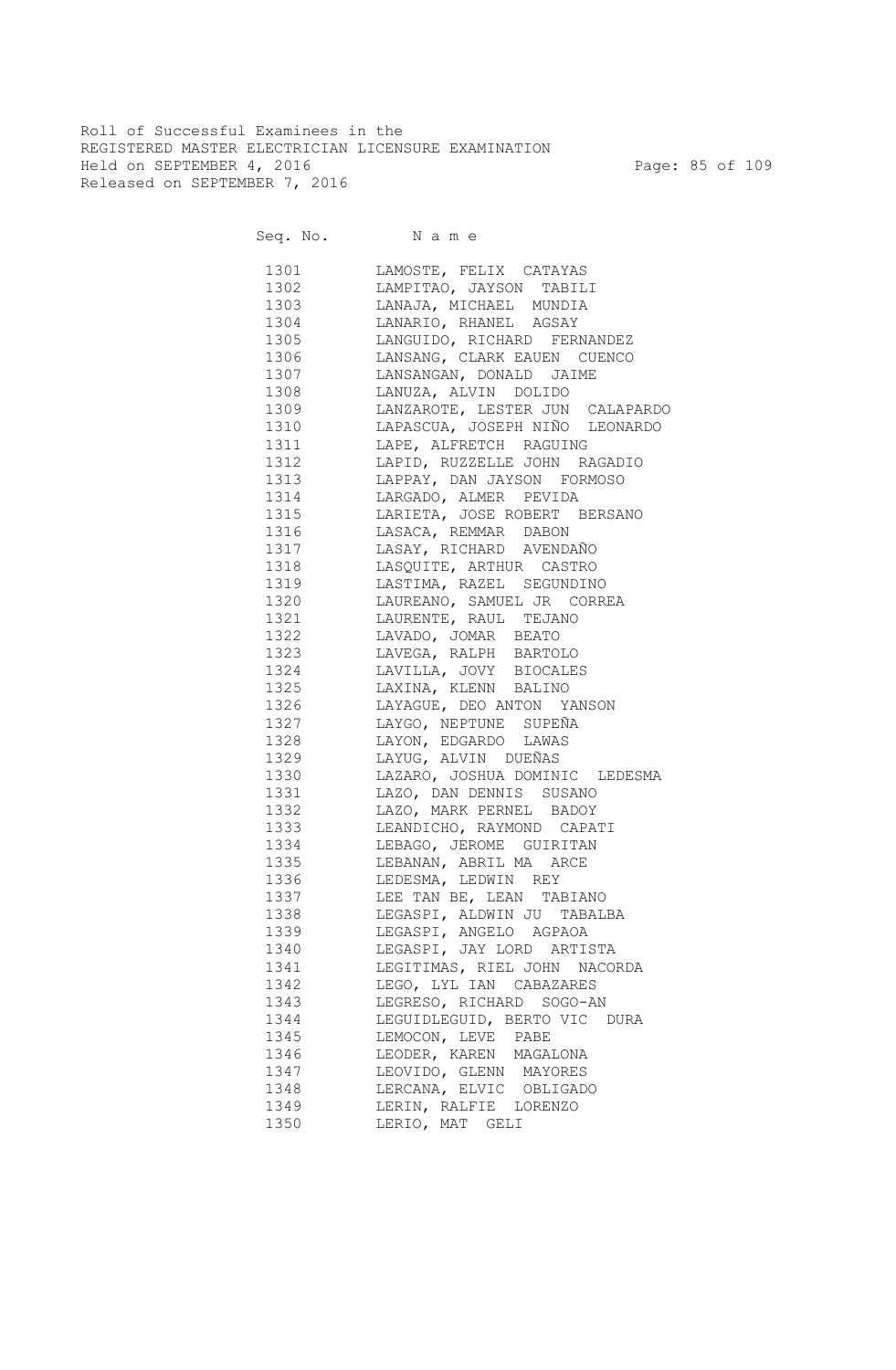Roll of Successful Examinees in the REGISTERED MASTER ELECTRICIAN LICENSURE EXAMINATION Held on SEPTEMBER 4, 2016 Page: 86 of 109 Released on SEPTEMBER 7, 2016

| 1351     | LEYCO, JHONEL BARSAGA           |
|----------|---------------------------------|
| 1352     | LEYRITANA, CLARK BLANCA         |
| 1353     | LI, JAMES ALBUS                 |
| 1354     | LIANZA, MEDIALON ENRIQUEZ       |
| 1355     | LIBALIB, RODOLFO JR BIHA-AN     |
| 1356     | LIBARDO, ANGELO JOHN BALORIA    |
| 1357     | LICTAWA, FRANCISCO DACOSCOS     |
| 1358     | LIGANAD, EUGENE JANGALAY        |
| 1359     | LIGUID, REYGEM IPANAG           |
| 1360     | LIIS, RUDYLINA TA-AWAN          |
| 1361     | LIM, DONICA VICTORIA            |
| 1362     | LIM, FRANCIS III DUPAN          |
| 1363     | LIM, JESSEN REX DANIEL LIBESTER |
| 1364     | LIM, YKE XAVIER CAÑARES         |
| 1365     | LIMBOY, MARK DEMATERA           |
| 1366     | LIMOTAN, JOSEPH PONCE           |
| 1367     | LIN, JAYSON BALBUENA            |
| 1368     | LINGHAP, GERALD BENOSA          |
| 1369     | LINOG, JOHN DAVE ODAS           |
| 1370     | LINTAG, ALEXES MARON CLAVEL     |
| 1371     | LIPURA, JP SEDIGO               |
| 1372     | LITONG, ALJON ALBONG            |
| 1373     | LITTON, JERIC LISINIANA         |
| 1374     | LLAMERA, BERNIE GLICO           |
| 1375     | LLANES, MARK WILMHAR OLIVEROS   |
| 1376     | LLANEZA, JASTINE BANGIBANG      |
| 1377     | LLANO, JOHN CARLO GUINABO       |
| 1378     | LLARENA, MA ALELIE BANGAJO      |
| 1379     | LLAVE, JONATHAN LATINA          |
| 1380     | LLEGO, DANGHELO ZOLETA          |
| 1381     | LLORCA, GLIFFORD MALOLES        |
| 1382     | LLOREN, ANJELO MICHAEL JIMENEZ  |
| 1383     | LOBINA, KARL VINCENT CASTILLO   |
| 1384     | LOBO, JOEMARIE LUNAS            |
| 1385     | LOBRES, KENT HOWARD CID         |
| 1386 139 | LOBRETE, NICOLAS BORJA          |
| 1387     | LOBRIO, JANN ERICK VILLAVA-CUA  |
|          | LOGRONIO, REX ROXAS             |
| 1389     | LOGROÑO, ARMANDO JUSTINIANE     |
| 1390     | LOLONG, RAMON BOLANTE           |
|          | LOMBOS, CAROLYN RAMOS           |
| 1391     | LOMBOY, MILBIEN SAGUM           |
| 1392     |                                 |
| 1393     | LOMOD, RONAND LUMAGBAS          |
| 1394     | LOMOTOS, DIOSDADO JR SUSTENTO   |
| 1395     | LONGJAS, MARC JAY MASALTA       |
| 1396     | LOPE, JAY ENCINAS               |
| 1397     | LOPEZ, ADRIAN NONI PAYOYO       |
| 1398     | LOPEZ, ALLAN DE RUEDA           |
| 1399     | LOPEZ, CHRISTIAN NOCOMORA       |
| 1400     | LOPEZ, JESSIE EMMANUEL TADEO    |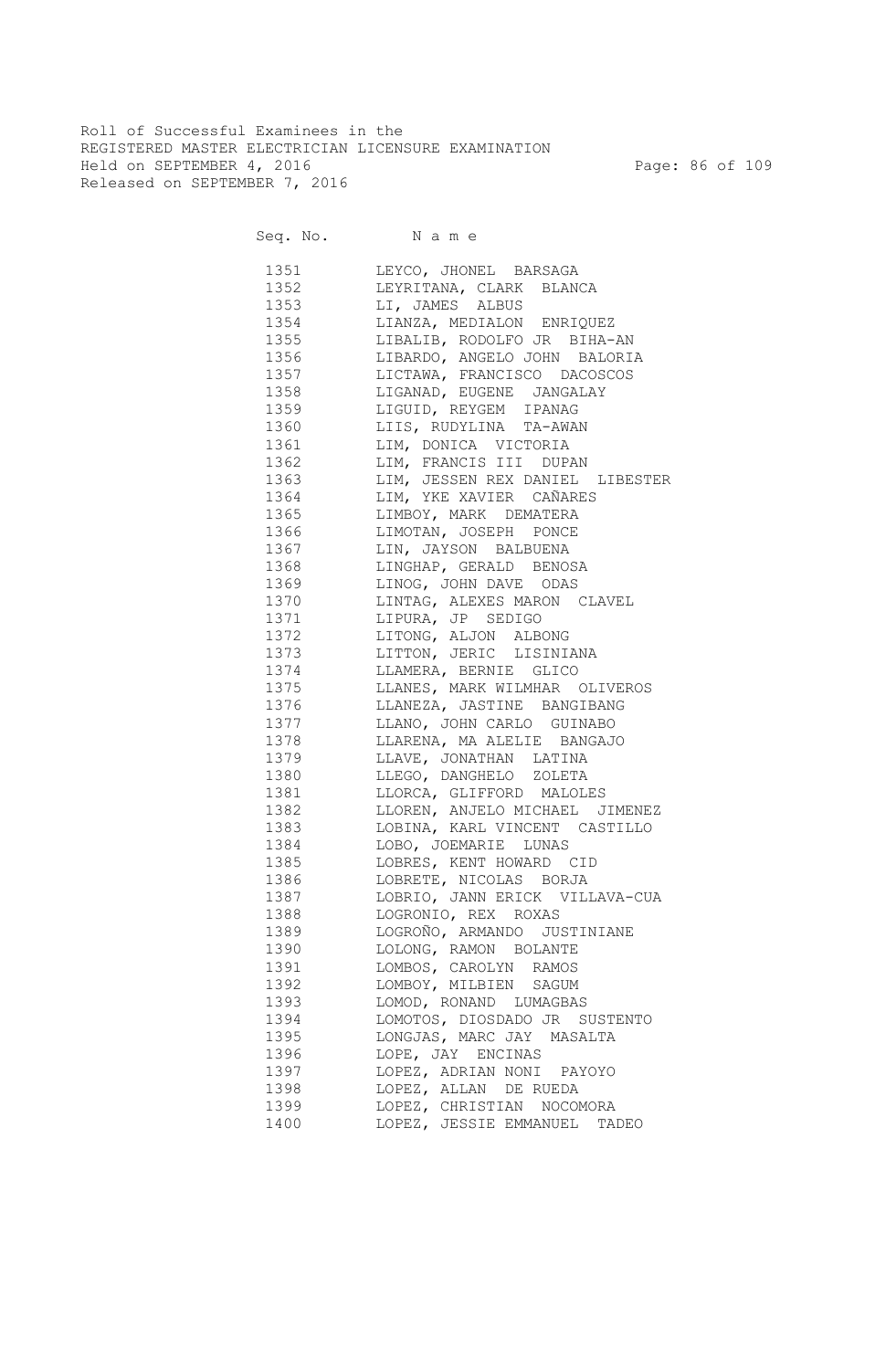Roll of Successful Examinees in the REGISTERED MASTER ELECTRICIAN LICENSURE EXAMINATION Held on SEPTEMBER 4, 2016 Page: 87 of 109 Released on SEPTEMBER 7, 2016

Seq. No. Name 1401 LOPEZ, OGIE BALDON 1402 LOPEZ, RHOY GAYA 1403 LOPOT, LOWELL DIOSO 1404 LOQUINARIO, ROXANNE PUIG 1405 LORANAS, NIÑO SALADO 1406 LORDAN, FAUSTO GREGORIO 1407 LORECHE, JEROME BERMOY 1408 LOREJO, JAN MARK COMBISTA 1409 LORETCHA, EFREN ADILLE 1410 LORIA, JACKYLOU BENIS 1411 LORICAN, MELVIN LAHOYLAHOY 1412 LOSA, ADRIAN CHAVEZ 1413 LOSARIA, MARION JON MONTERON 1414 LOTINO, RUEL DON 1415 LOZADA, MAY-ANN CANELA 1416 LOZANO, ECLESCIATHES SAOLON 1417 LOZANO, ELMER SALAS 1418 LUALHATI, JAY-AR ESPIRITU 1419 LUBIANO, JEFREY DECIO 1420 LUBID, LEO SADIO 1421 LUBOS, JOVEN DEOCAMPO 1422 LUCAS, MARK JEROME RAMOS 1423 LUCENA, MARK LOUIE REVILLA 1424 LUCERO, KRISTOFFER PIEL 1425 LUCHAVEZ, JOHN REY MILLADO 1426 LUGNASIN, OLIVER ESTEBAN 1427 LUIS, ANDREW BALBIDO 1428 LUMAPAK, LEO DAN FERNANDEZ 1429 LUMAQUE, JOSEPH JOSHUA VILLALOBOS 1430 LUMOR, BENVIENIDO MORE 1431 LUNA, CARLO JOSEPH LUMAGUE 1432 LUNARIO, PEPPERLEEN OCTAVIANO 1433 LUSEGRO, RAYMOND ALCANTARA 1434 LUSTERIO, DELMARK DIONISIO 1435 LUTERIA, JEROME MADRIAGA 1436 LUYUN, MARK ANJO DULIN 1437 MABANAG, ROSITO FAJARDO 1438 MABANTA, MICHAEL ANGELO MANYAGO 1439 MABANTA, PETER ALFRED BUENAFLOR 1440 MABULAY, LEO MARTIRES 1441 MABUTE, MARK MADLA 1442 MACAALAY, MICHAEL ANGELO VINLUAN 1443 MACABANDING, NAJEB ABBAS 1444 MACALALAD, HERNANDO JAVATE 1445 MACANIP, MARK VARONA 1446 MACARAEG, DENNIS TABARNILLA 1447 MACARAIG, PAULINE EUNICE ESMABE 1448 MACINAS, DIAN PAUL BALGEMINO 1449 MADARIMOT, JASPE JR TORREGOSA 1450 MADELO, RENE LADICA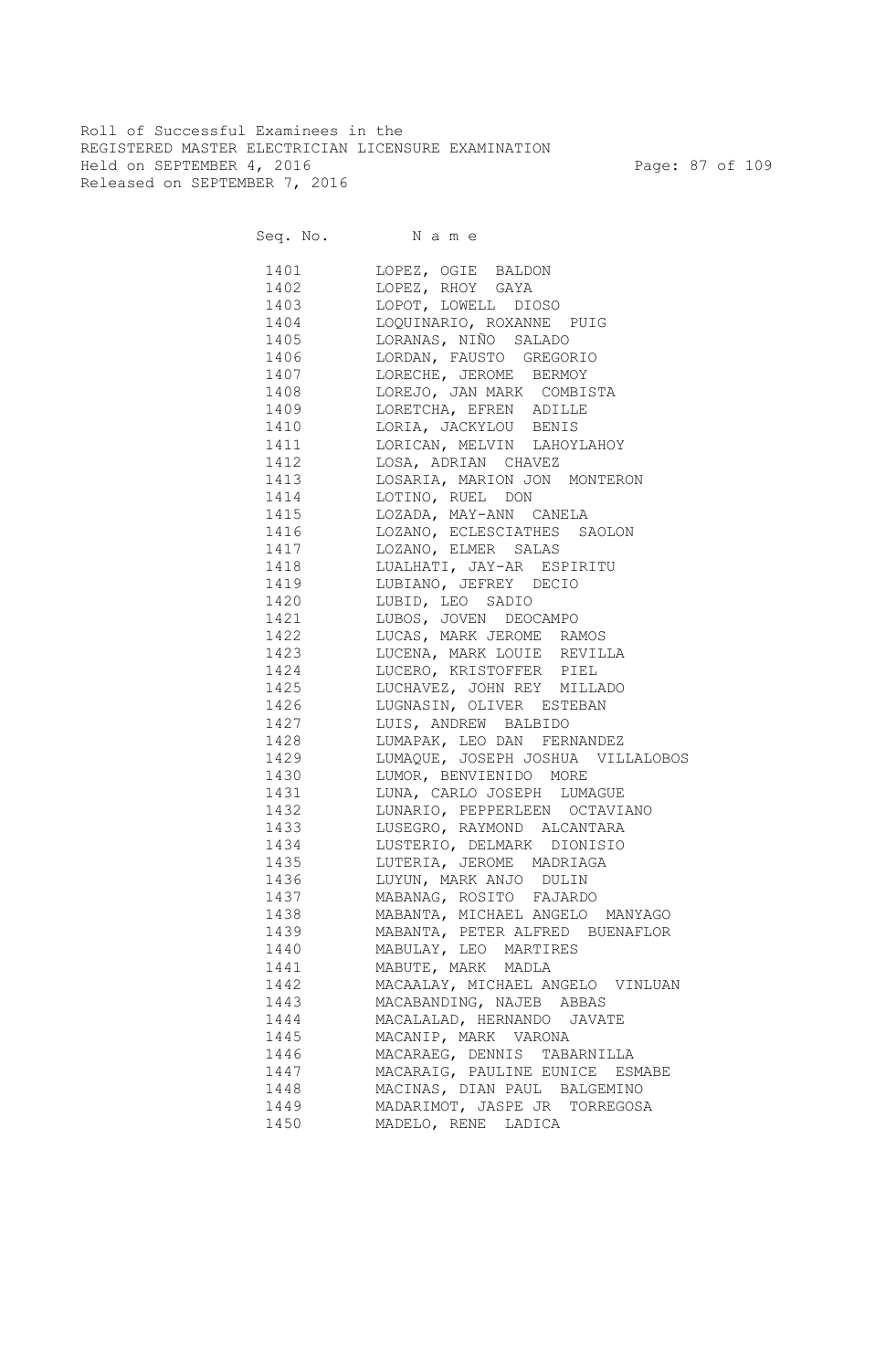Roll of Successful Examinees in the REGISTERED MASTER ELECTRICIAN LICENSURE EXAMINATION Held on SEPTEMBER 4, 2016 Page: 88 of 109 Released on SEPTEMBER 7, 2016

Seq. No. Name 1451 MADIAM, JOHN ELEAZAR TIMBOL 1452 MADLANG-AWA, CONRAD NICOL 1453 MADRAZO, JULIUS JOSE JR CAPOTULAN 1454 MADRELIJOS, RYGHIE VELASCO 1455 MADRID, ALDRIN HERNANDEZ 1456 MADRIGAL, EMIL GENEOUS GRACIOUS LACAP 1457 MADRONA, MARIO DELA TORRE 1458 MAGALANG, JOHN MICHAEL BURATA 1459 MAGAN, REYMARK EUROPA 1460 MAGAOAY, SONNY GRANIL 1461 MAGBANUA, LLOYD MARK CONDEZ 1462 MAGBANUA, RODEL GALEDO 1463 MAGBUHAT, EFRAIM CANAL 1464 MAGBUO, KENNETH DEL MUNDO 1465 MAGCULANG, RAINIER LUGANA 1466 MAGDAONG, MARK KENNETH QUITO 1467 MAGHANOY, JAMESZON BASERGO 1468 MAGLAJUS, ROMEL LOPOS 1469 MAGLINAO, REN MARION LIPIO 1470 MAGLINES, DARWIN OMANDAM 1471 MAGLUNSOD, PAUL VINCENT LIBARNES 1472 MAGMANLAC, DRANREB ABARINTOS 1473 MAGNO, VINCENT ABELLA 1474 MAGPANTAY, EARL JOHN FARAON 1475 MAGSINO, MARVIN DELGADO 1476 MAGSINO, MICHAEL AMADO 1477 MAGSIPOC, JESSIE SALVADOR 1478 MAGUAD, RAYMOND DE VERA 1479 MAGUMCIA, RONALD ORLANDA 1480 MAHINAY, JERNEY DE LA CRUZ 1481 MAHIYA, JHINNO JAY BARBIRAN 1482 MAHUMOT, ARNELL PRACULLOS 1483 MAIGUE, EMMANUEL VIGO 1484 MAJIN, JERRY DELOS SANTOS 1485 MAKALINTAL, JOHNRICK MALIBIRAN 1486 MALACAPAY, MARK HEL GRANZO 1487 MALALUAN, GOLDA GRACE REYES 1488 MALANOG, WILMER BAMUYA 1489 MALAPAD, MEL BRYAN AMISTAS 1490 MALAPIRA, JAY AR ANGEL 1491 MALASAGA, DINA MAGANTE 1492 MALATE, EROLD DELA CRUZ 1493 MALBAS, JHON MARVIN DAUSON 1494 MALIBONG, EDWARD JOHN JUEVER 1495 MALIG, JOHN PAUL DE CHAVEZ 1496 MALIGAT, MARK KEVIN MACABINGUIL 1497 MALIGAYA, ALYSSA ROSE ACLAN 1498 MALLARE, MARBOY BEATING 1499 MALLARI, RON LESTER CARREON 1500 MALONZO, LAURENCE JR FLAVIER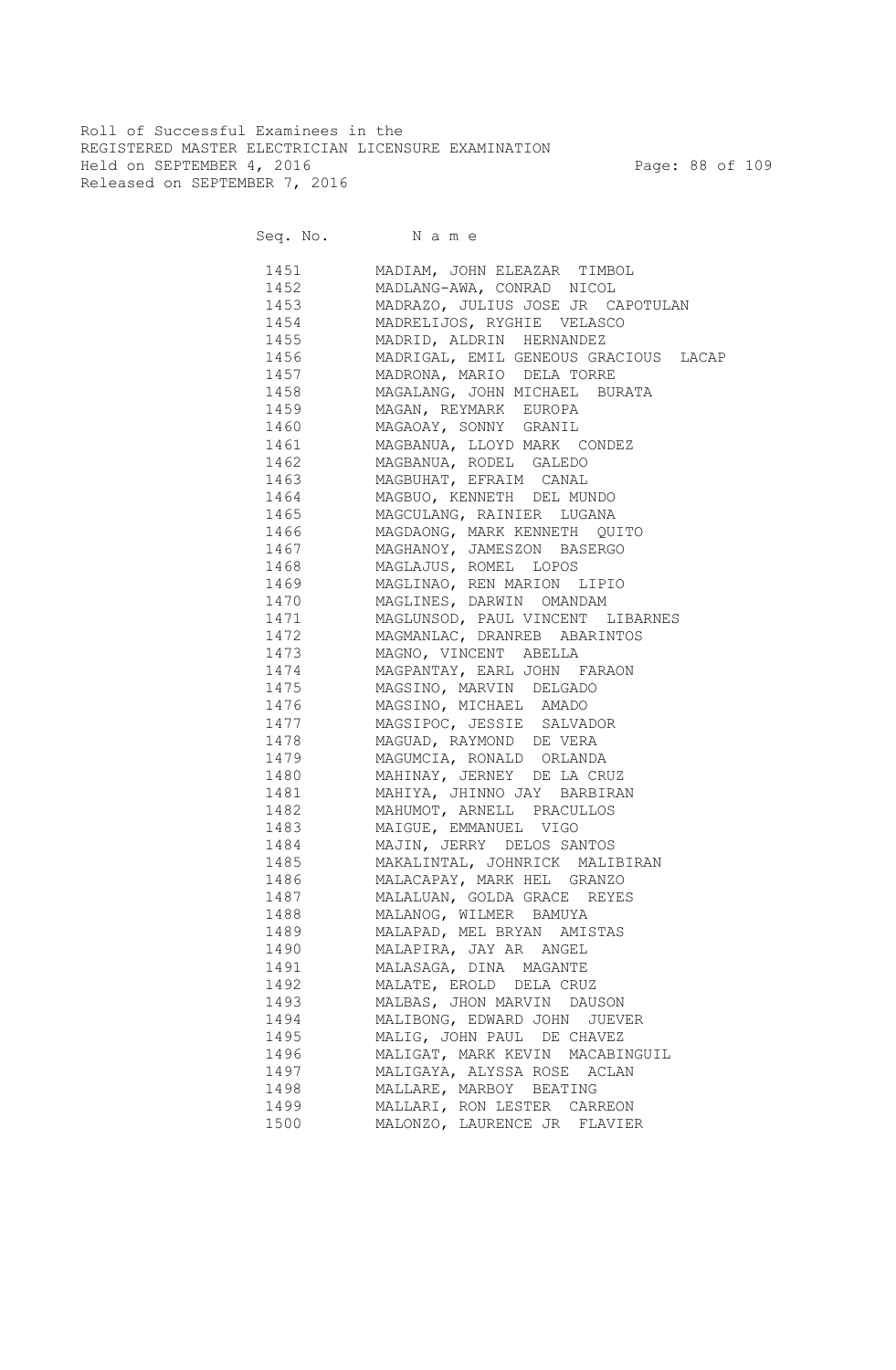Roll of Successful Examinees in the REGISTERED MASTER ELECTRICIAN LICENSURE EXAMINATION Held on SEPTEMBER 4, 2016 Page: 89 of 109 Released on SEPTEMBER 7, 2016

Seq. No. Name

 1501 MALTO, CARLO CABARRUBIAS 1502 MALUBAY, REYMUND OCHABILLO 1503 MALVECINO, RONNEL RASALAN 1504 MAMONTAYAO, CLOYD SAYOD 1505 MANA, RANIEL SIMPAL 1506 MANABLUG, REYMART TURO 1507 MANALASTAS, JOSDINE JAVEN 1508 MANALASTAS, RALYN JR LAZARO 1509 MANALO, FLORDELIZA TENORIO 1510 MANALO, JEFFREY BECINA 1511 MANALO, JOHN JOEL UNIDA 1512 MANALO, LUISTER JOSIAS NEPA 1513 MANALO, RENZO JAY DELOS REYES 1514 MANANGHAYA, FRANCIS PAUL PELAYO 1515 MANANSALA, ALVIN SAN ANTONIO 1516 MANANSALA, ARCHIE BRYAN DACUYCUY 1517 MANANSALA, MELVIN MARZOL 1518 MANATAD, VENANCIO JR CAÑIZARES 1519 MANATAD, WILFRED JOHN ABRACIA 1520 MANAUIS, GILBERT TATTO 1521 MANAYON, JAY MARK BULA 1522 MANCAO, JUNIE GUANTERO 1523 MANGAMPO, ROBERTO UMALI 1524 MANGAOANG, DEXTER AOAY 1525 MANGAOANG, JOMARIE DELA CRUZ 1526 MANGAOANG, WILLIAM MANGAOANG 1527 MANGI, KARL RHODEHF MORALES 1528 MANGOL, ERIC JOHN LABAGUIS 1529 MANGOSING, JOHN PAUL TORIAGA 1530 MANIPON, DEXTER SADIO 1531 MANISAN, DANJIE VILLARTA 1532 MANLANGIT, REY PEPITO 1533 MANLAPAZ, ABITO III ABADA 1534 MANLUTAC, EDWARD VELARDE 1535 MANNAN, ALSHIMAN HUSSIN 1536 MANONGDO, GILBERT SOLIS 1537 MANONGSONG, KRISTEL MAE JUNIO 1538 MANTE, RODULFO JR KUIZON 1539 MANTES, EDGARDO LABANDA 1540 MANTUANO, BILLY ALMERO 1541 MANUEL, JOHN PATRICK ERACHO 1542 MANUEL, MARLON DE GUIA 1543 MANUEL, RAYSON MORIN 1544 MANUUD, PATRICIA ERIKA QUIJANO 1545 MAPULA, ROY CHRISTOPHER PARAISO 1546 MAQUILAN, ARIEL TEJANO 1547 MAR, GERZON REY MECASIO 1548 MARAGAY, ODALYN HARI 1549 MARANAN, ALVIN MANALO 1550 MARANAN, DONDON ESPERANZATE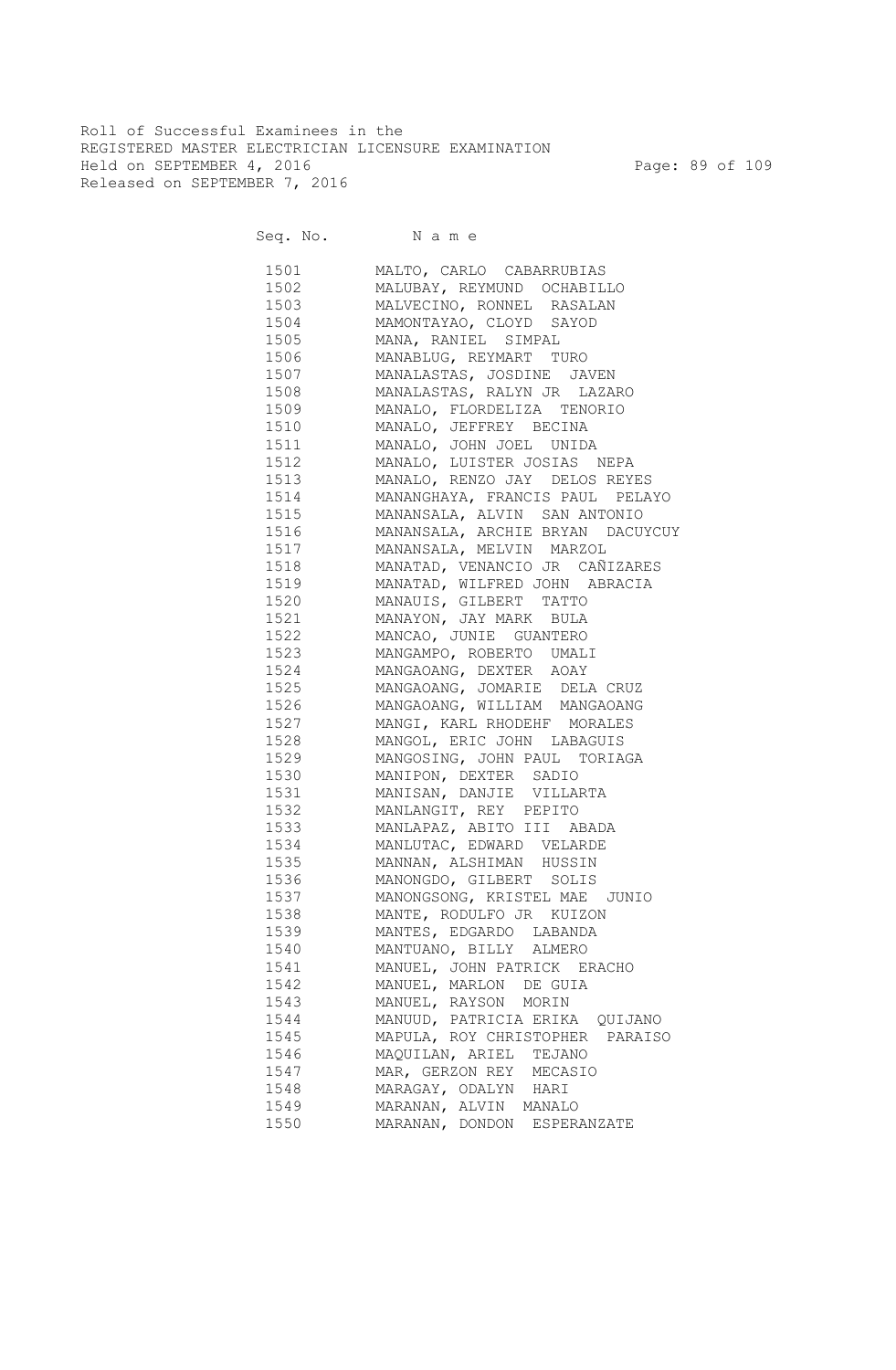Roll of Successful Examinees in the REGISTERED MASTER ELECTRICIAN LICENSURE EXAMINATION Held on SEPTEMBER 4, 2016 Page: 90 of 109 Released on SEPTEMBER 7, 2016

Seq. No. Name

 1551 MARANAN, KIM SHERWIN YUZON 1552 MARARAC, JOMARI GUARDIARIO 1553 MARASIGAN, R J NECOLE DE VERA 1554 MARASIGAN, RODOLFO JR BUNAY 1555 MARAYA, GILBERT ESPINA 1556 MARBELLA, JOHN PAULO JOSE 1557 MARBIBI, VER IVAN CANEGA 1558 MARFE, JOEMARI CAJES 1559 MARIANO, IMEE TIONGAN 1560 MARIANO, WILJONARD ROMUALDO 1561 MARIGA, CALIL DUMPA 1562 MARIMON, MC JADE DHAN BRIONES 1563 MARQUEZ, JONIL COSTELO 1564 MARQUILENCIA, MARC SUPERAL 1565 MARTIN, LESTER FLORES 1566 MARTINEZ, DEXTER DELFIN 1567 MARTINEZ, JONIE CALIPUSAN 1568 MARTINEZ, LORVIN DIVINO 1569 MARTINEZ, RYAN PAOLO MUSNGI 1570 MARZAN, REGIENALD QUITORIANO 1571 MASIBAY, JOHN MARLO JULIO 1572 MASICAP, MHEL KEVIN NUEVA 1573 MASILANG, MICHAEL CLERIGO 1574 MATA, JOHN DAVID MAGDAONG 1575 MATANGUIHAN, JAYLORD ATIENZA 1576 MATAYA, HUALY EIDEN REYES 1577 MATEO, JUNREY BARAUD 1578 MATES, KENELYN CELIS 1579 MATIAS, HERMAN MARK LICUP 1580 MATIENZO, REYZON HIBEK 1581 MATURAN, GLENDON BACUS 1582 MATUTINA, ROCHIE ABAYON 1583 MAULION, MARJON LEGASPI 1584 MAULION, MICHAEL REY SUAREZ 1585 MAULIT, ROMMEL PACION 1586 MAYO, JOFE SARMIENTO 1587 MAYOR, KENNETTE FILLADO 1588 MAZA, ALBERTO TION 1589 MAÑACAP, JAN-JAN GABATO 1590 MAÑAGO, EMERSON LLABRES 1591 MECATE, MARK ANDREW DE BORJA 1592 MECCA, REYNAN MAINIT 1593 MECIJA, JOEL GARGULIO 1594 MEDEL, JIJOMAR PEREZ 1595 MEDIAVILLO, RONNIE JR ALMONTE 1596 MEDIL, WILFRED TORRALBA 1597 MEDINA, RHOJAN SEÑERIS 1598 MEDRANO, JOEY JUMADIAO 1599 MELCHOR, JOMAR PADDIT 1600 MELICADO, ERIC JOHN NILLO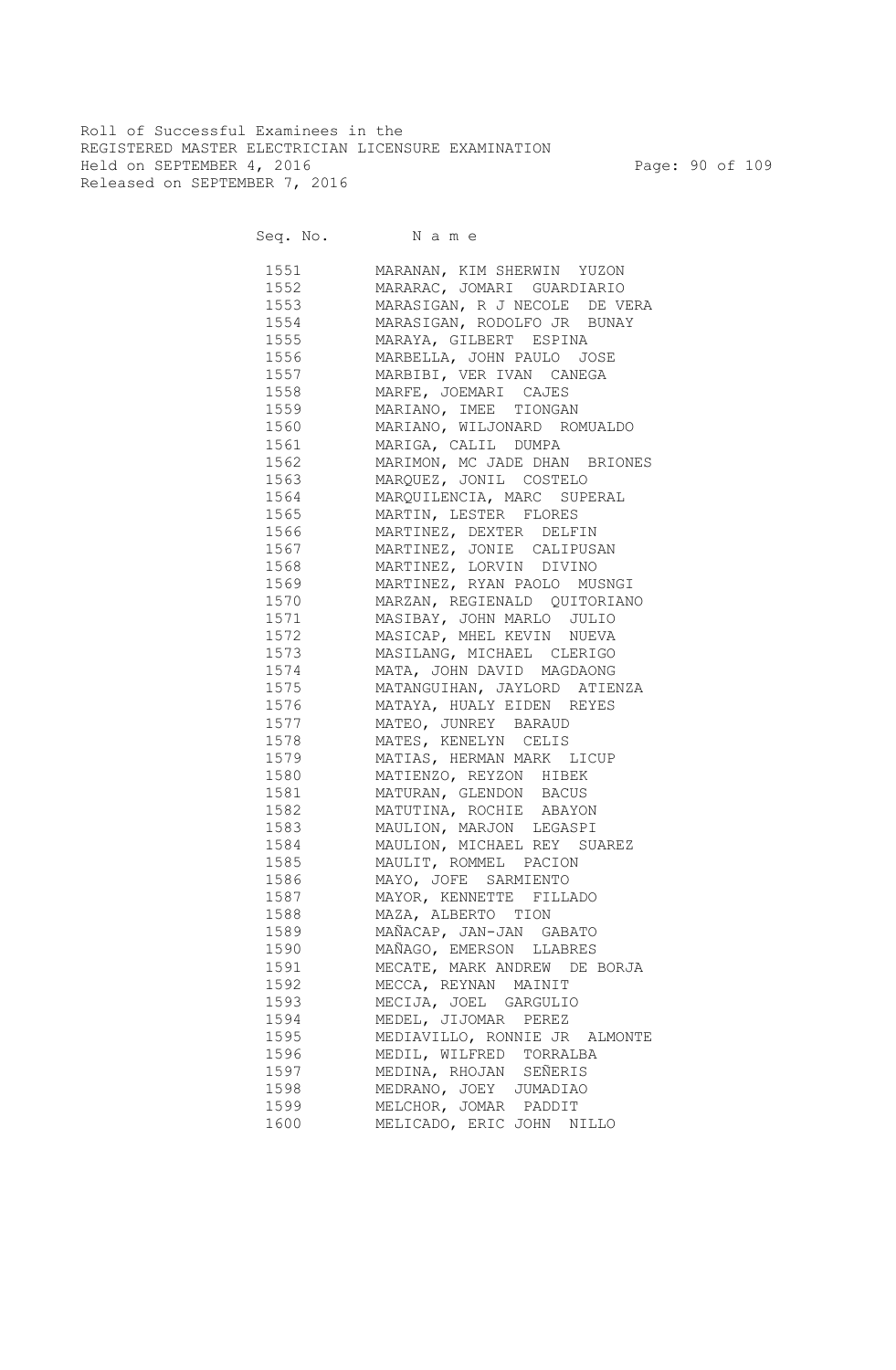Roll of Successful Examinees in the REGISTERED MASTER ELECTRICIAN LICENSURE EXAMINATION Held on SEPTEMBER 4, 2016 Page: 91 of 109 Released on SEPTEMBER 7, 2016

| 1601                                                                                                                                                                                                                            | MENCIDE, RONALD TALABA           |
|---------------------------------------------------------------------------------------------------------------------------------------------------------------------------------------------------------------------------------|----------------------------------|
| 1602                                                                                                                                                                                                                            | MENDAÑA, LEVI NAMANG             |
| 1603                                                                                                                                                                                                                            | MENDEZ, SHARIFF SARENAS          |
| 1604                                                                                                                                                                                                                            | MENDOZA, ALBBEE KENT CANDIDO     |
| 1605                                                                                                                                                                                                                            | MENDOZA, ARIEL LALUNA            |
| 1606                                                                                                                                                                                                                            | MENDOZA, BERMIL CADIBIDA         |
| 1607                                                                                                                                                                                                                            | MENDOZA, JOED AGUDO              |
| 1608                                                                                                                                                                                                                            | MENDOZA, JOSELITO JR ALPINDO     |
| 1609                                                                                                                                                                                                                            | MENDOZA, KING ADRIAN ANICETA     |
| 1610                                                                                                                                                                                                                            | MENDOZA, MARK ANTHONY SANTOS     |
| 1611                                                                                                                                                                                                                            | MENIANO, REY MARTIN PANGATUNGAN  |
| 1612                                                                                                                                                                                                                            | MERAÑA, CRISTIAN MORTIZ          |
| 1613                                                                                                                                                                                                                            | MERCADO, CHRISTOPER GUTIERREZ    |
| 1614                                                                                                                                                                                                                            | MERCADO, RALPH AIROH CLAVERIA    |
| 1615                                                                                                                                                                                                                            | MEREN, JOBELLE CAYANAN           |
| 1616 16                                                                                                                                                                                                                         | MEREN, RON KEVIN CARSULA         |
| 1617                                                                                                                                                                                                                            | MERETE, ANGEL BERT ABONG         |
| 1618 — 1618 — 1620 — 1620 — 1620 — 1620 — 1620 — 1620 — 1620 — 1620 — 1620 — 1620 — 1620 — 1620 — 1620 — 1620 — 1620 — 1620 — 1620 — 1620 — 1620 — 1620 — 1620 — 1620 — 1620 — 1620 — 1620 — 1620 — 1620 — 1620 — 1620 — 1620 — | MESA, JOEL ANTIOQUIA             |
| 1619                                                                                                                                                                                                                            | MEÑOZA, ALBELIO JR CEBALLO       |
| 1620                                                                                                                                                                                                                            | MIGUEL, JOHN LESTER BALUYUT      |
|                                                                                                                                                                                                                                 | MIGUEL, MHELDON DE MESA          |
|                                                                                                                                                                                                                                 | 1622 MIJARES, AIAN DHAVE GARUPIL |
| 1623 and 1623                                                                                                                                                                                                                   | MIKIN, EMER-RYAN RONCAL          |
| 1624                                                                                                                                                                                                                            | MILANES, MARK GERALD DE VERA     |
| 1625                                                                                                                                                                                                                            | MILITANTE, KIRBY SALCEDO         |
| 1626 30                                                                                                                                                                                                                         | MILLAR, MARK JAMIE BREN FELIX    |
| 1627   1620                                                                                                                                                                                                                     | MILLARES, JOVELYN AGUILAR        |
| 1628   1                                                                                                                                                                                                                        | MILLARES, ROBE JUSTIN RESABAL    |
| 1629                                                                                                                                                                                                                            | MILLO, KRIS JOHN ULANG           |
| 1630 16                                                                                                                                                                                                                         | MIMAY, HERWIN FATALLA            |
| 1631 1631 1632 164                                                                                                                                                                                                              | MINA, MARK JOHN SILAO            |
| 1632   1632   1632   1632   1632   1632   1632   1632   1632   1632   1632   1633   1633   1634   1635   1636   1636   1636   1637   1638   1639   1638   1639   1639   1639   1639   1639   1639   1639   1639   1639   1639   | MINSALAN, LEONAZ MEÑORIA         |
| 1633 16                                                                                                                                                                                                                         | MIRALLES, LOVELYN                |
| 1634                                                                                                                                                                                                                            | MIRANDA, ALEXIS BATAC            |
| 1635                                                                                                                                                                                                                            | MIRANDA, JONATHAN MANUEL         |
| 1636 16                                                                                                                                                                                                                         | MIRANDA, RICHARD HERNANDEZ       |
| 1637                                                                                                                                                                                                                            | MIRAS, REYNALDO ROMA             |
| 1638                                                                                                                                                                                                                            | MISA, FELIPE JR MONTEALEGRE      |
| 1639                                                                                                                                                                                                                            | MISA, LEOBERT METRAN             |
| 1640                                                                                                                                                                                                                            | MISA, VIRGILIO JR RIVERA         |
| 1641                                                                                                                                                                                                                            | MOAÑA, DINDO TUANDO              |
| 1642                                                                                                                                                                                                                            | MOJADO, MARLOWEN ALLANIC         |
| 1643                                                                                                                                                                                                                            | MOLINA, LEINARD PASCUA           |
| 1644                                                                                                                                                                                                                            | MOLINA, MARLON VILORIA           |
| 1645                                                                                                                                                                                                                            | MOLINYAWE, ALDRIN JOHN ANDAL     |
| 1646                                                                                                                                                                                                                            | MONASTERIO, NEIL LOVERA          |
| 1647                                                                                                                                                                                                                            | MONDEJAR, KIER CABAHUG           |
| 1648                                                                                                                                                                                                                            | MONDEJAR, RYAN LUMBO             |
| 1649                                                                                                                                                                                                                            | MONDIA, MICO MENDOZA             |
| 1650                                                                                                                                                                                                                            | MONREAL, BIEN PATRICK FANDIÑOLA  |
|                                                                                                                                                                                                                                 |                                  |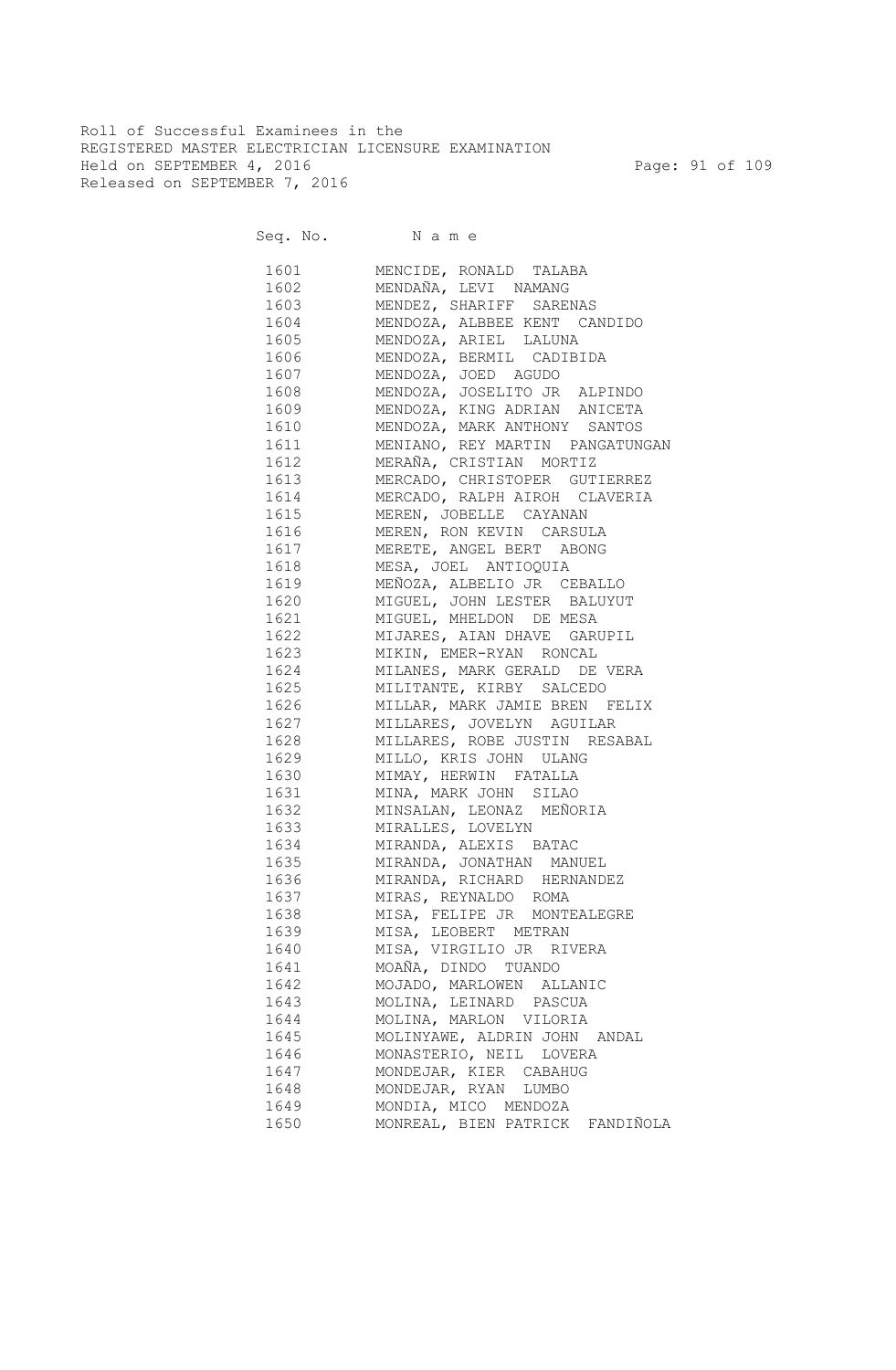Roll of Successful Examinees in the REGISTERED MASTER ELECTRICIAN LICENSURE EXAMINATION Held on SEPTEMBER 4, 2016 Page: 92 of 109 Released on SEPTEMBER 7, 2016

| 1651 165 | MONREAL, DERRICK JOHN FRAYNA                                                                                                                                                                                                           |
|----------|----------------------------------------------------------------------------------------------------------------------------------------------------------------------------------------------------------------------------------------|
|          | 1652 MONSALUD, CHRIS JOHN DOSDOS                                                                                                                                                                                                       |
|          | 1653 MONSERRAT, ANGELO VISTAN                                                                                                                                                                                                          |
|          | 1654 MONTANO, ELIXANDER LIQUIDO                                                                                                                                                                                                        |
|          | 1655 MONTAÑA, MADONNA ABARQUEZ                                                                                                                                                                                                         |
|          | 1656 MONTE, KIM LEONARD VILLAREAL                                                                                                                                                                                                      |
|          | 1657 MONTEALEGRE, IAN BONAOBRA                                                                                                                                                                                                         |
|          | 1658 MONTECILLO, JUDY ANN PEREZ                                                                                                                                                                                                        |
|          | 1659 MONTEJO, CRISTIAN FILOMENO                                                                                                                                                                                                        |
|          | 1660 MONTEMAYOR, JOSHUA DELFIN                                                                                                                                                                                                         |
|          | 1661 MONTESA, JERIC PATLUNAG                                                                                                                                                                                                           |
|          | 1662 MONTESCLAROS, KEVIN GONZAGA                                                                                                                                                                                                       |
|          | 1663 MONTESCLAROS, RAUL JR MONTILLA                                                                                                                                                                                                    |
|          | 1664 MONTIEL, VINCENT CASTILLO                                                                                                                                                                                                         |
|          | 1665 MONTILLANO, VAN NEWTON POBLETE                                                                                                                                                                                                    |
| 1666     | MONZON, BONIFACIO JR NABINNEG                                                                                                                                                                                                          |
| 1667     | MORALES, CHARD-ARRON MIYANO                                                                                                                                                                                                            |
| 1668     | MORALES, JOHN KELVIN RIVERA                                                                                                                                                                                                            |
| 1669     | MORALES, PHILIP ADRIAN PICO                                                                                                                                                                                                            |
| 1670     | MORALES, RUDOLF VINCENT KING                                                                                                                                                                                                           |
| 1671     | MORALES, ZALDY TABENAS                                                                                                                                                                                                                 |
| 1672     | MORALLOS, GLADYS ARIAS                                                                                                                                                                                                                 |
| 1673     | MORANTE, JADE MARTIN                                                                                                                                                                                                                   |
| 1674     |                                                                                                                                                                                                                                        |
| 1675     | MORENO, ERUEL TONDO                                                                                                                                                                                                                    |
|          | MORENO, JOHN MICHAEL POL                                                                                                                                                                                                               |
| 1676     | MORENO, PHILIP RIOS<br>MORILLO, CLAUDETTE VERGARA<br>MOSCARE, VICENTE TOLITOL<br>MOSQUEDA, KOOKIE RAINA SEGUIDO<br>MOSTAZA, KARREN BERBA<br>MOSTAZA, KARREN BERBA                                                                      |
| 1677     |                                                                                                                                                                                                                                        |
| 1678     |                                                                                                                                                                                                                                        |
| 1679     |                                                                                                                                                                                                                                        |
| 1680     | NOSTOLES, JAKE BENZTER CANTAGEN<br>MUNTA, JUNRIEL TEREC<br>MUROS, REY JIMSON FEROLINO<br>MUTIA, KENNETH GODOY<br>MUÑEZ, ARVIN JAY MIEL<br>MUÑEZ, JAN LLOYD ARMAN CEGUERRA<br>MUÑEZ, JAN LLOYD ARMAN CEGUERRA<br>MUÑOZ, DIOSDADO VAFLOR |
| 1681     |                                                                                                                                                                                                                                        |
| 1682     |                                                                                                                                                                                                                                        |
| 1683     |                                                                                                                                                                                                                                        |
| 1684     |                                                                                                                                                                                                                                        |
| 1685     |                                                                                                                                                                                                                                        |
| 1686     |                                                                                                                                                                                                                                        |
| 1687     |                                                                                                                                                                                                                                        |
| 1688     | NABALSE, ROMMEL MIRA                                                                                                                                                                                                                   |
| 1689     | NABOS, RONILO MATIMTIM                                                                                                                                                                                                                 |
| 1690     | NACAS, ABDUL HALIM SUMAGUINA                                                                                                                                                                                                           |
| 1691     | NACION, DIKSON AGRAYON                                                                                                                                                                                                                 |
| 1692     | NADELA, ARVY CAPULO                                                                                                                                                                                                                    |
| 1693     | NAJARRO, KARL GABRIEL NADEL DE LA CRUZ                                                                                                                                                                                                 |
| 1694     | NALAM, PHILIP ASILOM                                                                                                                                                                                                                   |
| 1695     | NAMOC, REY JR VALDEHUEZA                                                                                                                                                                                                               |
| 1696     | NAMUAG, GREGGY AL LAGONOY                                                                                                                                                                                                              |
| 1697     | NANIP, DANIEL LEE CAMUA                                                                                                                                                                                                                |
| 1698     | NAPAO, RYAN NAORBE                                                                                                                                                                                                                     |
| 1699     | NARDO, PHILIP MALANO                                                                                                                                                                                                                   |
| 1700     | NASARRO, FRANCIS ESTILO                                                                                                                                                                                                                |
|          |                                                                                                                                                                                                                                        |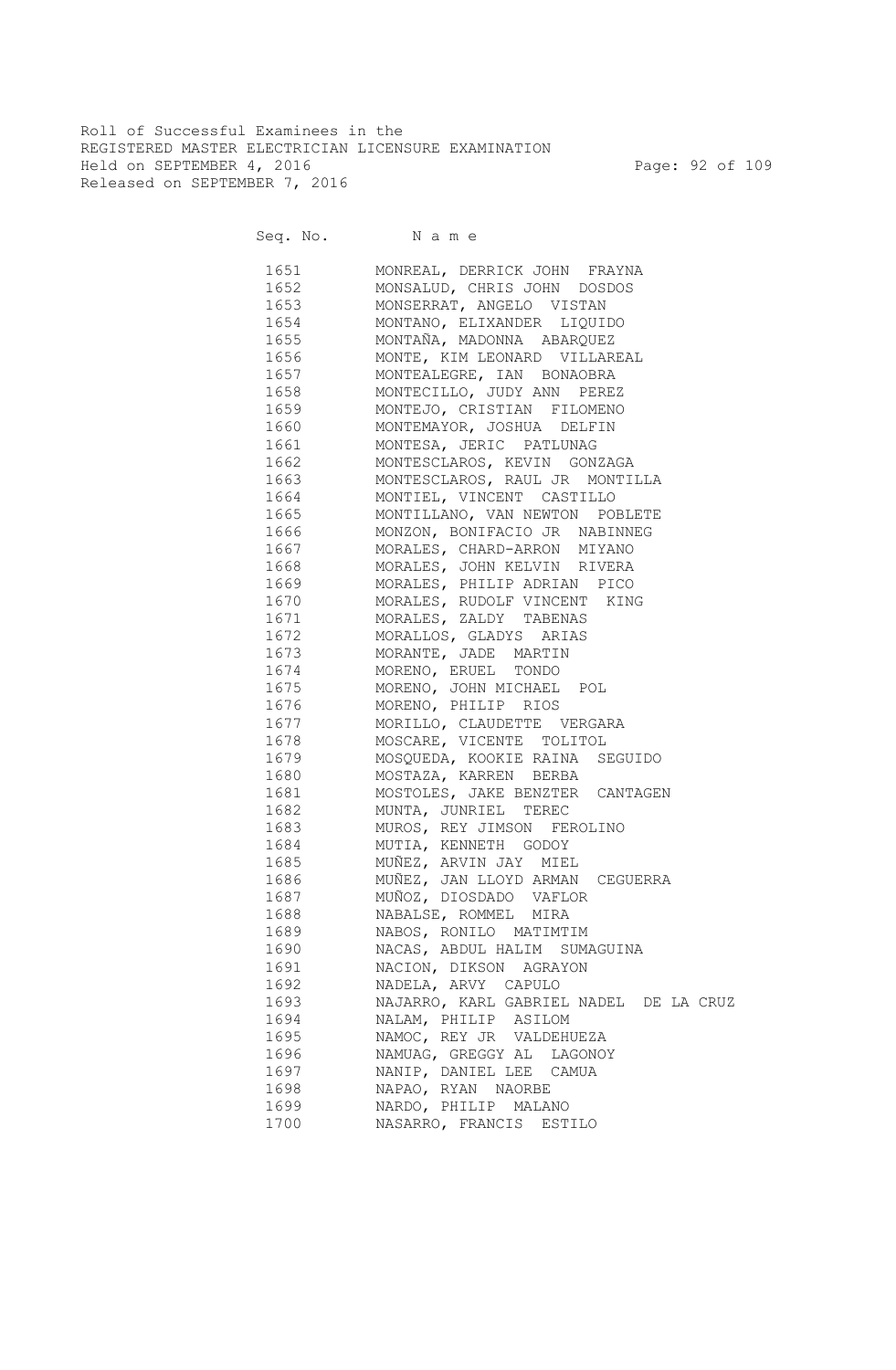Roll of Successful Examinees in the REGISTERED MASTER ELECTRICIAN LICENSURE EXAMINATION Held on SEPTEMBER 4, 2016 Page: 93 of 109 Released on SEPTEMBER 7, 2016

Seq. No. Name

 1701 NATANAUAN, JERIEL MANARIN 1702 NATAÑO, REYNAN BERDOL 1703 NATO, ROMMEL TERCEÑO 1704 NAVA, NEPTHALEE CASTILLO 1705 NAVARRETE, HAROLD GIL SINGSON 1706 NAVARRO, PATRICK PARUNGAO 1707 NAVARRO, RUDANE AQUINO 1708 NAVIDAD, EULOGIO CAANDOY 1709 NAVOR, ARIEL LAWRENCE AGUILA 1710 NAYNES, JOHN PAULO CABRIGA 1711 NAÑOLA, KRIZMARK ABAD 1712 NEBAB, FLORAMANTE JR CADAOAS 1713 NEMBRA, ROBERTO JR CERBAS 1714 NEPOMUCENO, LENDELL AUMENTADO 1715 NESAS, KEVIN ANDAL 1716 NEVADO, MELVIN GALLEGO 1717 NG, KHENNEIL TAGALOG<br>1718 NIDEA, STEPHEN OUIEN NIDEA, STEPHEN QUIENG 1719 NIDOY, RODOLFO III ABULENCIA 1720 NIERVA, SHAWNA BARBARA APUADA 1721 NIEVA, JAYSON GABILAN 1722 NOBLEZA, JOSE II DEMATA 1723 NOCES, WILLIAM MICUA 1724 NOCETE, RICKY VIBAR 1725 NOCETO, JOEBERT ZAMUDIO 1726 NOLLEDO, GENISIS SANGALANG 1727 NOMBRE, JOVIE C 1728 NONATO, MARCIAL OLIVA 1729 NORTE, SEYCHELLE INDALECIO 1730 NUAL, MARK ANTHONY MESA 1731 NUCILLA, JOJIE MUNAR 1732 NUEZCA, HAZEL JOY MARCOS 1733 NUGUID, PAOLO LORENZO BUNDALIAN 1734 NUÑEZ, ALEXANDER SANTIAGO 1735 NUÑEZ, ARNULFO JR CAMPOS 1736 NUÑEZ, RYAN GIOVANNI ROYO 1737 OABEL, JED MARK CABUYAO 1738 OABEL, JOSSEFF TABI 1739 OAFERICUA, SANDRO VINCENT FULGENCIO 1740 OBELO, NIMWELL BALASON 1741 OBIASCA, MHILFER PINPIN 1742 OBILLO, RODEL QUEZADA 1743 OBLEA, REYZENDELL LADINES 1744 OBLEFIAS, DENNIS ABSULIO 1745 OBLIGADO, ERIC JOHN LAXAMANA 1746 OBLINA, ALVIN TANGUIN 1747 OBOD, JESSIE CESAR 1748 OBRA, JOHNS ANTHONY VILLEGAS 1749 OBRIQUE, JHON ARTHUR MAQUILING 1750 OCENAR, ROQUE HILVANO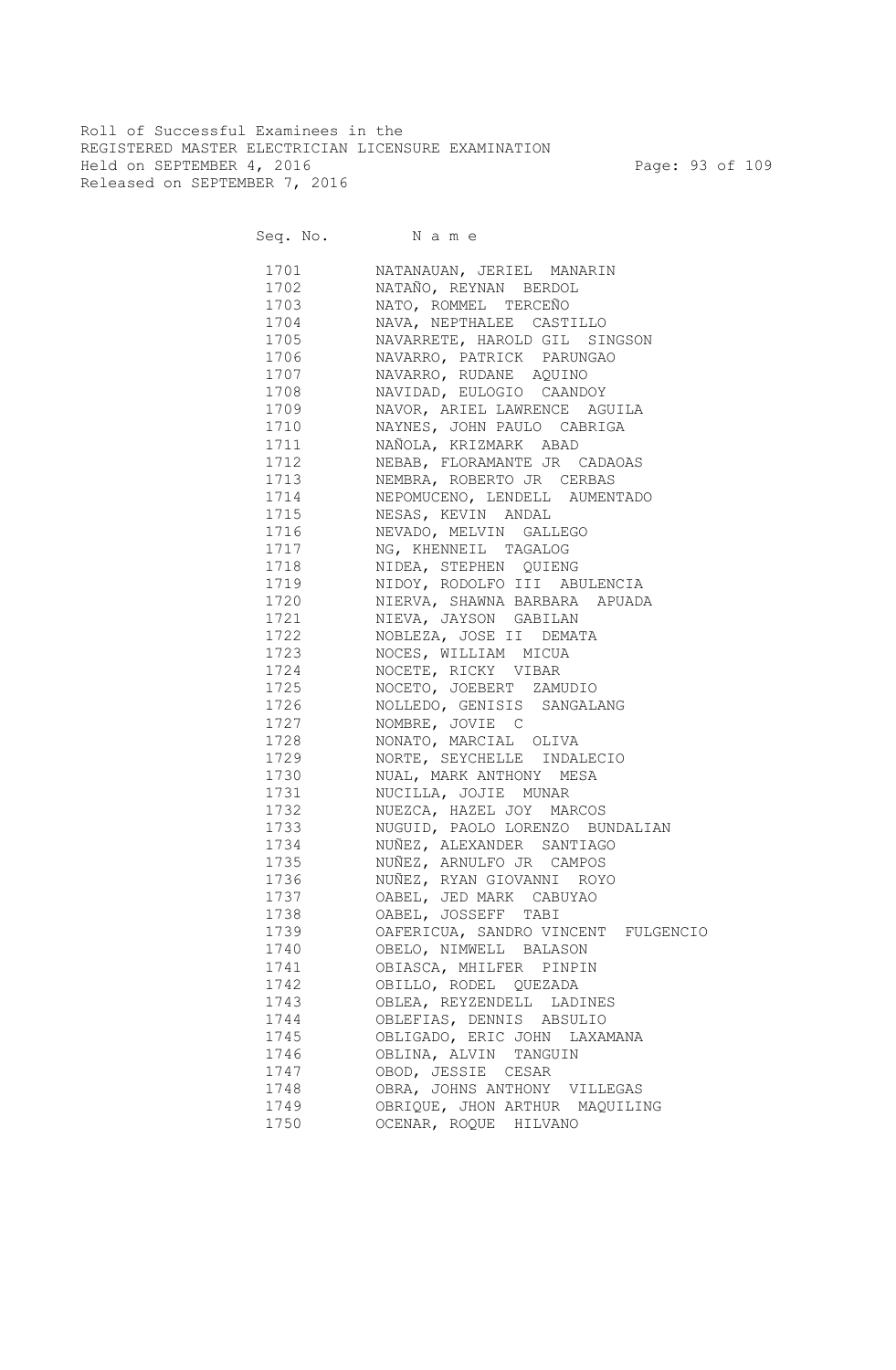Roll of Successful Examinees in the REGISTERED MASTER ELECTRICIAN LICENSURE EXAMINATION Held on SEPTEMBER 4, 2016 Page: 94 of 109 Released on SEPTEMBER 7, 2016

Seq. No. Name

 1751 OCHOCO, ALDRICK LABSAN 1752 ODASCO, ALFONSO JR CAABAY 1753 ODASCO, GEMELIANO TUYO 1754 ODTUHAN, GIL PAOLO LERIOS 1755 ODUCAYEN, JULIUS ASUERO 1756 OFIANGA, REY ANTHONY SAGAYNO 1757 OFLAS, MARJHON TAPAYAN 1758 OLAIVAR, JOE NAZI CASIMSIMAN 1759 OLANO, ALJOHN RUBIA 1760 OLAVARIO, NOMER VILLANUEVA 1761 OLEGARIO, JOHN JOSHUA BAÑADERA 1762 OLI, MACJAY OPEÑA 1763 OLIQUINO, JOEL DUMALAGAN 1764 OLIVERAS, JEREMY ABIAN 1765 OLIVEROS, CZYREN JAN LIAO 1766 OLIVEROS, JOHN JAY CENITA 1767 OLLODO, FRITZ CARL ORAEL<br>1768 OLOROSO, R-J ESTORES OLOROSO, R-J ESTORES 1769 OLTIVEROS, OLIVER IAN II DELOS SANTOS 1770 OLYMPIA, JUDE MARLON MANALILI 1771 OMBID, KHRISTINE AMBO-AN 1772 OMBROSA, JOSEPH SAGUING 1773 OMEGA, EDBERT DENZO 1774 OMOSURA, ARIEL ASOY 1775 OMPOC, JHONMAR SEBO 1776 ONA, BRYAN CAPUSI 1777 ONANAD, WENIFREDO SALDE 1778 ONARCE, CASTELO FERNANDEZ 1779 ONATO, RUBIE BAYOGUING 1780 ONDAY, VICTOR PAOLO CANTO 1781 ONDE, RETCHIE CASTRO 1782 ONDO, JONNEL DE LEON 1783 ONG, JEYMAR DABU 1784 ONG, MHARFRED AGUILAR 1785 ONTONG, ERICK ZEPHANIAH LOFRANCO 1786 ONZA, JHAYSON MINTAR 1787 ORCULLO, GRANT TEDD JASPER MANGUBAT 1788 ORDENANTE, JOSEPH SAPITULA 1789 ORDILLOS, CHRISTIAN BAQUIRAN 1790 ORDOÑA, JESSELLER PEQUE 1791 ORDUÑA, ROWELL NARAG 1792 ORIBELLO, RENDEN GAERLAN 1793 ORIJUELA, RONALD OSONA 1794 ORIO, SANTOS ESPINOSA 1795 ORION, CRISTIAN DARYL PADONIA 1796 ORLINA, VON JERIC ORPIADA 1797 ORNOPIA, JURES IBO 1798 OROSCO, ELBERT BORINES 1799 OROTEA, JEREMIAH BALLESTEROS 1800 ORTEGA, CHRISTOPHER REAL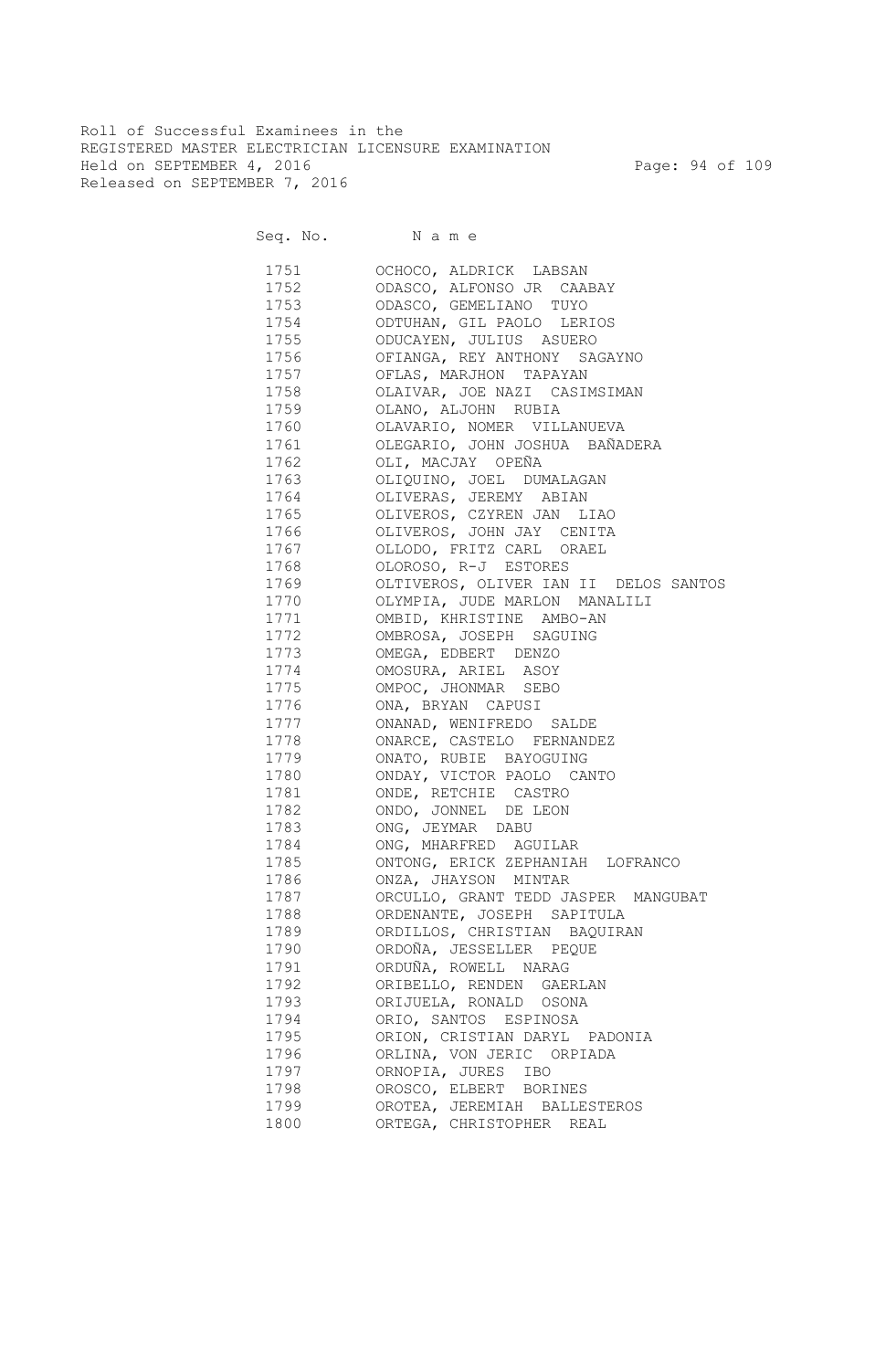Roll of Successful Examinees in the REGISTERED MASTER ELECTRICIAN LICENSURE EXAMINATION Held on SEPTEMBER 4, 2016 Page: 95 of 109 Released on SEPTEMBER 7, 2016

Seq. No. Name 1801 ORTEGA, DAVE DALOJO 1802 ORTEGA, RALPH JAZER DOMANAIS 1803 ORTEGA, ROBERTO BELCHES 1804 ORTIZ, CHERY MIE SABIODO 1805 ORTIZ, FELIXBERTO JR SOROTE 1806 ORTIZ, KATRINE KAYE SANTIAGO 1807 OSORIO, CHARLES BRYAN CANILLO 1808 OSUM, ROMA ANGELA RASCO 1809 OTAÑES, JAN ALDRIN HANTOC 1810 OTCULAN, BRENT COMITING 1811 OTERO, ERVIN PILONES 1812 OTIC, MARK SALVADICO 1813 OTING, MELVER SAGALON 1814 OXENIO, REYNALDO JR RICALDE 1815 PABILLON, JAHAZIEL REI ANGELES 1816 PABLO, ALFREDO JR DANCEL 1817 PACACO, BERCHEL SARIEGO 1818 PACALDO, CELEDONIO PESIAO 1819 PACARDO, ERIC PARADELA 1820 PACATANG, DENNIS ARANCANA 1821 PACETES, VINCENT CARDINEZ 1822 PACINIO, FRANCISCO ALMONICAR 1823 PACIS, FRANKLIN ASINGUA 1824 PACLEB, HAMPREY NEGRILLO 1825 PACLEB, JUVENAL NEGRILLO 1826 PACTO, GODWIN VENTE 1827 PACTOL, MONETTE TAN 1828 PADAYAO, EDMUNDO JR BADILLA 1829 PADERO, RALP NEJUDNE 1830 PADILLA, ALYSSA JAMEL EVANGELISTA 1831 PADILLA, CHRISTOPER GUIBANI 1832 PADILLA, MIECO ARELLANO 1833 PADILLO, ROMMEL ABARQUEZ 1834 PADUA, GILBERT CAOAYAN 1835 PADUA, GINA MAE ARELLANO 1836 PADUAL, ALEXIS DEQUIÑA 1837 PAGLINAWAN, ALDRIAN CUARIO 1838 PAGLINAWAN, CARLITO BILLO 1839 PAGLINAWAN, FERNANDO JR CAPA 1840 PAGTANAC, FRANZ GERARD HONORARIO 1841 PAGUIA, GILBERT ABREU 1842 PAGUIO, JOHN MARK DOCOT 1843 PAGUIRIGAN, JONATHAN SALVADOR 1844 PAIT, ANGELO BUTAD 1845 PAJARON, BALT MAYO SALA 1846 PAJELA, DELINGER SALAN 1847 PAJUYO, DALTON TORREON 1848 PALADA, WILMER JUAN 1849 PALAGUD, ERVIE JOE GUERRERO 1850 PALALAY, NATHANIEL DELOS REYES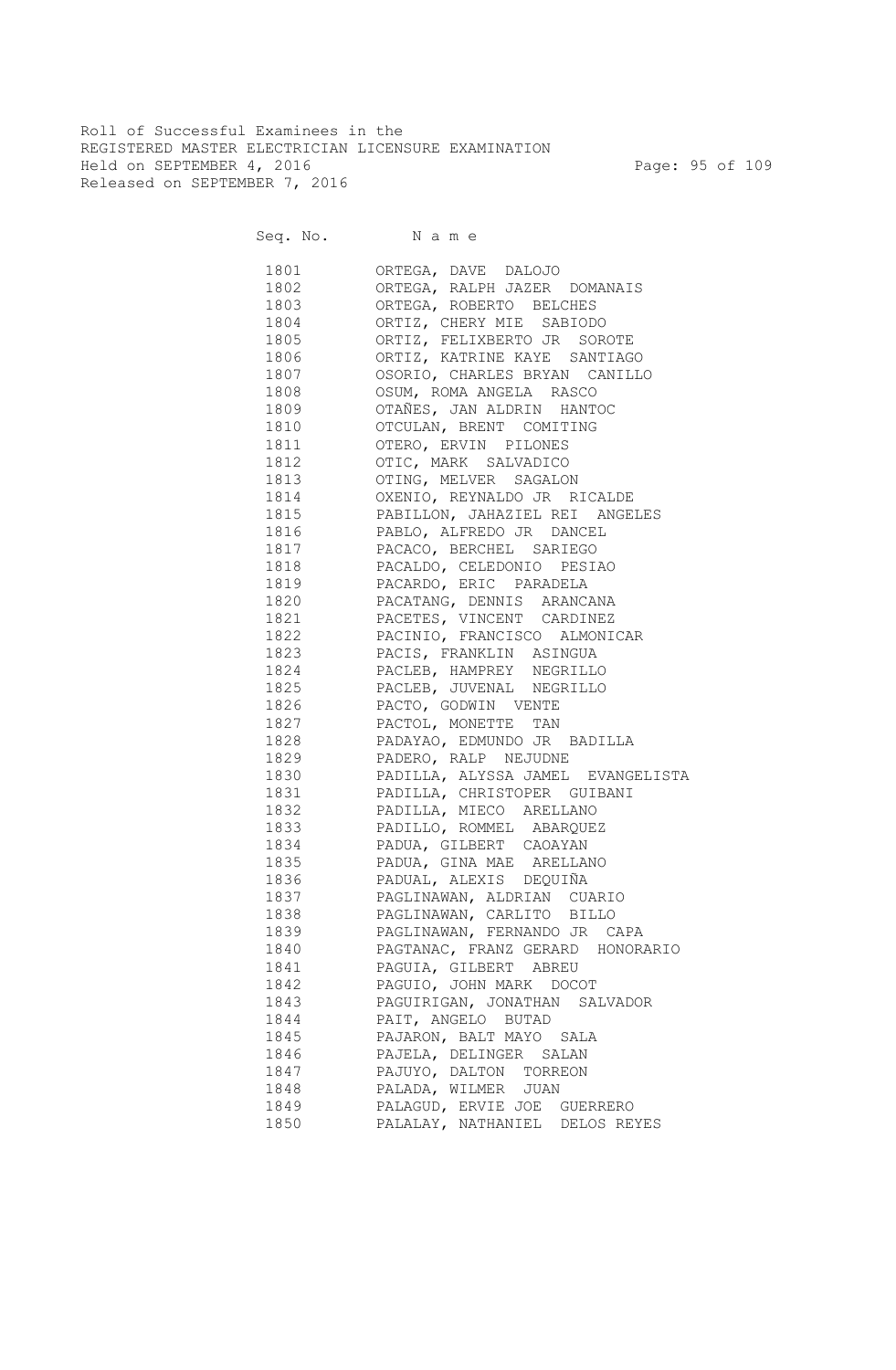Roll of Successful Examinees in the REGISTERED MASTER ELECTRICIAN LICENSURE EXAMINATION Held on SEPTEMBER 4, 2016 Page: 96 of 109 Released on SEPTEMBER 7, 2016

Seq. No. Name

 1851 PALATTAO, JEFFERSON GUTIERREZ 1852 PALAY, KEVIN JEZER RODRIGUEZ 1853 PALCONIT, MANUEL JR PLATA 1854 PALICPIC, JESIE GUEVARRA 1855 PALINGCOD, NISA POLINAR 1856 PALMA, ALDRIN VIÑAS 1857 PALMA, CARLO LOPEZ 1858 PALMA, JULIUS MENDOZA 1859 PALMERO, ROMMEL JACA 1860 PALOMA, BON GUIAN SILDURA 1861 PALOMA, NORVIN LARRY LERIN 1862 PAMING, PAMELA FAE FRANCISCO 1863 PAMONAG, JOHNNY JR LAGONOY 1864 PANALIGAN, CHRISTIAN ARQUISOLA 1865 PANCHO, CHARNETH NOE CATE BUFI 1866 PANDERA, MARK GANTE 1867 PANDO, JONATHAN ADALEM 1868 PANDOY, GARRY BALAJADIA 1869 PANES, LAIZA YHEN BALDEVIESO 1870 PANGALIMAN, GENESIS BURGOS 1871 PANGANIBAN, JULIUS SERIOZA 1872 PANGANIBAN, JUSTIN PAULE 1873 PANGANITAN, JESEM SASI 1874 PANGAYAO, JOSHUA CORPUZ 1875 PANISALES, CHRISTIAN SALON 1876 PANLAAN, ALCANDY DAGOC 1877 PANO, ARMAN LARIOSA 1878 PANOTES, EDWARD ALFUERTO 1879 PANTALEON, KIER ERIC ENCINA 1880 PANTAS, ANN JESSICA RONDILLA 1881 PANUGALING, LAMBERTO III SILDO 1882 PAQUIBOT, JUNE NIEL PATAGOC 1883 PAQUILBARE, ARJAY DIALA 1884 PAQUITOL, MELLINGER POCLET 1885 PARACUELES, ARVIN ALINGOD 1886 PARAGUYA, JAMES KENNY RELACION 1887 PARALEJAS, SERGIO JR FLORA 1888 PARAN, ERIC MACAPAGAL 1889 PARANGUE, DENCIO JR ABID 1890 PARAZO, ARMEEN MONSALUD 1891 PAREDES, RYAN AÑOSO 1892 PARTIBLE, NUR BENJIE ASIRI 1893 PARUNGAO, PATRICK IAN MANIEGO 1894 PASANA, ARIEL AQUINO 1895 PASCO, JOHN DANIEL ARADA 1896 PASCUA, JAMES HAROLD BALLESTRA 1897 PASCUA, JAYSON GUIANG 1898 PASCUA, MOISES MERCADO 1899 PASCUA, PEPITO JR SALVADOR 1900 PASIA, BENZ NORMAN ABSALON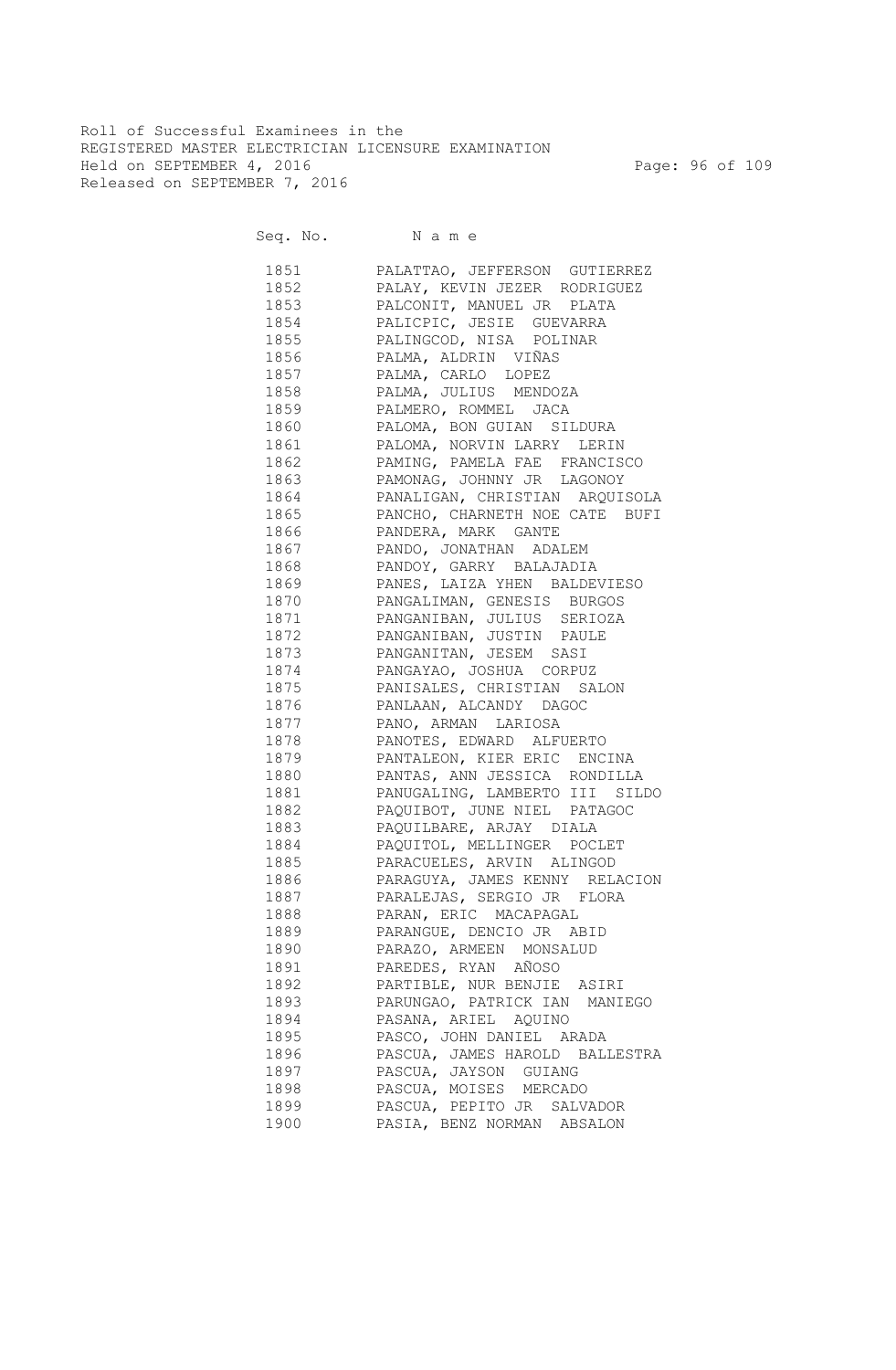Roll of Successful Examinees in the REGISTERED MASTER ELECTRICIAN LICENSURE EXAMINATION Held on SEPTEMBER 4, 2016 Page: 97 of 109 Released on SEPTEMBER 7, 2016

| 1901 | PASIG, EDWARD WINSTON SABADO                                                                                                                          |
|------|-------------------------------------------------------------------------------------------------------------------------------------------------------|
|      | 1902 PASION, HERZON JAKE FRANCISCO                                                                                                                    |
|      | 1903 PASTOR, RONIE MANGUBAT                                                                                                                           |
|      | 1904 PATIGDAS, RAMIL PACA                                                                                                                             |
|      | 1905 PATILLA, JEROME BACALA                                                                                                                           |
|      | 1906 PAUBSANON, MARLON RECODIG                                                                                                                        |
|      | 1907 PAYUMO, MARK GENESIS DE GUZMAN                                                                                                                   |
| 1908 | PAZ, EARL PAUL GARCIA                                                                                                                                 |
| 1909 | PAZ, RHONJHON-GLEN MACHICA                                                                                                                            |
| 1910 | PECUNDO, ROI DRANREB SANAO                                                                                                                            |
| 1911 | PEDERNAL, WENDELL KEITH RODRIGUEZ                                                                                                                     |
| 1912 | PELAEZ, DHAYNY PALOMO                                                                                                                                 |
| 1913 | PELAYO, JOVEN SHAEI BONDOC<br>PENOLIO, HESTER KIM CINCO<br>PEQUIRO, IAN CHRISTOPHER MAYORMITA<br>PERALES, EDGAR JAY ACUÑA<br>PERALES, EDGAR JAY ACUÑA |
| 1914 |                                                                                                                                                       |
| 1915 |                                                                                                                                                       |
| 1916 |                                                                                                                                                       |
| 1917 |                                                                                                                                                       |
| 1918 | PERALTA, KENNETH ABRAHAM<br>PERALTA, MARK JASON ROMERO                                                                                                |
| 1919 | ---<br>PEREZ, AMIEL JAY PRADIA                                                                                                                        |
| 1920 | PEREZ, ARNOLD QUISORA                                                                                                                                 |
| 1921 | PEREZ, DANTESS CORCUERA                                                                                                                               |
| 1922 | PEREZ, HEINRICH BALLARBARE                                                                                                                            |
| 1923 | PEREZ, IAN MARK OLIVO                                                                                                                                 |
| 1924 | PEREZ, MARVIN GODOY                                                                                                                                   |
| 1925 | PEREZ, MARVIN KENT HERNANDEZ                                                                                                                          |
| 1926 | PEREZ, MEL ACLAO                                                                                                                                      |
| 1927 | PEREZ, RICHARD CAREZO                                                                                                                                 |
| 1928 | PERIDO, RENANTE RECTO                                                                                                                                 |
|      | 1929 PEROTE, ANJON LOS BAÑOS                                                                                                                          |
| 1930 | PERRAN, ANTHONY TIANES                                                                                                                                |
|      | 1931 PEÑA, AARON JAMES REMOLACIO                                                                                                                      |
|      | 1932 PEÑAFLORIDA, ARTHUR JOHN CALUSTRE                                                                                                                |
|      | 1933 PHUA, CHIN KEONG PASCUAL                                                                                                                         |
|      |                                                                                                                                                       |
|      | 1934 PIA, JONY BEATO                                                                                                                                  |
|      | 1935 PIAMONTE, KENRICK CANOBAS                                                                                                                        |
|      | 1936 PIDOR, JOVEMAR REVILLAS                                                                                                                          |
|      | 1937 PIEDAD, BOBBY MAGHINAY                                                                                                                           |
|      | 1938 PIN, JEY REYMAR RUALES                                                                                                                           |
| 1939 | PINCA, REYMART CALDO                                                                                                                                  |
| 1940 | PINGUL, SID TIONGSON                                                                                                                                  |
| 1941 | PINO, JED IAN YBURAN                                                                                                                                  |
| 1942 | PIODOS, RICHARD SALEM                                                                                                                                 |
| 1943 | PIS-OY, ABEGAIL BETENIO                                                                                                                               |
| 1944 | PIZON, MARJUN ESQUIRA                                                                                                                                 |
| 1945 | PIÑERA, JOEL DAY-US                                                                                                                                   |
| 1946 | PLACEROS, ALFREDO CORMINAL                                                                                                                            |
| 1947 | PLACINO, RON RON JAY MUÑOZ                                                                                                                            |
| 1948 | PLADIO, TYRONE BANDA-AY                                                                                                                               |
| 1949 | PLANEA, MARIANITO JR SATULOMBON                                                                                                                       |
| 1950 | PLATON, JAY LESTER SANIANO                                                                                                                            |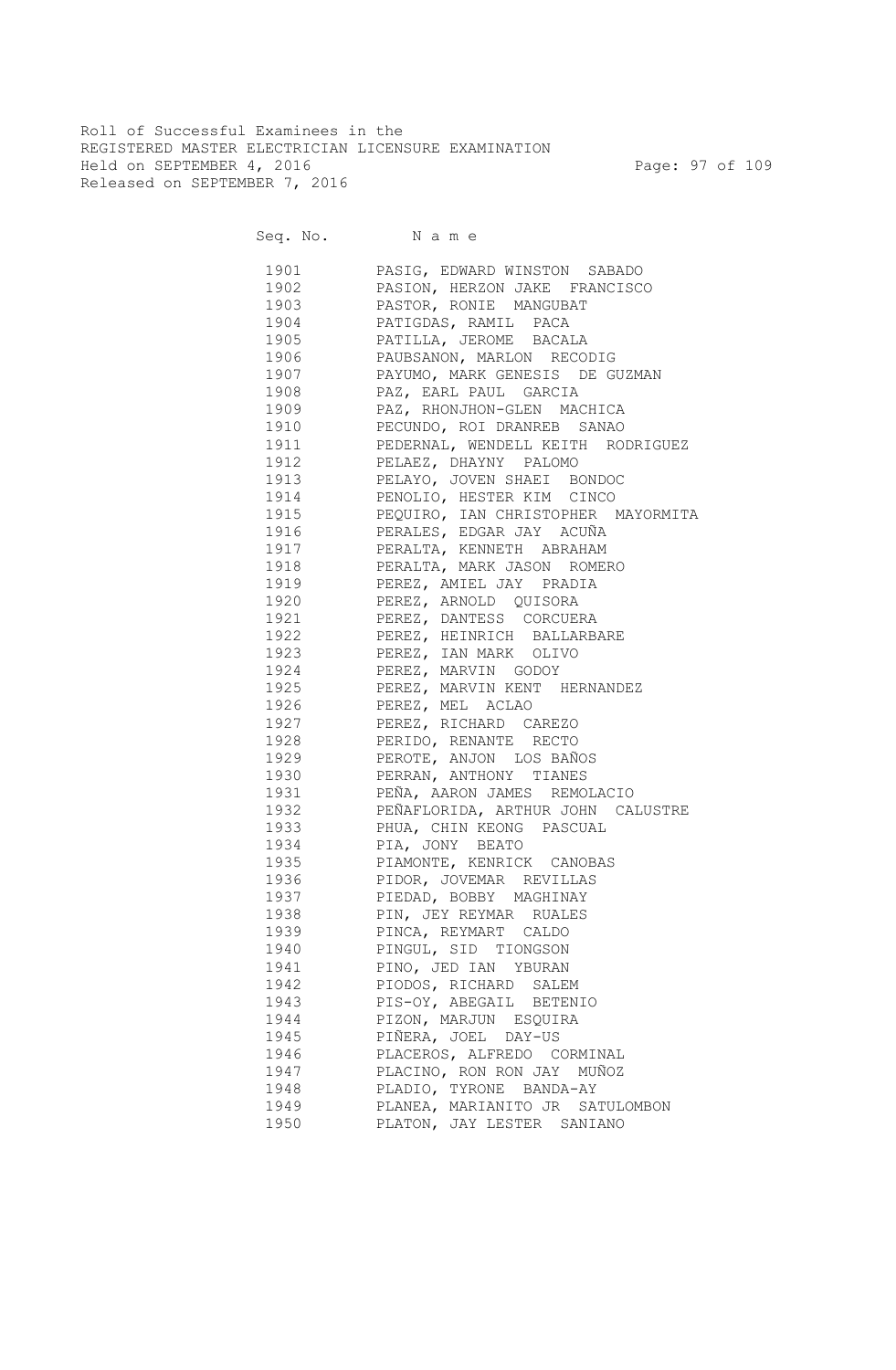Roll of Successful Examinees in the REGISTERED MASTER ELECTRICIAN LICENSURE EXAMINATION Held on SEPTEMBER 4, 2016 Page: 98 of 109 Released on SEPTEMBER 7, 2016

| 1951 | POLESTICO, ZED NATHANIEL RANALAN     |
|------|--------------------------------------|
| 1952 | POLLIEDO, RUEL GALOS                 |
| 1953 | PONCE, ELMER ORTEGA                  |
| 1954 | PONCE, KEVIN VILLAR                  |
| 1955 | PONCE, SHERWIN JEFFREY RODRIGUEZ     |
| 1956 | PONGOS, CERWIN INOSARIO              |
| 1957 | PONTANARES, GINO BAOY                |
| 1958 | POQUITA, RENERIO JR MANGGARON        |
| 1959 | PORRAS, JERRYMELL LAMBAY             |
| 1960 | PORTA, ERICK REYES                   |
| 1961 | PORTENTO, JOHN JERICK RELAO          |
| 1962 | POSADAS, LAURENCE GAE CABALTERA      |
| 1963 | POSADAS, RUBY JEN DEMATE             |
| 1964 | POTAT, JOEL MALABOTE                 |
| 1965 | POÑEGAL, CHRISTIAN OBERO             |
| 1966 | PRADEL, RYAN MERCADO                 |
| 1967 | PRADO, BILLY ELICAY                  |
| 1968 | PRATO, BRIAN PUTIAN                  |
| 1969 | PRECIA, FELIX JR LUCENA              |
| 1970 | PREDICALA, EDGAR JR RODRIGUEZ        |
| 1971 | PRESBITERO, ROBERT UNABIA            |
| 1972 | PRESTO, NURMAN ENGHOG                |
| 1973 | PRESTOZA, CLOIE BINCE DOCTOLERO      |
| 1974 | PUMARAS, MEYNARD JUSTIN ALEGADO      |
| 1975 | PUNONGBAYAN, RALPH VINCENT<br>TAPANG |
| 1976 | PUNZALAN, ROUJEN RIZELL BUEDAD       |
| 1977 | PUYOS, JOSE AGUSTIN MESA             |
| 1978 | QUEDDENG, GODFREY QUESEA             |
| 1979 | QUEJA, JAPETH HERRERA                |
| 1980 | QUERUBIN, REYNARD JAYVEE MEJIA       |
| 1981 | QUIAP, JARED FIEL                    |
| 1982 | QUIBAN, IAN MAÑAGO                   |
| 1983 | QUIBOTE, REYNALD NEPACINA            |
| 1984 | QUIJANO, JEFFREY GIL MARIANO         |
| 1985 | QUIJE, JULIETO JR LUMOSAD            |
| 1986 | QUILING, RALPH BICOL                 |
| 1987 | QUILLA, RAYNEZAR TOLENTINO           |
| 1988 | QUINILITAN, JESON JOHN OLIVERIO      |
| 1989 | QUINSAY, ROMEL SUBIDO                |
| 1990 | QUINTO, MARVIN PAUL VIDAÑA           |
| 1991 | QUIPID, ROMEO FRANCO III CARILLO     |
| 1992 | QUIRANTE, PAULO GAGATE               |
| 1993 | QUIÑO, SHERWIN ABAS                  |
| 1994 | RABACAL, ABDUL AZIZ DELOS SANTOS     |
| 1995 | RABAGO, ARVIN MADELOZO               |
| 1996 | RACELIS, EDGARDO JR<br>EDER          |
| 1997 | RACHO, ARIEL JAMIN                   |
| 1998 | RACIONERO, IAN CRIS MASALTA          |
| 1999 | RACOMA, MARK BENJAMIN PATIAG         |
| 2000 | RAFOLS, LARRY SALAMANCA              |
|      |                                      |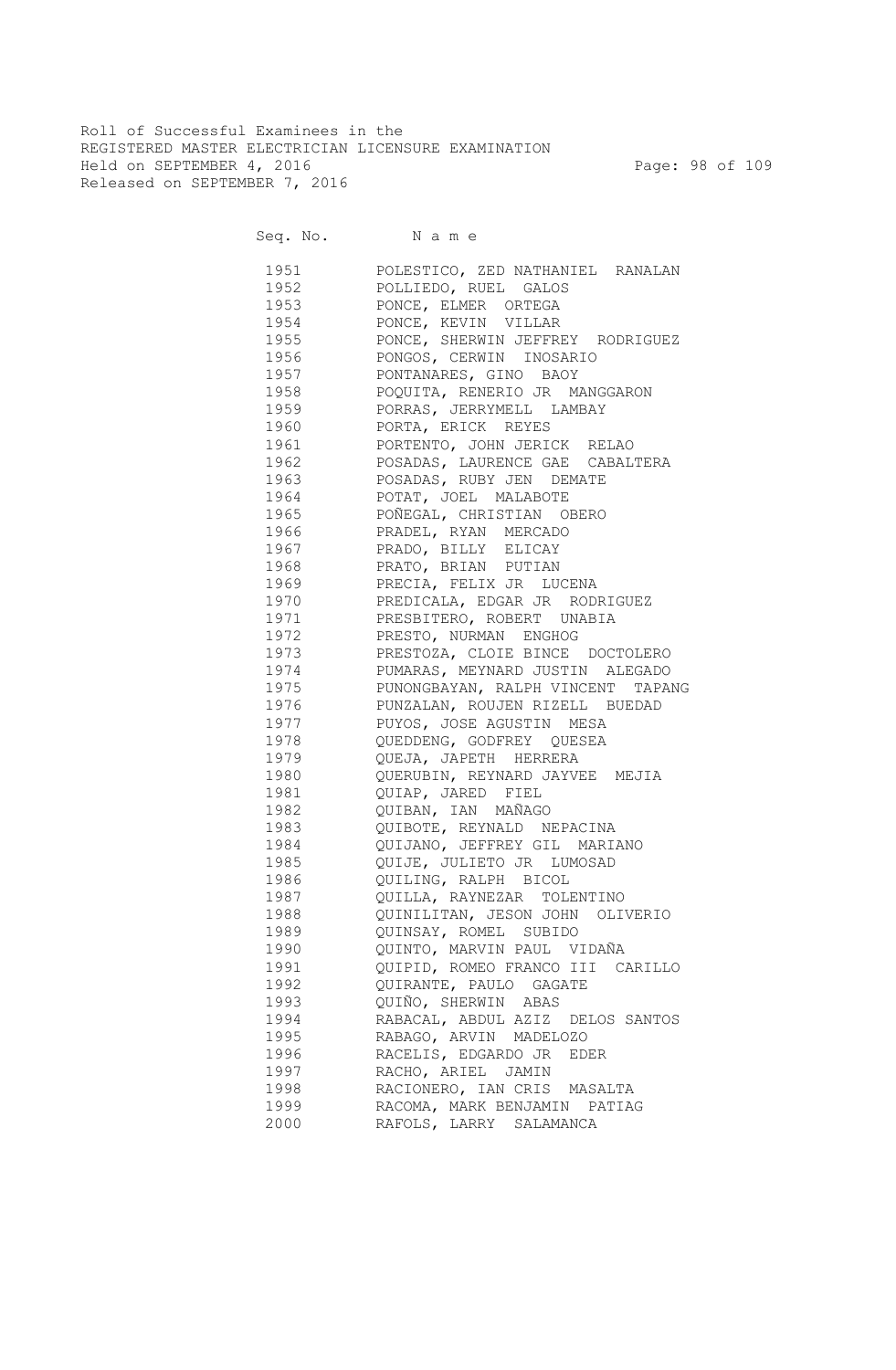Roll of Successful Examinees in the REGISTERED MASTER ELECTRICIAN LICENSURE EXAMINATION Held on SEPTEMBER 4, 2016 Page: 99 of 109 Released on SEPTEMBER 7, 2016

| 2001 | RAGA, NORMEL APORTO             |
|------|---------------------------------|
| 2002 | RAGURO, DARWIN LACONSAY         |
| 2003 | RALLOS, WARREN MANGITNGIT       |
| 2004 | RAMA, JAY IAN UY                |
| 2005 | RAMEL, KEVIN NEIL SALVADOR      |
| 2006 | RAMENTO, RODOLFO VIDAD          |
| 2007 | RAMIREZ, DINDO DIALINO          |
| 2008 | RAMIREZ, JOSEPH EMMANUEL BAGA   |
| 2009 | RAMIRO, JOHN VICTOR GARALDE     |
| 2010 | RAMOS, ARIX JOHN BORROMEO       |
| 2011 | RAMOS, CRIS JOSEPH SALIMO       |
| 2012 | RAMOS, ERIZ RAMOS               |
| 2013 | RAMOS, GIOVANNI LOMIBAO         |
| 2014 | RAMOS, JOHN CUSTODIO            |
| 2015 | RAMOS, KERRY ADRIAN BUMATAY     |
| 2016 | RAMOS, MARK ANGELO TARUC        |
| 2017 | RAMOS, MARK JOSEPH LIM          |
| 2018 | RANA, JOHN LLOYD BARBACENA      |
| 2019 | RANCAP, AR-JHAY BERNAL          |
| 2020 | RANQUE, RIO SOLIS               |
| 2021 | RAPO, RHENIEL CASQUEJO          |
| 2022 | RAPOSAS, EUGENE MARK PERALTA    |
| 2023 | RAQUEL, ANTONIO JR GELAGA       |
| 2024 | RARANGOL, JAYMARK ARSEO         |
| 2025 | RASAY, EARLE JAN QUIBEL         |
| 2026 | RAVENA, ROSEMARIE CAPANGPANGAN  |
| 2027 | REALIZO, JELSON TAGALOG         |
| 2028 | REBATO, JOEMAR ARTASTE          |
| 2029 | REBIDEN, DORBEN CELIS           |
| 2030 | REBOREDO, MARK IAN SUYU         |
| 2031 | REBUALOS, ROGEL ANGELO ALMONTE  |
| 2032 | REBUSTES, MICHAEL DOTILLOS      |
| 2033 | REBUYA, ROMEL MORALES           |
| 2034 | REBUYAS, RYAN CLARETE           |
| 2035 | RECIO, JETHRO BANAY             |
| 2036 | RED, MA TERESA CORDERO          |
| 2037 | REDONDO, ALVIN JOHN DARIA       |
| 2038 | REFORMINA, JOMAR LUGAGAY        |
| 2039 | REGACHUELO, MARCIAL LUIS LAZADO |
| 2040 | REGALA, RED ACE SUAREZ          |
| 2041 | REGALADO, JYRUSS NESTOR BAMBA   |
| 2042 | REGINALDE, MIKHAIL JAN ESCOBAR  |
| 2043 | REGINIO, MARK ANTHONY CAALIM    |
| 2044 | REIG, JASON PALMERO             |
| 2045 | RELADO, LEOPOLDO RETORAN        |
| 2046 | RELOBA, JANO ANGCO              |
| 2047 | RELOSA, MARK TYRON PALANGPANGAN |
| 2048 | REMO, LEUBEN UMALI              |
| 2049 | REMOROSA, SALDY CEMPRON         |
| 2050 | RENDAJE, MARK JOSEPH GALAN      |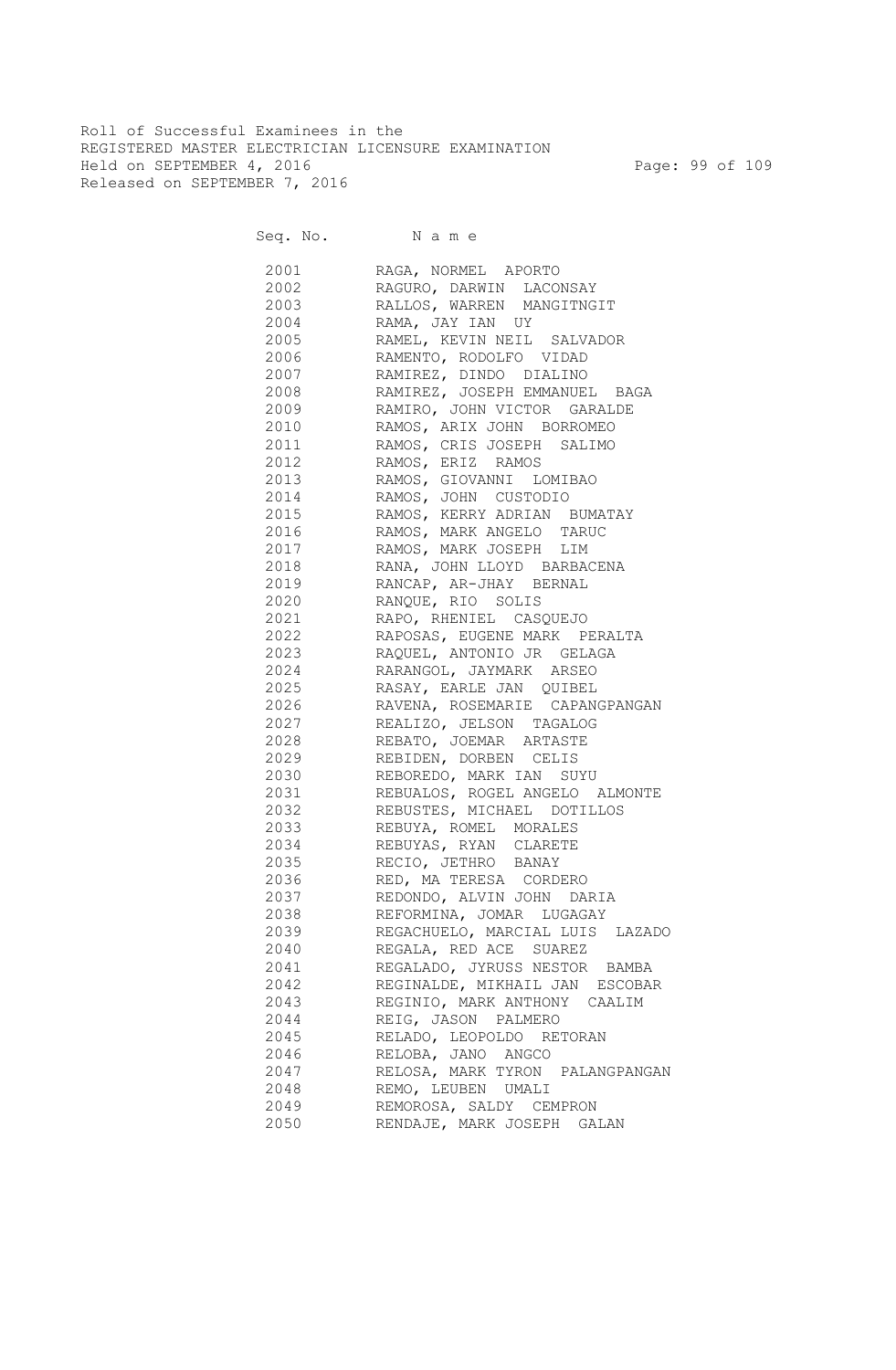Roll of Successful Examinees in the REGISTERED MASTER ELECTRICIAN LICENSURE EXAMINATION Held on SEPTEMBER 4, 2016 Page:100 of 109 Released on SEPTEMBER 7, 2016

Seq. No. Name

 2051 RENEGADO, RICKY MERANO 2052 RENIGEN, RANKIE REQUILLAS 2053 RENIVA, JOHN SIMON RIBAGAY 2054 RENTUTAR, RONNEL GACUSAN 2055 RESAYAGA, RAFFY SERVIDAD 2056 RESMA, MARWIN AQUINO 2057 RESUELLO, ADONIS DANIEL DE JESUS 2058 RESURRECCION, ROBBY SERRANO 2059 RETALO, JEROME OMAGAP 2060 REVELLAME, JEROME RAMIREZ 2061 REVOCAL, JONAS GAZMEN 2062 REYES, AUSTIN ALBERT GALANG 2063 REYES, EDUARDO JR CABINTOY 2064 REYES, JUDY BAGADIONG 2065 REYES, REN JUSTIN SONSONA 2066 REYES, RONNIE CABANELA 2067 REYES, TEODORICO LEOPARTE 2068 RICACHO, MIA GRAPES LLAGUNO 2069 RICAFLANCA, REYNALDO LINING 2070 RICAFORT, MICHAEL DACUYA 2071 RIETA, KIMBERLIE CARLA 2072 RIGOR, ROLAN ELISEO 2073 RILLERA, AVELLE SERMONIA 2074 RIMANDO, MARC JASON REBUSA 2075 RIOFLORIDO, RICHARD SAPUNGAN<br>2076 RIRAO, EDCEL GALICIA RIRAO, EDCEL GALICIA 2077 RIVAS, GREGORIO III COLOT 2078 RIVERA, CHARLIE VALDEZ 2079 RIVERA, GEM RUSS PAHAYAC 2080 RIVERA, IAN CRISTOPHER ORTEGA 2081 RIVERA, JONATHAN CAWAYAN 2082 RIVERA, MARK UBANA 2083 RIVERA, MIKE FRANCIS MANALANG 2084 RIVERA, REYMAR DUCULAN 2085 RIVERE, CARLO JAY 2086 RIZARDO, GERARD CARANZA 2087 ROBLEDO, RICHARD REX VARGAS 2088 ROBLES, ANDREW JIMENO 2089 ROCHE, JEFREY LAURENTE 2090 RODEO, KING FLORES 2091 RODRIGUEZ, DANISHE MARK VILLA 2092 RODRIGUEZ, JENNEL CUEVAS 2093 RODRIGUEZ, JOHN HENLEY PINEDA 2094 RODRIGUEZ, MARL DARWYN ECHALUCE 2095 ROGANDO, WILMER ANGUS DUCUT 2096 ROGELIO, ANICETO DE LUNA 2097 ROGERO, REFFER JOHN VALENTIN 2098 ROJAS, HERBERT REYES 2099 ROJAS, XYDIA MAE ARMENDAREZ 2100 ROLDAN, MARDIN GARCIA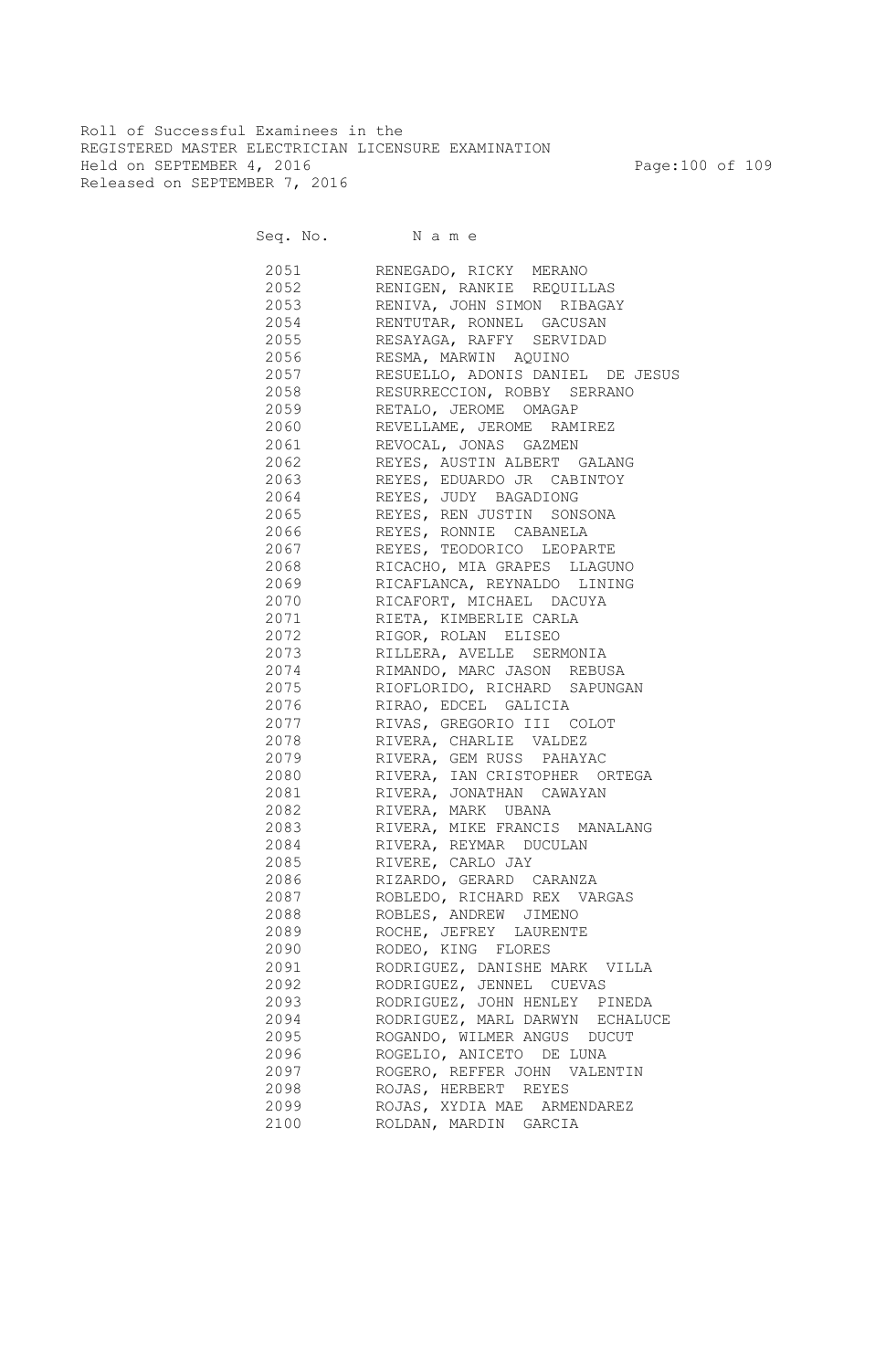Roll of Successful Examinees in the REGISTERED MASTER ELECTRICIAN LICENSURE EXAMINATION Held on SEPTEMBER 4, 2016 Page:101 of 109 Released on SEPTEMBER 7, 2016

Seq. No. N a m e

| 2101 | ROLE, REGIDOR JR BERMAL                                      |
|------|--------------------------------------------------------------|
| 2102 | ROLLORATA, CHRISTIAN NOEL ARARAO                             |
| 2103 | ROMANO, JAVIER SEROHIJOS                                     |
| 2104 | ROMERO, PHILIPE BARIO                                        |
| 2105 | ROMERO, RODELLO MANALO                                       |
| 2106 | ROMO, JOVANNE REVILLA                                        |
| 2107 | RONDA, JUDE ARIEL KIERULF                                    |
| 2108 | RONQUILLO, VICTORINO JR RADA                                 |
| 2109 | ROQUE, ARNIE ACE LACAP                                       |
| 2110 | ROQUE, CHRISTIAN BONUS                                       |
| 2111 | ROSALINDA, RYAN ARNEL COSMOD                                 |
| 2112 | ROSARIO, MARK GUMOGDA                                        |
| 2113 | ROSAURO, ORLANDO JR RODRIGUEZ                                |
| 2114 | ROURA, GERALD CARLES                                         |
| 2115 | ROVEDILLO, DANE MAURICE ROMASANTA                            |
| 2116 | ROYO, BEVERLY MERCURIO                                       |
| 2117 | RUBI, RICHIE ESCROPOLO                                       |
| 2118 | RUFINO, REX ADRIAN CAIN                                      |
| 2119 | RUIZ, ARLEX VERBO                                            |
| 2120 | RUPAL, RAYMON AVISO                                          |
| 2121 | SABARIAGA, TRISTAN KIM TOLENTINO                             |
| 2122 | SABDULLAH, MANSAWI LAZIM                                     |
| 2123 | SABLAN, MARVIN SAMONTE                                       |
| 2124 | SACAMAY, JONEL LABITAD                                       |
| 2125 | SACLET, DARWIN BAUTISTA                                      |
| 2126 | SACUPAYO, JENALYN ADLAO                                      |
| 2127 | SAGARIO, DOMINGO JR SANTIAGO                                 |
| 2128 | SAGAT, PAUL JOHN ALICANTE                                    |
| 2129 | SAGISI, ARIEL JOY GUMAL-LAOI                                 |
| 2130 | SAGUCIO, BRYAN ARANDA                                        |
| 2131 | SAGURIT, JORDAN CHRIS                                        |
| 2132 | SAJIRAN, JULBASAR MANUEL                                     |
| 2133 | SALACUP, KEVIN SAGUN                                         |
| 2134 | SALADO, REX MANTILLA                                         |
| 2135 | SALAZAR, ELMER FELIZARTE                                     |
| 2136 | SALAZAR, MARK KENNETH TUALLA                                 |
| 2137 | SALAZAR, MICHAEL JOHN PAUL IGNACIO                           |
| 2138 | SALAZAR, MIKA ROSE DEMILLO                                   |
| 2139 | SALAZAR, MURPHY MIRANDA                                      |
| 2140 | SALDE, ROMEO JR CANDARI                                      |
|      |                                                              |
| 2141 | SALDOM, BRESNAVE HOPE JASSON PAGUTA<br>SALDUA, EMELYN SONSON |
| 2142 |                                                              |
| 2143 | SALINAS, JOHN FRANCIS ADOLFO<br>SALINAS, KATHLYN JOY DAQUEP  |
| 2144 | SALINDONG, RIO GREGORIO                                      |
| 2145 |                                                              |
| 2146 | SALOMA, HOPE GACOS                                           |
| 2147 | SALOMON, AUGUST NEL PALACIO                                  |
| 2148 | SALUGTA, BRAIANT CAGATAN                                     |
| 2149 | SALVA, RUELITO TAGHOY                                        |
| 2150 | SALVADOR, HANSEL DIAMOLA                                     |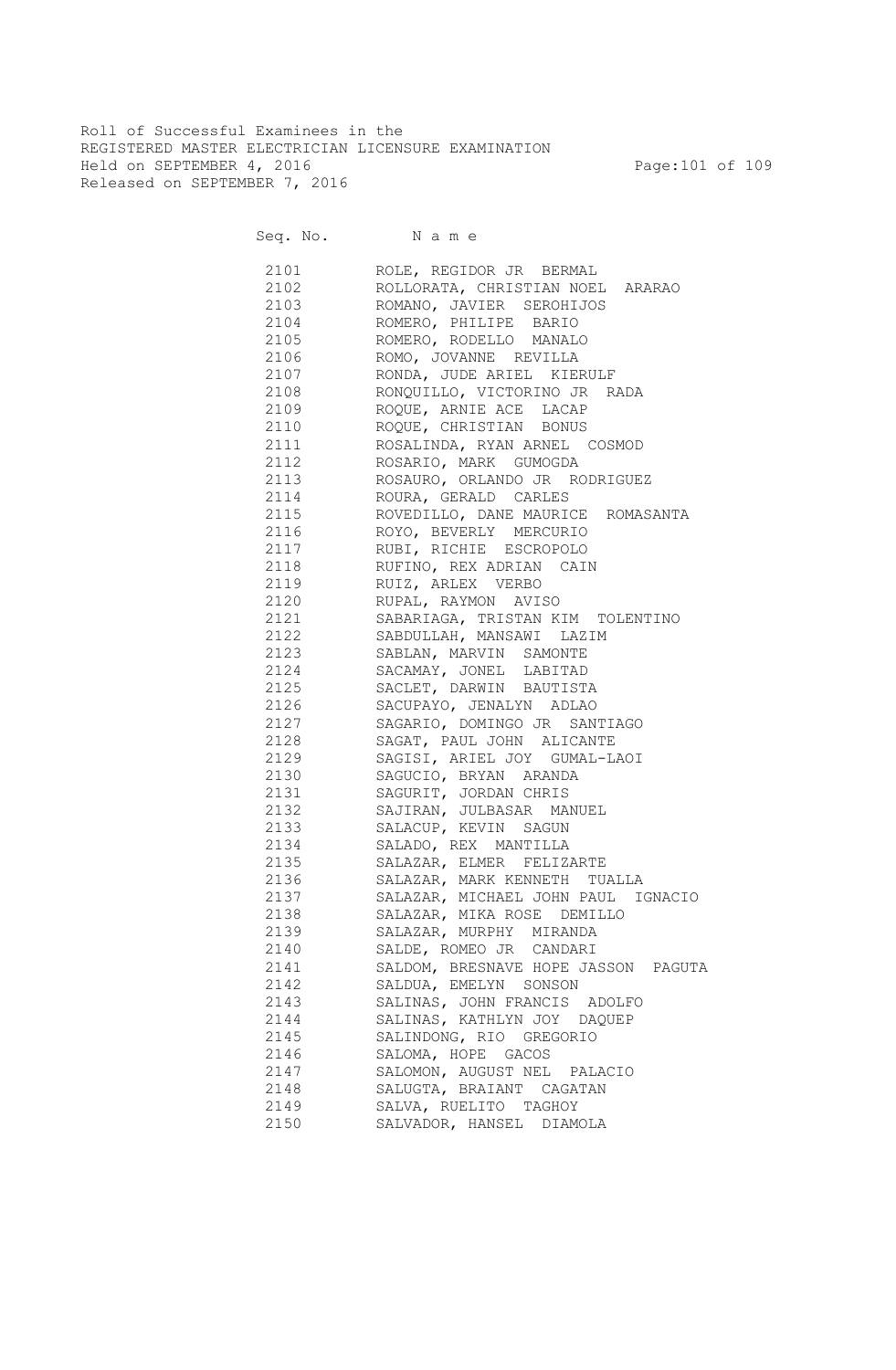Roll of Successful Examinees in the REGISTERED MASTER ELECTRICIAN LICENSURE EXAMINATION Held on SEPTEMBER 4, 2016 Page:102 of 109 Released on SEPTEMBER 7, 2016

Seq. No. N a m e

| 2151 | SALVADOR, REYMUND ABALOS         |
|------|----------------------------------|
| 2152 | SALVANTE, ERIC RAMOS             |
| 2153 | SAMAR, LAUREANO JR RAMIREZ       |
| 2154 | SAMBAJON, GED ERIC CAPIÑA        |
| 2155 | SAMBAT, DAVE MANLANGIT           |
| 2156 | SAMBO, DENNIS JIMENEZ            |
| 2157 | SAMPACO, SOKHAIR TINTIL          |
| 2158 | SAMSON, JOSELITO ALOB            |
| 2159 | SAN JUAN, HANNAH ISABEL MAULION  |
| 2160 | SANCHEZ, CHRISTOPHER GADIA       |
| 2161 | SANCHEZ, JON MICHAEL ZAMORA      |
| 2162 | SANCHEZ, MAYNARD ALLEN GEVAÑA    |
| 2163 | SANDAGA, LORENZO DELA CRUZ       |
| 2164 | SANGALANG, WALDO BAQUE           |
| 2165 | SANICO, ANDY FIEL SALUDAGA       |
| 2166 | SANICO, ANNABELLE LENGUA         |
| 2167 | SANSON, ALMIRANTE AMANTIAD       |
| 2168 | SANTIAGO, CARL JOSEPH ENRIQUEZ   |
| 2169 | SANTIAGO, KRISSA GABIONZA        |
| 2170 | SANTIAGO, MARK JOMMEL RAMOS      |
| 2171 | SANTIAGO, MARY ROSE LAGUMEN      |
| 2172 | SANTIAGO, MAYNARD DUMLAO         |
| 2173 | SANTIAGO, NORMAN RAMILLANO       |
| 2174 | SANTILLAN, MAYBELLE PARENA       |
| 2175 | SANTILLAN, VINCENT CABRERA       |
| 2176 | SANTILLANA, KIM CIRO CORDOVERO   |
| 2177 | SANTOS, CHARLEMAGNE STA ANA      |
| 2178 | SANTOS, ELNARD DALE SANTOS       |
| 2179 | SANTOS, FLOYD ALEXIS ALEJANDRINO |
| 2180 | SANTOS, JERON BALAGTAS           |
| 2181 | SANTOS, MARK BONNIE ROXAS        |
| 2182 | SANTOS, ROLANDO JR PUNZALAN      |
| 2183 | SANTOS, SANIEL OLIVER AGAPITO    |
| 2184 | SANTOYO, ANGELO MULLNER          |
| 2185 | SAOY, SAMUEL MANLICLIC           |
| 2186 | SAPADEN, MICAH JENNILYN ALARCON  |
| 2187 | SAPALARAN, JAYKE LIGERALDE       |
| 2188 | SAPLAD, DARYLE SALINAS           |
| 2189 | SARABIA, EDUARDO SILANG          |
|      |                                  |
| 2190 | SARCIA, DARWIN BALANGUE          |
| 2191 | SARES, ARON GELLO LAGRAZON       |
| 2192 | SARICAL, JOHN LOUIE DIAZ         |
| 2193 | SARIOLA, REMUEL ESCARMOSA        |
| 2194 | SARMIENTO, KALVIN ALVAREZ        |
| 2195 | SARMIENTO, RAYMOND FRIAS         |
| 2196 | SARMIENTO, TROY BARTOLOME        |
| 2197 | SARNO, RODEL SARAD               |
| 2198 | SATORRE, YSRAEL MELENDREZ        |
| 2199 | SAURO, MARLOU                    |
| 2200 | SAYAT, REAN MARK GANGOSO         |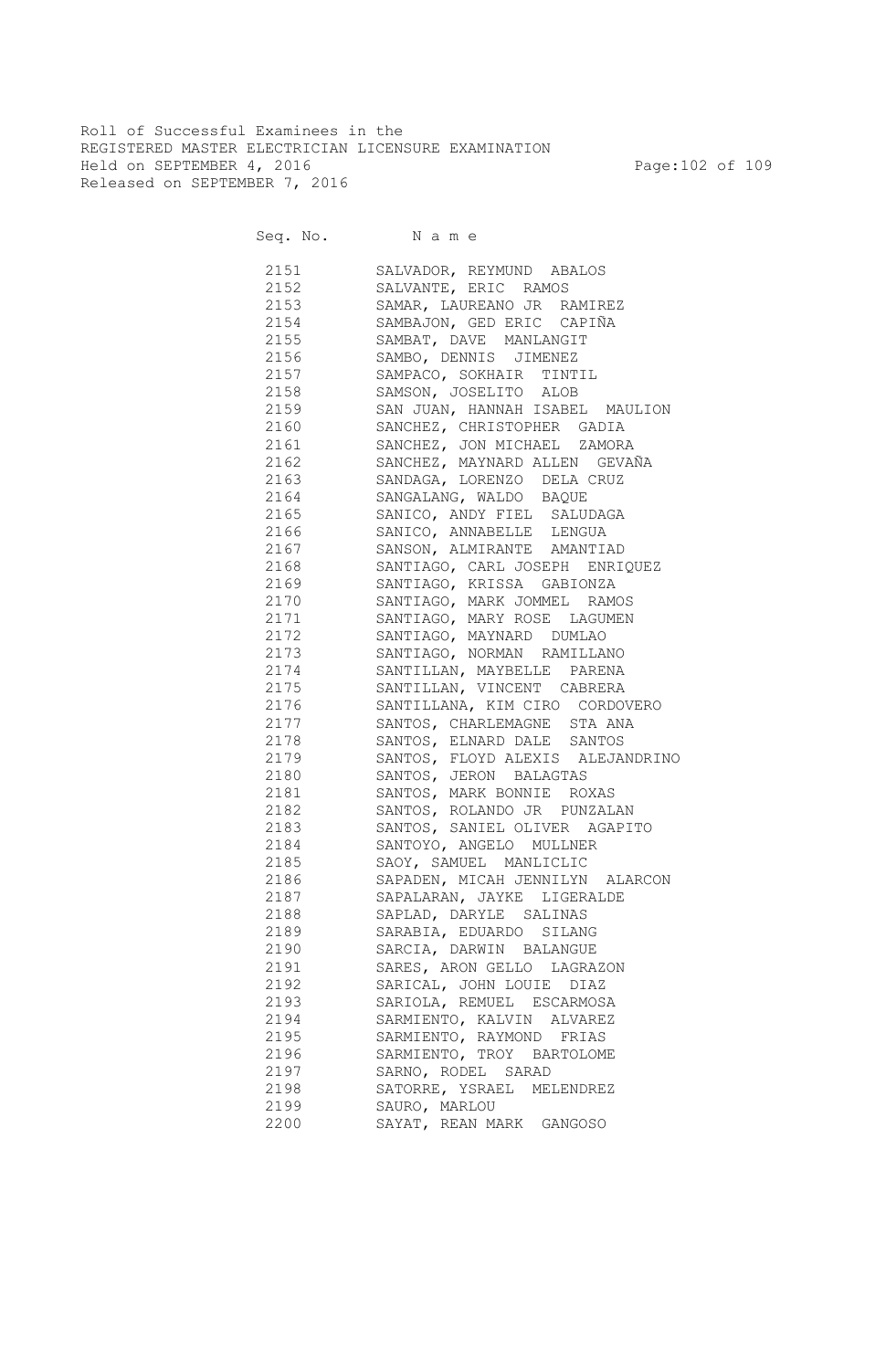Roll of Successful Examinees in the REGISTERED MASTER ELECTRICIAN LICENSURE EXAMINATION Held on SEPTEMBER 4, 2016 Page:103 of 109 Released on SEPTEMBER 7, 2016

Seq. No. Name 2201 SAYCON, MARK ANTHONY MAMAUAG 2202 SAYNO, ANGELES RAVIZ 2203 SAYSON, ADRIAN LOMIBAO 2204 SEBASTIAN, ARTHUR JHAN LUNA 2205 SEBULLEN, JEROME MASELLONES 2206 SEDA, FLOGIE SIENA 2207 SEGAYA, DONN REX CATOLICO 2208 SEGOVIA, IRON FABIANTES 2209 SEGUNDO, WILBERT SALLATIC 2210 SEMANERO, TRISHA MAE RAMOS 2211 SENOSIN, JEFFREY RAMBOYONG 2212 SENTINA, MARL CHRISTIAN FANTILAGAN 2213 SEQUIHOD, CHRISTIAN DUKE DANGAN 2214 SERAFINES, DEXTER ABELLA 2215 SERON, DENYLL JUMAWID 2216 SERRANO, JOHN LESTER MANIAUL 2217 SERRANO, KIM JARED BOMUEL 2218 SEVA, JOSE VICTOR BOMBITA 2219 SEVERINO, MARC GARCIA 2220 SEVERO, CHARLES SIMANGAN 2221 SEVILLA, ROBERTO RAMIREZ 2222 SIACOR, BRENT TUMABINI 2223 SIAREZ, LAWRENCE CHRISTIAN PAUL GERNALE 2224 SIAREZ, MARCO PAOLO GERNALE 2225 SIBLA, VILPRED RABAGO 2226 SIBUG, BERNEL ABRAHM ROXAS 2227 SIDO, PHILIP RIO 2228 SIERRA, REYNALDO JR CORPUZ 2229 SIGUA, RYAN BENEDICT PANGAN 2230 SILANG, GENEROSO GERWIN AGUIRRE 2231 SILAO, JOMAR CORONADO 2232 SILLA, JOHN MARK TATIERRA 2233 SILVESTRE, BIANCA JEAN EXCONDE 2234 SIMACON, ARNEL ELLO 2235 SINAS, REYMAR CANOY 2236 SINGCO, ARIEL LIBOON 2237 SIOCO, MYRINE YSOBELLE SAN MIGUEL 2238 SION, JORDAN PATRICK COSTALES 2239 SIPLON, AL VINCENT GRAVADOR 2240 SISON, ALJON LOMIBAO 2241 SISON, JOAQUIN TIMOTEO MATIENZO 2242 SISON, NORIEL DULAY 2243 SOBIONO, ALJUN MACALANDAG 2244 SOBREVILLA, KENNETH ANTOLIN 2245 SOBRINO, VICTORIO REY CABANGANAN 2246 SOL, GLENMOR DEMANDANTE 2247 SOLA, SALVADOR III GIANAN 2248 SOLANO, ROBERT BANDOQUILLO 2249 SOLETA, BRYAN FABAYOS 2250 SOLLANO, MARKCEL VARGAS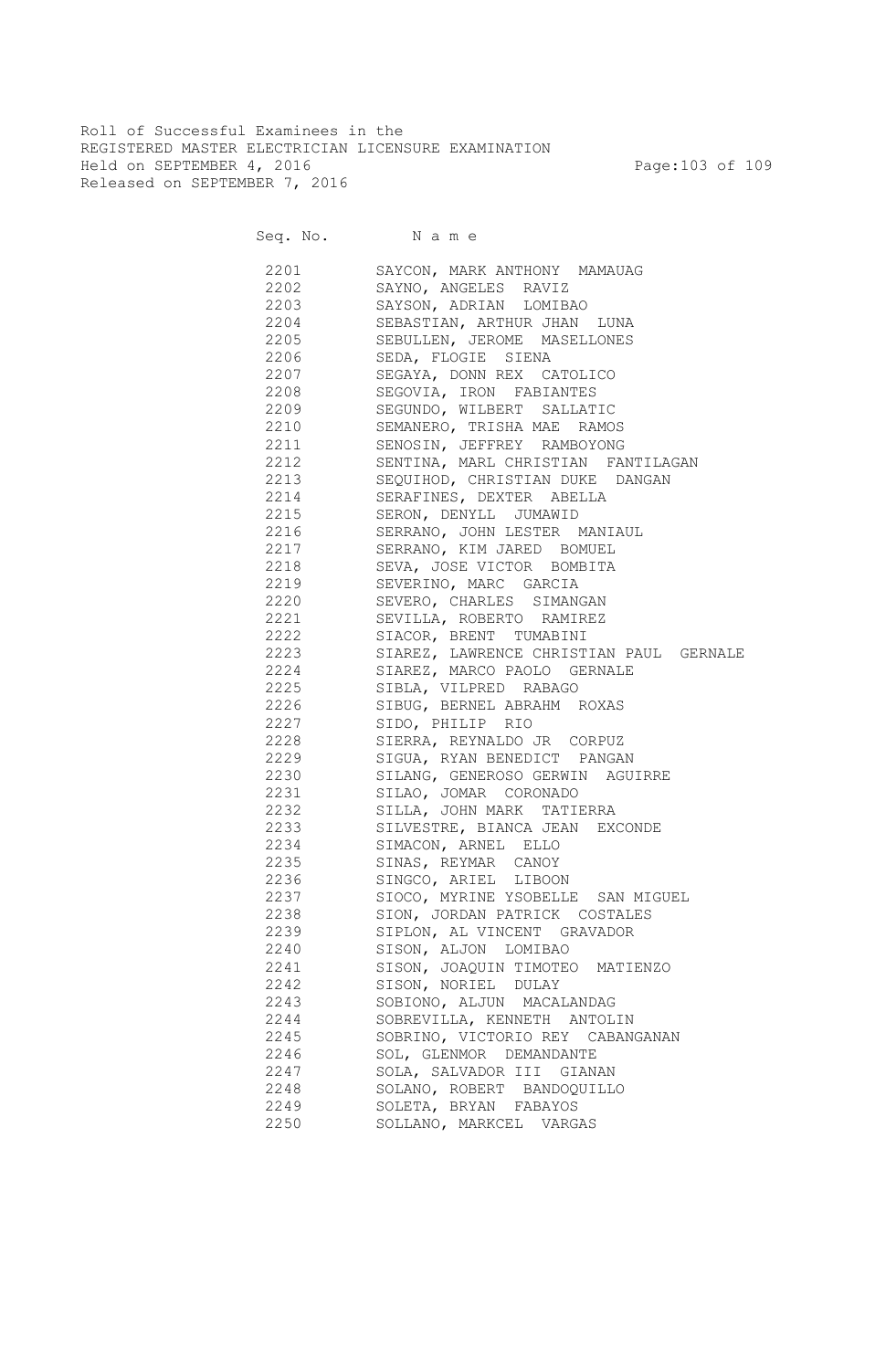Roll of Successful Examinees in the REGISTERED MASTER ELECTRICIAN LICENSURE EXAMINATION Held on SEPTEMBER 4, 2016 Page:104 of 109 Released on SEPTEMBER 7, 2016

Seq. No. Name

 2251 SOLON, ELVIN CELESTIAL 2252 SOLPOT, ROI JOHN ORPIA 2253 SOMBILON, SOL GEORGE AMILA 2254 SON, RAYMART TORRES 2255 SORIANO, FRANCES CRISTINE REYES 2256 SORIANO, GABBY CABANAYAN 2257 SORIANO, MARK JEROME FRIAS 2258 SORIANO, RUFINO MARASIGAN 2259 SORNILLO, MARIECRIS BULLECER 2260 SORO, JOHN CARLO GARCIA 2261 SOSMEÑA, MARIEL SURIMA 2262 SOTERO, RYAN ALDENESE 2263 STA ANA, ARJAY MIRANDA 2264 SUAN, MARLO JAY CRUZADA 2265 SUAREZ, AMAN DUANE TALA 2266 SUAREZ, APRIL NIEL ROSEQUE 2267 SUAREZ, NICASIO JR ROJAS 2268 SUAZO, ANGELO ORIAS 2269 SUAZO, JAN EL REY PORTUGALIZA 2270 SUCUANO, JOSE MARI PONTERES 2271 SUGANO, WENDELL TUMANDA 2272 SUICO, MERKEVEN AMBRAY 2273 SULEIK, ZAHIRUDDIN DALANDAG 2274 SUMAGUI, MARK RYAN DE LA CRUZ 2275 SUMANTING, ROMEL GASTADOR 2276 SUMCIO, EDISON MALONES 2277 SUMINGUIT, ACE HOYUHOY 2278 SUMINGUIT, PAUL JOHN HOYUHOY 2279 SUNGA, MARK LARRY ROMERO 2280 SUNGLAO, JERALD NAVAJA 2281 SUPRECENCIA, JOSEPH JR SALDEVIA 2282 SUSTAL, JOSEPHINE JOYCE SACRO 2283 SUYAT, WARREN BERMUDEZ 2284 SUÑER, DEAN MARK ANGOT 2285 TABALBA, ELEAZAR FERNANDO 2286 TABAO, JOHN PAUL VILAR 2287 TABIGUE, JAYMEE REY BALI 2288 TABING, SYDNEY MANGOMA 2289 TABIOS, FILIPINAS DUMPIT 2290 TABLE, ARNEL DELIJO 2291 TABOR, RODERICK SIERRA 2292 TABULI, JAMES BRADLEY LIBED 2293 TACSIAT, JOHNLYN PATUBO 2294 TACUBAY, RAFFY TAMAYOR 2295 TADEO, EDMUNDO ZAMORA 2296 TADINA, CHRISTIAN ABAGA 2297 TADURAN, JAMES BYRON PULGA 2298 TAGACA, CHRISTIAN LEE RAROGAL 2299 TAGANGUIN, ARIEL VON PANGILINAN 2300 TAGAVILLA, JASON AMODO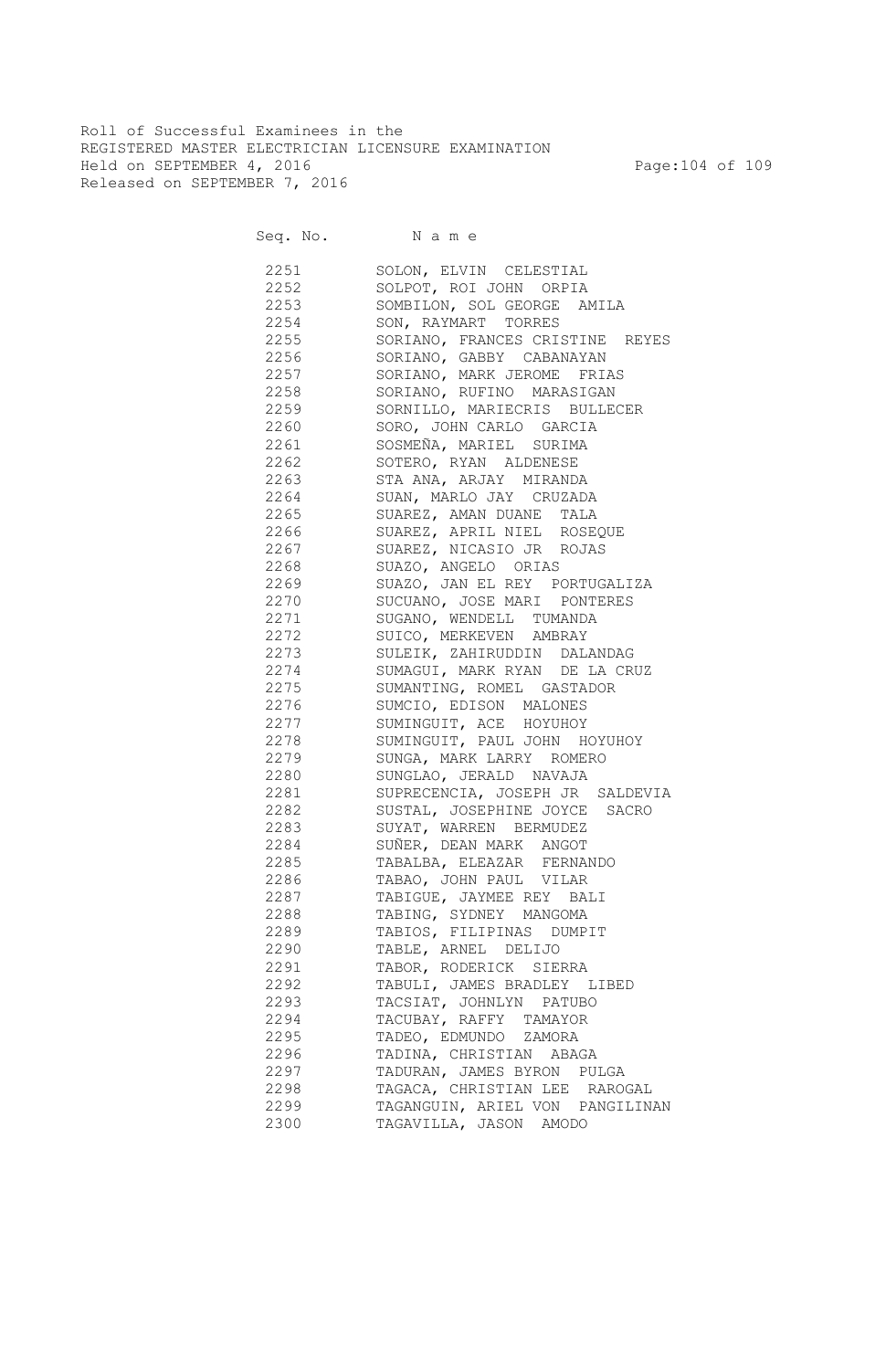Roll of Successful Examinees in the REGISTERED MASTER ELECTRICIAN LICENSURE EXAMINATION Held on SEPTEMBER 4, 2016 Page:105 of 109 Released on SEPTEMBER 7, 2016

| 2301     | TAGGUEG, PAOLO ANGELO BAUTISTA     |
|----------|------------------------------------|
| 2302     | TAGHOY, AUGUSTO PAULITE            |
| 2303     | TAGROS, RONNEL BALAGWIS            |
| 2304     | TAGUM, JOHN MARK DORINGO           |
| 2305 230 | TAHIR, AL-KENZAR LUIS              |
|          | 2306 TAJOS, RYAN ANTHONY HALOS     |
| 2307 230 | TALASTAS, WILSON JAMES VILLANUEVA  |
|          | 2308 TALHA, SIMON WARGUES          |
| 2309     | TALLO, ANGELO SAMPAN               |
| 2310     | TALUSAN, MANUEL JR JIMENEZ         |
| 2311     | TAMAYO, LEANNA JAENE ALCANTARA     |
| 2312     | TAMBAG, JOHN ERIC LEDESMA          |
| 2313     | TAMON, KLEFFORTS PAGUNSAN          |
| 2314     | TAMONDONG, JAN NICOLO RIEGO        |
| 2315     | TAMSI, JON PATRICK RIZO            |
| 2316     | TAN, ARNOLD BONGAT                 |
| 2317     | TAN, CHRISTOPHER MOLINILLA         |
| 2318     | TAN, JOSEPH NIÑO ANQUILIANO        |
|          | 2319 TAN, MARY GRACE SY            |
|          | 2320 TANAEL, MARK JASON PAMPLONA   |
|          | 2321 TANAMAL, JETH AGBAS           |
|          | 2322 TANAP, DECX HAREL GONZALES    |
| 2323     | TANCOGO, ROSALINO JR CAINOY        |
| 2324     | TANDAYU, JHONNY DULDULAO           |
| 2325     | TANDOGON, PHILIPP VINCENT ENRIQUEZ |
| 2326     | TANGA-AG, KAREEM ALI DUMACYON      |
| 2327     | TANGALIN, HERMINIGILDO JR DUMO     |
| 2328     | TANGAN, SAMUEL ESPERANZATE         |
| 2329     | TANTIADO, ADONIS MANIGO            |
| 2330     | TANUDTANUD, GARY NAVASQUEZ         |
| 2331     | TAPEL, JEFFERSON DELOS SANTOS      |
| 2332     | TAQUEBAN, ROCKY SEVERINO BUQUING   |
| 2333     | TARADEL, ADRIAN OYANDO             |
| 2334     | TAROMA, DENNIS NAVA                |
| 2335     | TARUSANAN, CLAYD ACE FLOR          |
| 2336     | TATEL, VON SOEHNLE CATAYTAY        |
| 2337     | TAUYAN, JULIUS ACE SAGUN           |
| 2338     | TAÑADA, MARK JAYSON MANDAYO        |
| 2339     | TEJADA, JUSTIN GAIL COLEGIO        |
| 2340     | TEJADA, VIRGILIO JR ACENA          |
| 2341     | TEJANO, MILLARD ANDRADA            |
| 2342     | TEJERO, JOHN CARLO FRUTA           |
| 2343     | TEJERO, NIKKI ROY MAUSA            |
| 2344     | TEMPLA, JOHN VERGEL PALLER         |
| 2345     | TENA, POL KRISTIAN MANDRIQUE       |
| 2346     | TENIO, BRYAN METRAN                |
| 2347     | TENORIO, ARIEL MARAVILLA           |
| 2348     | TENORIO, NERL DE CASTRO            |
| 2349     | TENORIO, ROMMEL GABASAN            |
| 2350     | TERMOSO, ALGEN CALONIA             |
|          |                                    |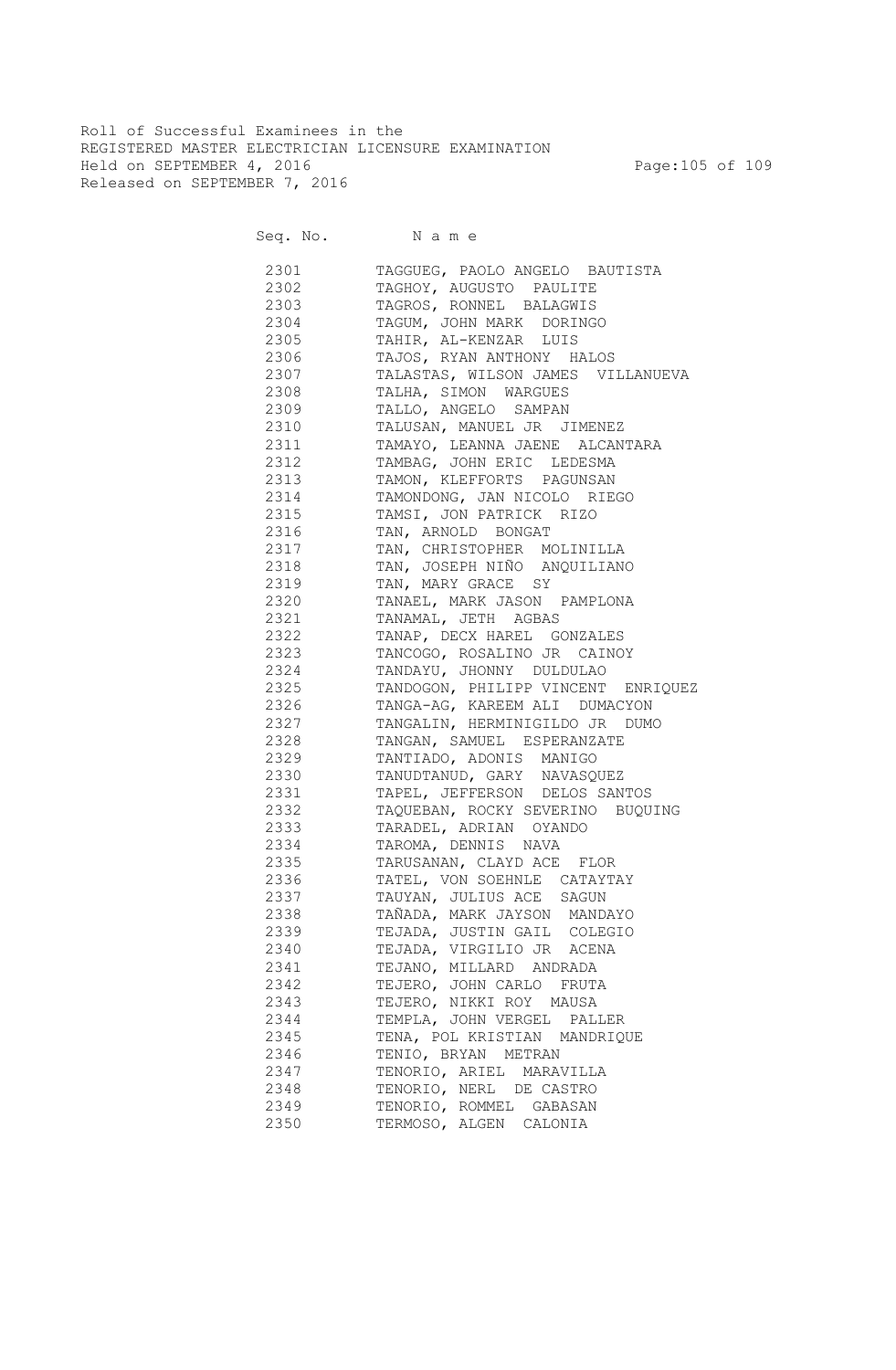Roll of Successful Examinees in the REGISTERED MASTER ELECTRICIAN LICENSURE EXAMINATION Held on SEPTEMBER 4, 2016 Page:106 of 109 Released on SEPTEMBER 7, 2016

| 2351      | TESANI, MARK JUNELL BADUA       |
|-----------|---------------------------------|
| 2352      | TEVES, ARMAN HERMENEGILDO       |
| 2353      | TEÑOSO, ALFREDO JR AGUJAR       |
| 2354      | TIAMZON, VIRGILIO JR GOMEZ      |
| 2355      | TIBE, JONEL EBUENGA             |
| 2356      | TIBWIN, ROLDAN                  |
| 2357      | TICZON, MANUEL RYAN UY          |
| 2358      | TIKAN, PHILLIP JR NGIDCHI       |
| 2359      | TILLO, GIAN CARLO SUPERFICIAL   |
| 2360      | TINDOC, PAUL ANTOLIN            |
|           |                                 |
| 2361      | TINGSON, JOHN MARTIN PEHID      |
| 2362      | TINONGA, LYNDON TEOFILO         |
| 2363      | TIONGCO, JOEL ESPAÑO            |
| 2364      | TOBIANO, DAVID JOHN MAICO       |
| 2365      | TOGONON, ALJON GUICO            |
| 2366 7    | TOLEDANO, ANTONY ATAY           |
| 2367      | TOLEDO, JOHN LESTER LEGACION    |
| 2368      | TOLENTINO, GIL RIDICK SADIARIN  |
| 2369      | TOLENTINO, JOMAR CAYABYAB       |
| 2370 2370 | TOLENTINO, LESTER JOHN BANIQUED |
| 2371      | TOLENTINO, MARK LESTER PATAUNIA |
| 2372      | TOLENTINO, ROLANDO JR ROMANO    |
| 2373      | TOLIBAS, EGIELOU YAMBA          |
| 2374      | TOMAS, SAMMY JR KADUSALE        |
| 2375      | TOPACIO, BILLY JOEL VILLARE     |
| 2376      | TORERO, WENCESLAO JR EBOÑA      |
| 2377      | TORRENTIRA, MARK JOSEPH DIAZ    |
| 2378      | TORRENUEVA, HARVIE ARELLANO     |
| 2379      | TORRES, GHERSON BATTUNG         |
| 2380      | TORRES, JEFFERSON MARANOC       |
| 2381      | TORRES, OLIVER SORIANO          |
| 2382      | TORRES, PATRICK SIMBULAN        |
| 2383      | TORRES, RICHARD GINOLOS         |
| 2384      | TORRUBIA, SAMSON JR CABIGAS     |
| 2385      | TOZU, CHRISTIAN TOLING          |
| 2386      | TUAZON, RIZALITO JR SIRON       |
| 2387      | TUELLA, DEO VERBO ALCERA        |
| 2388      | TUGAOEN, DERICK TAGUDIN         |
|           | TULAY, ANJO ZAGADA              |
| 2389      |                                 |
| 2390      | TUMACDANG, FRANCISCO ADONG      |
| 2391      | TUMALA, CASIMERO ONGCOY         |
| 2392      | TUMAMPOS, ALFREDO BULALA        |
| 2393      | TUNDAYAG, DANDY PAFIN           |
| 2394      | TUNGCUL, ARCHIE TAGACAY         |
| 2395      | TUPAS, ARTHUR REX INFANTE       |
| 2396      | UAYAN, EARL JAY CAGUBCOB        |
| 2397      | ULEP, LADY MARIANNE PASION      |
| 2398      | ULIT, MARK ANTHONY MORALES      |
| 2399      | ULITIN, DANN MARK NATANAUAN     |
| 2400      | URBINO, REMMADHYLE DOCUSIN      |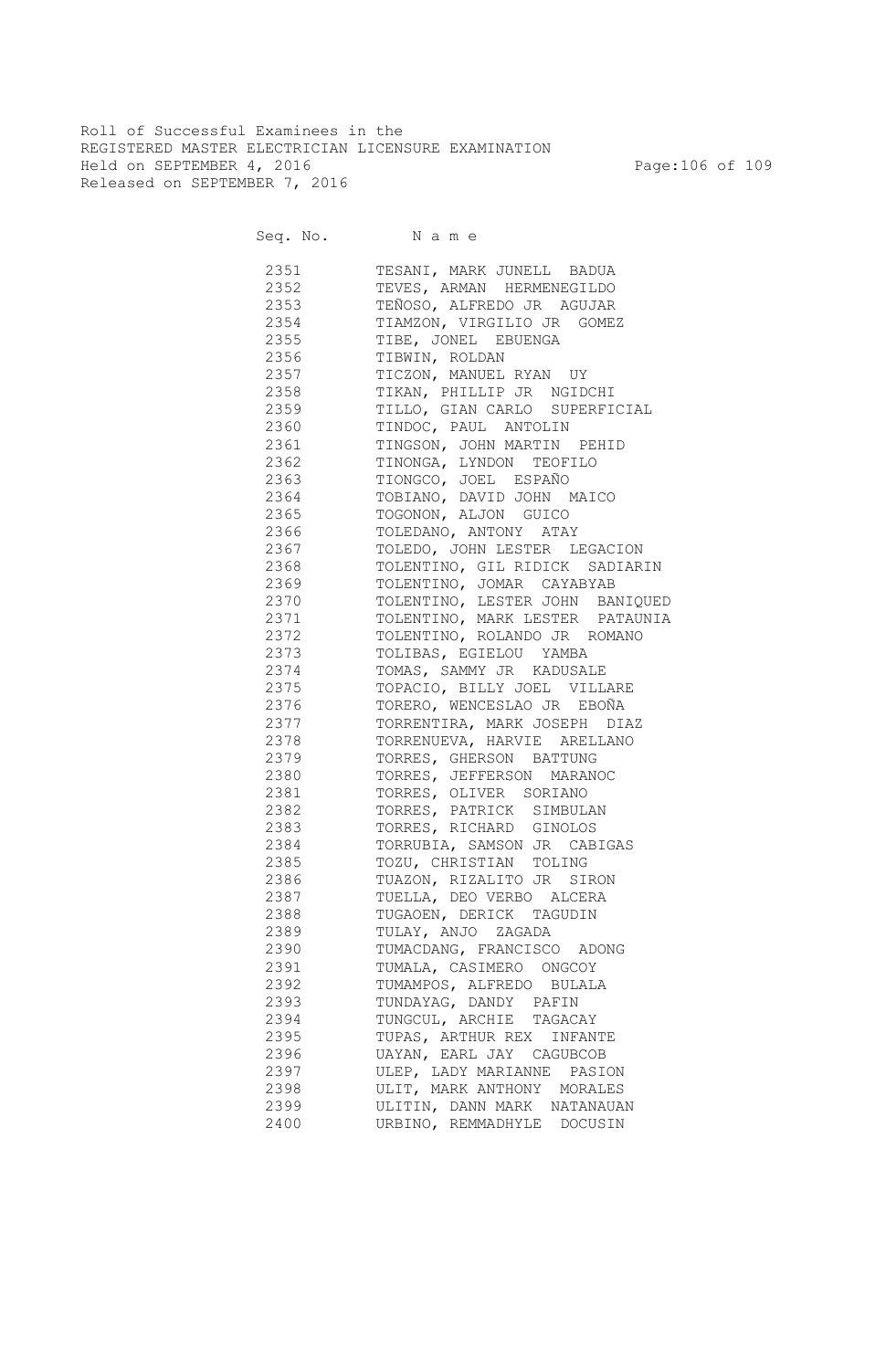Roll of Successful Examinees in the REGISTERED MASTER ELECTRICIAN LICENSURE EXAMINATION Held on SEPTEMBER 4, 2016 Page:107 of 109 Released on SEPTEMBER 7, 2016

| 2401 | URBODA, JERICO BONGATO                                                                                                              |
|------|-------------------------------------------------------------------------------------------------------------------------------------|
| 2402 | URBODA, TITO BONGATO                                                                                                                |
| 2403 | URGEL, ALVIN NOTARTE                                                                                                                |
| 2404 | URSULUM, GERALD CARPIO                                                                                                              |
| 2405 | USERO, ALDEN OLESCO                                                                                                                 |
| 2406 | VALDEZ, CHRIZA MORTEL                                                                                                               |
| 2407 | VALDEZ, GEMMARIE EVANGELISTA                                                                                                        |
| 2408 | VALDEZ, HERBERT JOSEPH LIWANAG                                                                                                      |
| 2409 | VALDEZ, JAE MARIE TEREC<br>VALDEZ, JOHN MICHAEL VINCENT PAJARILLO<br>VALDEZ, PHIL JAY APOLLO RIMANDO<br>VALDEZTAMON, IAN DELA TORRE |
| 2410 |                                                                                                                                     |
| 2411 |                                                                                                                                     |
| 2412 |                                                                                                                                     |
| 2413 | VALENCIA, KARL BENEDICT CRUZ                                                                                                        |
| 2414 | VALENCIA, KEVIN JOHN LANDICHO                                                                                                       |
| 2415 | VALENCIA, MICHAEL ANGELO JAMISON                                                                                                    |
| 2416 | VALENCIA, RONELO MAGBANUA                                                                                                           |
| 2417 | VALENTINO, DANIEL TOMAS                                                                                                             |
| 2418 | VALENZUELA, ALEX NABONG                                                                                                             |
| 2419 | VALENZUELA, HARDEEF DELA ROSA                                                                                                       |
| 2420 | VALLE, JOHN MARK MORATO                                                                                                             |
| 2421 | VALLENTOS, RONILO ECAT                                                                                                              |
| 2422 | VALLO, ANTON DE VERA                                                                                                                |
| 2423 | VARGAS, ALAN LORENZO                                                                                                                |
|      | 2424 VARGAS, EUGENE NICOLAS                                                                                                         |
|      | 2425 VASQUEZ, RITCHE BERONG                                                                                                         |
| 2426 | VAÑO, JOSE BRYAN PASA                                                                                                               |
| 2427 | VEDIJA, RONALD GINDAP                                                                                                               |
|      | 2428 VEGA, JANNES MIZRAIM PULIDO                                                                                                    |
|      | 2429 VEGA, JULIP CESAR AVILES                                                                                                       |
|      | 2430 VELASCO, ANGELO MACASLING                                                                                                      |
|      | 2431 VELASCO, CHRIS JOHN ALIAZAS                                                                                                    |
|      | 2432 VELASCO, JOHN LYNDELL BAJUYO                                                                                                   |
|      | 2433 VELASCO, KEERBY PEREZ                                                                                                          |
|      | 2434 VELASCO, RICARDO SUNGGAHID                                                                                                     |
|      | 2435 VELASCO, ROMMEL JR AÑONUEVO                                                                                                    |
|      |                                                                                                                                     |
|      | 2437 VELASQUEZ, JECARL CUTAB                                                                                                        |
|      | 2438 VENOZA, ROBERTO MACARAEG                                                                                                       |
| 2439 | VENTO, LOUIE AERON BAUTISTA                                                                                                         |
| 2440 | VENTURA, ANARAAR PASION                                                                                                             |
| 2441 | VENUS, GIANELLI OLIVER                                                                                                              |
| 2442 | VENUYA, MARIA IRENE VILLANUEVA                                                                                                      |
| 2443 | VERA CRUZ, DANMARK ESTEMBER                                                                                                         |
| 2444 | VERALLO, JULIUS CESAR MONGAS                                                                                                        |
| 2445 | VERANO, MARIEL JAY NUGAL                                                                                                            |
| 2446 | VERGARA, VENJIE NICOLAS                                                                                                             |
| 2447 | VERSOZA, ROGER GUTAY                                                                                                                |
| 2448 | VERTUDES, RAFAEL URBINO                                                                                                             |
| 2449 | VIBAL, ARIEL BONAGUA                                                                                                                |
| 2450 | VICENTE, JERIMIAH GONZALES                                                                                                          |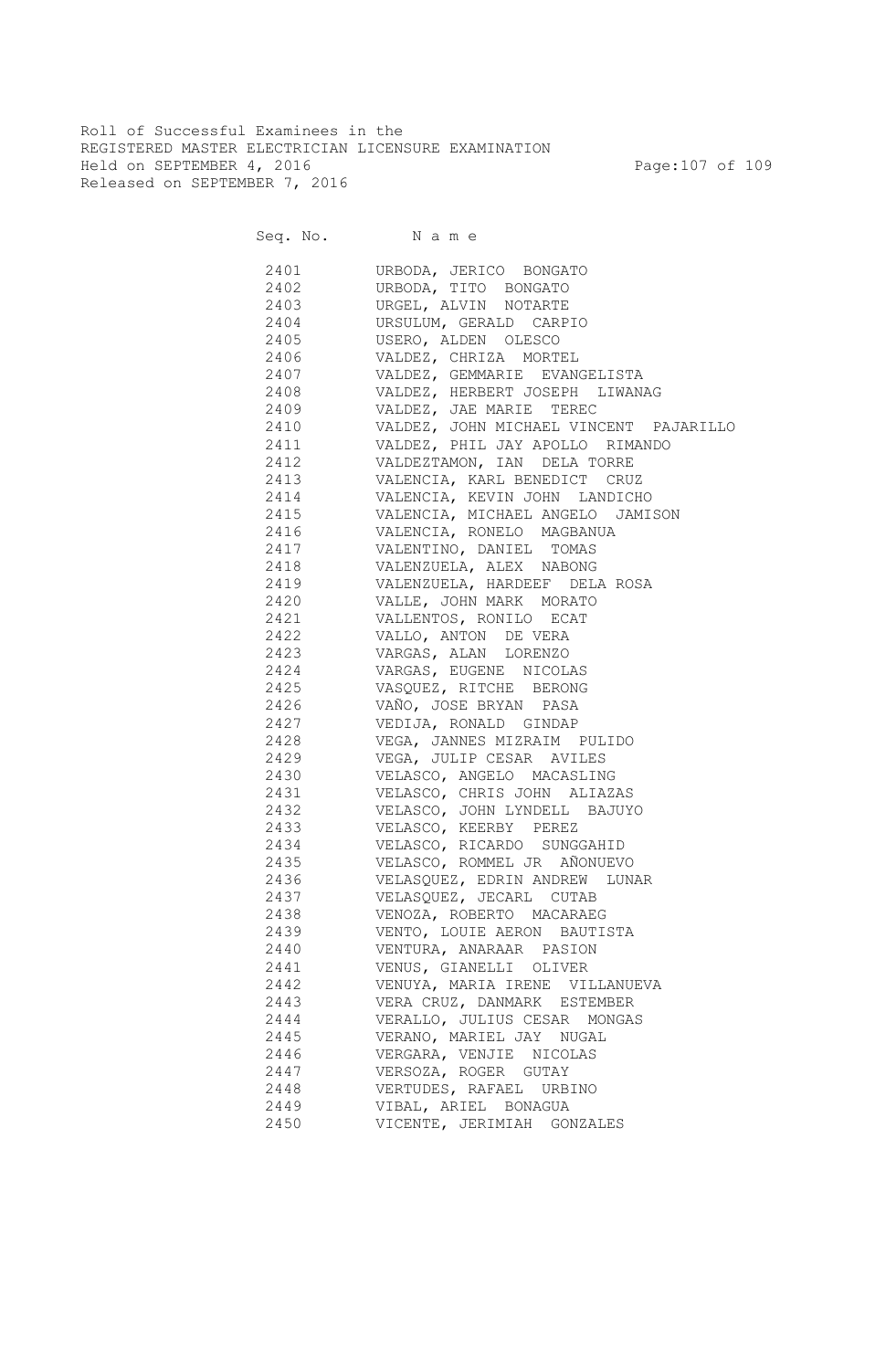Roll of Successful Examinees in the REGISTERED MASTER ELECTRICIAN LICENSURE EXAMINATION Held on SEPTEMBER 4, 2016 Page:108 of 109 Released on SEPTEMBER 7, 2016

Seq. No. Name 2451 VICENTE, JESSPER MAON 2452 VICHOZO, J-BENJOR CRIBE 2453 VICTORIA, RICKY JR REAL 2454 VIERNES, CLYDE MARK 2455 VIERNES, GIAN CYDRICK MACATANGAY 2456 VIERNES, RODEL CABALO 2457 VILELA, JAIRUS AZRA PANGANIBAN 2458 VILLACORTE, EMILIANO JR LABIANO 2459 VILLADOS, DAVID JOSEPH UMIPIG 2460 VILLAESTER, MARIA LOURDES PLEYTO 2461 VILLAFLOR, DEESA FAYE BIHASA 2462 VILLAMAR, STEPHEN JAMES TORREGOZA 2463 VILLAMIL, RONALDO CLAVERIA 2464 VILLAMOR, FELIX DELA TORRE 2465 VILLAN, RALPH JOHN MONTERO 2466 VILLANIL, ERNESTO JR ALIPIN 2467 VILLANUEVA, BRYAN NAVATO 2468 VILLANUEVA, CHRISTIAN ROBERT TABELON 2469 VILLANUEVA, EDUARDO JR MONTEPIO 2470 VILLANUEVA, MARK ANTHONY LAMUSAO 2471 VILLANUEVA, REY ANAMA 2472 VILLANUEVA, ROMEO JR OLAN 2473 VILLARANTE, GLESSIE DULDULAO 2474 VILLAROSA, JUN MAR TIBAY 2475 VILLAROYA, DARWIN OCADO VILLAROYA, DULF ANTHONY BATIANCILA 2477 VILLASANA, NIKKO GALVE 2478 VILLAVERDE, SENNER ANDAO 2479 VILLAZOR, GABRIEL MONTAÑO 2480 VILLENA, JEROME BODOTA 2481 VILLIGAS, JORGE ATAY 2482 VILORIA, MIKE ROBIN GO 2483 VILORIA, RON LOUIE ROSETE 2484 VINGNO, RICHARD FAVILA 2485 VIODOR, KENETH DAVID BAUTISTA 2486 VIOLANDA, ALVIN LASCOÑA 2487 VIRAY, EFREN PAUL VELASCO 2488 VIRTUCIO, VIVIENNE MAE AGUILA 2489 VIRTUDEZ, JOHN KARLO CARLOS 2490 VISITACION, BRYANN CHRISTOPHER VASQUEZ 2491 VISITACION, MARLON DE LA PEÑA 2492 VISPERAS, JASON SUMALINOG 2493 VITENTE, RODSTAR ANTONIO 2494 VITERBO, RODNIE MACATUAL 2495 VITO, AXEL JAN ALGARNE 2496 VITOR, RANDY SENDRIJAS 2497 VITUALLA, JOHN CARLO CALARA 2498 VIVAR, DERIC HAROLD DIALOLA 2499 VOLANTE, ANGELA GRACE ARGENTE 2500 WAGAS, RYAN RETARDO